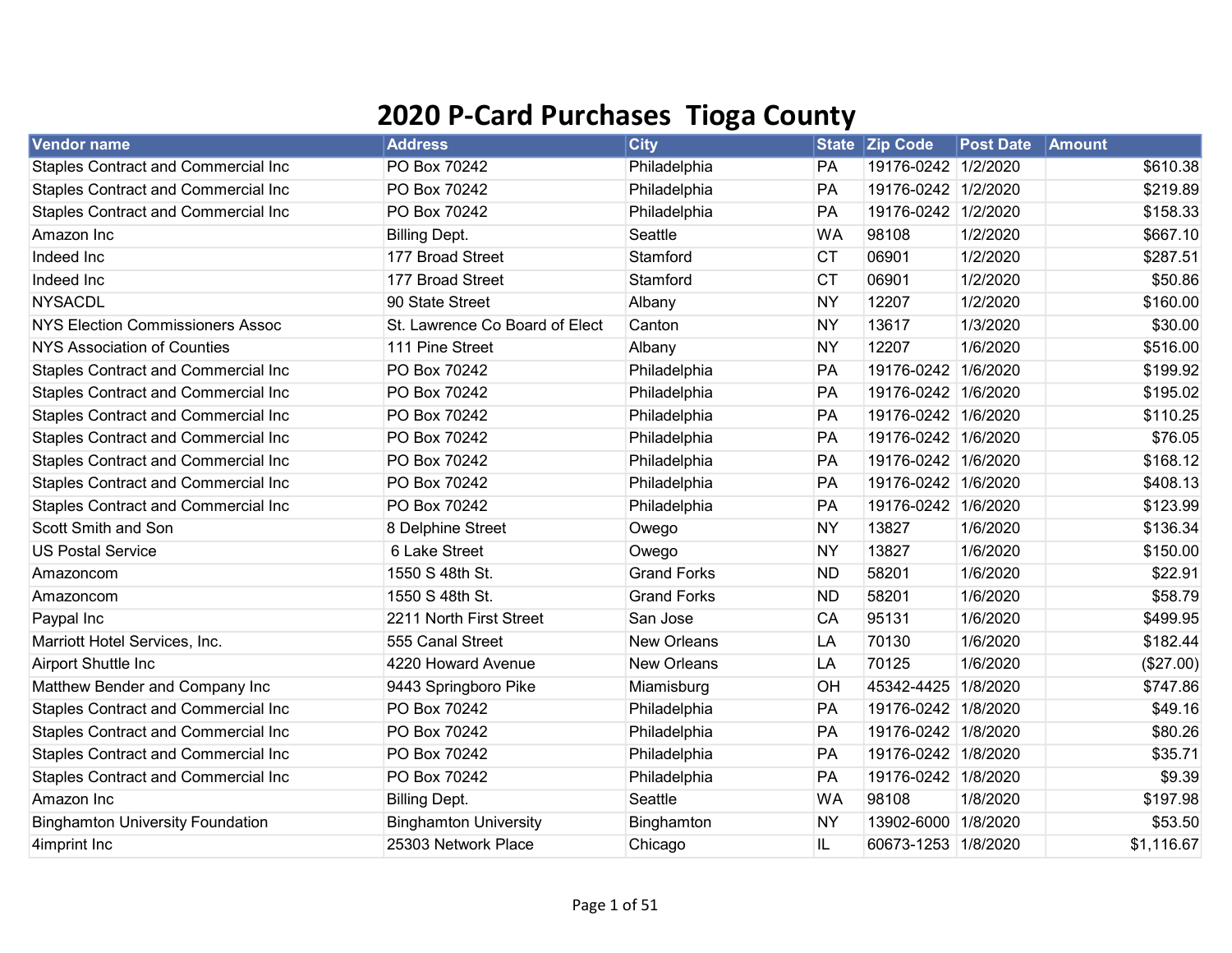| <b>Vistaprint NV</b>                        | Hudsonweg 8, 5928 LW    | Venlo              |           |                      | 1/8/2020  | \$180.44   |
|---------------------------------------------|-------------------------|--------------------|-----------|----------------------|-----------|------------|
| AFP 107 Corp                                | 40 Lodge Street         | Albany             | <b>NY</b> | 12207                | 1/8/2020  | \$18.36    |
| AFP 107 Corp                                | 40 Lodge Street         | Albany             | <b>NY</b> | 12207                | 1/8/2020  | \$14.04    |
| <b>Staples Contract and Commercial Inc</b>  | PO Box 70242            | Philadelphia       | PA        | 19176-0242 1/9/2020  |           | \$24.99    |
| Scott Smith and Son                         | 8 Delphine Street       | Owego              | <b>NY</b> | 13827                | 1/9/2020  | \$17.36    |
| <b>NYS Office of General Services</b>       | <b>Attn Cashier</b>     | Albany             | <b>NY</b> | 12220-0117 1/9/2020  |           | \$25.00    |
| Barnes and Noble Inc                        | P.O. Box 951610         | Dallas             | <b>TX</b> | 75395-1610 1/9/2020  |           | \$87.45    |
| Amazoncom                                   | 1550 S 48th St.         | <b>Grand Forks</b> | <b>ND</b> | 58201                | 1/9/2020  | \$50.89    |
| Amazoncom                                   | 1550 S 48th St.         | <b>Grand Forks</b> | <b>ND</b> | 58201                | 1/9/2020  | \$122.94   |
| <b>GE Capital</b>                           | P.O. Box 6423333        | Pittsburgh         | PA        | 15264-2333 1/9/2020  |           | \$22.63    |
| <b>Waverly Pudgies Pizza</b>                | 1 Garfield Street       | Waverly            | <b>NY</b> | 14892                | 1/9/2020  | \$60.00    |
| <b>McKesson Medical Surgical Government</b> | PO Box 936279           | Atlanta            | GA        | 31193-6279 1/9/2020  |           | \$106.75   |
| Matthew Bender and Company Inc              | 9443 Springboro Pike    | Miamisburg         | OH        | 45342-4425 1/10/2020 |           | \$1,092.80 |
| Staples Contract and Commercial Inc         | PO Box 70242            | Philadelphia       | PA        | 19176-0242 1/10/2020 |           | \$48.63    |
| <b>Staples Contract and Commercial Inc</b>  | PO Box 70242            | Philadelphia       | PA        | 19176-0242 1/10/2020 |           | \$215.44   |
| Marios Pizza                                | 51 Fox Street           | Owego              | <b>NY</b> | 13827                | 1/10/2020 | \$300.00   |
| Barnes and Noble Inc                        | P.O. Box 951610         | Dallas             | <b>TX</b> | 75395-1610 1/10/2020 |           | (\$6.48)   |
| Paypal Inc                                  | 2211 North First Street | San Jose           | CA        | 95131                | 1/10/2020 | \$36.00    |
| Dandy Mini Marts Inc                        | 101 N. Main Street      | Athens             | PA        | 18810                | 1/10/2020 | \$120.00   |
| Speedway LLC                                | 539 South Main Street   | Findlay            | OH        | 45840                | 1/10/2020 | \$10.00    |
| <b>Staples Contract and Commercial Inc</b>  | PO Box 70242            | Philadelphia       | PA        | 19176-0242 1/13/2020 |           | \$28.75    |
| Staples Contract and Commercial Inc         | PO Box 70242            | Philadelphia       | PA        | 19176-0242 1/13/2020 |           | \$140.60   |
| <b>Staples Contract and Commercial Inc</b>  | PO Box 70242            | Philadelphia       | PA        | 19176-0242 1/13/2020 |           | \$146.41   |
| <b>US Postal Service</b>                    | 6 Lake Street           | Owego              | <b>NY</b> | 13827                | 1/13/2020 | \$716.45   |
| <b>US Postal Service</b>                    | 6 Lake Street           | Owego              | <b>NY</b> | 13827                | 1/13/2020 | \$893.55   |
| <b>US Postal Service</b>                    | 6 Lake Street           | Owego              | <b>NY</b> | 13827                | 1/13/2020 | \$1,054.55 |
| <b>US Postal Service</b>                    | 6 Lake Street           | Owego              | <b>NY</b> | 13827                | 1/13/2020 | \$957.95   |
| AFP 107 Corp                                | 40 Lodge Street         | Albany             | <b>NY</b> | 12207                | 1/13/2020 | \$735.30   |
| AFP 107 Corp                                | 40 Lodge Street         | Albany             | <b>NY</b> | 12207                | 1/13/2020 | \$735.30   |
| Indeed Inc                                  | 177 Broad Street        | Stamford           | <b>CT</b> | 06901                | 1/13/2020 | \$503.37   |
| Adobe Systems Inc                           | 345 Park Avenue         | San Jose           | CA        | 95110                | 1/13/2020 | \$647.87   |
| Parkview Pizzeria                           | 35 N. Main Street       | Spencer            | <b>NY</b> | 14883                | 1/13/2020 | \$60.00    |
| <b>Tompkins Community Hospital Inc</b>      | 101 Dates Drive         | Ithaca             | <b>NY</b> | 14850-1383           | 1/14/2020 | \$42.00    |
| <b>US Postal Service</b>                    | 6 Lake Street           | Owego              | <b>NY</b> | 13827                | 1/14/2020 | \$7.35     |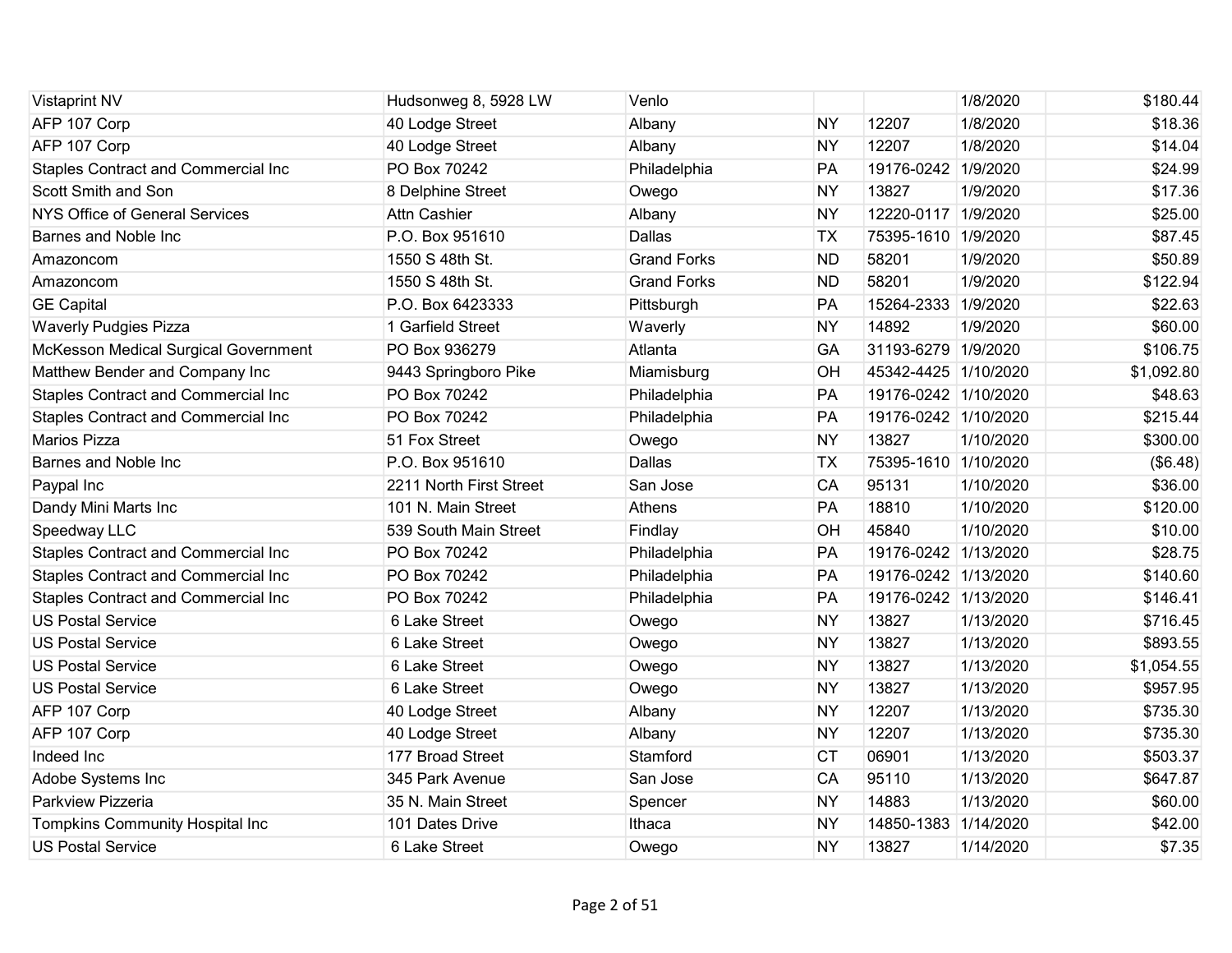| <b>NYSPHA</b>                               | Attn.: Membership     | Albany               | <b>NY</b> | 12203                | 1/14/2020 | \$250.00   |
|---------------------------------------------|-----------------------|----------------------|-----------|----------------------|-----------|------------|
| International Economic Development Council  | 734 15th St. NW       | Washington           | <b>DC</b> | 20005                | 1/14/2020 | \$505.00   |
| Staples Contract and Commercial Inc         | PO Box 70242          | Philadelphia         | PA        | 19176-0242 1/15/2020 |           | (\$123.99) |
| <b>Staples Contract and Commercial Inc</b>  | PO Box 70242          | Philadelphia         | PA        | 19176-0242 1/15/2020 |           | \$4.37     |
| <b>Staples Contract and Commercial Inc</b>  | PO Box 70242          | Philadelphia         | PA        | 19176-0242 1/15/2020 |           | \$151.17   |
| <b>Vistaprint NV</b>                        | Hudsonweg 8, 5928 LW  | Venlo                |           |                      | 1/15/2020 | \$10.87    |
| <b>Vistaprint NV</b>                        | Hudsonweg 8, 5928 LW  | Venlo                |           |                      | 1/15/2020 | \$58.59    |
| AFP 107 Corp                                | 40 Lodge Street       | Albany               | <b>NY</b> | 12207                | 1/15/2020 | \$115.00   |
| <b>Hospital Connect Inc</b>                 | 1499 SW 30th Ave      | <b>Boynton Beach</b> | <b>FL</b> | 33426                | 1/15/2020 | \$535.42   |
| Matthew Bender and Company Inc              | 9443 Springboro Pike  | Miamisburg           | OH        | 45342-4425 1/16/2020 |           | (\$55.40)  |
| Staples Contract and Commercial Inc         | PO Box 70242          | Philadelphia         | PA        | 19176-0242 1/16/2020 |           | \$73.98    |
| Staples Contract and Commercial Inc         | PO Box 70242          | Philadelphia         | <b>PA</b> | 19176-0242 1/16/2020 |           | \$326.81   |
| NYS Association of Traffic Safety Boards    | 94 Gardiners Ave #207 | Levittown            | <b>NY</b> | 11756                | 1/16/2020 | \$400.00   |
| Price Chopper Operating Co Inc              | 501 Duanesburg Road   | Schenectady          | <b>NY</b> | 12306                | 1/16/2020 | \$35.15    |
| Staples Contract and Commercial Inc         | PO Box 70242          | Philadelphia         | PA        | 19176-0242 1/17/2020 |           | \$21.19    |
| Staples Contract and Commercial Inc         | PO Box 70242          | Philadelphia         | PA        | 19176-0242 1/17/2020 |           | \$75.37    |
| <b>Staples Contract and Commercial Inc</b>  | PO Box 70242          | Philadelphia         | PA        | 19176-0242 1/17/2020 |           | \$46.98    |
| Amazon Inc                                  | <b>Billing Dept.</b>  | Seattle              | <b>WA</b> | 98108                | 1/17/2020 | \$217.86   |
| AFP 107 Corp                                | 40 Lodge Street       | Albany               | <b>NY</b> | 12207                | 1/17/2020 | \$32.20    |
| AFP 107 Corp                                | 40 Lodge Street       | Albany               | <b>NY</b> | 12207                | 1/17/2020 | \$292.43   |
| AFP 107 Corp                                | 40 Lodge Street       | Albany               | <b>NY</b> | 12207                | 1/17/2020 | \$306.89   |
| Staples Contract and Commercial Inc         | PO Box 70242          | Philadelphia         | PA        | 19176-0242 1/20/2020 |           | \$73.20    |
| <b>Staples Contract and Commercial Inc</b>  | PO Box 70242          | Philadelphia         | PA        | 19176-0242 1/20/2020 |           | \$236.35   |
| Amazoncom                                   | 1550 S 48th St.       | <b>Grand Forks</b>   | <b>ND</b> | 58201                | 1/20/2020 | \$21.03    |
| Amazoncom                                   | 1550 S 48th St.       | <b>Grand Forks</b>   | <b>ND</b> | 58201                | 1/20/2020 | \$85.98    |
| <b>Fairfield Inn</b>                        | 124 Troy Rd.          | East Greenbush       | <b>NY</b> | 12061                | 1/20/2020 | \$255.00   |
| Fairfield Inn                               | 124 Troy Rd.          | East Greenbush       | <b>NY</b> | 12061                | 1/20/2020 | \$255.00   |
| <b>Deluxe Business Checks and Solutions</b> | P.O. Box 742572       | Cincinnati           | OH        | 45274-2572 1/20/2020 |           | \$139.75   |
| <b>NYS Defenders Association</b>            | 194 Washington Ave.   | Albany               | <b>NY</b> | 12210-2314           | 1/20/2020 | \$225.00   |
| Indeed Inc                                  | 177 Broad Street      | Stamford             | <b>CT</b> | 06901                | 1/20/2020 | (\$20.12)  |
| Hotel Devco, LLC                            | 4 Clinton Square      | Syracuse             | <b>NY</b> | 13202                | 1/20/2020 | \$287.50   |
| Amazon Inc                                  | <b>Billing Dept.</b>  | Seattle              | <b>WA</b> | 98108                | 1/21/2020 | \$85.25    |
| <b>Trade Direct LLC</b>                     | 5348 Vegas Drive      | Las Vegas            | <b>NV</b> | 89108                | 1/21/2020 | \$1,555.67 |
| Apple Inc                                   | 1 Infinite Loop       | Cupertino            | CA        | 95014                | 1/21/2020 | \$0.99     |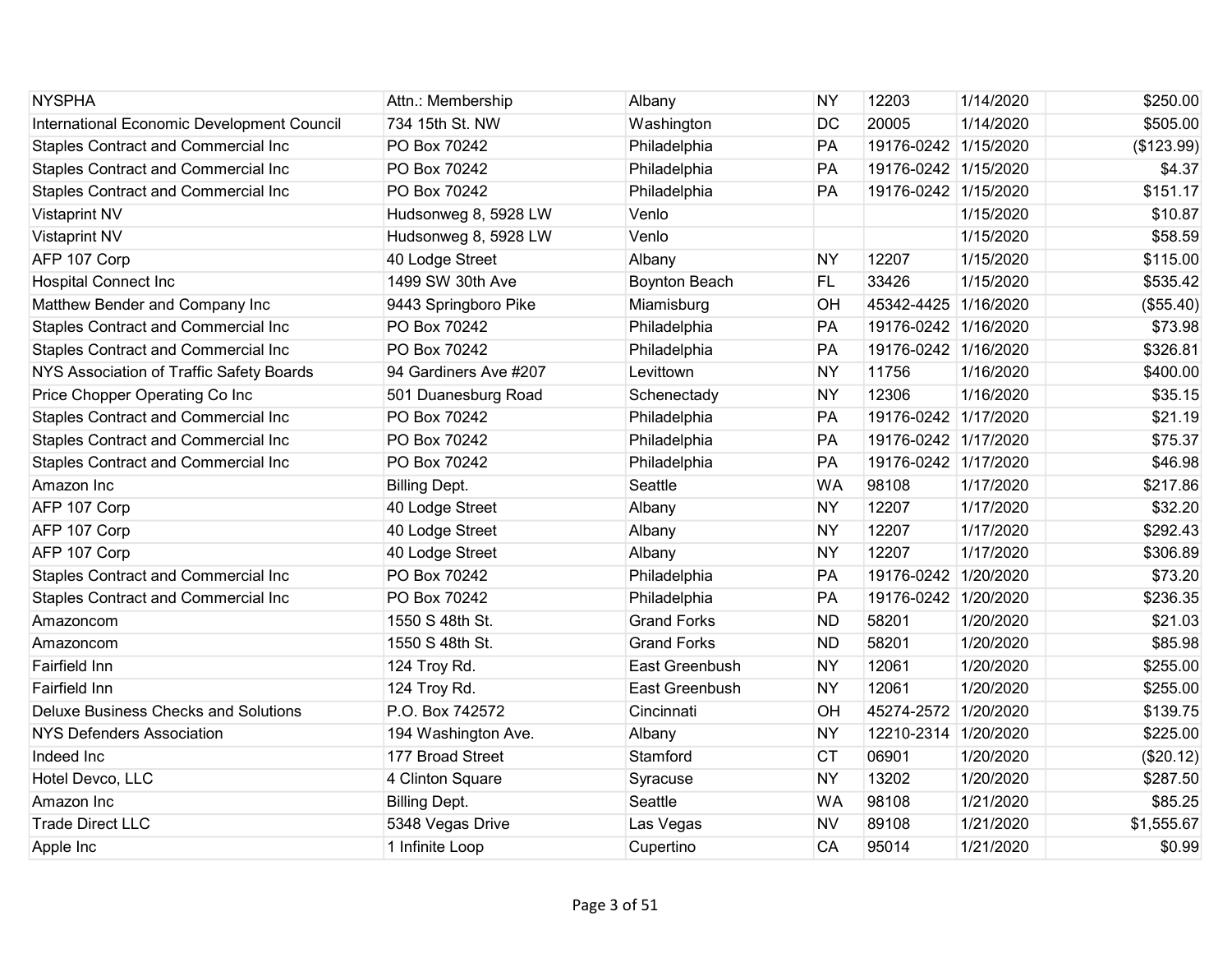| Adobe Systems Inc                                                      | 345 Park Avenue                  | San Jose               | CA        | 95110                | 1/21/2020 | \$14.99    |
|------------------------------------------------------------------------|----------------------------------|------------------------|-----------|----------------------|-----------|------------|
| <b>Deluxe Business Checks and Solutions</b>                            | P.O. Box 742572                  | Cincinnati             | OH        | 45274-2572 1/22/2020 |           | (\$10.34)  |
| <b>Turf Suites Albany LLC</b>                                          | 216 Wolf Road                    | Albany                 | <b>NY</b> | 12205                | 1/22/2020 | \$190.51   |
| <b>Turf Suites Albany LLC</b>                                          | 216 Wolf Road                    | Albany                 | <b>NY</b> | 12205                | 1/22/2020 | \$12.99    |
| Stamps                                                                 | 1990 E. Grand Avenue             | El Segundo             | CA        | 90245                | 1/22/2020 | \$17.99    |
| PDQ.Com Corporation                                                    | 230 W 200 S Ste 3101             | Salt Lake City         | UT        | 84101                | 1/22/2020 | \$1,800.00 |
| <b>Staples Contract and Commercial Inc</b>                             | PO Box 70242                     | Philadelphia           | PA        | 19176-0242 1/23/2020 |           | \$37.88    |
| <b>Staples Contract and Commercial Inc</b>                             | PO Box 70242                     | Philadelphia           | PA        | 19176-0242 1/23/2020 |           | (\$8.45)   |
| Staples Contract and Commercial Inc                                    | PO Box 70242                     | Philadelphia           | PA        | 19176-0242 1/23/2020 |           | \$8.45     |
| Verizon                                                                | <b>Exception Processing Unit</b> | Menands                | <b>NY</b> | 12204-0001 1/23/2020 |           | \$3.50     |
| Verizon                                                                | <b>Exception Processing Unit</b> | Menands                | <b>NY</b> | 12204-0001 1/23/2020 |           | \$651.74   |
| <b>Fred Pryor Seminars</b>                                             | P.O. Box 219468                  | Kansas City            | МO        | 64121-9468 1/23/2020 |           | \$159.00   |
| Verizon Wireless                                                       | P.O. Box 408                     | Newark                 | <b>NJ</b> | 07101-0408 1/23/2020 |           | \$4,163.85 |
| Amazon Inc                                                             | <b>Billing Dept.</b>             | Seattle                | <b>WA</b> | 98108                | 1/23/2020 | \$41.85    |
| Home Depot                                                             | P.O. Box 9055                    | <b>Des Moines</b>      | <b>IA</b> | 50368-9055 1/23/2020 |           | \$345.00   |
| Product Research Co Inc                                                | 30 Charlotte Street              | Binghamton             | <b>NY</b> | 13905                | 1/23/2020 | \$2,415.00 |
| Staples Contract and Commercial Inc                                    | PO Box 70242                     | Philadelphia           | PA        | 19176-0242 1/24/2020 |           | \$94.03    |
| NYS Office of General Services                                         | <b>Attn Cashier</b>              | Albany                 | <b>NY</b> | 12220-0117 1/24/2020 |           | \$25.00    |
| <b>GE Capital</b>                                                      | P.O. Box 6423333                 | Pittsburgh             | PA        | 15264-2333 1/24/2020 |           | \$459.40   |
| <b>Time Warner Cable</b>                                               | P.O. Box 70872                   | Charlotte              | <b>NC</b> | 28272-0872 1/24/2020 |           | \$990.00   |
| <b>Time Warner Cable</b>                                               | P.O. Box 70872                   | Charlotte              | <b>NC</b> | 28272-0872 1/24/2020 |           | \$1,529.27 |
| Fiber Cables Direct, Inc.                                              | 33 Via Marguesa                  | Rancho Santa Margarita | CA        | 92688                | 1/24/2020 | \$60.50    |
| <b>Staples Contract and Commercial Inc</b>                             | PO Box 70242                     | Philadelphia           | <b>PA</b> | 19176-0242 1/27/2020 |           | \$109.20   |
| Staples Contract and Commercial Inc                                    | PO Box 70242                     | Philadelphia           | PA        | 19176-0242 1/27/2020 |           | \$32.27    |
| <b>First Colonie Company</b>                                           | 660 Albany Shaker Road           | Albany                 | <b>NY</b> | 12211                | 1/27/2020 | \$657.96   |
| <b>Albany Marriott</b>                                                 | 189 Wolf Rd                      | Albany                 | <b>NY</b> | 12205                | 1/27/2020 | \$508.24   |
| <b>Albany Marriott</b>                                                 | 189 Wolf Rd                      | Albany                 | <b>NY</b> | 12205                | 1/27/2020 | \$650.58   |
| <b>Albany Marriott</b>                                                 | 189 Wolf Rd                      | Albany                 | <b>NY</b> | 12205                | 1/27/2020 | \$657.82   |
| Moniker Online Services LLC                                            | 20 SW 27th Avenue                | Pompano Beach          | <b>FL</b> | 33069                | 1/27/2020 | \$12.49    |
| 123Signup Association Management Solutions Inc 2480 North First Street |                                  | San Jose               | CA        | 95131                | 1/27/2020 | \$100.00   |
| 123Signup Association Management Solutions Inc 2480 North First Street |                                  | San Jose               | CA        | 95131                | 1/27/2020 | \$100.00   |
| <b>Mikey Mart Valero</b>                                               | 6030 Duanseburg Road             | Duanesburg             | <b>NY</b> | 12056                | 1/27/2020 | \$25.00    |
| Cole-Parmer Instrument Company LLC                                     | 625 E Bunker Court               | Vernon Hills           | IL.       | 60061                | 1/27/2020 | \$483.02   |
| One CXircle Foundation                                                 | 734 A Street, Suite 4            | San Rafael             | CA        | 94901                | 1/28/2020 | \$370.00   |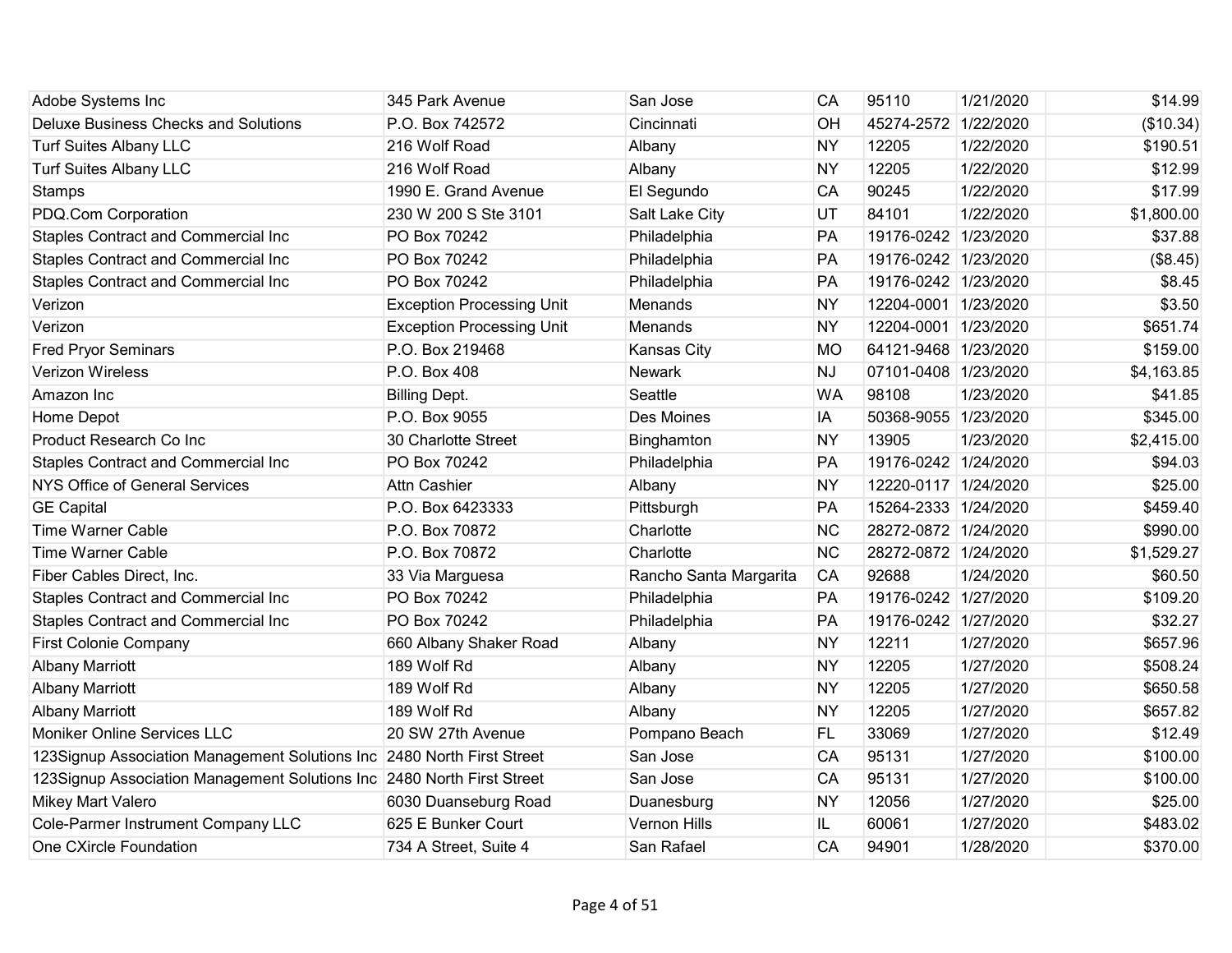| <b>Staples Contract and Commercial Inc</b>  | PO Box 70242            | Philadelphia       | PA        | 19176-0242 1/29/2020 |           | (\$5.38) |
|---------------------------------------------|-------------------------|--------------------|-----------|----------------------|-----------|----------|
| <b>Deluxe Business Checks and Solutions</b> | P.O. Box 742572         | Cincinnati         | OH        | 45274-2572 1/29/2020 |           | \$112.26 |
| <b>Vistaprint NV</b>                        | Hudsonweg 8, 5928 LW    | Venlo              |           |                      | 1/29/2020 | \$512.21 |
| Staples Contract and Commercial Inc         | PO Box 70242            | Philadelphia       | PA        | 19176-0242 1/30/2020 |           | \$221.43 |
| Staples Contract and Commercial Inc         | PO Box 70242            | Philadelphia       | PA        | 19176-0242 1/30/2020 |           | \$65.90  |
| Staples Contract and Commercial Inc         | PO Box 70242            | Philadelphia       | PA        | 19176-0242 1/30/2020 |           | \$324.41 |
| Staples Contract and Commercial Inc         | PO Box 70242            | Philadelphia       | PA        | 19176-0242 1/30/2020 |           | \$17.84  |
| <b>First Colonie Company</b>                | 660 Albany Shaker Road  | Albany             | <b>NY</b> | 12211                | 1/30/2020 | \$282.00 |
| <b>Albany Marriott</b>                      | 189 Wolf Rd             | Albany             | <b>NY</b> | 12205                | 1/30/2020 | \$650.58 |
| Amazon Inc                                  | <b>Billing Dept.</b>    | Seattle            | <b>WA</b> | 98108                | 1/30/2020 | \$12.00  |
| <b>Staples Contract and Commercial Inc</b>  | PO Box 70242            | Philadelphia       | PA        | 19176-0242 1/31/2020 |           | \$397.13 |
| <b>Staples Contract and Commercial Inc</b>  | PO Box 70242            | Philadelphia       | PA        | 19176-0242 1/31/2020 |           | \$23.67  |
| Staples Contract and Commercial Inc         | PO Box 70242            | Philadelphia       | <b>PA</b> | 19176-0242 1/31/2020 |           | \$119.94 |
| NYS Office of General Services              | <b>Attn Cashier</b>     | Albany             | <b>NY</b> | 12220-0117 1/31/2020 |           | \$25.00  |
| NYS Office of General Services              | Attn Cashier            | Albany             | <b>NY</b> | 12220-0117 1/31/2020 |           | \$25.00  |
| Amazoncom                                   | 1550 S 48th St.         | <b>Grand Forks</b> | <b>ND</b> | 58201                | 1/31/2020 | \$13.65  |
| Amazoncom                                   | 1550 S 48th St.         | <b>Grand Forks</b> | <b>ND</b> | 58201                | 1/31/2020 | \$109.70 |
| <b>GE Capital</b>                           | P.O. Box 6423333        | Pittsburgh         | PA        | 15264-2333           | 1/31/2020 | \$89.99  |
| <b>Broome Co Bar Association</b>            | 53 Chenango Street      | Binghamton         | <b>NY</b> | 13901                | 1/31/2020 | \$88.00  |
| <b>Broome Co Bar Association</b>            | 53 Chenango Street      | Binghamton         | <b>NY</b> | 13901                | 1/31/2020 | \$88.00  |
| Rise Vision, Inc.                           | 2967 Dundas St. W #632  | Toronto            | ON        | M6P 1Z2              | 1/31/2020 | \$555.50 |
| <b>First Colonie Company</b>                | 660 Albany Shaker Road  | Albany             | <b>NY</b> | 12211                | 2/3/2020  | \$423.00 |
| Amazoncom                                   | 1550 S 48th St.         | <b>Grand Forks</b> | <b>ND</b> | 58201                | 2/3/2020  | \$18.08  |
| Amazoncom                                   | 1550 S 48th St.         | <b>Grand Forks</b> | <b>ND</b> | 58201                | 2/3/2020  | \$44.85  |
| <b>GE Capital</b>                           | P.O. Box 6423333        | Pittsburgh         | PA        | 15264-2333 2/3/2020  |           | \$22.98  |
| <b>GE Capital</b>                           | P.O. Box 6423333        | Pittsburgh         | PA        | 15264-2333 2/3/2020  |           | \$159.79 |
| Fairfield Inn                               | 124 Troy Rd.            | East Greenbush     | <b>NY</b> | 12061                | 2/3/2020  | \$204.00 |
| Fairfield Inn                               | 124 Troy Rd.            | East Greenbush     | <b>NY</b> | 12061                | 2/3/2020  | \$226.44 |
| Fairfield Inn                               | 124 Troy Rd.            | East Greenbush     | <b>NY</b> | 12061                | 2/3/2020  | \$283.05 |
| <b>Deluxe Business Checks and Solutions</b> | P.O. Box 742572         | Cincinnati         | OH        | 45274-2572 2/3/2020  |           | (\$8.32) |
| Institute For Brain Potential               | 782 Vista Grande Avenue | Los Altos          | CA        | 94924                | 2/3/2020  | \$75.00  |
| w2005 Fargo Hotels Pool D Reality LP        | 1383 Washington Ave     | Albany             | <b>NY</b> | 12206                | 2/3/2020  | \$287.50 |
| Print EZ USA Inc                            | 4 N Main Street         | Monroe             | <b>NY</b> | 10950                | 2/3/2020  | \$110.00 |
| Indeed Inc                                  | 177 Broad Street        | Stamford           | <b>CT</b> | 06901                | 2/3/2020  | \$225.19 |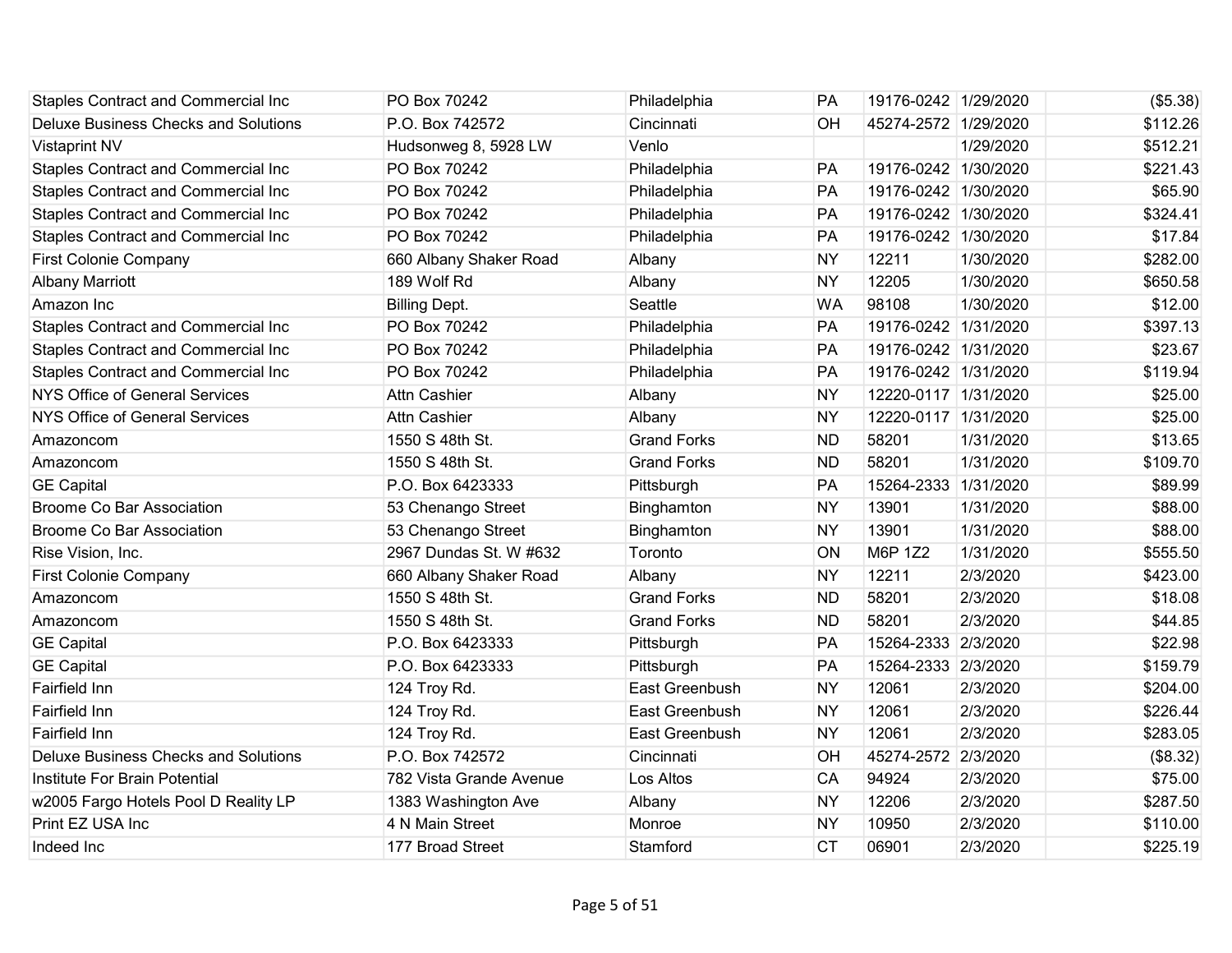| Indeed Inc                                        | 177 Broad Street        | Stamford                | <b>CT</b> | 06901                | 2/3/2020  | \$474.34  |
|---------------------------------------------------|-------------------------|-------------------------|-----------|----------------------|-----------|-----------|
| AFP 101 Corp                                      | 200 Genesee Street      | Utica                   | <b>NY</b> | 13502                | 2/3/2020  | \$96.00   |
| Hotel Devco, LLC                                  | 4 Clinton Square        | Syracuse                | <b>NY</b> | 13202                | 2/3/2020  | \$287.50  |
| Tioga Co Chamber of Commerce                      | 80 North Avenue         | Owego                   | <b>NY</b> | 13827                | 2/4/2020  | \$45.00   |
| <b>Staples Contract and Commercial Inc</b>        | PO Box 70242            | Philadelphia            | PA        | 19176-0242 2/5/2020  |           | \$5.07    |
| Staples Contract and Commercial Inc               | PO Box 70242            | Philadelphia            | PA        | 19176-0242 2/5/2020  |           | \$149.06  |
| Staples Contract and Commercial Inc               | PO Box 70242            | Philadelphia            | PA        | 19176-0242 2/5/2020  |           | \$233.78  |
| Sample Media Group LLC                            | 201 N. Lehigh Ave.      | Sayre                   | PA        | 18840                | 2/5/2020  | \$142.00  |
| Scott Smith and Son                               | 8 Delphine Street       | Owego                   | <b>NY</b> | 13827                | 2/5/2020  | \$156.71  |
| Wal Mart Stores Inc                               | 2405 Vestal Parkway E   | Vestal                  | <b>NY</b> | 13850                | 2/5/2020  | \$38.36   |
| 4imprint Inc                                      | 25303 Network Place     | Chicago                 | IL.       | 60673-1253 2/5/2020  |           | \$528.38  |
| Paypal Inc                                        | 2211 North First Street | San Jose                | CA        | 95131                | 2/5/2020  | \$60.00   |
| Staples Contract and Commercial Inc               | PO Box 70242            | Philadelphia            | PA        | 19176-0242 2/6/2020  |           | \$259.86  |
| Staples Contract and Commercial Inc               | PO Box 70242            | Philadelphia            | PA        | 19176-0242 2/6/2020  |           | \$319.99  |
| <b>Staples Contract and Commercial Inc</b>        | PO Box 70242            | Philadelphia            | PA        | 19176-0242 2/6/2020  |           | \$79.96   |
| Tioga Co Chamber of Commerce                      | 80 North Avenue         | Owego                   | <b>NY</b> | 13827                | 2/6/2020  | \$110.00  |
| <b>US Postal Service</b>                          | 6 Lake Street           | Owego                   | <b>NY</b> | 13827                | 2/6/2020  | \$7.75    |
| <b>US Postal Service</b>                          | 6 Lake Street           | Owego                   | <b>NY</b> | 13827                | 2/6/2020  | \$39.85   |
| <b>NYSPHA</b>                                     | Attn.: Membership       | Albany                  | <b>NY</b> | 12203                | 2/6/2020  | \$90.00   |
| <b>Fairfield Inn</b>                              | 124 Troy Rd.            | East Greenbush          | <b>NY</b> | 12061                | 2/6/2020  | \$100.00  |
| <b>Fairfield Inn</b>                              | 124 Troy Rd.            | East Greenbush          | <b>NY</b> | 12061                | 2/6/2020  | \$100.00  |
| 4imprint Inc                                      | 25303 Network Place     | Chicago                 | IL.       | 60673-1253 2/6/2020  |           | \$322.08  |
| <b>Vistaprint NV</b>                              | Hudsonweg 8, 5928 LW    | Venlo                   |           |                      | 2/6/2020  | (\$37.94) |
| Allied 100 LLC                                    | PO Box 78084            | Milwaukee               | WI        | 53278                | 2/6/2020  | \$142.00  |
| Scott A. Johnson                                  | 26515 Angelica Road     | Punta Gorda             | FL        | 33955                | 2/6/2020  | \$200.00  |
| <b>Staples Contract and Commercial Inc</b>        | PO Box 70242            | Philadelphia            | PA        | 19176-0242 2/7/2020  |           | \$49.12   |
| Amazoncom                                         | 1550 S 48th St.         | <b>Grand Forks</b>      | <b>ND</b> | 58201                | 2/7/2020  | \$38.56   |
| <b>GE Capital</b>                                 | P.O. Box 6423333        | Pittsburgh              | PA        | 15264-2333 2/7/2020  |           | \$152.88  |
| Canva Pty Ltd ABN 80158929938                     | PO Box 1330             | <b>Strawberry Hills</b> |           | <b>NSW 2012</b>      | 2/7/2020  | \$119.40  |
| <b>Staples Contract and Commercial Inc</b>        | PO Box 70242            | Philadelphia            | PA        | 19176-0242 2/10/2020 |           | \$353.10  |
| Scott Smith and Son                               | 8 Delphine Street       | Owego                   | <b>NY</b> | 13827                | 2/10/2020 | \$11.49   |
| Lourdes Memorial Hospital                         | 169 Riverside Drive     | Binghamton              | <b>NY</b> | 13905                | 2/10/2020 | \$152.45  |
| <b>ARC Hospitality Portfolio I TRS Holdco LLC</b> | 10 Ulenski Drive        | Albany                  | <b>NY</b> | 12205                | 2/10/2020 | \$107.36  |
| w2005 Fargo Hotels Pool D Reality LP              | 1383 Washington Ave     | Albany                  | <b>NY</b> | 12206                | 2/10/2020 | \$113.00  |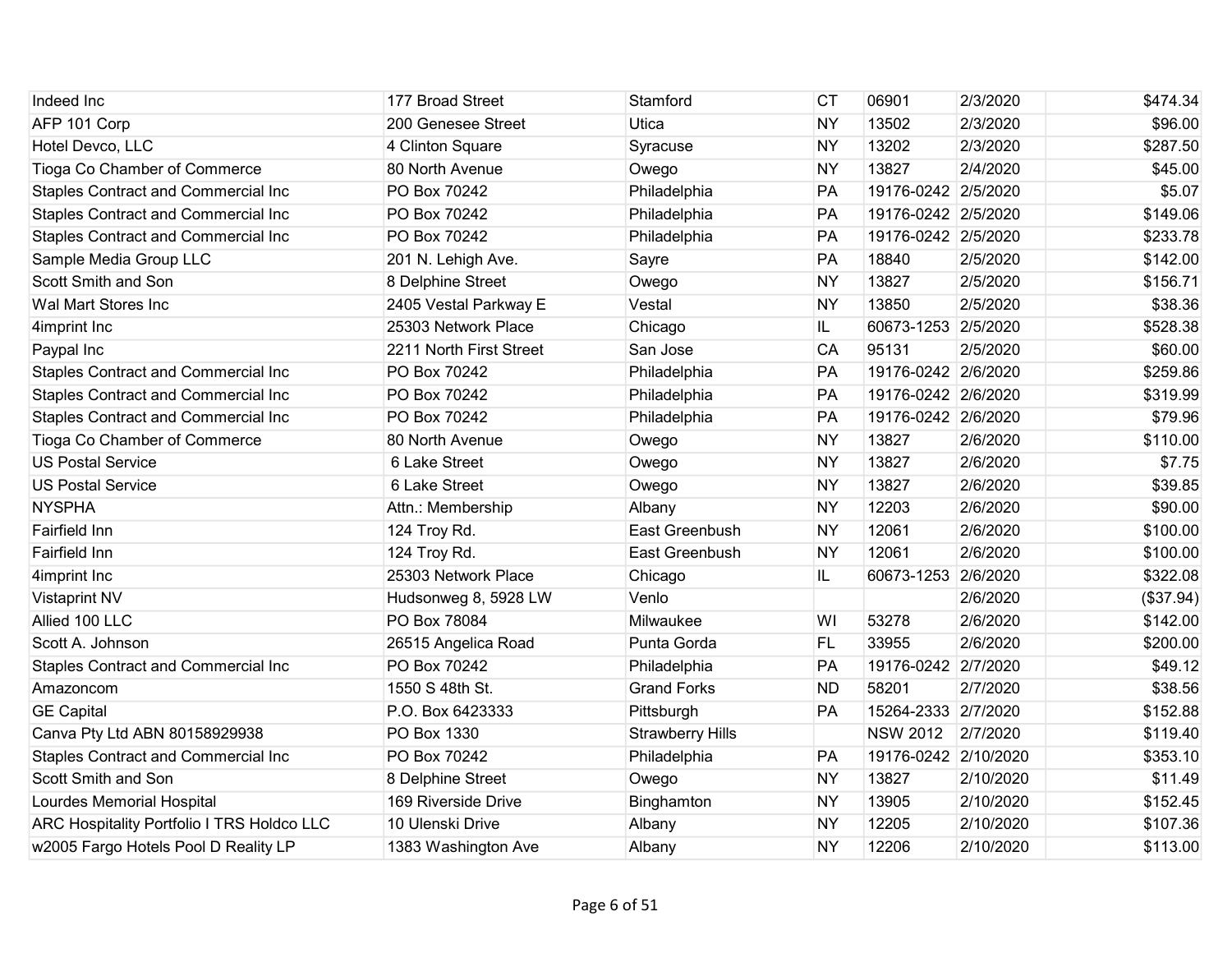| Matthew Bender and Company Inc             | 9443 Springboro Pike             | Miamisburg         | OH        | 45342-4425 2/11/2020 |           | \$1,092.80 |
|--------------------------------------------|----------------------------------|--------------------|-----------|----------------------|-----------|------------|
| All Star Sports                            | 4 Delphine St.                   | Owego              | <b>NY</b> | 13827                | 2/11/2020 | \$90.00    |
| Tops Inc                                   | 1145 Route 17-C                  | Owego              | <b>NY</b> | 13827                | 2/11/2020 | \$28.04    |
| Paypal Inc                                 | 2211 North First Street          | San Jose           | CA        | 95131                | 2/11/2020 | \$1,519.50 |
| <b>Vistaprint NV</b>                       | Hudsonweg 8, 5928 LW             | Venlo              |           |                      | 2/11/2020 | \$59.99    |
| Cambridge Security Seals, LLC              | One Cambridge Plaza              | Pomona             | <b>NY</b> | 10970                | 2/11/2020 | \$285.49   |
| Staples Contract and Commercial Inc        | PO Box 70242                     | Philadelphia       | PA        | 19176-0242 2/12/2020 |           | \$38.66    |
| <b>Staples Contract and Commercial Inc</b> | PO Box 70242                     | Philadelphia       | PA        | 19176-0242 2/12/2020 |           | \$292.97   |
| Fantasy Donuts Number 1 and 2 Inc          | 135 Park Street                  | Owego              | <b>NY</b> | 13827                | 2/12/2020 | \$4.51     |
| All Star Sports                            | 4 Delphine St.                   | Owego              | <b>NY</b> | 13827                | 2/12/2020 | \$40.00    |
| Amazon Inc                                 | <b>Billing Dept.</b>             | Seattle            | <b>WA</b> | 98108                | 2/12/2020 | \$13.98    |
| Fairfield Inn                              | 124 Troy Rd.                     | East Greenbush     | <b>NY</b> | 12061                | 2/12/2020 | (\$28.05)  |
| Fairfield Inn                              | 124 Troy Rd.                     | East Greenbush     | <b>NY</b> | 12061                | 2/12/2020 | (\$22.44)  |
| Allied 100 LLC                             | PO Box 78084                     | Milwaukee          | WI        | 53278                | 2/12/2020 | \$311.00   |
| Forest Hill Merchants, LLC                 | 1532 Forest Hill Road            | Apalachin          | <b>NY</b> | 13732                | 2/12/2020 | \$55.00    |
| Forest Hill Merchants, LLC                 | 1532 Forest Hill Road            | Apalachin          | <b>NY</b> | 13732                | 2/12/2020 | \$59.40    |
| Forest Hill Merchants, LLC                 | 1532 Forest Hill Road            | Apalachin          | <b>NY</b> | 13732                | 2/12/2020 | (\$59.40)  |
| Staples Contract and Commercial Inc        | PO Box 70242                     | Philadelphia       | PA        | 19176-0242 2/13/2020 |           | (\$3.33)   |
| Staples Contract and Commercial Inc        | PO Box 70242                     | Philadelphia       | PA        | 19176-0242 2/13/2020 |           | \$3.33     |
| Scott Smith and Son                        | 8 Delphine Street                | Owego              | <b>NY</b> | 13827                | 2/13/2020 | \$500.00   |
| Scott Smith and Son                        | 8 Delphine Street                | Owego              | <b>NY</b> | 13827                | 2/13/2020 | \$16.90    |
| Canon USA Inc                              | C/O Canon Financial Services     | Chicago            | IL.       | 60693-0149 2/13/2020 |           | \$7,146.83 |
| Amazon Inc                                 | <b>Billing Dept.</b>             | Seattle            | <b>WA</b> | 98108                | 2/13/2020 | \$9.63     |
| Amazon Inc                                 | <b>Billing Dept.</b>             | Seattle            | <b>WA</b> | 98108                | 2/13/2020 | \$230.54   |
| Paypal Inc                                 | 2211 North First Street          | San Jose           | CA        | 95131                | 2/13/2020 | \$55.00    |
| Paypal Inc                                 | 2211 North First Street          | San Jose           | CA        | 95131                | 2/13/2020 | \$2,879.04 |
| Print EZ USA Inc                           | 4 N Main Street                  | Monroe             | <b>NY</b> | 10950                | 2/13/2020 | \$30.00    |
| <b>Staples Contract and Commercial Inc</b> | PO Box 70242                     | Philadelphia       | PA        | 19176-0242 2/14/2020 |           | (\$62.60)  |
| Fantasy Donuts Number 1 and 2 Inc          | 135 Park Street                  | Owego              | <b>NY</b> | 13827                | 2/14/2020 | \$2.69     |
| Fantasy Donuts Number 1 and 2 Inc          | 135 Park Street                  | Owego              | <b>NY</b> | 13827                | 2/14/2020 | \$4.51     |
| Verizon                                    | <b>Exception Processing Unit</b> | Menands            | <b>NY</b> | 12204-0001 2/14/2020 |           | \$1.77     |
| Verizon                                    | <b>Exception Processing Unit</b> | Menands            | <b>NY</b> | 12204-0001 2/14/2020 |           | \$651.38   |
| Amazoncom                                  | 1550 S 48th St.                  | <b>Grand Forks</b> | <b>ND</b> | 58201                | 2/14/2020 | \$39.76    |
| Verizon Wireless                           | P.O. Box 408                     | <b>Newark</b>      | <b>NJ</b> | 07101-0408 2/14/2020 |           | \$3,712.03 |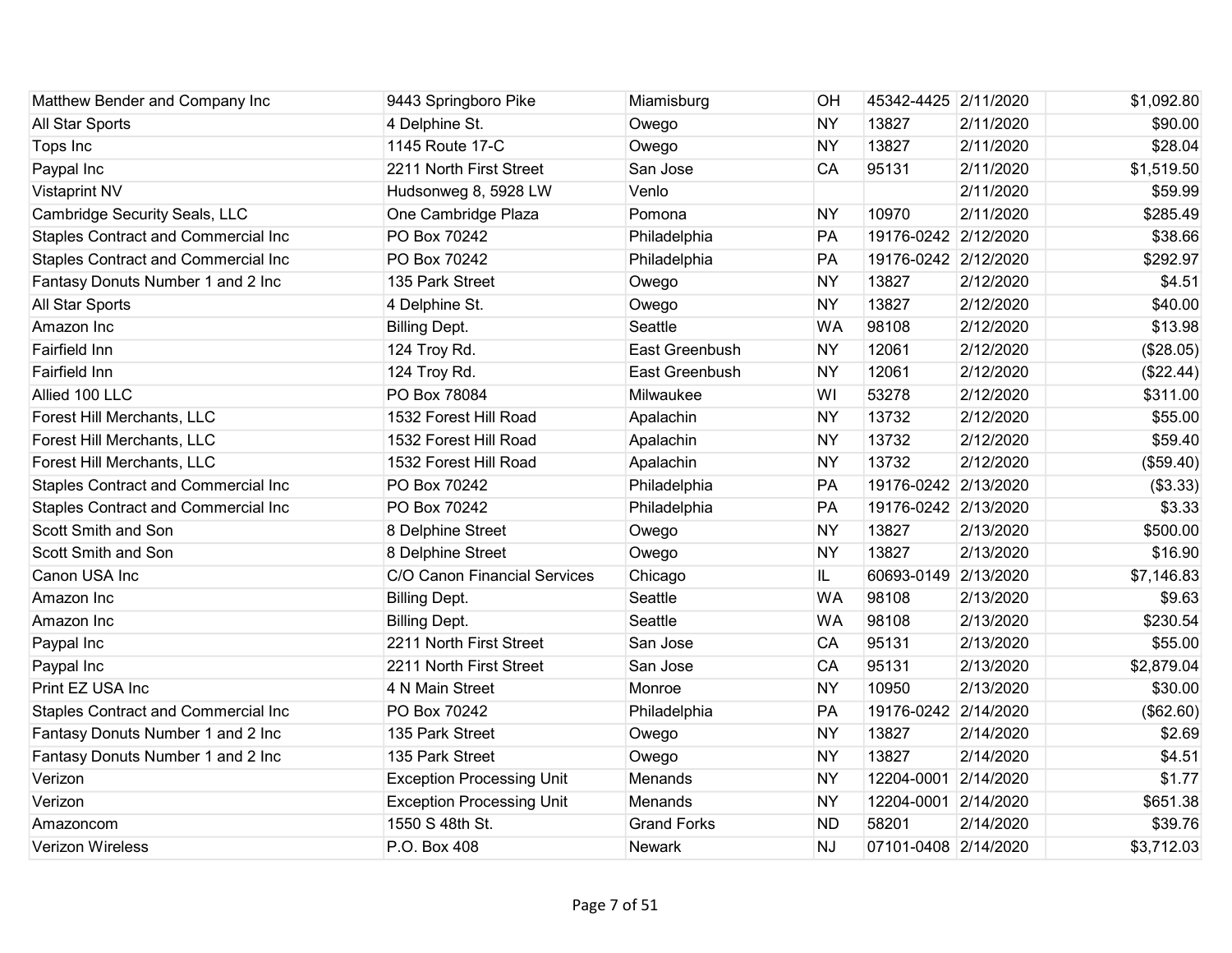| <b>Research Foundation of SUNY</b>         | P.O. Box 6000           | Binghamton         | <b>NY</b> | 13902                | 2/14/2020 | \$65.00    |
|--------------------------------------------|-------------------------|--------------------|-----------|----------------------|-----------|------------|
| Paypal Inc                                 | 2211 North First Street | San Jose           | CA        | 95131                | 2/14/2020 | \$2,210.00 |
| <b>Full Control Network Inc.</b>           | 14400 College Blvd.     | Lenexa             | KS        | 66215                | 2/14/2020 | \$912.60   |
| 189 Nails LLC                              | 13 Lake Street          | Owego              | <b>NY</b> | 13827                | 2/14/2020 | \$255.00   |
| AFP 101 Corp                               | 200 Genesee Street      | Utica              | <b>NY</b> | 13502                | 2/14/2020 | (\$96.00)  |
| Staples Contract and Commercial Inc        | PO Box 70242            | Philadelphia       | PA        | 19176-0242 2/17/2020 |           | \$67.78    |
| Staples Contract and Commercial Inc        | PO Box 70242            | Philadelphia       | PA        | 19176-0242 2/17/2020 |           | \$62.60    |
| <b>Staples Contract and Commercial Inc</b> | PO Box 70242            | Philadelphia       | PA        | 19176-0242 2/17/2020 |           | \$54.19    |
| Staples Contract and Commercial Inc        | PO Box 70242            | Philadelphia       | PA        | 19176-0242 2/17/2020 |           | \$19.21    |
| <b>Staples Contract and Commercial Inc</b> | PO Box 70242            | Philadelphia       | PA        | 19176-0242 2/17/2020 |           | \$7.81     |
| <b>Albany Marriott</b>                     | 189 Wolf Rd             | Albany             | <b>NY</b> | 12205                | 2/17/2020 | (\$7.24)   |
| <b>US Postal Service</b>                   | 6 Lake Street           | Owego              | <b>NY</b> | 13827                | 2/17/2020 | \$12.20    |
| Fantasy Donuts Number 1 and 2 Inc          | 135 Park Street         | Owego              | <b>NY</b> | 13827                | 2/17/2020 | \$5.26     |
| Fantasy Donuts Number 1 and 2 Inc          | 135 Park Street         | Owego              | <b>NY</b> | 13827                | 2/17/2020 | \$5.81     |
| Fantasy Donuts Number 1 and 2 Inc          | 135 Park Street         | Owego              | <b>NY</b> | 13827                | 2/17/2020 | \$6.23     |
| Amazoncom                                  | 1550 S 48th St.         | <b>Grand Forks</b> | <b>ND</b> | 58201                | 2/17/2020 | \$25.99    |
| Amazoncom                                  | 1550 S 48th St.         | <b>Grand Forks</b> | <b>ND</b> | 58201                | 2/17/2020 | \$69.97    |
| Amazon Inc                                 | <b>Billing Dept.</b>    | Seattle            | <b>WA</b> | 98108                | 2/17/2020 | \$14.99    |
| Amazon Inc                                 | <b>Billing Dept.</b>    | Seattle            | <b>WA</b> | 98108                | 2/17/2020 | \$78.09    |
| <b>Time Warner Cable</b>                   | P.O. Box 70872          | Charlotte          | <b>NC</b> | 28272-0872 2/17/2020 |           | \$990.00   |
| <b>Time Warner Cable</b>                   | P.O. Box 70872          | Charlotte          | <b>NC</b> | 28272-0872 2/17/2020 |           | \$1,901.08 |
| Paypal Inc                                 | 2211 North First Street | San Jose           | CA        | 95131                | 2/17/2020 | \$167.94   |
| Paypal Inc                                 | 2211 North First Street | San Jose           | CA        | 95131                | 2/17/2020 | \$375.00   |
| <b>Springhill Suites By Marriott</b>       | 8 California Avenue     | Colonie            | <b>NY</b> | 12205                | 2/17/2020 | \$200.00   |
| Springhill Suites By Marriott              | 8 California Avenue     | Colonie            | <b>NY</b> | 12205                | 2/17/2020 | \$250.00   |
| Springhill Suites By Marriott              | 8 California Avenue     | Colonie            | <b>NY</b> | 12205                | 2/17/2020 | \$250.00   |
| New York Safety Program Inc                | 8302 5th Avenue         | Brooklyn           | <b>NY</b> | 11209-4511 2/18/2020 |           | \$615.00   |
| <b>GE Capital</b>                          | P.O. Box 6423333        | Pittsburgh         | PA        | 15264-2333 2/18/2020 |           | \$103.98   |
| <b>GE Capital</b>                          | P.O. Box 6423333        | Pittsburgh         | PA        | 15264-2333 2/18/2020 |           | \$113.93   |
| Fantasy Donuts Number 1 and 2 Inc          | 135 Park Street         | Owego              | <b>NY</b> | 13827                | 2/19/2020 | \$5.81     |
| Fantasy Donuts Number 1 and 2 Inc          | 135 Park Street         | Owego              | <b>NY</b> | 13827                | 2/19/2020 | \$7.20     |
| Amazoncom                                  | 1550 S 48th St.         | <b>Grand Forks</b> | <b>ND</b> | 58201                | 2/19/2020 | \$35.04    |
| <b>GE Capital</b>                          | P.O. Box 6423333        | Pittsburgh         | PA        | 15264-2333 2/19/2020 |           | \$1,000.00 |
| <b>GE Capital</b>                          | P.O. Box 6423333        | Pittsburgh         | PA        | 15264-2333 2/19/2020 |           | \$425.00   |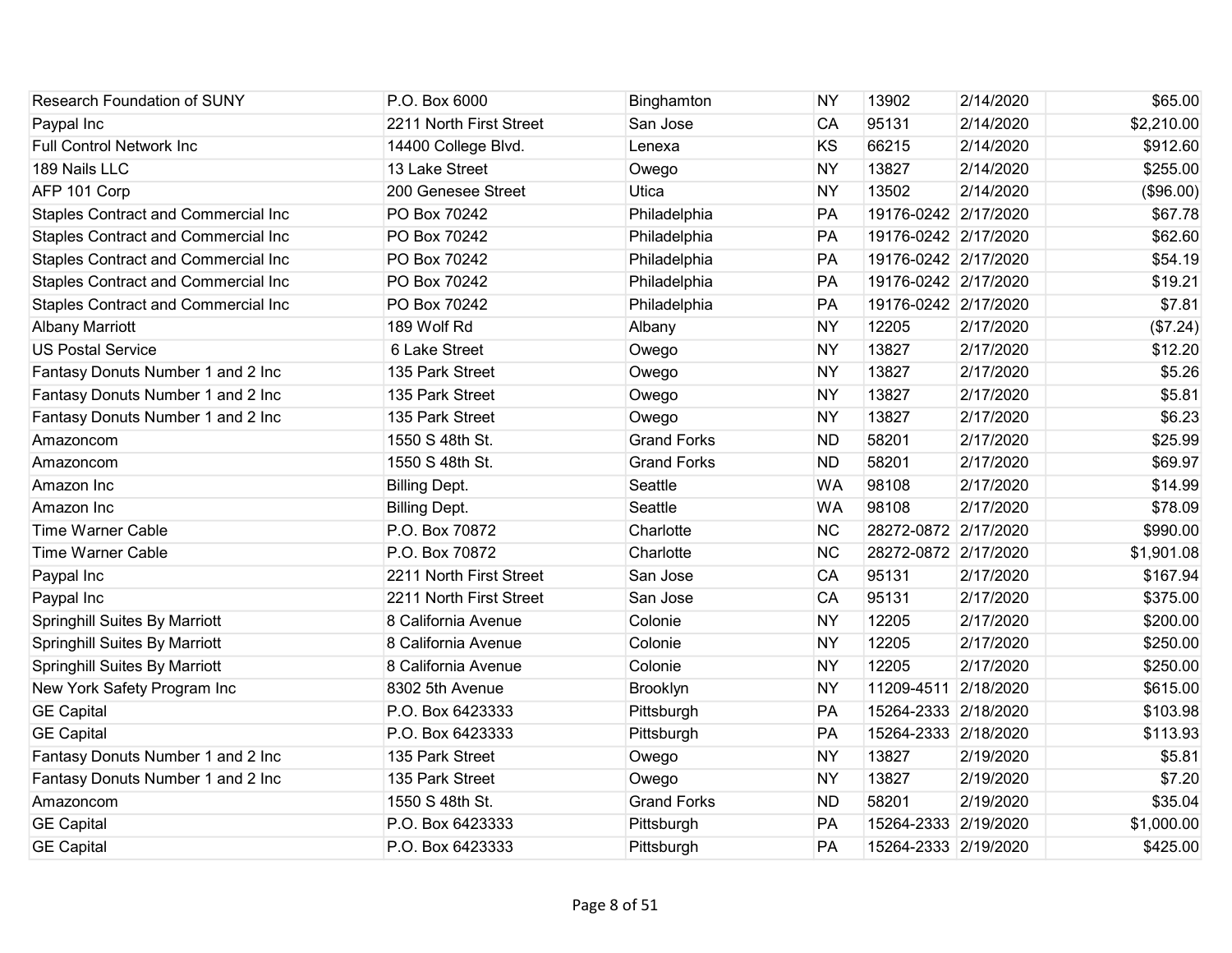| <b>US Postal Service</b>                   | 6 Lake Street              | Owego                | <b>NY</b> | 13827                | 2/20/2020 | \$9.20   |
|--------------------------------------------|----------------------------|----------------------|-----------|----------------------|-----------|----------|
| Fantasy Donuts Number 1 and 2 Inc          | 135 Park Street            | Owego                | <b>NY</b> | 13827                | 2/20/2020 | \$7.55   |
| Fantasy Donuts Number 1 and 2 Inc          | 135 Park Street            | Owego                | <b>NY</b> | 13827                | 2/20/2020 | \$6.77   |
| Fedex                                      | P.O. Box 371461            | Pittsburgh           | PA        | 15250-7461 2/20/2020 |           | \$411.07 |
| Price Chopper Operating Co Inc             | 501 Duanesburg Road        | Schenectady          | <b>NY</b> | 12306                | 2/20/2020 | \$36.75  |
| Staples Contract and Commercial Inc        | PO Box 70242               | Philadelphia         | PA        | 19176-0242 2/21/2020 |           | \$228.45 |
| Staples Contract and Commercial Inc        | PO Box 70242               | Philadelphia         | PA        | 19176-0242 2/21/2020 |           | \$32.27  |
| <b>US Postal Service</b>                   | 6 Lake Street              | Owego                | <b>NY</b> | 13827                | 2/21/2020 | \$92.00  |
| Fantasy Donuts Number 1 and 2 Inc          | 135 Park Street            | Owego                | <b>NY</b> | 13827                | 2/21/2020 | \$9.57   |
| Fedex                                      | P.O. Box 371461            | Pittsburgh           | PA        | 15250-7461 2/21/2020 |           | \$15.39  |
| Wal Mart Stores Inc                        | 2405 Vestal Parkway E      | Vestal               | <b>NY</b> | 13850                | 2/21/2020 | \$25.64  |
| Wal Mart Stores Inc                        | 2405 Vestal Parkway E      | Vestal               | <b>NY</b> | 13850                | 2/21/2020 | \$64.70  |
| Amazon Inc                                 | <b>Billing Dept.</b>       | Seattle              | <b>WA</b> | 98108                | 2/21/2020 | \$70.80  |
| Apple Inc                                  | 1 Infinite Loop            | Cupertino            | CA        | 95014                | 2/21/2020 | \$0.99   |
| Adobe Systems Inc                          | 345 Park Avenue            | San Jose             | CA        | 95110                | 2/21/2020 | \$14.99  |
| <b>Lucille Williams</b>                    | PO Box 1184                | <b>Bowling Green</b> | OH        | 43402                | 2/21/2020 | \$57.00  |
| Staples Contract and Commercial Inc        | PO Box 70242               | Philadelphia         | PA        | 19176-0242 2/24/2020 |           | \$405.96 |
| Staples Contract and Commercial Inc        | PO Box 70242               | Philadelphia         | PA        | 19176-0242 2/24/2020 |           | \$47.13  |
| <b>Staples Contract and Commercial Inc</b> | PO Box 70242               | Philadelphia         | PA        | 19176-0242 2/24/2020 |           | \$86.59  |
| <b>Staples Contract and Commercial Inc</b> | PO Box 70242               | Philadelphia         | PA        | 19176-0242 2/24/2020 |           | \$939.74 |
| Staples Contract and Commercial Inc        | PO Box 70242               | Philadelphia         | PA        | 19176-0242 2/24/2020 |           | \$433.46 |
| Staples Contract and Commercial Inc        | PO Box 70242               | Philadelphia         | PA        | 19176-0242 2/24/2020 |           | \$128.63 |
| Holiday Inn                                | 232 Broadway               | Saratoga Springs     | <b>NY</b> | 12866                | 2/24/2020 | \$333.00 |
| Amazoncom                                  | 1550 S 48th St.            | <b>Grand Forks</b>   | <b>ND</b> | 58201                | 2/24/2020 | \$109.95 |
| <b>Stamps</b>                              | 1990 E. Grand Avenue       | El Segundo           | CA        | 90245                | 2/24/2020 | \$17.99  |
| Owego Parkview                             | 145 Front Street           | Owego                | <b>NY</b> | 13827                | 2/24/2020 | \$15.00  |
| Freedom U.S. Acquisition Corp.             | 17757 US Highway 19 N #560 | Clearwater           | <b>FL</b> | 33764                | 2/24/2020 | \$600.00 |
| Tops Inc                                   | 1145 Route 17-C            | Owego                | <b>NY</b> | 13827                | 2/25/2020 | \$21.55  |
| <b>Staples Contract and Commercial Inc</b> | PO Box 70242               | Philadelphia         | PA        | 19176-0242 2/26/2020 |           | \$99.75  |
| Fantasy Donuts Number 1 and 2 Inc          | 135 Park Street            | Owego                | <b>NY</b> | 13827                | 2/26/2020 | \$55.96  |
| Amazon Inc                                 | <b>Billing Dept.</b>       | Seattle              | <b>WA</b> | 98108                | 2/26/2020 | \$17.67  |
| Farrell Auto Supply Inc                    | <b>PO Box 106</b>          | Owego                | <b>NY</b> | 13827                | 2/26/2020 | \$21.67  |
| Donna M. Fletcher                          | 54 Glenwood Avenue         | Binghamton           | <b>NY</b> | 13905                | 2/26/2020 | \$167.20 |
| <b>Staples Contract and Commercial Inc</b> | PO Box 70242               | Philadelphia         | PA        | 19176-0242 2/27/2020 |           | \$51.20  |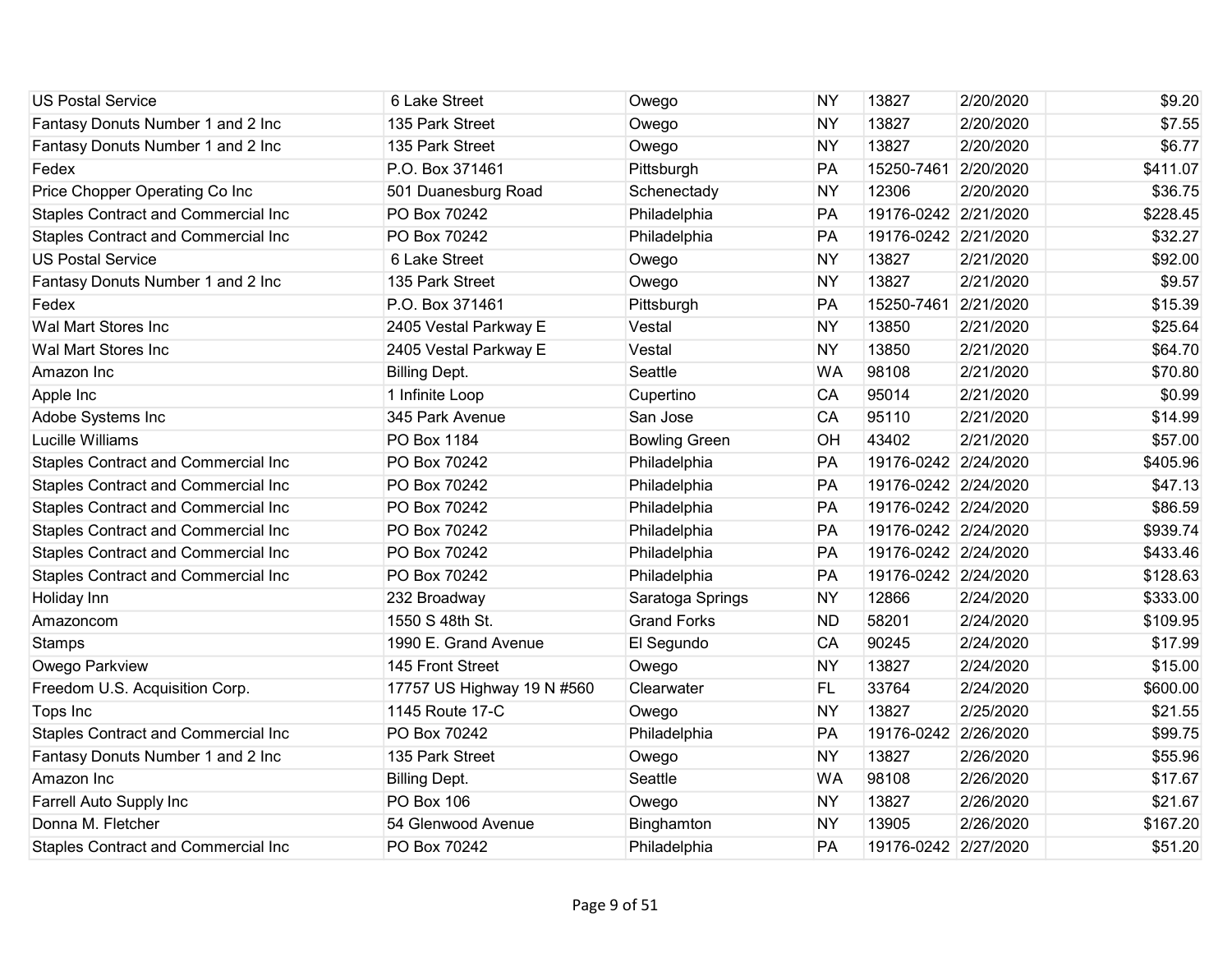| Staples Contract and Commercial Inc          | PO Box 70242                 | Philadelphia    | <b>PA</b> | 19176-0242 2/27/2020 |           | \$87.97    |
|----------------------------------------------|------------------------------|-----------------|-----------|----------------------|-----------|------------|
| <b>Staples Contract and Commercial Inc</b>   | PO Box 70242                 | Philadelphia    | PA        | 19176-0242 2/27/2020 |           | \$39.84    |
| <b>Staples Contract and Commercial Inc</b>   | PO Box 70242                 | Philadelphia    | PA        | 19176-0242 2/27/2020 |           | \$129.30   |
| <b>First Colonie Company</b>                 | 660 Albany Shaker Road       | Albany          | <b>NY</b> | 12211                | 2/27/2020 | \$282.00   |
| Amazon Inc                                   | <b>Billing Dept.</b>         | Seattle         | <b>WA</b> | 98108                | 2/27/2020 | \$17.98    |
| Best Buy                                     | Attn.: Mike Schwartz-Logist. | Richfield       | <b>MN</b> | 55423-3645 2/27/2020 |           | \$46.43    |
| <b>Bivona Child Advocacy Center</b>          | 275 Lake Avenue              | Rochester       | <b>NY</b> | 14608                | 2/27/2020 | \$320.00   |
| <b>Vistaprint NV</b>                         | Hudsonweg 8, 5928 LW         | Venlo           |           |                      | 2/27/2020 | \$746.99   |
| <b>BrainWeaver LLC</b>                       | 5114 Balcones Woods Dr       | Austin          | <b>TX</b> | 78759                | 2/27/2020 | \$229.90   |
| Young Men's Christian Assoc of Broome County | 61 Susquehanna Street        | Binghamton      | <b>NY</b> | 13901                | 2/27/2020 | \$75.00    |
| Hirsch Pipe & Supply Co., Inc.               | 15 Oxnard Street             | Van Nuys        | CA        | 91411                | 2/27/2020 | \$14.59    |
| Staples Contract and Commercial Inc          | PO Box 70242                 | Philadelphia    | PA        | 19176-0242 2/28/2020 |           | \$104.97   |
| Staples Contract and Commercial Inc          | PO Box 70242                 | Philadelphia    | <b>PA</b> | 19176-0242 2/28/2020 |           | \$76.66    |
| <b>GE Capital</b>                            | P.O. Box 6423333             | Pittsburgh      | PA        | 15264-2333 2/28/2020 |           | \$55.19    |
| <b>GE</b> Capital                            | P.O. Box 6423333             | Pittsburgh      | PA        | 15264-2333 2/28/2020 |           | \$104.73   |
| <b>Staples Contract and Commercial Inc</b>   | PO Box 70242                 | Philadelphia    | PA        | 19176-0242 3/2/2020  |           | \$315.48   |
| Staples Contract and Commercial Inc          | PO Box 70242                 | Philadelphia    | PA        | 19176-0242 3/2/2020  |           | \$270.00   |
| Staples Contract and Commercial Inc          | PO Box 70242                 | Philadelphia    | PA        | 19176-0242 3/2/2020  |           | \$206.83   |
| Staples Contract and Commercial Inc          | PO Box 70242                 | Philadelphia    | PA        | 19176-0242 3/2/2020  |           | \$336.99   |
| <b>Albany Marriott</b>                       | 189 Wolf Rd                  | Albany          | <b>NY</b> | 12205                | 3/2/2020  | \$12.99    |
| Amazon Inc                                   | <b>Billing Dept.</b>         | Seattle         | <b>WA</b> | 98108                | 3/2/2020  | \$839.72   |
| Fairfield Inn                                | 124 Troy Rd.                 | East Greenbush  | <b>NY</b> | 12061                | 3/2/2020  | \$166.50   |
| Fairfield Inn                                | 124 Troy Rd.                 | East Greenbush  | <b>NY</b> | 12061                | 3/2/2020  | \$166.50   |
| Fairfield Inn                                | 124 Troy Rd.                 | East Greenbush  | <b>NY</b> | 12061                | 3/2/2020  | \$250.00   |
| Safe Kids Worldwide                          | C/O PES                      | New York        | <b>NY</b> | 10115                | 3/2/2020  | \$95.00    |
| Safe Kids Worldwide                          | C/O PES                      | <b>New York</b> | <b>NY</b> | 10115                | 3/2/2020  | \$95.00    |
| Springhill Suites By Marriott                | 8 California Avenue          | Colonie         | <b>NY</b> | 12205                | 3/2/2020  | \$150.00   |
| <b>Springhill Suites By Marriott</b>         | 8 California Avenue          | Colonie         | <b>NY</b> | 12205                | 3/2/2020  | \$150.00   |
| <b>Springhill Suites By Marriott</b>         | 8 California Avenue          | Colonie         | <b>NY</b> | 12205                | 3/2/2020  | \$150.00   |
| Indeed Inc                                   | 177 Broad Street             | Stamford        | <b>CT</b> | 06901                | 3/2/2020  | \$39.77    |
| Matthew Bender and Company Inc               | 9443 Springboro Pike         | Miamisburg      | OH        | 45342-4425 3/3/2020  |           | \$1,092.80 |
| Amazon Inc                                   | <b>Billing Dept.</b>         | Seattle         | <b>WA</b> | 98108                | 3/3/2020  | \$135.01   |
| Farrell Auto Supply Inc                      | <b>PO Box 106</b>            | Owego           | <b>NY</b> | 13827                | 3/3/2020  | \$7.67     |
| Paypal Inc                                   | 2211 North First Street      | San Jose        | CA        | 95131                | 3/3/2020  | \$30.00    |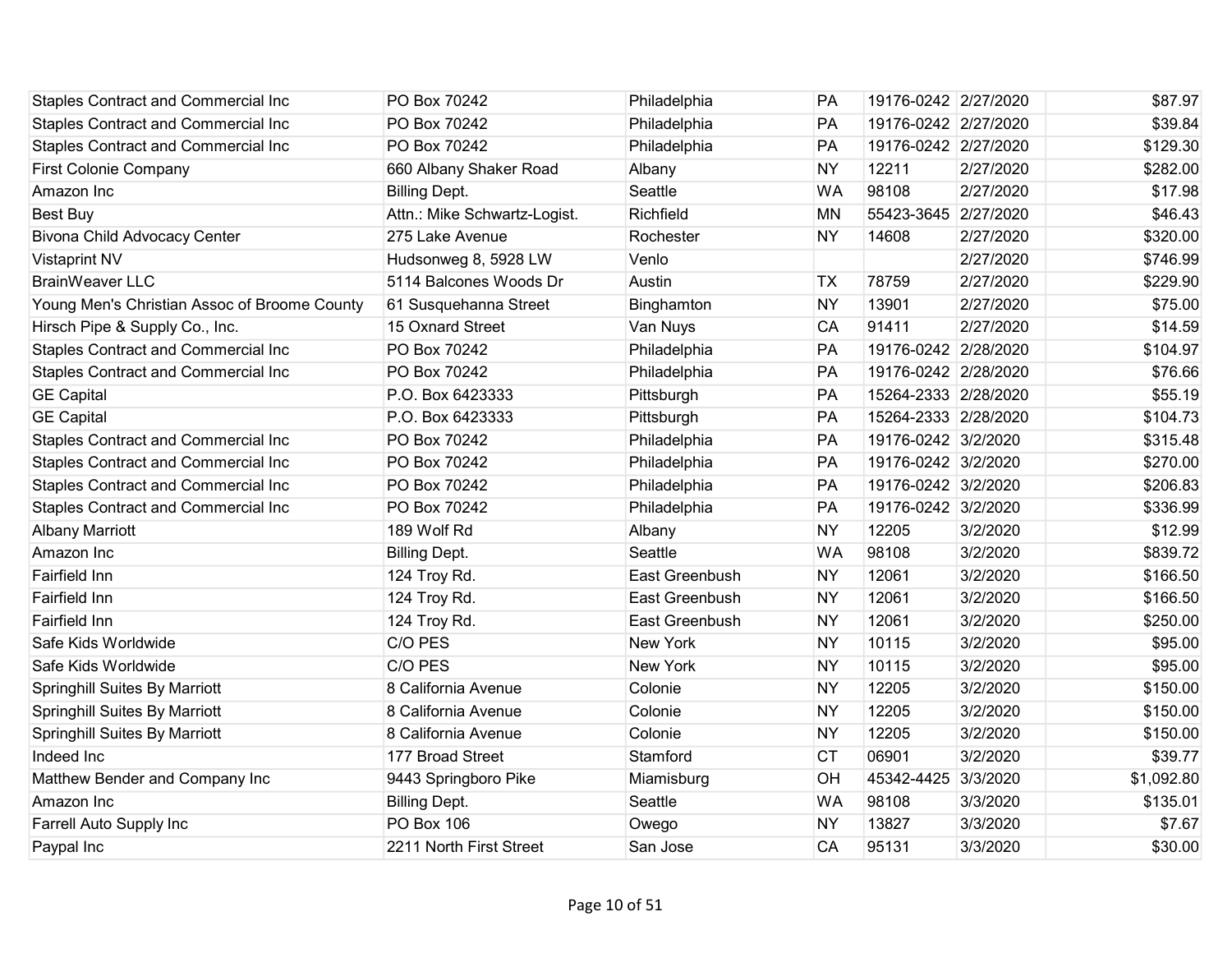| Think Fast Holdings, LLC                       | 503 E. Summit Street         | <b>Crown Point</b>   | IN        | 46307               | 3/3/2020 | \$1,516.20 |
|------------------------------------------------|------------------------------|----------------------|-----------|---------------------|----------|------------|
| Staples Contract and Commercial Inc            | PO Box 70242                 | Philadelphia         | PA        | 19176-0242 3/4/2020 |          | \$214.98   |
| First Colonie Company                          | 660 Albany Shaker Road       | Albany               | <b>NY</b> | 12211               | 3/4/2020 | (\$282.00) |
| National Association of Local Boards of Health | 1840 East Gypsy Lane Road    | <b>Bowling Green</b> | OH        | 43402               | 3/4/2020 | \$200.00   |
| Amazoncom                                      | 1550 S 48th St.              | <b>Grand Forks</b>   | <b>ND</b> | 58201               | 3/4/2020 | \$16.15    |
| <b>GE Capital</b>                              | P.O. Box 6423333             | Pittsburgh           | PA        | 15264-2333 3/4/2020 |          | \$174.60   |
| Amazon Inc                                     | <b>Billing Dept.</b>         | Seattle              | <b>WA</b> | 98108               | 3/4/2020 | \$731.67   |
| Amazon Inc                                     | <b>Billing Dept.</b>         | Seattle              | <b>WA</b> | 98108               | 3/4/2020 | \$1,771.25 |
| Fairfield Inn                                  | 124 Troy Rd.                 | East Greenbush       | <b>NY</b> | 12061               | 3/4/2020 | (\$16.50)  |
| <b>Best Buy</b>                                | Attn.: Mike Schwartz-Logist. | Richfield            | <b>MN</b> | 55423-3645 3/4/2020 |          | (\$3.44)   |
| Moniker Online Services LLC                    | 20 SW 27th Avenue            | Pompano Beach        | <b>FL</b> | 33069               | 3/4/2020 | \$10.39    |
| Prezi, Inc.                                    | 450 Bryant Street            | San Francisco        | CA        | 94107               | 3/4/2020 | \$246.24   |
| Staples Contract and Commercial Inc            | PO Box 70242                 | Philadelphia         | PA        | 19176-0242 3/5/2020 |          | \$67.42    |
| <b>Staples Contract and Commercial Inc</b>     | PO Box 70242                 | Philadelphia         | PA        | 19176-0242 3/5/2020 |          | \$321.91   |
| Staples Contract and Commercial Inc            | PO Box 70242                 | Philadelphia         | PA        | 19176-0242 3/5/2020 |          | \$14.88    |
| <b>Fairfield Inn</b>                           | 124 Troy Rd.                 | East Greenbush       | <b>NY</b> | 12061               | 3/5/2020 | (\$16.50)  |
| Apex Battery, Inc.                             | 4500 Arville Street          | Las Vegas            | <b>NV</b> | 89103               | 3/5/2020 | \$200.32   |
| Staples Contract and Commercial Inc            | PO Box 70242                 | Philadelphia         | PA        | 19176-0242 3/6/2020 |          | \$60.34    |
| <b>Albany Marriott</b>                         | 189 Wolf Rd                  | Albany               | <b>NY</b> | 12205               | 3/6/2020 | \$209.00   |
| Amazon Inc                                     | <b>Billing Dept.</b>         | Seattle              | <b>WA</b> | 98108               | 3/6/2020 | \$34.12    |
| Grimaldis Luna Park                            | 6430 Yorktown Circle         | East Syracuse        | <b>NY</b> | 13205               | 3/6/2020 | \$36.00    |
| <b>TentCraft Inc</b>                           | 2662 Cass Road               | <b>Traverse City</b> | MI        | 49684               | 3/6/2020 | \$1,703.46 |
| Staples Contract and Commercial Inc            | PO Box 70242                 | Philadelphia         | PA        | 19176-0242 3/9/2020 |          | \$195.54   |
| <b>Staples Contract and Commercial Inc</b>     | PO Box 70242                 | Philadelphia         | PA        | 19176-0242 3/9/2020 |          | \$76.27    |
| Staples Contract and Commercial Inc            | PO Box 70242                 | Philadelphia         | PA        | 19176-0242 3/9/2020 |          | \$882.66   |
| Staples Contract and Commercial Inc            | PO Box 70242                 | Philadelphia         | PA        | 19176-0242 3/9/2020 |          | \$123.92   |
| <b>GE Capital</b>                              | P.O. Box 6423333             | Pittsburgh           | PA        | 15264-2333 3/9/2020 |          | \$139.52   |
| Amazon Inc                                     | <b>Billing Dept.</b>         | Seattle              | <b>WA</b> | 98108               | 3/9/2020 | \$259.90   |
| Amazon Inc                                     | <b>Billing Dept.</b>         | Seattle              | <b>WA</b> | 98108               | 3/9/2020 | \$212.97   |
| Amazon Inc                                     | <b>Billing Dept.</b>         | Seattle              | <b>WA</b> | 98108               | 3/9/2020 | \$568.74   |
| Amazon Inc                                     | <b>Billing Dept.</b>         | Seattle              | <b>WA</b> | 98108               | 3/9/2020 | \$33.98    |
| Amazon Inc                                     | <b>Billing Dept.</b>         | Seattle              | <b>WA</b> | 98108               | 3/9/2020 | \$41.78    |
| AFP 107 Corp                                   | 40 Lodge Street              | Albany               | <b>NY</b> | 12207               | 3/9/2020 | \$185.00   |
| <b>Upstate Host LLC</b>                        | 6555 Old Collamer Road South | East Syracuse        | <b>NY</b> | 13057               | 3/9/2020 | \$69.00    |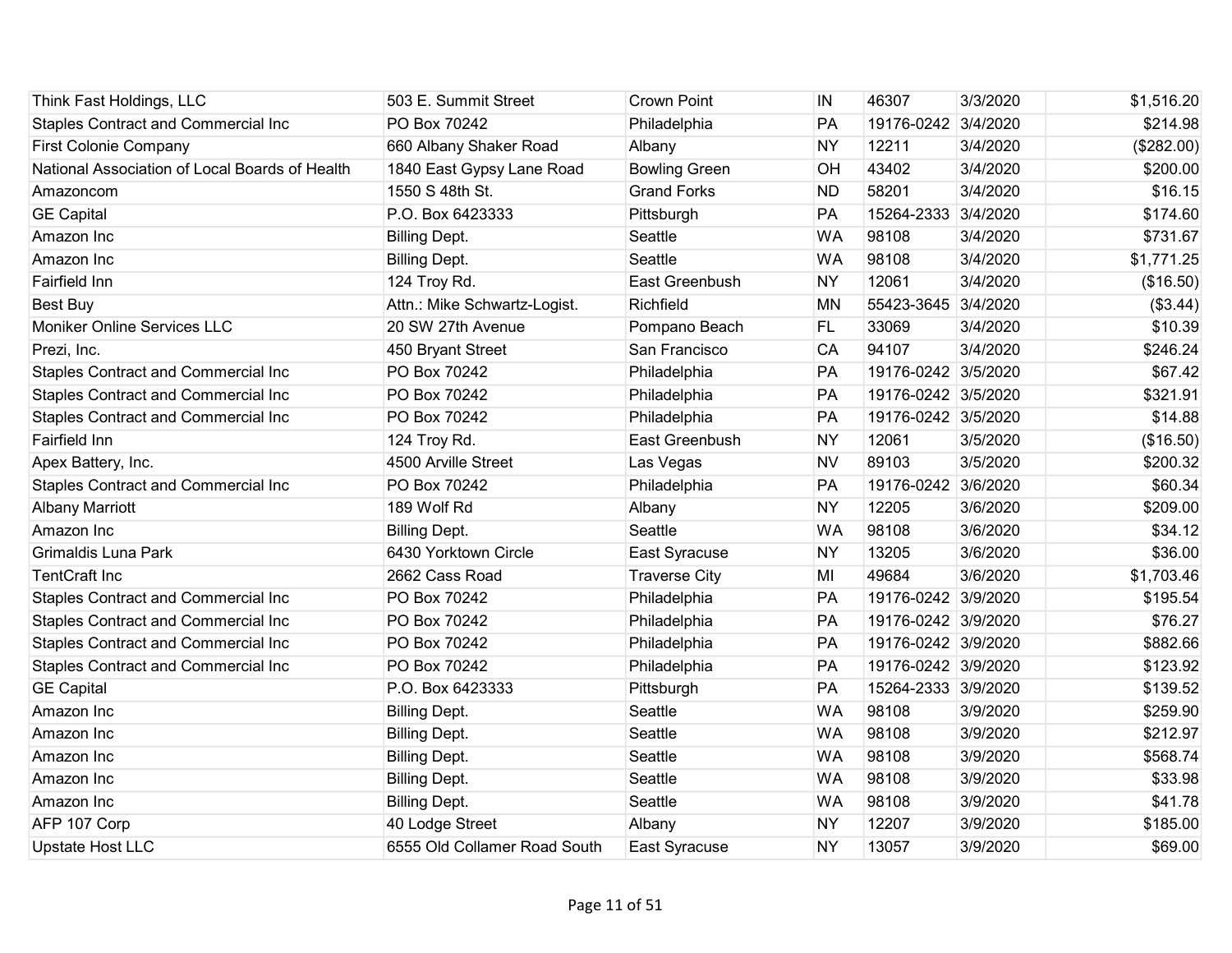| Oneonta Hotels LLC                         | 5206 State Highway 23 | Oneonta              | <b>NY</b> | 13820                | 3/9/2020  | \$257.56   |
|--------------------------------------------|-----------------------|----------------------|-----------|----------------------|-----------|------------|
| Amazon Inc                                 | <b>Billing Dept.</b>  | Seattle              | <b>WA</b> | 98108                | 3/10/2020 | \$131.12   |
| Staples Contract and Commercial Inc        | PO Box 70242          | Philadelphia         | PA        | 19176-0242 3/12/2020 |           | \$7.96     |
| Staples Contract and Commercial Inc        | PO Box 70242          | Philadelphia         | PA        | 19176-0242 3/12/2020 |           | \$124.53   |
| <b>Staples Contract and Commercial Inc</b> | PO Box 70242          | Philadelphia         | PA        | 19176-0242 3/12/2020 |           | \$113.43   |
| Scott Smith and Son                        | 8 Delphine Street     | Owego                | <b>NY</b> | 13827                | 3/12/2020 | \$7.25     |
| <b>CVS Pharmacy</b>                        | 39 Park Street        | Owego                | <b>NY</b> | 13827                | 3/12/2020 | \$85.25    |
| Amazon Inc                                 | <b>Billing Dept.</b>  | Seattle              | <b>WA</b> | 98108                | 3/12/2020 | (\$212.97) |
| <b>Vistaprint NV</b>                       | Hudsonweg 8, 5928 LW  | Venlo                |           |                      | 3/12/2020 | \$235.47   |
| <b>Hospital Connect Inc</b>                | 1499 SW 30th Ave      | <b>Boynton Beach</b> | <b>FL</b> | 33426                | 3/12/2020 | \$535.42   |
| AutomationDirect.com Inc.                  | 3505 Hutchinson Road  | Cumming              | GA        | 30040                | 3/12/2020 | (\$2.16)   |
| AutomationDirect.com Inc.                  | 3505 Hutchinson Road  | Cumming              | GA        | 30040                | 3/12/2020 | \$29.16    |
| <b>Staples Contract and Commercial Inc</b> | PO Box 70242          | Philadelphia         | PA        | 19176-0242 3/13/2020 |           | \$66.65    |
| Staples Contract and Commercial Inc        | PO Box 70242          | Philadelphia         | PA        | 19176-0242 3/13/2020 |           | \$23.32    |
| <b>CVS Pharmacy</b>                        | 39 Park Street        | Owego                | <b>NY</b> | 13827                | 3/13/2020 | \$51.08    |
| Owego Pharmacy Inc                         | 1135 State Route 17C  | Owego                | <b>NY</b> | 13827                | 3/13/2020 | \$43.42    |
| Walgreens                                  | 153 Main Street       | Owego                | <b>NY</b> | 13827                | 3/13/2020 | \$39.96    |
| Staples Contract and Commercial Inc        | PO Box 70242          | Philadelphia         | PA        | 19176-0242 3/16/2020 |           | \$56.86    |
| Staples Contract and Commercial Inc        | PO Box 70242          | Philadelphia         | PA        | 19176-0242 3/16/2020 |           | \$457.67   |
| <b>Staples Contract and Commercial Inc</b> | PO Box 70242          | Philadelphia         | PA        | 19176-0242 3/16/2020 |           | \$25.07    |
| Staples Contract and Commercial Inc        | PO Box 70242          | Philadelphia         | PA        | 19176-0242 3/16/2020 |           | \$51.68    |
| Staples Contract and Commercial Inc        | PO Box 70242          | Philadelphia         | <b>PA</b> | 19176-0242 3/16/2020 |           | \$85.14    |
| Staples Contract and Commercial Inc        | PO Box 70242          | Philadelphia         | PA        | 19176-0242 3/16/2020 |           | \$103.50   |
| Staples Contract and Commercial Inc        | PO Box 70242          | Philadelphia         | PA        | 19176-0242 3/16/2020 |           | (\$254.97) |
| Scott Smith and Son                        | 8 Delphine Street     | Owego                | <b>NY</b> | 13827                | 3/16/2020 | \$144.29   |
| <b>US Postal Service</b>                   | 6 Lake Street         | Owego                | <b>NY</b> | 13827                | 3/16/2020 | \$1.20     |
| AT and T Mobility II LLC                   | P.O. Box 6463         | Carol Stream         | IL.       | 60197-6463 3/16/2020 |           | \$47.78    |
| Holiday Inn                                | 232 Broadway          | Saratoga Springs     | <b>NY</b> | 12866                | 3/16/2020 | (\$333.00) |
| Original Italian Pizza Rest                | 25 Lake Street        | Owego                | <b>NY</b> | 13827                | 3/16/2020 | \$121.76   |
| <b>CVS Pharmacy</b>                        | 39 Park Street        | Owego                | <b>NY</b> | 13827                | 3/16/2020 | \$3.14     |
| Amazon Inc                                 | <b>Billing Dept.</b>  | Seattle              | <b>WA</b> | 98108                | 3/16/2020 | \$1,824.80 |
| Amazon Inc                                 | <b>Billing Dept.</b>  | Seattle              | <b>WA</b> | 98108                | 3/16/2020 | \$79.70    |
| Amazon Inc                                 | <b>Billing Dept.</b>  | Seattle              | <b>WA</b> | 98108                | 3/16/2020 | \$189.67   |
| Fairfield Inn                              | 124 Troy Rd.          | East Greenbush       | <b>NY</b> | 12061                | 3/16/2020 | \$150.00   |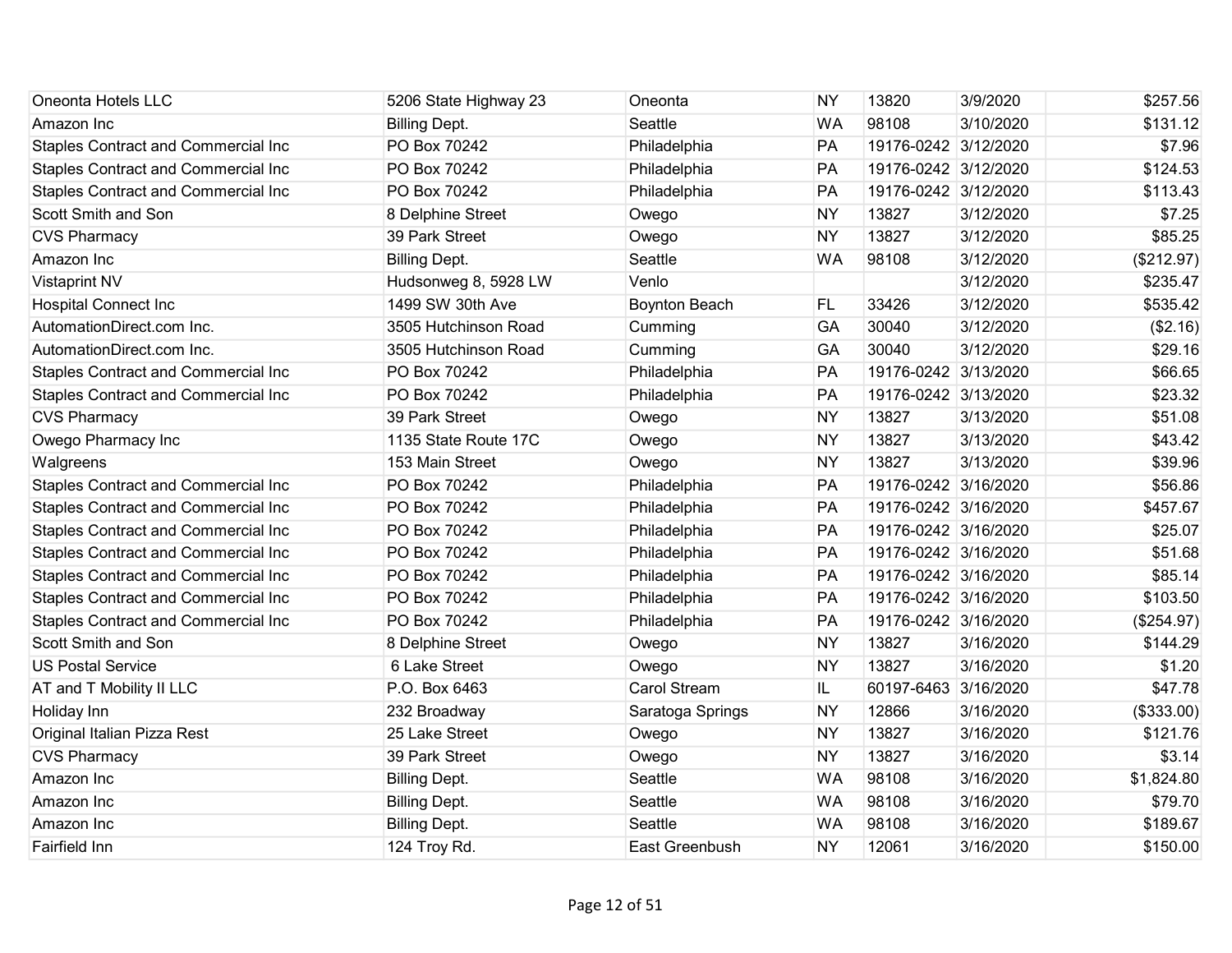| Fairfield Inn                              | 124 Troy Rd.            | East Greenbush     | <b>NY</b> | 12061                | 3/16/2020 | \$150.00   |
|--------------------------------------------|-------------------------|--------------------|-----------|----------------------|-----------|------------|
| <b>Fairfield Inn</b>                       | 124 Troy Rd.            | East Greenbush     | <b>NY</b> | 12061                | 3/16/2020 | \$150.00   |
| Price Chopper Operating Co Inc             | 501 Duanesburg Road     | Schenectady        | <b>NY</b> | 12306                | 3/16/2020 | \$101.05   |
| Owego Pharmacy Inc                         | 1135 State Route 17C    | Owego              | <b>NY</b> | 13827                | 3/16/2020 | \$30.54    |
| Paypal Inc                                 | 2211 North First Street | San Jose           | CA        | 95131                | 3/16/2020 | \$552.00   |
| Indeed Inc                                 | 177 Broad Street        | Stamford           | <b>CT</b> | 06901                | 3/16/2020 | \$501.45   |
| Rise Vision, Inc.                          | 2967 Dundas St. W #632  | Toronto            | ON        | M6P 1Z2              | 3/16/2020 | \$293.97   |
| Oneonta Hotels LLC                         | 5206 State Highway 23   | Oneonta            | <b>NY</b> | 13820                | 3/16/2020 | \$280.00   |
| Evenflo Co Inc                             | P.O. Box 392497         | Pittsburgh         | PA        | 15251-9497 3/17/2020 |           | \$1,617.78 |
| <b>Staples Contract and Commercial Inc</b> | PO Box 70242            | Philadelphia       | PA        | 19176-0242 3/18/2020 |           | \$8.99     |
| Staples Contract and Commercial Inc        | PO Box 70242            | Philadelphia       | PA        | 19176-0242 3/18/2020 |           | \$44.76    |
| <b>NYS Office of General Services</b>      | <b>Attn Cashier</b>     | Albany             | <b>NY</b> | 12220-0117 3/18/2020 |           | \$25.00    |
| Amazoncom                                  | 1550 S 48th St.         | <b>Grand Forks</b> | <b>ND</b> | 58201                | 3/18/2020 | \$763.49   |
| Amazon Inc                                 | <b>Billing Dept.</b>    | Seattle            | <b>WA</b> | 98108                | 3/18/2020 | \$1,055.64 |
| Amazon Inc                                 | <b>Billing Dept.</b>    | Seattle            | <b>WA</b> | 98108                | 3/18/2020 | \$292.45   |
| Amazon Inc                                 | <b>Billing Dept.</b>    | Seattle            | <b>WA</b> | 98108                | 3/18/2020 | \$262.10   |
| Amazon Inc                                 | <b>Billing Dept.</b>    | Seattle            | <b>WA</b> | 98108                | 3/18/2020 | \$74.85    |
| 4imprint Inc                               | 25303 Network Place     | Chicago            | IL.       | 60673-1253           | 3/18/2020 | \$976.06   |
| Insight Services, Inc.                     | 20338 Progress Drive    | Strongsville       | OH        | 44149                | 3/18/2020 | \$800.00   |
| Staples Contract and Commercial Inc        | PO Box 70242            | Philadelphia       | PA        | 19176-0242 3/19/2020 |           | \$83.39    |
| Staples Contract and Commercial Inc        | PO Box 70242            | Philadelphia       | PA        | 19176-0242 3/19/2020 |           | \$304.87   |
| Paypal Inc                                 | 2211 North First Street | San Jose           | CA        | 95131                | 3/19/2020 | \$382.14   |
| <b>Community Shop</b>                      | 106 North Ave           | Owego              | <b>NY</b> | 13827                | 3/19/2020 | \$12.38    |
| Staples Contract and Commercial Inc        | PO Box 70242            | Philadelphia       | PA        | 19176-0242 3/20/2020 |           | \$350.34   |
| Fantasy Donuts Number 1 and 2 Inc          | 135 Park Street         | Owego              | <b>NY</b> | 13827                | 3/20/2020 | \$62.60    |
| Tops Inc                                   | 1145 Route 17-C         | Owego              | <b>NY</b> | 13827                | 3/20/2020 | \$76.75    |
| Price Chopper Operating Co Inc             | 501 Duanesburg Road     | Schenectady        | <b>NY</b> | 12306                | 3/20/2020 | \$43.98    |
| Price Chopper Operating Co Inc             | 501 Duanesburg Road     | Schenectady        | <b>NY</b> | 12306                | 3/20/2020 | \$85.98    |
| Original Italian Pizza Rest                | 25 Lake Street          | Owego              | <b>NY</b> | 13827                | 3/23/2020 | \$97.67    |
| <b>CVS Pharmacy</b>                        | 39 Park Street          | Owego              | <b>NY</b> | 13827                | 3/23/2020 | \$5.00     |
| Price Chopper Operating Co Inc             | 501 Duanesburg Road     | Schenectady        | <b>NY</b> | 12306                | 3/23/2020 | \$86.99    |
| Price Chopper Operating Co Inc             | 501 Duanesburg Road     | Schenectady        | <b>NY</b> | 12306                | 3/23/2020 | \$39.27    |
| Price Chopper Operating Co Inc             | 501 Duanesburg Road     | Schenectady        | <b>NY</b> | 12306                | 3/23/2020 | \$91.79    |
| Apple Inc                                  | 1 Infinite Loop         | Cupertino          | CA        | 95014                | 3/23/2020 | \$0.99     |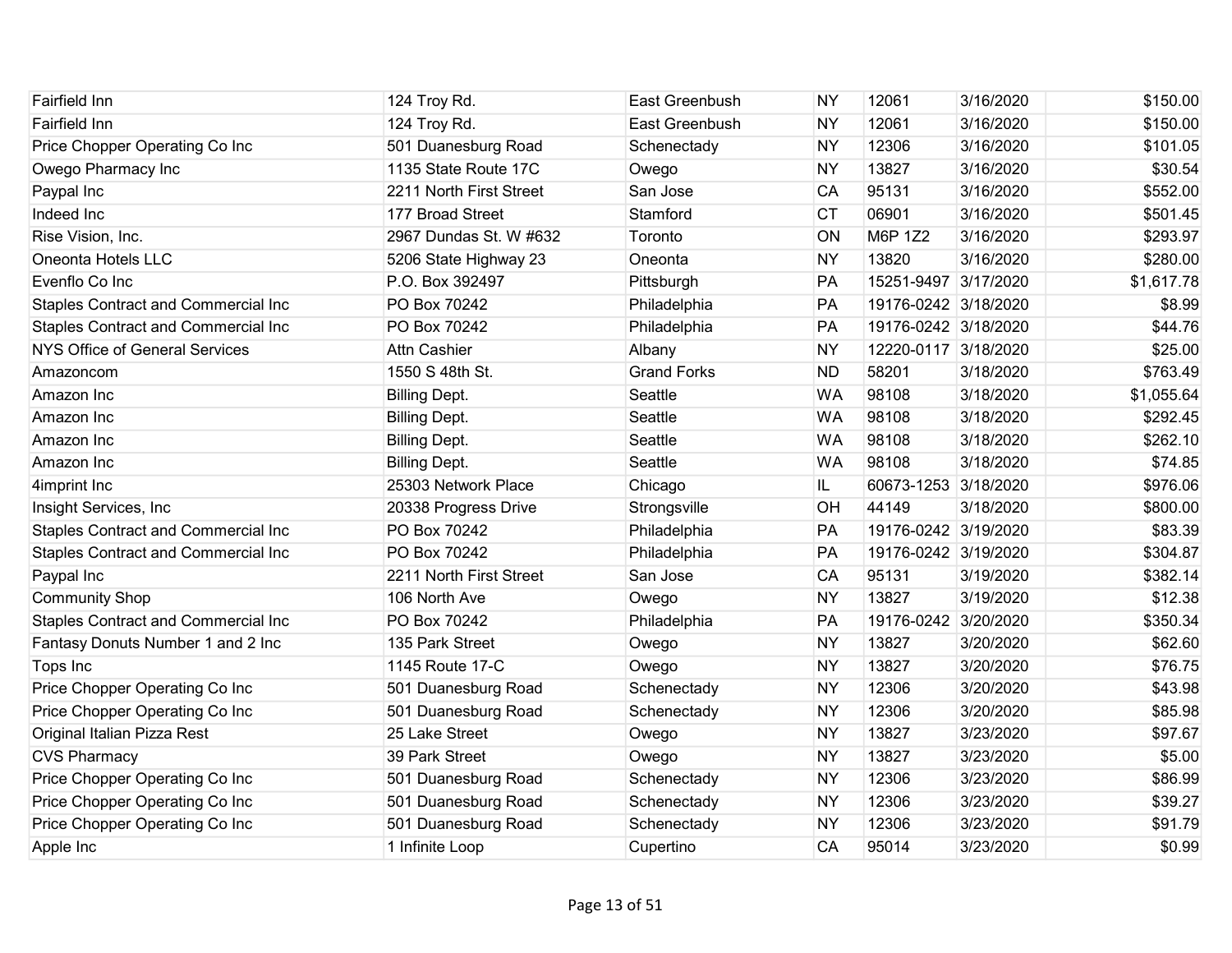| Dolgencorp LLC                             | 100 Mission Ridge                | Goodlettsville       | ΤN        | 37072                | 3/23/2020 | \$28.00    |
|--------------------------------------------|----------------------------------|----------------------|-----------|----------------------|-----------|------------|
| Eventbrite Inc                             | 651 Brannan Street               | San Francisco        | CA        | 94107                | 3/23/2020 | (\$320.00) |
| <b>Stamps</b>                              | 1990 E. Grand Avenue             | El Segundo           | CA        | 90245                | 3/23/2020 | \$17.99    |
| <b>Survey Monkey Inc</b>                   | 285 Hamilton Avenue              | Palo Alto            | CA        | 94301                | 3/23/2020 | \$324.00   |
| <b>Dollar Tree Stores Inc</b>              | 500 Volvo Parkway                | Chesapeake           | <b>VA</b> | 23320                | 3/23/2020 | \$34.00    |
| Adobe Systems Inc                          | 345 Park Avenue                  | San Jose             | CA        | 95110                | 3/23/2020 | \$14.99    |
| Oneonta Hotels LLC                         | 5206 State Highway 23            | Oneonta              | <b>NY</b> | 13820                | 3/23/2020 | \$280.00   |
| Looseleaf Law Publications Inc             | Box 650042                       | <b>Fresh Meadows</b> | <b>NY</b> | 11365                | 3/24/2020 | \$89.96    |
| Canon USA Inc                              | C/O Canon Financial Services     | Chicago              | IL.       | 60693-0149 3/24/2020 |           | \$3,297.82 |
| <b>Gannett CNY Newspapers</b>              | P.O. Box 822802                  | Philadelphia         | PA        | 19182-2808 3/24/2020 |           | \$305.03   |
| Price Chopper Operating Co Inc             | 501 Duanesburg Road              | Schenectady          | <b>NY</b> | 12306                | 3/24/2020 | \$98.76    |
| Greyhound Lines Inc                        | 350 North St. Paul Street        | Dallas               | <b>TX</b> | 75201                | 3/24/2020 | \$77.98    |
| Verizon                                    | <b>Exception Processing Unit</b> | Menands              | <b>NY</b> | 12204-0001           | 3/25/2020 | \$3.24     |
| Verizon                                    | <b>Exception Processing Unit</b> | Menands              | <b>NY</b> | 12204-0001 3/25/2020 |           | \$651.30   |
| Original Italian Pizza Rest                | 25 Lake Street                   | Owego                | <b>NY</b> | 13827                | 3/25/2020 | \$86.22    |
| Looseleaf Law Publications Inc             | Box 650042                       | Fresh Meadows        | <b>NY</b> | 11365                | 3/25/2020 | (\$6.66)   |
| <b>Verizon Wireless</b>                    | P.O. Box 408                     | <b>Newark</b>        | <b>NJ</b> | 07101-0408           | 3/25/2020 | \$3,809.24 |
| Dolgencorp LLC                             | 100 Mission Ridge                | Goodlettsville       | <b>TN</b> | 37072                | 3/25/2020 | \$23.50    |
| Staples Contract and Commercial Inc        | PO Box 70242                     | Philadelphia         | PA        | 19176-0242 3/26/2020 |           | \$215.59   |
| Amazoncom                                  | 1550 S 48th St.                  | <b>Grand Forks</b>   | <b>ND</b> | 58201                | 3/26/2020 | \$32.95    |
| <b>Time Warner Cable</b>                   | P.O. Box 70872                   | Charlotte            | <b>NC</b> | 28272-0872 3/26/2020 |           | \$990.00   |
| <b>Time Warner Cable</b>                   | P.O. Box 70872                   | Charlotte            | <b>NC</b> | 28272-0872 3/26/2020 |           | \$1,756.60 |
| Price Chopper Operating Co Inc             | 501 Duanesburg Road              | Schenectady          | <b>NY</b> | 12306                | 3/26/2020 | \$43.58    |
| Price Chopper Operating Co Inc             | 501 Duanesburg Road              | Schenectady          | <b>NY</b> | 12306                | 3/26/2020 | \$79.57    |
| Price Chopper Operating Co Inc             | 501 Duanesburg Road              | Schenectady          | <b>NY</b> | 12306                | 3/26/2020 | \$144.51   |
| Ted Clarks Busy Market Inc                 | 118 Broad Street                 | Waverly              | <b>NY</b> | 14892                | 3/26/2020 | \$3.78     |
| Staples Contract and Commercial Inc        | PO Box 70242                     | Philadelphia         | PA        | 19176-0242 3/27/2020 |           | \$178.80   |
| NYS Association of Traffic Safety Boards   | 94 Gardiners Ave #207            | Levittown            | <b>NY</b> | 11756                | 3/27/2020 | (\$400.00) |
| Fantasy Donuts Number 1 and 2 Inc          | 135 Park Street                  | Owego                | <b>NY</b> | 13827                | 3/27/2020 | \$32.29    |
| Survey Monkey Inc                          | 285 Hamilton Avenue              | Palo Alto            | CA        | 94301                | 3/27/2020 | \$414.72   |
| Allied 100 LLC                             | PO Box 78084                     | Milwaukee            | WI        | 53278                | 3/27/2020 | \$169.00   |
| Allied 100 LLC                             | PO Box 78084                     | Milwaukee            | WI        | 53278                | 3/27/2020 | \$169.00   |
| Freedom U.S. Acquisition Corp.             | 17757 US Highway 19 N #560       | Clearwater           | FL        | 33764                | 3/27/2020 | \$200.00   |
| <b>Staples Contract and Commercial Inc</b> | PO Box 70242                     | Philadelphia         | PA        | 19176-0242 3/30/2020 |           | \$40.56    |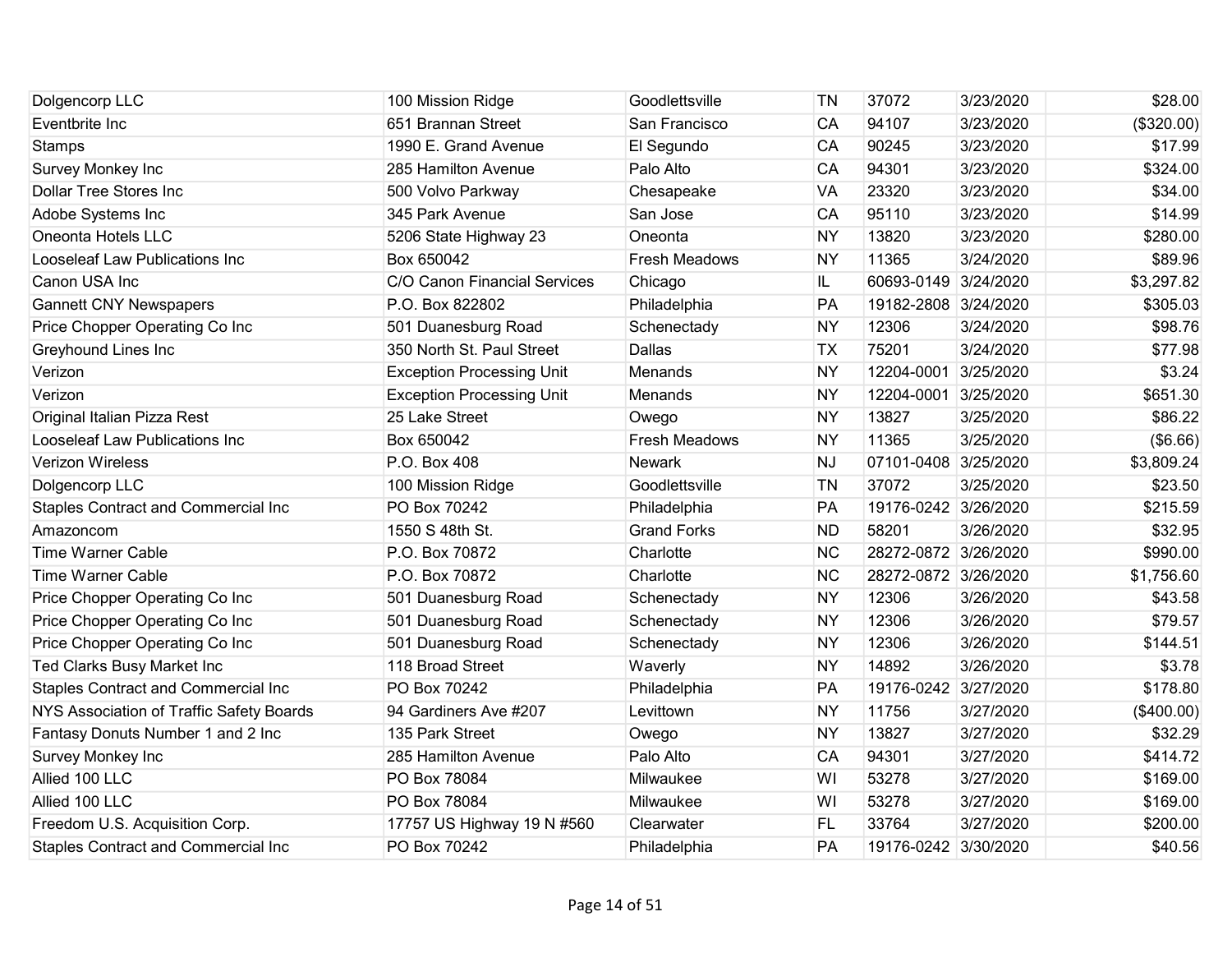| Staples Contract and Commercial Inc        | PO Box 70242          | Philadelphia       | <b>PA</b> | 19176-0242 3/30/2020 |           | \$47.92    |
|--------------------------------------------|-----------------------|--------------------|-----------|----------------------|-----------|------------|
| <b>Staples Contract and Commercial Inc</b> | PO Box 70242          | Philadelphia       | <b>PA</b> | 19176-0242 3/30/2020 |           | \$320.72   |
| Staples Contract and Commercial Inc        | PO Box 70242          | Philadelphia       | PA        | 19176-0242 3/30/2020 |           | \$278.31   |
| <b>Marios Pizza</b>                        | 51 Fox Street         | Owego              | <b>NY</b> | 13827                | 3/30/2020 | \$79.95    |
| Dolgencorp LLC                             | 100 Mission Ridge     | Goodlettsville     | <b>TN</b> | 37072                | 3/30/2020 | \$11.55    |
| 189 Nails LLC                              | 13 Lake Street        | Owego              | <b>NY</b> | 13827                | 3/30/2020 | \$91.73    |
| Arby's                                     | 133 Wolf Road         | Albany             | <b>NY</b> | 12205                | 3/30/2020 | \$8.19     |
| Oneonta Hotels LLC                         | 5206 State Highway 23 | Oneonta            | <b>NY</b> | 13820                | 3/30/2020 | \$280.00   |
| <b>Spencer Shurfine Food Mart</b>          | 15 N. Main Street     | Spencer            | <b>NY</b> | 14883                | 3/30/2020 | \$2.89     |
| Amazoncom                                  | 1550 S 48th St.       | <b>Grand Forks</b> | <b>ND</b> | 58201                | 3/31/2020 | \$769.65   |
| Price Chopper Operating Co Inc             | 501 Duanesburg Road   | Schenectady        | <b>NY</b> | 12306                | 3/31/2020 | \$160.52   |
| <b>Vistaprint NV</b>                       | Hudsonweg 8, 5928 LW  | Venlo              |           |                      | 3/31/2020 | \$187.19   |
| <b>Vistaprint NV</b>                       | Hudsonweg 8, 5928 LW  | Venlo              |           |                      | 3/31/2020 | \$196.79   |
| MJ's Bar & Restaurant, LLC                 | 596 5th Ave.          | Owego              | <b>NY</b> | 13827                | 3/31/2020 | \$82.22    |
| Arby's                                     | 133 Wolf Road         | Albany             | <b>NY</b> | 12205                | 4/1/2020  | \$18.94    |
| Zoom Video Communications, Inc.            | 55 Almaden Blvd.      | San Jose           | <b>CA</b> | 95113                | 4/1/2020  | \$149.90   |
| <b>US Postal Service</b>                   | 6 Lake Street         | Owego              | <b>NY</b> | 13827                | 4/2/2020  | \$165.00   |
| Amazoncom                                  | 1550 S 48th St.       | <b>Grand Forks</b> | <b>ND</b> | 58201                | 4/2/2020  | \$27.98    |
| <b>Research Foundation of SUNY</b>         | P.O. Box 6000         | Binghamton         | <b>NY</b> | 13902                | 4/2/2020  | (\$65.00)  |
| Price Chopper Operating Co Inc             | 501 Duanesburg Road   | Schenectady        | <b>NY</b> | 12306                | 4/2/2020  | \$47.48    |
| 189 Nails LLC                              | 13 Lake Street        | Owego              | <b>NY</b> | 13827                | 4/2/2020  | \$59.35    |
| 189 Nails LLC                              | 13 Lake Street        | Owego              | <b>NY</b> | 13827                | 4/2/2020  | \$34.54    |
| Indeed Inc                                 | 177 Broad Street      | Stamford           | <b>CT</b> | 06901                | 4/2/2020  | \$180.93   |
| Matthew Bender and Company Inc             | 9443 Springboro Pike  | Miamisburg         | OH        | 45342-4425 4/3/2020  |           | \$1,092.80 |
| Wal Mart Stores Inc                        | 2405 Vestal Parkway E | Vestal             | <b>NY</b> | 13850                | 4/3/2020  | \$68.98    |
| Wal Mart Stores Inc                        | 2405 Vestal Parkway E | Vestal             | <b>NY</b> | 13850                | 4/3/2020  | \$204.99   |
| MJ's Bar & Restaurant, LLC                 | 596 5th Ave.          | Owego              | <b>NY</b> | 13827                | 4/3/2020  | \$124.74   |
| <b>Staples Contract and Commercial Inc</b> | PO Box 70242          | Philadelphia       | PA        | 19176-0242 4/6/2020  |           | \$150.33   |
| Original Italian Pizza Rest                | 25 Lake Street        | Owego              | <b>NY</b> | 13827                | 4/6/2020  | \$65.67    |
| Amazoncom                                  | 1550 S 48th St.       | <b>Grand Forks</b> | <b>ND</b> | 58201                | 4/6/2020  | \$18.65    |
| <b>GE Capital</b>                          | P.O. Box 6423333      | Pittsburgh         | PA        | 15264-2333 4/6/2020  |           | \$277.10   |
| <b>GE Capital</b>                          | P.O. Box 6423333      | Pittsburgh         | PA        | 15264-2333 4/6/2020  |           | \$870.42   |
| <b>Moniker Online Services LLC</b>         | 20 SW 27th Avenue     | Pompano Beach      | FL.       | 33069                | 4/6/2020  | \$11.49    |
| Dolgencorp LLC                             | 100 Mission Ridge     | Goodlettsville     | <b>TN</b> | 37072                | 4/6/2020  | \$18.30    |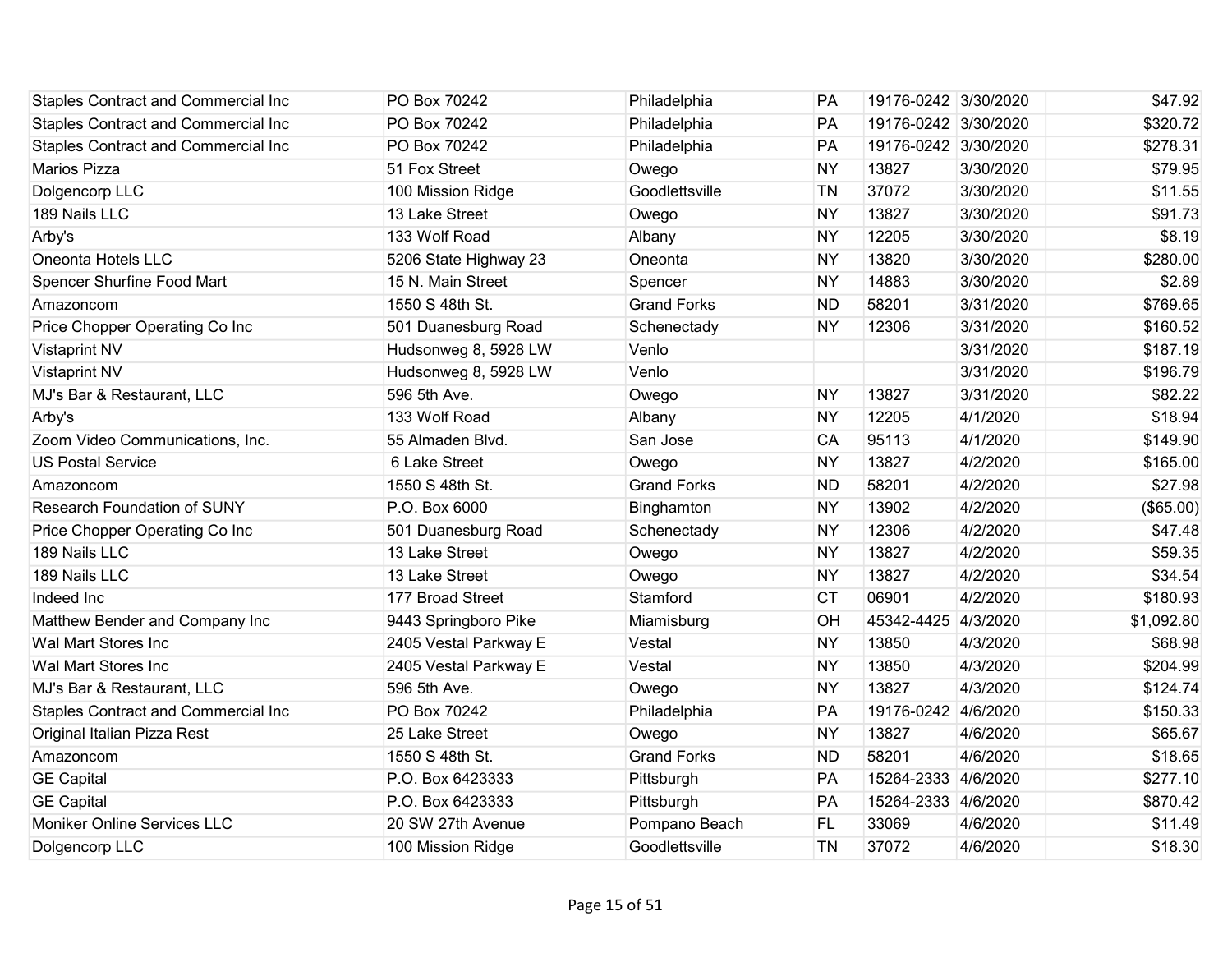| Paypal Inc                                 | 2211 North First Street | San Jose           | CA        | 95131                | 4/6/2020  | \$30.00    |
|--------------------------------------------|-------------------------|--------------------|-----------|----------------------|-----------|------------|
| 189 Nails LLC                              | 13 Lake Street          | Owego              | <b>NY</b> | 13827                | 4/6/2020  | \$95.90    |
| Oneonta Hotels LLC                         | 5206 State Highway 23   | Oneonta            | <b>NY</b> | 13820                | 4/6/2020  | \$280.00   |
| <b>GE Capital</b>                          | P.O. Box 6423333        | Pittsburgh         | PA        | 15264-2333 4/7/2020  |           | \$47.98    |
| <b>GE Capital</b>                          | P.O. Box 6423333        | Pittsburgh         | PA        | 15264-2333 4/7/2020  |           | \$100.71   |
| <b>Tractor Supply Company</b>              | P.O. Box 9020           | Des Moines         | IA        | 50368-9020 4/7/2020  |           | \$119.99   |
| Price Chopper Operating Co Inc             | 501 Duanesburg Road     | Schenectady        | <b>NY</b> | 12306                | 4/7/2020  | \$24.24    |
| Moniker Online Services LLC                | 20 SW 27th Avenue       | Pompano Beach      | FL        | 33069                | 4/7/2020  | \$34.98    |
| Survey Monkey Inc                          | 285 Hamilton Avenue     | Palo Alto          | CA        | 94301                | 4/7/2020  | (\$324.00) |
| Survey Monkey Inc                          | 285 Hamilton Avenue     | Palo Alto          | CA        | 94301                | 4/7/2020  | \$300.00   |
| 189 Nails LLC                              | 13 Lake Street          | Owego              | <b>NY</b> | 13827                | 4/7/2020  | (\$4.10)   |
| MJ's Bar & Restaurant, LLC                 | 596 5th Ave.            | Owego              | <b>NY</b> | 13827                | 4/7/2020  | (\$9.24)   |
| <b>Staples Contract and Commercial Inc</b> | PO Box 70242            | Philadelphia       | PA        | 19176-0242 4/8/2020  |           | \$48.03    |
| Staples Contract and Commercial Inc        | PO Box 70242            | Philadelphia       | PA        | 19176-0242 4/8/2020  |           | \$236.59   |
| Price Chopper Operating Co Inc             | 501 Duanesburg Road     | Schenectady        | <b>NY</b> | 12306                | 4/8/2020  | \$21.56    |
| Amazoncom                                  | 1550 S 48th St.         | <b>Grand Forks</b> | <b>ND</b> | 58201                | 4/9/2020  | \$35.98    |
| Survey Monkey Inc                          | 285 Hamilton Avenue     | Palo Alto          | CA        | 94301                | 4/9/2020  | (\$414.72) |
| Survey Monkey Inc                          | 285 Hamilton Avenue     | Palo Alto          | CA        | 94301                | 4/9/2020  | \$384.00   |
| 189 Nails LLC                              | 13 Lake Street          | Owego              | <b>NY</b> | 13827                | 4/9/2020  | \$11.87    |
| 189 Nails LLC                              | 13 Lake Street          | Owego              | <b>NY</b> | 13827                | 4/9/2020  | \$112.10   |
| DocuSign, Inc.                             | 221 Main Street         | San Francisco      | CA        | 94105                | 4/9/2020  | \$291.60   |
| Wendy's Restaurant                         | 170 5th Ave.            | Owego              | <b>NY</b> | 13827                | 4/9/2020  | \$6.36     |
| Wendy's Restaurant                         | 170 5th Ave.            | Owego              | <b>NY</b> | 13827                | 4/9/2020  | \$44.55    |
| <b>Staples Contract and Commercial Inc</b> | PO Box 70242            | Philadelphia       | PA        | 19176-0242 4/10/2020 |           | \$29.25    |
| <b>Staples Contract and Commercial Inc</b> | PO Box 70242            | Philadelphia       | PA        | 19176-0242 4/10/2020 |           | \$21.91    |
| Amazon Inc                                 | <b>Billing Dept.</b>    | Seattle            | <b>WA</b> | 98108                | 4/10/2020 | \$49.96    |
| MJ's Bar & Restaurant, LLC                 | 596 5th Ave.            | Owego              | <b>NY</b> | 13827                | 4/10/2020 | \$13.00    |
| MJ's Bar & Restaurant, LLC                 | 596 5th Ave.            | Owego              | <b>NY</b> | 13827                | 4/10/2020 | \$138.50   |
| <b>Staples Contract and Commercial Inc</b> | PO Box 70242            | Philadelphia       | PA        | 19176-0242 4/13/2020 |           | \$17.93    |
| Staples Contract and Commercial Inc        | PO Box 70242            | Philadelphia       | PA        | 19176-0242 4/13/2020 |           | \$289.47   |
| Staples Contract and Commercial Inc        | PO Box 70242            | Philadelphia       | PA        | 19176-0242 4/13/2020 |           | \$41.64    |
| <b>Gannett CNY Newspapers</b>              | P.O. Box 822802         | Philadelphia       | PA        | 19182-2808 4/13/2020 |           | \$305.03   |
| Price Chopper Operating Co Inc             | 501 Duanesburg Road     | Schenectady        | <b>NY</b> | 12306                | 4/13/2020 | \$62.72    |
| Price Chopper Operating Co Inc             | 501 Duanesburg Road     | Schenectady        | <b>NY</b> | 12306                | 4/13/2020 | \$29.03    |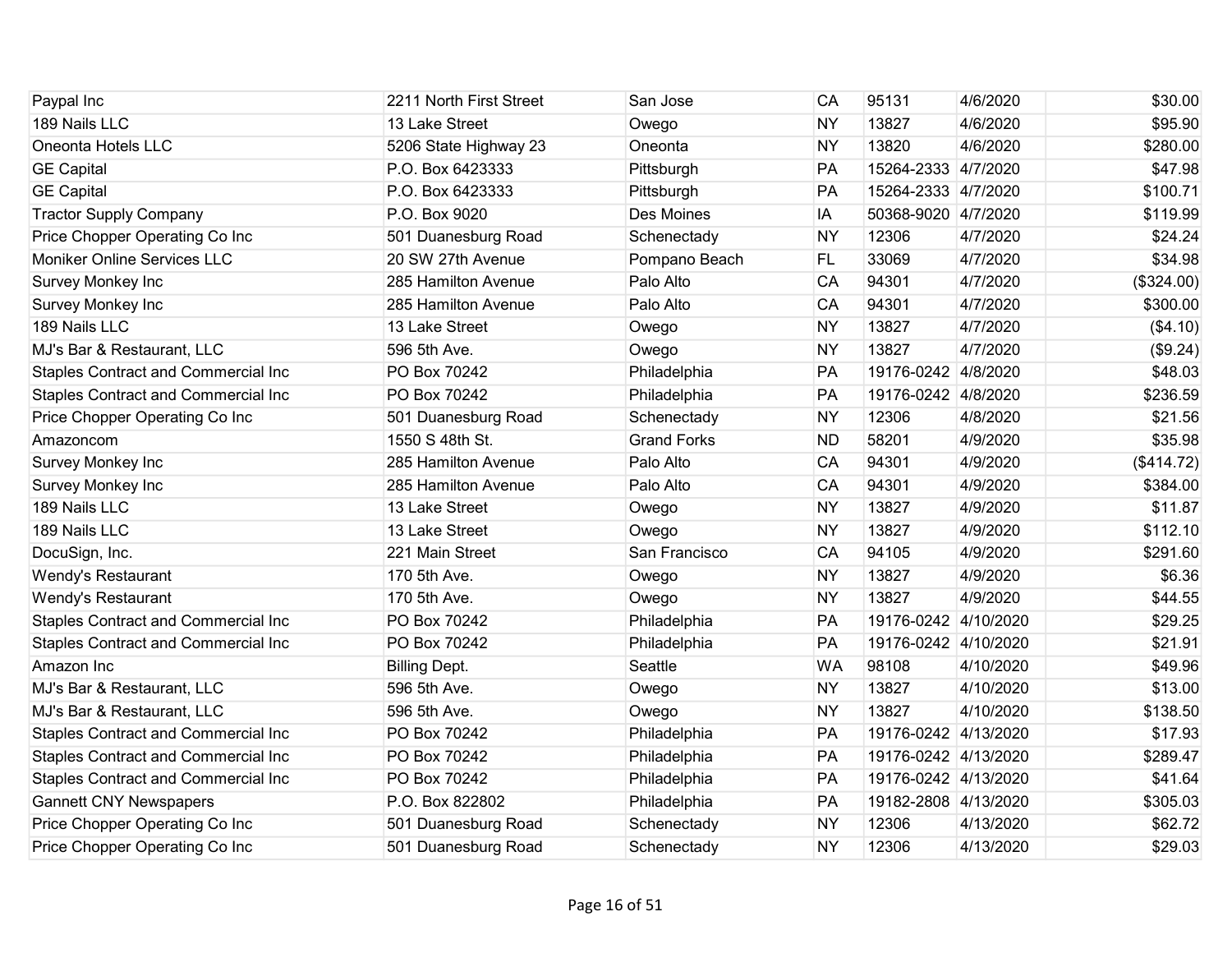| Dolgencorp LLC                             | 100 Mission Ridge                | Goodlettsville     | ΤN        | 37072                | 4/13/2020 | \$15.50    |
|--------------------------------------------|----------------------------------|--------------------|-----------|----------------------|-----------|------------|
| Oneonta Hotels LLC                         | 5206 State Highway 23            | Oneonta            | <b>NY</b> | 13820                | 4/13/2020 | \$280.00   |
| MJ's Bar & Restaurant, LLC                 | 596 5th Ave.                     | Owego              | <b>NY</b> | 13827                | 4/13/2020 | \$12.00    |
| MJ's Bar & Restaurant, LLC                 | 596 5th Ave.                     | Owego              | <b>NY</b> | 13827                | 4/13/2020 | \$147.00   |
| Marino Legal Academy                       | 321 East 84th Street             | New York           | <b>NY</b> | 10028                | 4/13/2020 | \$75.00    |
| Price Chopper Operating Co Inc             | 501 Duanesburg Road              | Schenectady        | <b>NY</b> | 12306                | 4/14/2020 | \$4.38     |
| Price Chopper Operating Co Inc             | 501 Duanesburg Road              | Schenectady        | <b>NY</b> | 12306                | 4/14/2020 | \$61.56    |
| 189 Nails LLC                              | 13 Lake Street                   | Owego              | <b>NY</b> | 13827                | 4/14/2020 | (\$7.19)   |
| 189 Nails LLC                              | 13 Lake Street                   | Owego              | <b>NY</b> | 13827                | 4/14/2020 | (\$0.88)   |
| 189 Nails LLC                              | 13 Lake Street                   | Owego              | <b>NY</b> | 13827                | 4/14/2020 | \$68.89    |
| <b>Staples Contract and Commercial Inc</b> | PO Box 70242                     | Philadelphia       | PA        | 19176-0242 4/15/2020 |           | \$81.92    |
| Scott Smith and Son                        | 8 Delphine Street                | Owego              | <b>NY</b> | 13827                | 4/15/2020 | \$74.26    |
| <b>GE Capital</b>                          | P.O. Box 6423333                 | Pittsburgh         | PA        | 15264-2333 4/16/2020 |           | \$34.98    |
| Paypal Inc                                 | 2211 North First Street          | San Jose           | CA        | 95131                | 4/16/2020 | \$37.74    |
| 189 Nails LLC                              | 13 Lake Street                   | Owego              | <b>NY</b> | 13827                | 4/16/2020 | \$75.93    |
| Staples Contract and Commercial Inc        | PO Box 70242                     | Philadelphia       | PA        | 19176-0242 4/17/2020 |           | \$33.99    |
| Staples Contract and Commercial Inc        | PO Box 70242                     | Philadelphia       | PA        | 19176-0242 4/17/2020 |           | \$17.55    |
| Lourdes Memorial Hospital                  | 169 Riverside Drive              | Binghamton         | <b>NY</b> | 13905                | 4/17/2020 | \$300.00   |
| Verizon                                    | <b>Exception Processing Unit</b> | Menands            | <b>NY</b> | 12204-0001 4/17/2020 |           | \$2.42     |
| Verizon                                    | <b>Exception Processing Unit</b> | Menands            | <b>NY</b> | 12204-0001 4/17/2020 |           | \$649.99   |
| Wal Mart Stores Inc                        | 2405 Vestal Parkway E            | Vestal             | <b>NY</b> | 13850                | 4/17/2020 | \$18.03    |
| Amazoncom                                  | 1550 S 48th St.                  | <b>Grand Forks</b> | <b>ND</b> | 58201                | 4/17/2020 | \$10.99    |
| Amazoncom                                  | 1550 S 48th St.                  | <b>Grand Forks</b> | <b>ND</b> | 58201                | 4/17/2020 | \$40.98    |
| <b>Verizon Wireless</b>                    | P.O. Box 408                     | <b>Newark</b>      | <b>NJ</b> | 07101-0408 4/17/2020 |           | \$3,843.72 |
| <b>GE Capital</b>                          | P.O. Box 6423333                 | Pittsburgh         | PA        | 15264-2333 4/17/2020 |           | \$13.97    |
| <b>GE Capital</b>                          | P.O. Box 6423333                 | Pittsburgh         | PA        | 15264-2333 4/17/2020 |           | \$89.98    |
| Price Chopper Operating Co Inc             | 501 Duanesburg Road              | Schenectady        | <b>NY</b> | 12306                | 4/17/2020 | \$76.38    |
| Paypal Inc                                 | 2211 North First Street          | San Jose           | CA        | 95131                | 4/17/2020 | \$239.97   |
| Walgreens                                  | 153 Main Street                  | Owego              | <b>NY</b> | 13827                | 4/17/2020 | \$9.78     |
| MJ's Bar & Restaurant, LLC                 | 596 5th Ave.                     | Owego              | <b>NY</b> | 13827                | 4/17/2020 | \$13.00    |
| MJ's Bar & Restaurant, LLC                 | 596 5th Ave.                     | Owego              | <b>NY</b> | 13827                | 4/17/2020 | \$142.00   |
| Friends of Recovery - NY                   | 1529 Western Ave.                | Albany             | <b>NY</b> | 12203                | 4/17/2020 | \$210.29   |
| <b>NYS Office of General Services</b>      | <b>Attn Cashier</b>              | Albany             | <b>NY</b> | 12220-0117           | 4/20/2020 | \$375.00   |
| Fantasy Donuts Number 1 and 2 Inc          | 135 Park Street                  | Owego              | <b>NY</b> | 13827                | 4/20/2020 | \$12.26    |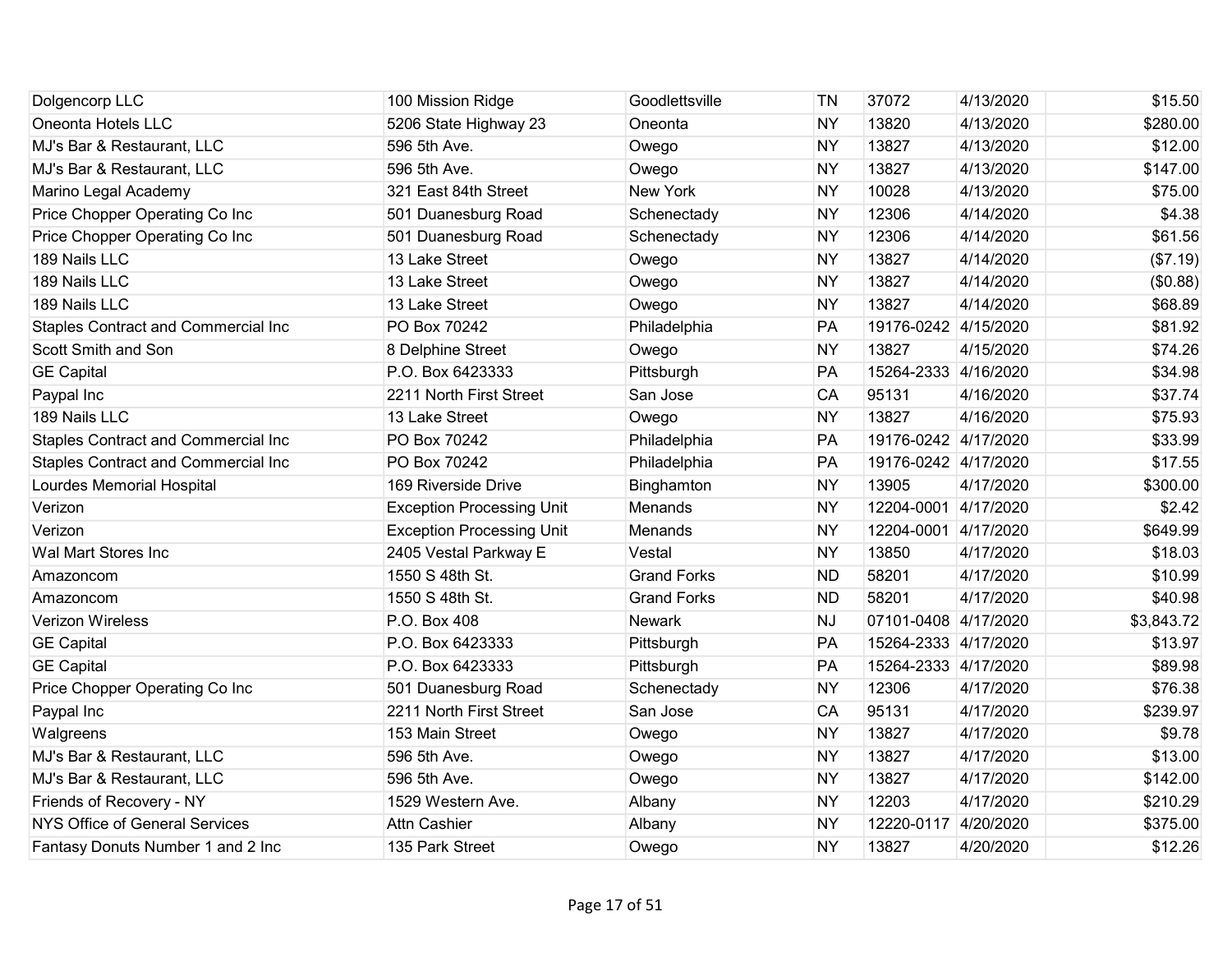| Amazoncom                                  | 1550 S 48th St.              | <b>Grand Forks</b> | <b>ND</b> | 58201                | 4/20/2020 | \$49.92    |
|--------------------------------------------|------------------------------|--------------------|-----------|----------------------|-----------|------------|
| Canon USA Inc                              | C/O Canon Financial Services | Chicago            | IL.       | 60693-0149 4/20/2020 |           | \$3,297.82 |
| Tops Inc                                   | 1145 Route 17-C              | Owego              | <b>NY</b> | 13827                | 4/20/2020 | \$138.52   |
| <b>Time Warner Cable</b>                   | P.O. Box 70872               | Charlotte          | <b>NC</b> | 28272-0872 4/20/2020 |           | \$990.00   |
| <b>Time Warner Cable</b>                   | P.O. Box 70872               | Charlotte          | <b>NC</b> | 28272-0872 4/20/2020 |           | \$1,954.19 |
| Price Chopper Operating Co Inc             | 501 Duanesburg Road          | Schenectady        | <b>NY</b> | 12306                | 4/20/2020 | \$77.70    |
| Price Chopper Operating Co Inc             | 501 Duanesburg Road          | Schenectady        | <b>NY</b> | 12306                | 4/20/2020 | \$237.41   |
| Radigan Broadcasting Group LLC             | 60 North Avenue              | Owego              | <b>NY</b> | 13827                | 4/20/2020 | \$865.00   |
| Dolgencorp LLC                             | 100 Mission Ridge            | Goodlettsville     | <b>TN</b> | 37072                | 4/20/2020 | \$3.35     |
| Light in the Box                           | 600 1st Ave.                 | Seattle            | <b>WA</b> | 98104                | 4/20/2020 | \$264.45   |
| Taylor Garbage Service Inc                 | P.O. Box 362                 | Vestal             | <b>NY</b> | 13851                | 4/21/2020 | \$67.90    |
| Amazoncom                                  | 1550 S 48th St.              | <b>Grand Forks</b> | <b>ND</b> | 58201                | 4/21/2020 | \$96.83    |
| <b>GE Capital</b>                          | P.O. Box 6423333             | Pittsburgh         | PA        | 15264-2333 4/21/2020 |           | \$62.84    |
| Apple Inc                                  | 1 Infinite Loop              | Cupertino          | CA        | 95014                | 4/21/2020 | \$0.99     |
| Adobe Systems Inc                          | 345 Park Avenue              | San Jose           | CA        | 95110                | 4/21/2020 | \$14.99    |
| Staples Contract and Commercial Inc        | PO Box 70242                 | Philadelphia       | PA        | 19176-0242 4/22/2020 |           | \$47.85    |
| Original Italian Pizza Rest                | 25 Lake Street               | Owego              | <b>NY</b> | 13827                | 4/22/2020 | \$70.00    |
| Amazoncom                                  | 1550 S 48th St.              | <b>Grand Forks</b> | <b>ND</b> | 58201                | 4/22/2020 | \$28.60    |
| Price Chopper Operating Co Inc             | 501 Duanesburg Road          | Schenectady        | <b>NY</b> | 12306                | 4/22/2020 | \$186.62   |
| Dolgencorp LLC                             | 100 Mission Ridge            | Goodlettsville     | <b>TN</b> | 37072                | 4/22/2020 | \$27.75    |
| MJ's Bar & Restaurant, LLC                 | 596 5th Ave.                 | Owego              | <b>NY</b> | 13827                | 4/22/2020 | \$80.00    |
| Staples Contract and Commercial Inc        | PO Box 70242                 | Philadelphia       | PA        | 19176-0242 4/23/2020 |           | \$7.96     |
| Fantasy Donuts Number 1 and 2 Inc          | 135 Park Street              | Owego              | <b>NY</b> | 13827                | 4/23/2020 | \$52.87    |
| Dolgencorp LLC                             | 100 Mission Ridge            | Goodlettsville     | <b>TN</b> | 37072                | 4/23/2020 | \$17.00    |
| <b>Stamps</b>                              | 1990 E. Grand Avenue         | El Segundo         | CA        | 90245                | 4/23/2020 | \$17.99    |
| Kuhlmann Enterprises Inc                   | 2102 West Quail Avenue       | Phoenix            | <b>AZ</b> | 85027                | 4/23/2020 | \$65.69    |
| Walgreens                                  | 153 Main Street              | Owego              | <b>NY</b> | 13827                | 4/23/2020 | \$14.99    |
| <b>Staples Contract and Commercial Inc</b> | PO Box 70242                 | Philadelphia       | PA        | 19176-0242 4/24/2020 |           | \$49.79    |
| Paypal Inc                                 | 2211 North First Street      | San Jose           | CA        | 95131                | 4/24/2020 | \$104.46   |
| Paypal Inc                                 | 2211 North First Street      | San Jose           | CA        | 95131                | 4/24/2020 | (\$360.00) |
| Paypal Inc                                 | 2211 North First Street      | San Jose           | CA        | 95131                | 4/24/2020 | \$360.00   |
| 189 Nails LLC                              | 13 Lake Street               | Owego              | <b>NY</b> | 13827                | 4/24/2020 | \$81.04    |
| <b>Staples Contract and Commercial Inc</b> | PO Box 70242                 | Philadelphia       | PA        | 19176-0242 4/27/2020 |           | \$15.64    |
| Scott Smith and Son                        | 8 Delphine Street            | Owego              | <b>NY</b> | 13827                | 4/27/2020 | \$7.26     |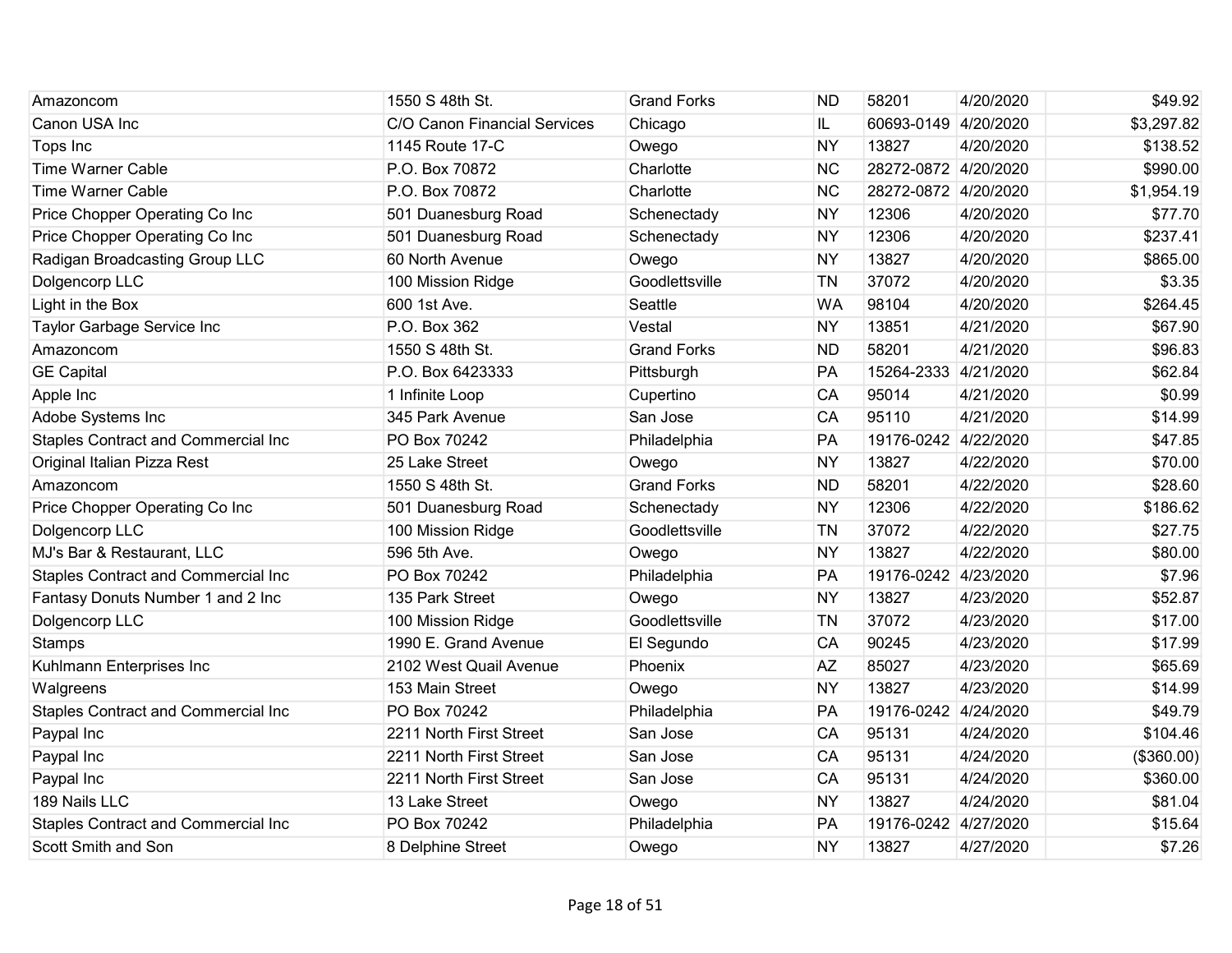| <b>US Postal Service</b>                   | 6 Lake Street           | Owego              | <b>NY</b> | 13827                | 4/27/2020 | \$240.00    |
|--------------------------------------------|-------------------------|--------------------|-----------|----------------------|-----------|-------------|
| Amazoncom                                  | 1550 S 48th St.         | <b>Grand Forks</b> | <b>ND</b> | 58201                | 4/27/2020 | \$12.76     |
| Amazon Inc                                 | <b>Billing Dept.</b>    | Seattle            | <b>WA</b> | 98108                | 4/27/2020 | \$99.98     |
| Dolgencorp LLC                             | 100 Mission Ridge       | Goodlettsville     | <b>TN</b> | 37072                | 4/27/2020 | \$26.55     |
| Paypal Inc                                 | 2211 North First Street | San Jose           | CA        | 95131                | 4/27/2020 | \$10.09     |
| <b>GE</b> Capital                          | P.O. Box 6423333        | Pittsburgh         | PA        | 15264-2333 4/28/2020 |           | \$39.14     |
| <b>GE Capital</b>                          | P.O. Box 6423333        | Pittsburgh         | PA        | 15264-2333 4/28/2020 |           | \$83.96     |
| MJ's Bar & Restaurant, LLC                 | 596 5th Ave.            | Owego              | <b>NY</b> | 13827                | 4/28/2020 | \$109.00    |
| Staples Contract and Commercial Inc        | PO Box 70242            | Philadelphia       | PA        | 19176-0242 4/29/2020 |           | \$89.46     |
| <b>Tioga County Treasurer</b>              | 56 Main Street          | Owego              | <b>NY</b> | 13827                | 4/29/2020 | \$19.00     |
| Paypal Inc                                 | 2211 North First Street | San Jose           | CA        | 95131                | 4/29/2020 | \$119.99    |
| Paypal Inc                                 | 2211 North First Street | San Jose           | CA        | 95131                | 4/29/2020 | \$299.98    |
| MJ's Bar & Restaurant, LLC                 | 596 5th Ave.            | Owego              | <b>NY</b> | 13827                | 4/29/2020 | \$148.75    |
| <b>Staples Contract and Commercial Inc</b> | PO Box 70242            | Philadelphia       | PA        | 19176-0242 4/30/2020 |           | \$101.66    |
| Partners In Safety Inc                     | 800 Route 17M           | Middletown         | <b>NY</b> | 10940                | 4/30/2020 | \$665.00    |
| Amazoncom                                  | 1550 S 48th St.         | <b>Grand Forks</b> | <b>ND</b> | 58201                | 4/30/2020 | \$41.78     |
| Amazon Inc                                 | <b>Billing Dept.</b>    | Seattle            | <b>WA</b> | 98108                | 4/30/2020 | \$19.95     |
| <b>Bel USA LLC</b>                         | 12610 Nw 115th Ave      | Medley             | FL.       | 33178                | 4/30/2020 | \$253.40    |
| 189 Nails LLC                              | 13 Lake Street          | Owego              | <b>NY</b> | 13827                | 4/30/2020 | \$75.73     |
| Allied 100 LLC                             | PO Box 78084            | Milwaukee          | WI        | 53278                | 4/30/2020 | \$518.40    |
| Staples Contract and Commercial Inc        | PO Box 70242            | Philadelphia       | PA        | 19176-0242 5/1/2020  |           | \$421.34    |
| Staples Contract and Commercial Inc        | PO Box 70242            | Philadelphia       | PA        | 19176-0242 5/1/2020  |           | \$190.28    |
| Amazoncom                                  | 1550 S 48th St.         | <b>Grand Forks</b> | <b>ND</b> | 58201                | 5/1/2020  | \$18.99     |
| Owego Parkview                             | 145 Front Street        | Owego              | <b>NY</b> | 13827                | 5/1/2020  | \$98.70     |
| The UPS Store #6912                        | 6845 State Route 434    | Apalachin          | <b>NY</b> | 13732                | 5/1/2020  | \$28.60     |
| Amazoncom                                  | 1550 S 48th St.         | <b>Grand Forks</b> | <b>ND</b> | 58201                | 5/4/2020  | \$110.36    |
| Amazoncom                                  | 1550 S 48th St.         | <b>Grand Forks</b> | <b>ND</b> | 58201                | 5/4/2020  | \$21.52     |
| <b>Time Warner Cable</b>                   | P.O. Box 70872          | Charlotte          | <b>NC</b> | 28272-0872           | 5/4/2020  | ( \$633.30) |
| Paypal Inc                                 | 2211 North First Street | San Jose           | CA        | 95131                | 5/4/2020  | \$85.00     |
| <b>Bel USA LLC</b>                         | 12610 Nw 115th Ave      | Medley             | FL.       | 33178                | 5/4/2020  | (\$18.77)   |
| James E Balshuweit                         | 28 Lake Street          | Owego              | <b>NY</b> | 13827                | 5/5/2020  | \$170.00    |
| <b>GE Capital</b>                          | P.O. Box 6423333        | Pittsburgh         | PA        | 15264-2333           | 5/5/2020  | \$89.37     |
| Paypal Inc                                 | 2211 North First Street | San Jose           | CA        | 95131                | 5/5/2020  | \$30.00     |
| Matthew Bender and Company Inc             | 9443 Springboro Pike    | Miamisburg         | OH        | 45342-4425 5/6/2020  |           | \$1,092.80  |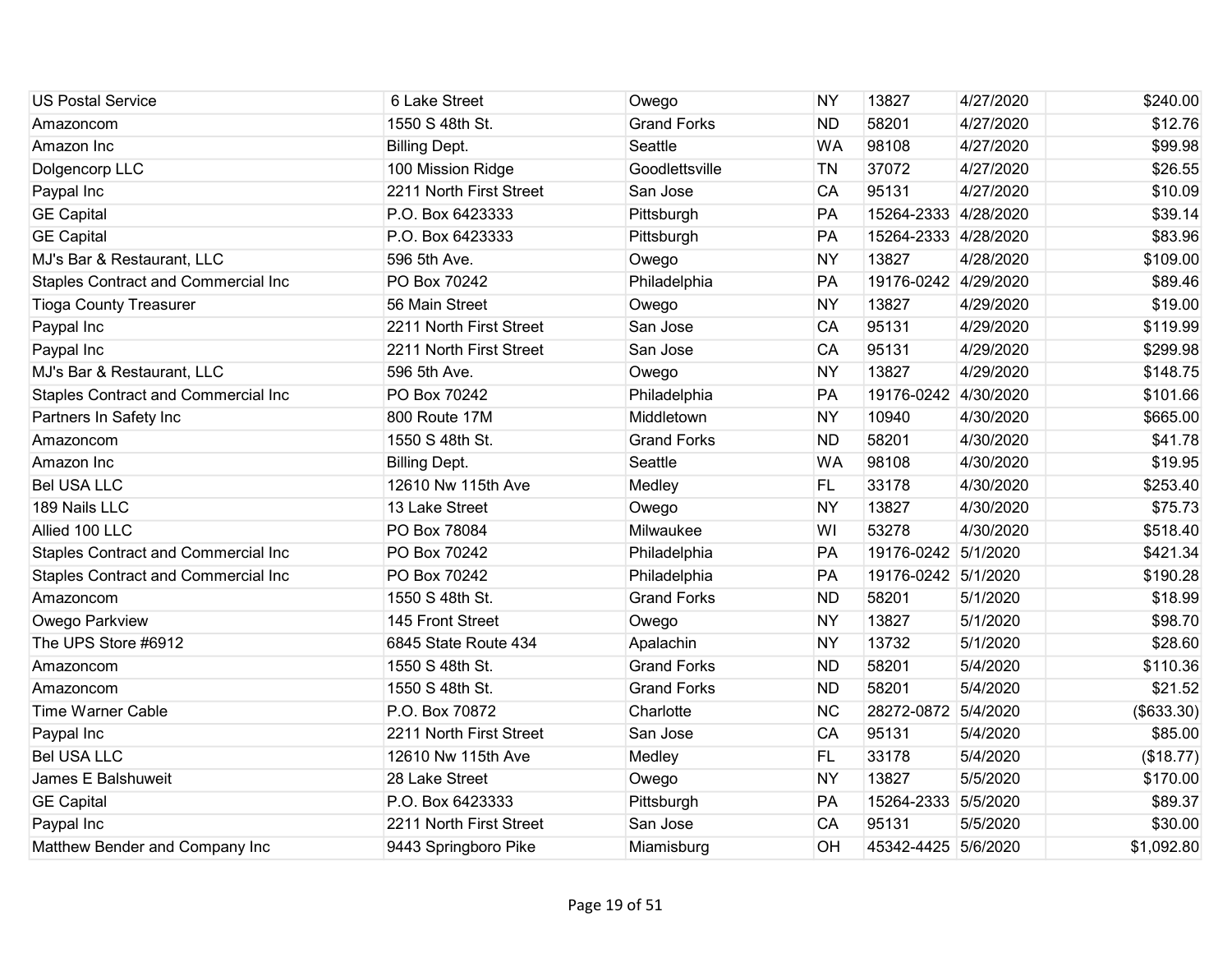| <b>Staples Contract and Commercial Inc</b> | PO Box 70242             | Philadelphia       | PA        | 19176-0242 5/6/2020  |           | \$417.14   |
|--------------------------------------------|--------------------------|--------------------|-----------|----------------------|-----------|------------|
| <b>Staples Contract and Commercial Inc</b> | PO Box 70242             | Philadelphia       | PA        | 19176-0242 5/6/2020  |           | \$67.14    |
| Amazoncom                                  | 1550 S 48th St.          | <b>Grand Forks</b> | <b>ND</b> | 58201                | 5/6/2020  | \$23.58    |
| 189 Nails LLC                              | 13 Lake Street           | Owego              | <b>NY</b> | 13827                | 5/6/2020  | \$106.97   |
| Arby's                                     | 133 Wolf Road            | Albany             | <b>NY</b> | 12205                | 5/6/2020  | \$35.34    |
| <b>Staples Contract and Commercial Inc</b> | PO Box 70242             | Philadelphia       | PA        | 19176-0242 5/7/2020  |           | \$27.20    |
| <b>NYS Thruway Authority</b>               | P.O. Box 15185           | Albany             | <b>NY</b> | 12212-5185 5/7/2020  |           | \$100.00   |
| MJ's Bar & Restaurant, LLC                 | 596 5th Ave.             | Owego              | <b>NY</b> | 13827                | 5/7/2020  | \$11.50    |
| MJ's Bar & Restaurant, LLC                 | 596 5th Ave.             | Owego              | <b>NY</b> | 13827                | 5/7/2020  | \$114.50   |
| <b>US Postal Service</b>                   | 6 Lake Street            | Owego              | <b>NY</b> | 13827                | 5/8/2020  | \$7.75     |
| Dolgencorp LLC                             | 100 Mission Ridge        | Goodlettsville     | <b>TN</b> | 37072                | 5/8/2020  | \$20.10    |
| Amazoncom                                  | 1550 S 48th St.          | <b>Grand Forks</b> | <b>ND</b> | 58201                | 5/11/2020 | \$37.44    |
| <b>GE Capital</b>                          | P.O. Box 6423333         | Pittsburgh         | PA        | 15264-2333 5/11/2020 |           | \$153.00   |
| Amazon Inc                                 | <b>Billing Dept.</b>     | Seattle            | <b>WA</b> | 98108                | 5/11/2020 | \$116.97   |
| Owego Parkview                             | 145 Front Street         | Owego              | <b>NY</b> | 13827                | 5/11/2020 | \$78.00    |
| MJ's Bar & Restaurant, LLC                 | 596 5th Ave.             | Owego              | <b>NY</b> | 13827                | 5/12/2020 | \$110.00   |
| Amazon Inc                                 | <b>Billing Dept.</b>     | Seattle            | <b>WA</b> | 98108                | 5/13/2020 | \$234.00   |
| Amazon Inc                                 | <b>Billing Dept.</b>     | Seattle            | <b>WA</b> | 98108                | 5/13/2020 | \$191.94   |
| Musician's Friend                          | 5795 Lindero Canyon Road | Westlake Village   | CA        | 91362                | 5/13/2020 | \$53.95    |
| <b>Staples Contract and Commercial Inc</b> | PO Box 70242             | Philadelphia       | PA        | 19176-0242 5/14/2020 |           | \$38.99    |
| Staples Contract and Commercial Inc        | PO Box 70242             | Philadelphia       | PA        | 19176-0242 5/14/2020 |           | \$32.44    |
| <b>Staples Contract and Commercial Inc</b> | PO Box 70242             | Philadelphia       | PA        | 19176-0242 5/14/2020 |           | \$47.75    |
| Original Italian Pizza Rest                | 25 Lake Street           | Owego              | <b>NY</b> | 13827                | 5/14/2020 | \$73.41    |
| <b>GE Capital</b>                          | P.O. Box 6423333         | Pittsburgh         | PA        | 15264-2333 5/14/2020 |           | \$89.00    |
| Owego Parkview                             | 145 Front Street         | Owego              | <b>NY</b> | 13827                | 5/14/2020 | (\$124.35) |
| Owego Parkview                             | 145 Front Street         | Owego              | <b>NY</b> | 13827                | 5/14/2020 | \$98.45    |
| Owego Parkview                             | 145 Front Street         | Owego              | <b>NY</b> | 13827                | 5/14/2020 | \$124.35   |
| Fastvue Inc                                | 548 Market St. #71453    | San Francisco      | CA        | 94104-5401           | 5/14/2020 | \$1,349.10 |
| Kahoka, Inc.                               | 3032 Ann Drive           | Bloomington        | IL        | 61704                | 5/14/2020 | \$19.82    |
| <b>Staples Contract and Commercial Inc</b> | PO Box 70242             | Philadelphia       | PA        | 19176-0242 5/15/2020 |           | \$9.28     |
| Amazon Inc                                 | <b>Billing Dept.</b>     | Seattle            | <b>WA</b> | 98108                | 5/15/2020 | \$84.98    |
| MJ's Bar & Restaurant, LLC                 | 596 5th Ave.             | Owego              | <b>NY</b> | 13827                | 5/15/2020 | \$120.50   |
| <b>Staples Contract and Commercial Inc</b> | PO Box 70242             | Philadelphia       | PA        | 19176-0242 5/18/2020 |           | \$11.65    |
| <b>Staples Contract and Commercial Inc</b> | PO Box 70242             | Philadelphia       | PA        | 19176-0242 5/18/2020 |           | \$163.14   |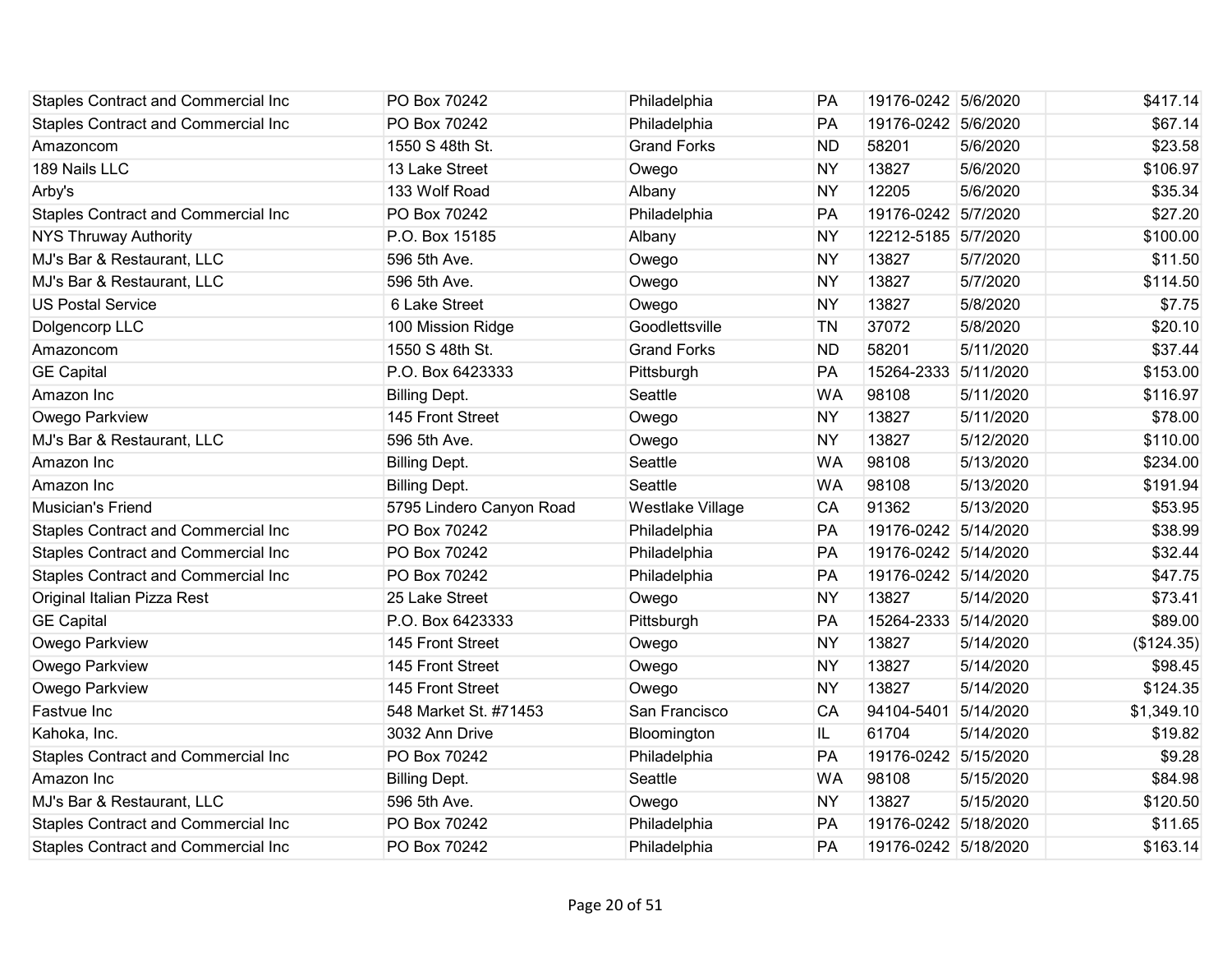| <b>Staples Contract and Commercial Inc</b> | PO Box 70242                     | Philadelphia            | PA        | 19176-0242 5/18/2020 |           | \$75.28    |
|--------------------------------------------|----------------------------------|-------------------------|-----------|----------------------|-----------|------------|
| Amazoncom                                  | 1550 S 48th St.                  | <b>Grand Forks</b>      | ND        | 58201                | 5/18/2020 | \$38.98    |
| Price Chopper Operating Co Inc             | 501 Duanesburg Road              | Schenectady             | <b>NY</b> | 12306                | 5/18/2020 | \$32.46    |
| Uline Inc                                  | 12575 Uline Dr                   | Pleasant Prairie        | WI        | 53158                | 5/18/2020 | \$301.89   |
| Dolgencorp LLC                             | 100 Mission Ridge                | Goodlettsville          | <b>TN</b> | 37072                | 5/18/2020 | \$45.05    |
| MJ's Bar & Restaurant, LLC                 | 596 5th Ave.                     | Owego                   | <b>NY</b> | 13827                | 5/18/2020 | \$103.50   |
| <b>CDW Government Inc.</b>                 | 75 Remittance Drive              | Chicago                 | IL.       | 60675-1515 5/19/2020 |           | \$2,200.94 |
| <b>CDW Government Inc</b>                  | 75 Remittance Drive              | Chicago                 | IL        | 60675-1515 5/19/2020 |           | \$592.20   |
| Amazon Inc                                 | <b>Billing Dept.</b>             | Seattle                 | <b>WA</b> | 98108                | 5/19/2020 | \$111.04   |
| Paypal Inc                                 | 2211 North First Street          | San Jose                | CA        | 95131                | 5/19/2020 | \$40.00    |
| Paypal Inc                                 | 2211 North First Street          | San Jose                | CA        | 95131                | 5/19/2020 | \$329.10   |
| Paypal Inc                                 | 2211 North First Street          | San Jose                | CA        | 95131                | 5/19/2020 | \$371.37   |
| Paypal Inc                                 | 2211 North First Street          | San Jose                | CA        | 95131                | 5/19/2020 | \$34.99    |
| Paypal Inc                                 | 2211 North First Street          | San Jose                | CA        | 95131                | 5/19/2020 | \$124.00   |
| Staples Contract and Commercial Inc        | PO Box 70242                     | Philadelphia            | PA        | 19176-0242 5/20/2020 |           | \$68.07    |
| Staples Contract and Commercial Inc        | PO Box 70242                     | Philadelphia            | PA        | 19176-0242 5/20/2020 |           | \$3.12     |
| Staples Contract and Commercial Inc        | PO Box 70242                     | Philadelphia            | PA        | 19176-0242 5/20/2020 |           | \$32.85    |
| Staples Contract and Commercial Inc        | PO Box 70242                     | Philadelphia            | PA        | 19176-0242 5/20/2020 |           | \$29.87    |
| <b>B</b> and H Foto and Electronics        | P.O. Box 3032                    | <b>New York</b>         | <b>NY</b> | 10116-3032 5/20/2020 |           | \$599.99   |
| Uline Inc                                  | 12575 Uline Dr                   | <b>Pleasant Prairie</b> | WI        | 53158                | 5/20/2020 | \$325.26   |
| Staples Contract and Commercial Inc        | PO Box 70242                     | Philadelphia            | PA        | 19176-0242 5/21/2020 |           | \$21.98    |
| Staples Contract and Commercial Inc        | PO Box 70242                     | Philadelphia            | PA        | 19176-0242 5/21/2020 |           | \$286.40   |
| Pitney Bowes Inc                           | P.O. Box 371896                  | Pittsburgh              | PA        | 15250-7896 5/21/2020 |           | \$571.04   |
| Verizon                                    | <b>Exception Processing Unit</b> | Menands                 | <b>NY</b> | 12204-0001 5/21/2020 |           | \$3.22     |
| Verizon                                    | <b>Exception Processing Unit</b> | Menands                 | <b>NY</b> | 12204-0001 5/21/2020 |           | \$647.38   |
| Verizon Wireless                           | P.O. Box 408                     | Newark                  | <b>NJ</b> | 07101-0408 5/21/2020 |           | \$3,810.70 |
| Apple Inc                                  | 1 Infinite Loop                  | Cupertino               | CA        | 95014                | 5/21/2020 | \$0.99     |
| Owego Pharmacy Inc                         | 1135 State Route 17C             | Owego                   | <b>NY</b> | 13827                | 5/21/2020 | \$5.69     |
| Paypal Inc                                 | 2211 North First Street          | San Jose                | CA        | 95131                | 5/21/2020 | \$812.34   |
| Adobe Systems Inc                          | 345 Park Avenue                  | San Jose                | CA        | 95110                | 5/21/2020 | \$14.99    |
| DocuSign, Inc.                             | 221 Main Street                  | San Francisco           | CA        | 94105                | 5/21/2020 | \$291.60   |
| Justice Clearninghouse, LLC                | 1755 Telstar Drive               | Colorado Springs        | CO        | 80920                | 5/21/2020 | \$119.00   |
| Staples Contract and Commercial Inc        | PO Box 70242                     | Philadelphia            | PA        | 19176-0242 5/22/2020 |           | \$45.00    |
| <b>Time Warner Cable</b>                   | P.O. Box 70872                   | Charlotte               | <b>NC</b> | 28272-0872 5/22/2020 |           | \$990.00   |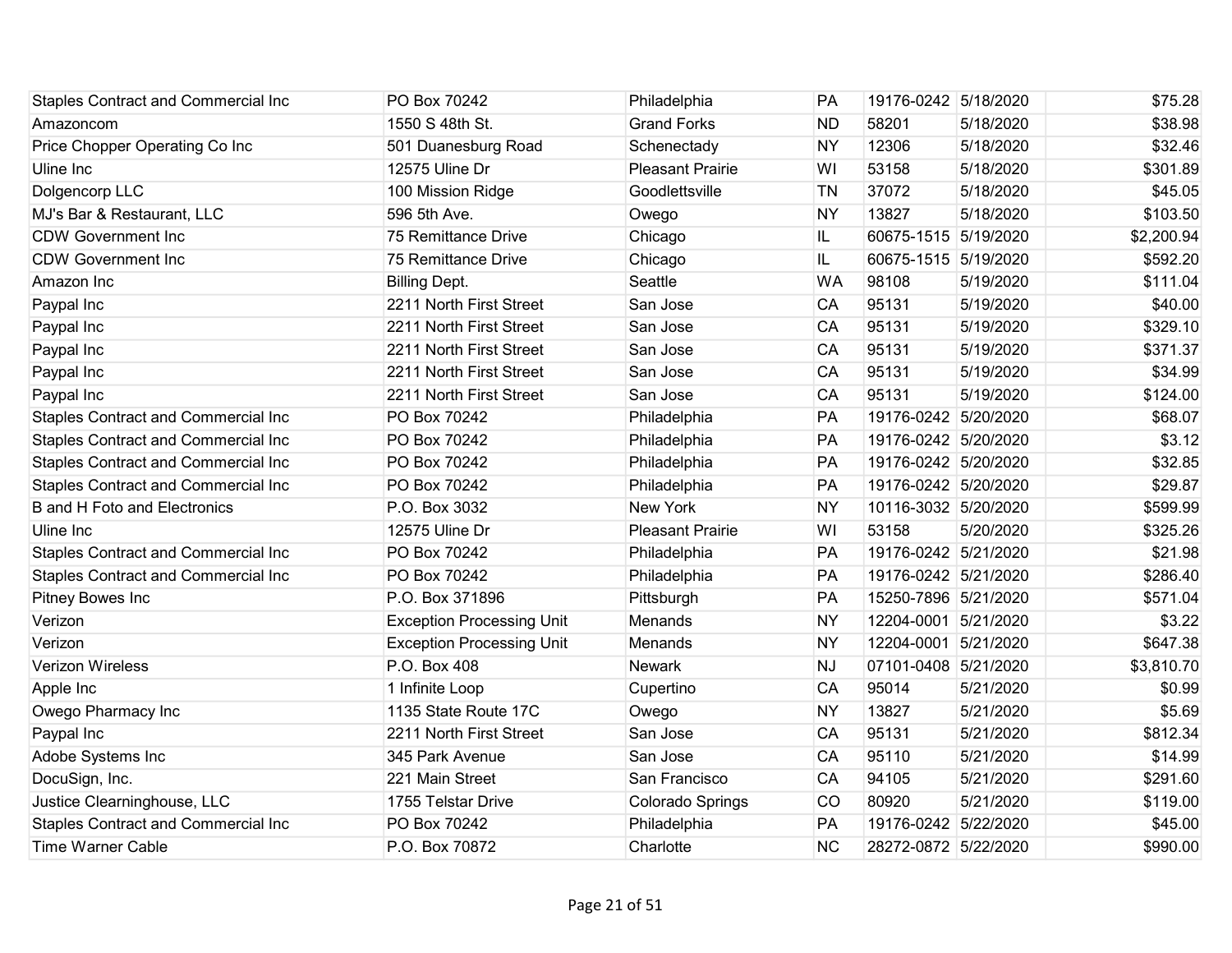| Price Chopper Operating Co Inc                   | 501 Duanesburg Road   | Schenectady             | <b>NY</b> | 12306                | 5/22/2020 | \$111.76   |
|--------------------------------------------------|-----------------------|-------------------------|-----------|----------------------|-----------|------------|
| Uline Inc                                        | 12575 Uline Dr        | <b>Pleasant Prairie</b> | WI        | 53158                | 5/22/2020 | (\$325.26) |
| Uline Inc                                        | 12575 Uline Dr        | <b>Pleasant Prairie</b> | WI        | 53158                | 5/22/2020 | \$301.17   |
| United Health Services Inc                       | P.O. Box 5214         | Binghamton              | <b>NY</b> | 13902                | 5/25/2020 | \$13.00    |
| Valu Home Centers Inc                            | 45 S. Rossler Ave.    | <b>Buffalo</b>          | <b>NY</b> | 14206-3417 5/25/2020 |           | \$51.71    |
| New York Safety Program Inc                      | 8302 5th Avenue       | Brooklyn                | <b>NY</b> | 11209-4511 5/25/2020 |           | \$668.00   |
| Tops Inc                                         | 1145 Route 17-C       | Owego                   | <b>NY</b> | 13827                | 5/25/2020 | \$11.46    |
| Amazon Inc                                       | <b>Billing Dept.</b>  | Seattle                 | <b>WA</b> | 98108                | 5/25/2020 | \$234.00   |
| John Pidcoe                                      | 68 North Ave          | Owego                   | <b>NY</b> | 13827                | 5/25/2020 | \$595.00   |
| <b>Stamps</b>                                    | 1990 E. Grand Avenue  | El Segundo              | CA        | 90245                | 5/25/2020 | \$17.99    |
| United Health Services Inc                       | P.O. Box 5214         | Binghamton              | <b>NY</b> | 13902                | 5/27/2020 | \$5.00     |
| Label Outfitters, Inc.                           | 142 Bluffs Court      | Canton                  | GA        | 30114                | 5/27/2020 | \$128.36   |
| Staples Contract and Commercial Inc              | PO Box 70242          | Philadelphia            | PA        | 19176-0242 5/28/2020 |           | \$22.78    |
| <b>Broome Co Bar Association</b>                 | 53 Chenango Street    | Binghamton              | <b>NY</b> | 13901                | 5/28/2020 | \$65.00    |
| Amazon Inc                                       | <b>Billing Dept.</b>  | Seattle                 | <b>WA</b> | 98108                | 5/28/2020 | \$23.98    |
| Adoptive and Foster Family Coalition of New York | 108 Main Street       | <b>New Paltz</b>        | <b>NY</b> | 12561                | 5/28/2020 | \$50.00    |
| Adoptive and Foster Family Coalition of New York | 108 Main Street       | <b>New Paltz</b>        | <b>NY</b> | 12561                | 5/28/2020 | \$50.00    |
| Staples Contract and Commercial Inc              | PO Box 70242          | Philadelphia            | PA        | 19176-0242 5/29/2020 |           | \$100.11   |
| Staples Contract and Commercial Inc              | PO Box 70242          | Philadelphia            | PA        | 19176-0242 5/29/2020 |           | \$8.38     |
| Staples Contract and Commercial Inc              | PO Box 70242          | Philadelphia            | PA        | 19176-0242 5/29/2020 |           | \$242.13   |
| <b>US Postal Service</b>                         | 6 Lake Street         | Owego                   | <b>NY</b> | 13827                | 5/29/2020 | \$110.00   |
| Wal Mart Stores Inc                              | 2405 Vestal Parkway E | Vestal                  | <b>NY</b> | 13850                | 5/29/2020 | \$100.00   |
| <b>CVS Pharmacy</b>                              | 39 Park Street        | Owego                   | <b>NY</b> | 13827                | 5/29/2020 | \$13.79    |
| <b>Vistaprint NV</b>                             | Hudsonweg 8, 5928 LW  | Venlo                   |           |                      | 5/29/2020 | \$617.58   |
| Staples Contract and Commercial Inc              | PO Box 70242          | Philadelphia            | PA        | 19176-0242 6/1/2020  |           | \$35.73    |
| Staples Contract and Commercial Inc              | PO Box 70242          | Philadelphia            | PA        | 19176-0242 6/1/2020  |           | \$123.99   |
| Staples Contract and Commercial Inc              | PO Box 70242          | Philadelphia            | PA        | 19176-0242 6/1/2020  |           | \$37.88    |
| Amazoncom                                        | 1550 S 48th St.       | <b>Grand Forks</b>      | <b>ND</b> | 58201                | 6/1/2020  | \$28.00    |
| Amazoncom                                        | 1550 S 48th St.       | <b>Grand Forks</b>      | <b>ND</b> | 58201                | 6/2/2020  | \$26.54    |
| Matthew Bender and Company Inc                   | 9443 Springboro Pike  | Miamisburg              | OH        | 45342-4425 6/3/2020  |           | \$1,092.80 |
| Staples Contract and Commercial Inc              | PO Box 70242          | Philadelphia            | PA        | 19176-0242 6/3/2020  |           | \$725.91   |
| <b>Staples Contract and Commercial Inc</b>       | PO Box 70242          | Philadelphia            | PA        | 19176-0242 6/3/2020  |           | \$14.50    |
| Amazoncom                                        | 1550 S 48th St.       | <b>Grand Forks</b>      | <b>ND</b> | 58201                | 6/3/2020  | \$19.55    |
| Amazon Inc                                       | <b>Billing Dept.</b>  | Seattle                 | <b>WA</b> | 98108                | 6/3/2020  | \$99.74    |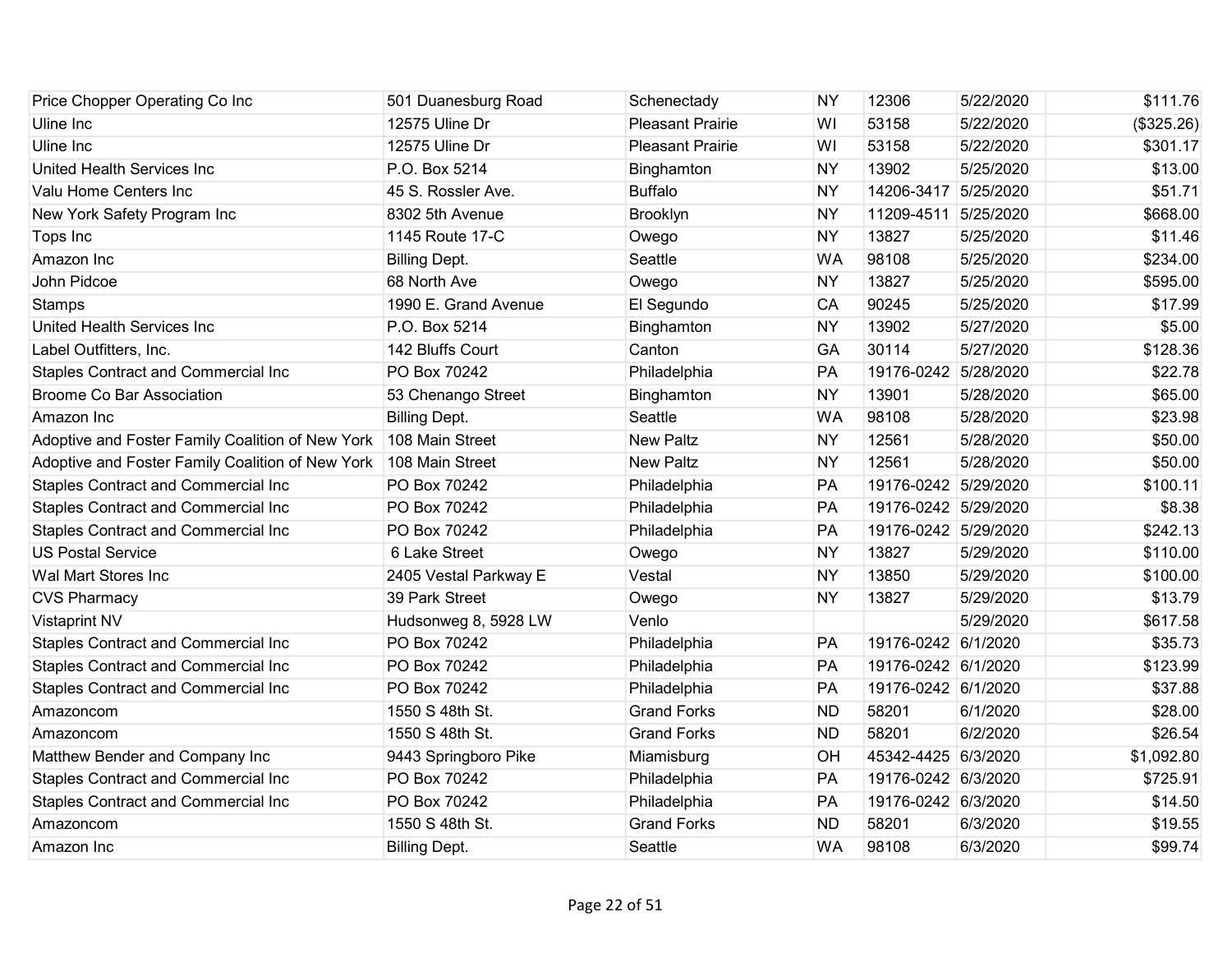| Paypal Inc                                 | 2211 North First Street   | San Jose                | CA        | 95131                | 6/3/2020  | \$30.00    |
|--------------------------------------------|---------------------------|-------------------------|-----------|----------------------|-----------|------------|
| Vibrant Technologies Inc                   | 6031 Culligan Way         | Minnetonka              | <b>MN</b> | 55345                | 6/3/2020  | \$442.00   |
| Staples Contract and Commercial Inc        | PO Box 70242              | Philadelphia            | PA        | 19176-0242 6/5/2020  |           | \$6.90     |
| <b>Staples Contract and Commercial Inc</b> | PO Box 70242              | Philadelphia            | PA        | 19176-0242 6/5/2020  |           | \$497.73   |
| James E Balshuweit                         | 28 Lake Street            | Owego                   | <b>NY</b> | 13827                | 6/5/2020  | \$170.00   |
| Uline Inc                                  | 12575 Uline Dr            | <b>Pleasant Prairie</b> | WI        | 53158                | 6/5/2020  | \$2,174.62 |
| Scott Machine Development Corp             | 200 Prospect Ave.         | Walton                  | <b>NY</b> | 13856-0088 6/5/2020  |           | \$127.19   |
| Staples Contract and Commercial Inc        | PO Box 70242              | Philadelphia            | PA        | 19176-0242 6/8/2020  |           | \$3.79     |
| <b>Staples Contract and Commercial Inc</b> | PO Box 70242              | Philadelphia            | PA        | 19176-0242 6/8/2020  |           | \$357.66   |
| <b>Staples Contract and Commercial Inc</b> | PO Box 70242              | Philadelphia            | PA        | 19176-0242 6/8/2020  |           | \$31.77    |
| Lourdes Memorial Hospital                  | 169 Riverside Drive       | Binghamton              | <b>NY</b> | 13905                | 6/8/2020  | \$200.48   |
| <b>US Postal Service</b>                   | 6 Lake Street             | Owego                   | <b>NY</b> | 13827                | 6/8/2020  | \$64.00    |
| Amazoncom                                  | 1550 S 48th St.           | <b>Grand Forks</b>      | <b>ND</b> | 58201                | 6/8/2020  | \$871.40   |
| <b>GE Capital</b>                          | P.O. Box 6423333          | Pittsburgh              | PA        | 15264-2333 6/8/2020  |           | \$29.46    |
| <b>GE Capital</b>                          | P.O. Box 6423333          | Pittsburgh              | PA        | 15264-2333 6/8/2020  |           | \$184.92   |
| <b>Dollar Tree Stores Inc</b>              | 500 Volvo Parkway         | Chesapeake              | <b>VA</b> | 23320                | 6/9/2020  | \$35.76    |
| Staples Contract and Commercial Inc        | PO Box 70242              | Philadelphia            | PA        | 19176-0242 6/10/2020 |           | \$18.21    |
| Staples Contract and Commercial Inc        | PO Box 70242              | Philadelphia            | PA        | 19176-0242 6/10/2020 |           | \$110.99   |
| <b>Staples Contract and Commercial Inc</b> | PO Box 70242              | Philadelphia            | PA        | 19176-0242 6/10/2020 |           | \$251.89   |
| <b>Staples Contract and Commercial Inc</b> | PO Box 70242              | Philadelphia            | PA        | 19176-0242 6/10/2020 |           | \$74.59    |
| Staples Contract and Commercial Inc        | PO Box 70242              | Philadelphia            | PA        | 19176-0242 6/10/2020 |           | \$1,871.92 |
| <b>Home Central</b>                        | 151 Central Avenue        | Owego                   | <b>NY</b> | 13827                | 6/10/2020 | \$12.99    |
| <b>Dollar Tree Stores Inc</b>              | 500 Volvo Parkway         | Chesapeake              | <b>VA</b> | 23320                | 6/10/2020 | \$31.77    |
| <b>Staples Contract and Commercial Inc</b> | PO Box 70242              | Philadelphia            | PA        | 19176-0242 6/11/2020 |           | \$6.64     |
| <b>Staples Contract and Commercial Inc</b> | PO Box 70242              | Philadelphia            | PA        | 19176-0242 6/11/2020 |           | \$58.52    |
| Staples Contract and Commercial Inc        | PO Box 70242              | Philadelphia            | PA        | 19176-0242 6/11/2020 |           | \$298.41   |
| Staples Contract and Commercial Inc        | PO Box 70242              | Philadelphia            | PA        | 19176-0242 6/11/2020 |           | \$54.72    |
| Scott Smith and Son                        | 8 Delphine Street         | Owego                   | <b>NY</b> | 13827                | 6/11/2020 | \$48.02    |
| American Probation and Parole Association  | 1776 Avenue of the States | Lexington               | KY        | 40511                | 6/11/2020 | \$50.00    |
| Amazoncom                                  | 1550 S 48th St.           | <b>Grand Forks</b>      | <b>ND</b> | 58201                | 6/11/2020 | \$59.99    |
| Uline Inc                                  | 12575 Uline Dr            | <b>Pleasant Prairie</b> | WI        | 53158                | 6/11/2020 | \$211.02   |
| Morpho USA Inc                             | 296 Concord Road          | <b>Billerica</b>        | MA        | 01821                | 6/11/2020 | \$88.50    |
| <b>Staples Contract and Commercial Inc</b> | PO Box 70242              | Philadelphia            | PA        | 19176-0242 6/12/2020 |           | \$101.56   |
| <b>US Postal Service</b>                   | 6 Lake Street             | Owego                   | <b>NY</b> | 13827                | 6/12/2020 | \$23.35    |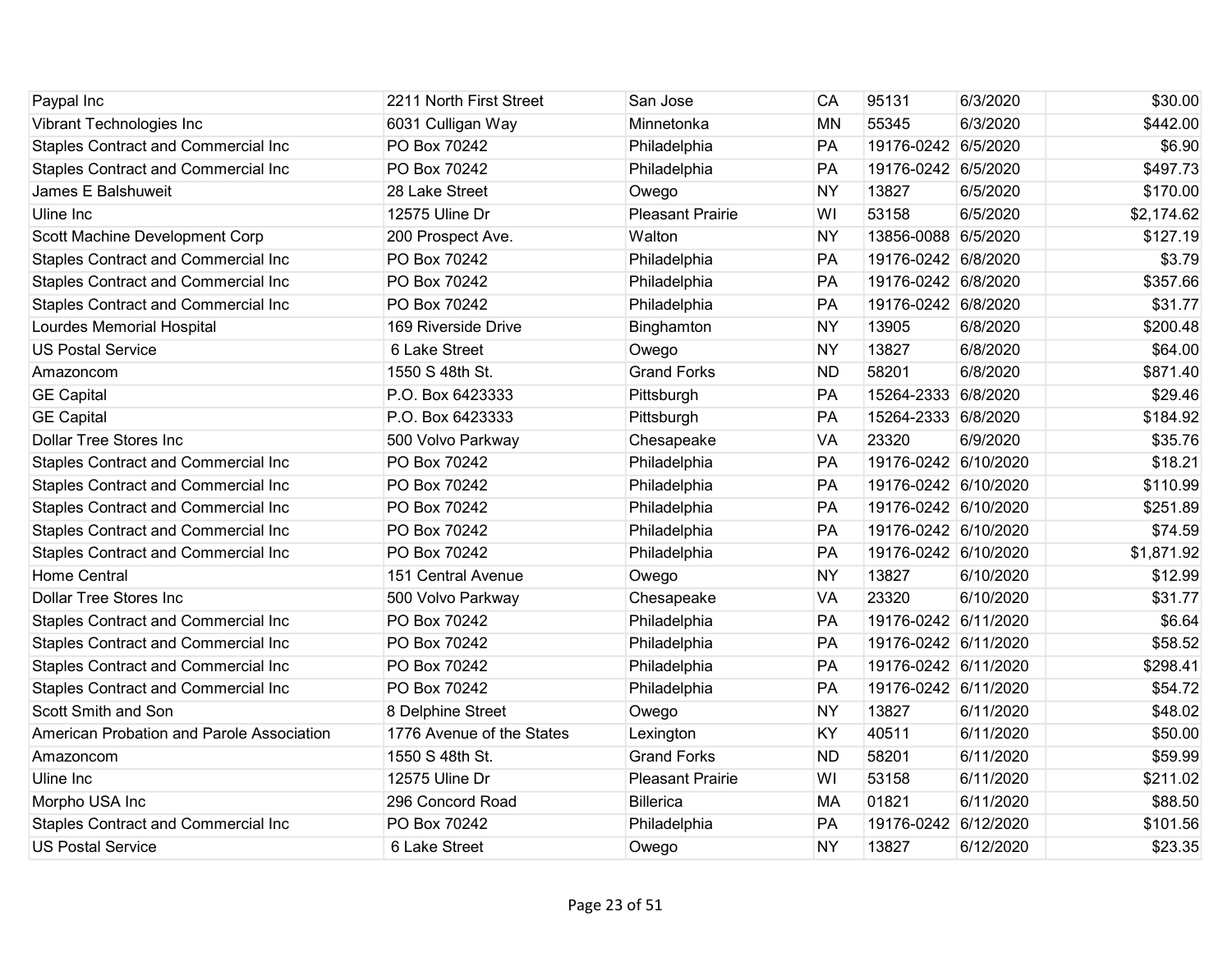| All Star Sports                            | 4 Delphine St.               | Owego              | <b>NY</b> | 13827                | 6/12/2020 | \$90.00    |
|--------------------------------------------|------------------------------|--------------------|-----------|----------------------|-----------|------------|
| Valu Home Centers Inc                      | 45 S. Rossler Ave.           | <b>Buffalo</b>     | <b>NY</b> | 14206-3417 6/12/2020 |           | \$55.92    |
| <b>Staples Contract and Commercial Inc</b> | PO Box 70242                 | Philadelphia       | PA        | 19176-0242 6/15/2020 |           | (\$20.28)  |
| <b>Staples Contract and Commercial Inc</b> | PO Box 70242                 | Philadelphia       | PA        | 19176-0242 6/15/2020 |           | \$20.28    |
| <b>US Postal Service</b>                   | 6 Lake Street                | Owego              | <b>NY</b> | 13827                | 6/15/2020 | \$1.20     |
| Amazoncom                                  | 1550 S 48th St.              | <b>Grand Forks</b> | <b>ND</b> | 58201                | 6/15/2020 | \$33.34    |
| Amazoncom                                  | 1550 S 48th St.              | <b>Grand Forks</b> | <b>ND</b> | 58201                | 6/15/2020 | \$499.90   |
| Amazoncom                                  | 1550 S 48th St.              | <b>Grand Forks</b> | <b>ND</b> | 58201                | 6/15/2020 | \$499.90   |
| Amazoncom                                  | 1550 S 48th St.              | <b>Grand Forks</b> | <b>ND</b> | 58201                | 6/16/2020 | \$44.40    |
| <b>B</b> and H Foto and Electronics        | P.O. Box 3032                | <b>New York</b>    | <b>NY</b> | 10116-3032 6/16/2020 |           | \$899.00   |
| Staples Contract and Commercial Inc        | PO Box 70242                 | Philadelphia       | PA        | 19176-0242 6/17/2020 |           | \$76.11    |
| Staples Contract and Commercial Inc        | PO Box 70242                 | Philadelphia       | PA        | 19176-0242 6/17/2020 |           | \$8.05     |
| <b>GE Capital</b>                          | P.O. Box 6423333             | Pittsburgh         | PA        | 15264-2333 6/17/2020 |           | \$17.99    |
| <b>GE Capital</b>                          | P.O. Box 6423333             | Pittsburgh         | PA        | 15264-2333 6/17/2020 |           | \$465.48   |
| <b>Staples Contract and Commercial Inc</b> | PO Box 70242                 | Philadelphia       | PA        | 19176-0242 6/18/2020 |           | \$87.25    |
| Staples Contract and Commercial Inc        | PO Box 70242                 | Philadelphia       | PA        | 19176-0242 6/18/2020 |           | \$298.41   |
| Staples Contract and Commercial Inc        | PO Box 70242                 | Philadelphia       | PA        | 19176-0242 6/18/2020 |           | \$25.74    |
| Staples Contract and Commercial Inc        | PO Box 70242                 | Philadelphia       | PA        | 19176-0242 6/18/2020 |           | \$192.64   |
| <b>Home Central</b>                        | 151 Central Avenue           | Owego              | <b>NY</b> | 13827                | 6/18/2020 | \$18.98    |
| <b>Mercedes Medical LLC</b>                | 12210 Rangeland Parkway      | Lakewood Ranch     | FL.       | 34211                | 6/18/2020 | \$109.31   |
| Staples Contract and Commercial Inc        | PO Box 70242                 | Philadelphia       | PA        | 19176-0242 6/19/2020 |           | \$22.41    |
| Staples Contract and Commercial Inc        | PO Box 70242                 | Philadelphia       | PA        | 19176-0242 6/19/2020 |           | \$11.65    |
| Staples Contract and Commercial Inc        | PO Box 70242                 | Philadelphia       | PA        | 19176-0242 6/19/2020 |           | \$11.65    |
| <b>Staples Contract and Commercial Inc</b> | PO Box 70242                 | Philadelphia       | PA        | 19176-0242 6/19/2020 |           | \$11.65    |
| Bennedums Locksmiths Inc                   | 350 State St. at Eldredge    | Binghamton         | <b>NY</b> | 13901-2389 6/19/2020 |           | \$13.45    |
| Allied 100 LLC                             | PO Box 78084                 | Milwaukee          | WI        | 53278                | 6/19/2020 | \$453.60   |
| Staples Contract and Commercial Inc        | PO Box 70242                 | Philadelphia       | PA        | 19176-0242 6/22/2020 |           | \$15.60    |
| Staples Contract and Commercial Inc        | PO Box 70242                 | Philadelphia       | PA        | 19176-0242 6/22/2020 |           | \$248.66   |
| Staples Contract and Commercial Inc        | PO Box 70242                 | Philadelphia       | PA        | 19176-0242 6/22/2020 |           | \$32.31    |
| Sams Club                                  | P.O. Box 9001907             | Louisville         | KY        | 40290-1907 6/22/2020 |           | \$19.43    |
| Amazoncom                                  | 1550 S 48th St.              | <b>Grand Forks</b> | <b>ND</b> | 58201                | 6/22/2020 | \$34.39    |
| Canon USA Inc                              | C/O Canon Financial Services | Chicago            | IL.       | 60693-0149 6/22/2020 |           | \$6,942.62 |
| Verizon Wireless                           | P.O. Box 408                 | <b>Newark</b>      | <b>NJ</b> | 07101-0408 6/22/2020 |           | \$3,827.40 |
| Amazon Inc                                 | <b>Billing Dept.</b>         | Seattle            | <b>WA</b> | 98108                | 6/22/2020 | \$79.00    |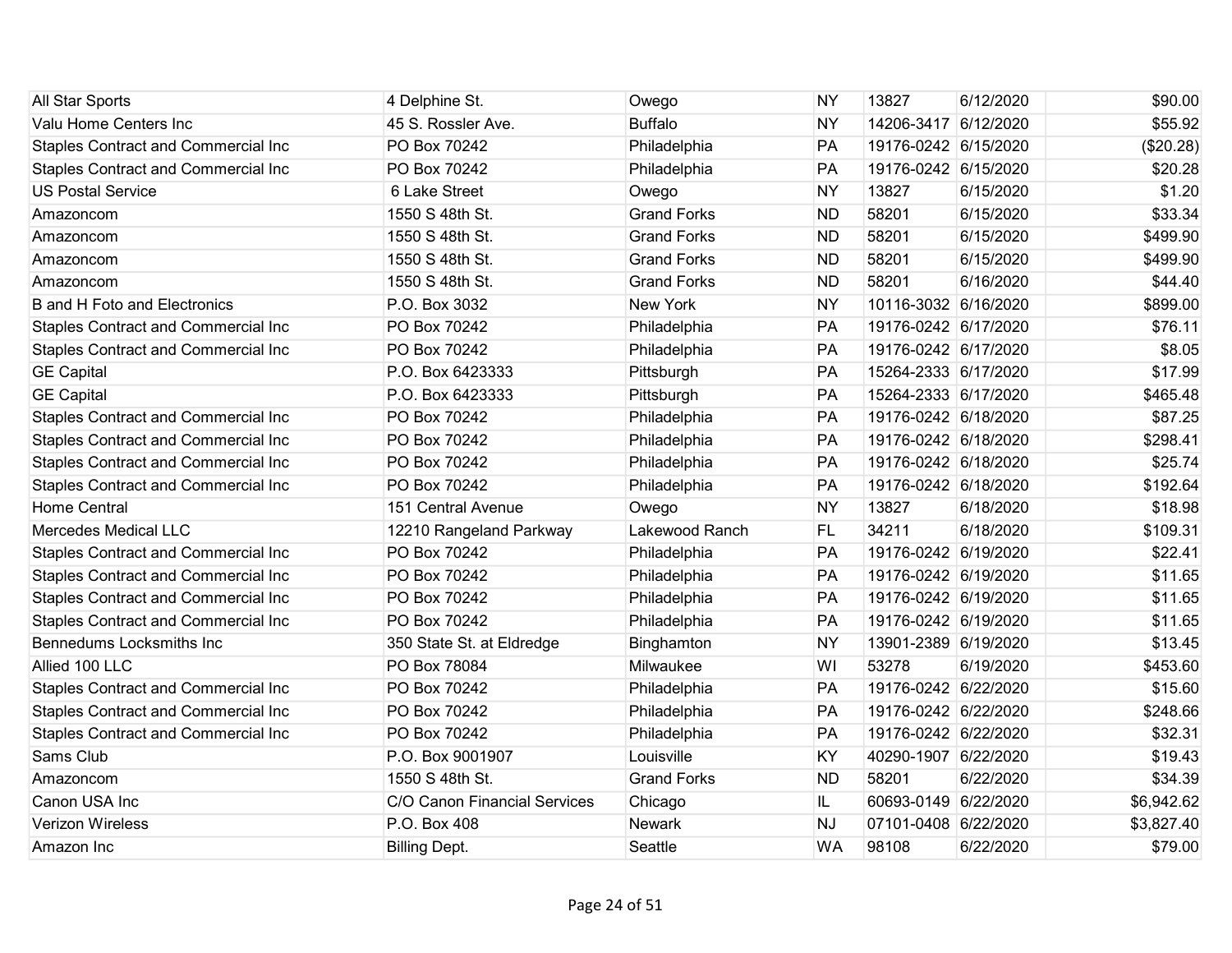| <b>Time Warner Cable</b>                   | P.O. Box 70872                   | Charlotte          | <b>NC</b> | 28272-0872 6/22/2020 |           | \$990.00   |
|--------------------------------------------|----------------------------------|--------------------|-----------|----------------------|-----------|------------|
| <b>Gannett CNY Newspapers</b>              | P.O. Box 822802                  | Philadelphia       | PA        | 19182-2808 6/22/2020 |           | \$18.03    |
| Apple Inc                                  | 1 Infinite Loop                  | Cupertino          | CA        | 95014                | 6/22/2020 | \$0.99     |
| The Webstaurant Store Inc                  | 2205 Old Philadelphia Pike       | Lancaster          | PA        | 17602                | 6/22/2020 | \$67.76    |
| <b>Fiber Instrument Sales Inc</b>          | 161 Clear Rd                     | Oriskany           | <b>NY</b> | 13424                | 6/22/2020 | \$80.00    |
| Musician's Friend                          | 5795 Lindero Canyon Road         | Westlake Village   | CA        | 91362                | 6/22/2020 | (\$4.00)   |
| Adobe Systems Inc                          | 345 Park Avenue                  | San Jose           | CA        | 95110                | 6/22/2020 | \$14.99    |
| <b>US Postal Service</b>                   | 6 Lake Street                    | Owego              | <b>NY</b> | 13827                | 6/23/2020 | \$10.20    |
| Verizon                                    | <b>Exception Processing Unit</b> | Menands            | <b>NY</b> | 12204-0001 6/23/2020 |           | \$1.21     |
| Verizon                                    | <b>Exception Processing Unit</b> | Menands            | <b>NY</b> | 12204-0001 6/23/2020 |           | \$650.58   |
| <b>GE Capital</b>                          | P.O. Box 6423333                 | Pittsburgh         | PA        | 15264-2333 6/23/2020 |           | \$16.95    |
| <b>Stamps</b>                              | 1990 E. Grand Avenue             | El Segundo         | CA        | 90245                | 6/23/2020 | \$17.99    |
| Staples Contract and Commercial Inc        | PO Box 70242                     | Philadelphia       | PA        | 19176-0242 6/24/2020 |           | \$151.12   |
| Staples Contract and Commercial Inc        | PO Box 70242                     | Philadelphia       | PA        | 19176-0242 6/24/2020 |           | \$46.72    |
| Amazoncom                                  | 1550 S 48th St.                  | <b>Grand Forks</b> | <b>ND</b> | 58201                | 6/24/2020 | \$79.95    |
| Paypal Inc                                 | 2211 North First Street          | San Jose           | CA        | 95131                | 6/24/2020 | \$44.91    |
| Paypal Inc                                 | 2211 North First Street          | San Jose           | CA        | 95131                | 6/24/2020 | \$50.59    |
| Staples Contract and Commercial Inc        | PO Box 70242                     | Philadelphia       | PA        | 19176-0242 6/25/2020 |           | \$29.79    |
| Staples Contract and Commercial Inc        | PO Box 70242                     | Philadelphia       | PA        | 19176-0242 6/25/2020 |           | \$571.81   |
| <b>US Postal Service</b>                   | 6 Lake Street                    | Owego              | <b>NY</b> | 13827                | 6/25/2020 | \$150.00   |
| Wal Mart Stores Inc                        | 2405 Vestal Parkway E            | Vestal             | <b>NY</b> | 13850                | 6/25/2020 | \$327.62   |
| <b>GE Capital</b>                          | P.O. Box 6423333                 | Pittsburgh         | PA        | 15264-2333 6/25/2020 |           | \$123.24   |
| <b>Dollar Tree Stores Inc</b>              | 500 Volvo Parkway                | Chesapeake         | <b>VA</b> | 23320                | 6/25/2020 | \$164.00   |
| Dollar Tree Stores Inc                     | 500 Volvo Parkway                | Chesapeake         | <b>VA</b> | 23320                | 6/25/2020 | \$106.00   |
| Allied 100 LLC                             | PO Box 78084                     | Milwaukee          | WI        | 53278                | 6/25/2020 | (\$38.40)  |
| Allied 100 LLC                             | PO Box 78084                     | Milwaukee          | WI        | 53278                | 6/25/2020 | (\$33.60)  |
| NYS Office of General Services             | <b>Attn Cashier</b>              | Albany             | <b>NY</b> | 12220-0117           | 6/26/2020 | \$45.00    |
| Amazoncom                                  | 1550 S 48th St.                  | <b>Grand Forks</b> | <b>ND</b> | 58201                | 6/26/2020 | (\$349.93) |
| Amazoncom                                  | 1550 S 48th St.                  | <b>Grand Forks</b> | <b>ND</b> | 58201                | 6/26/2020 | \$14.96    |
| Paypal Inc                                 | 2211 North First Street          | San Jose           | CA        | 95131                | 6/26/2020 | \$45.00    |
| Staples Contract and Commercial Inc        | PO Box 70242                     | Philadelphia       | PA        | 19176-0242 6/29/2020 |           | \$450.14   |
| <b>Staples Contract and Commercial Inc</b> | PO Box 70242                     | Philadelphia       | PA        | 19176-0242 6/29/2020 |           | \$47.38    |
| Staples Contract and Commercial Inc        | PO Box 70242                     | Philadelphia       | PA        | 19176-0242 6/29/2020 |           | \$24.23    |
| All Star Sports                            | 4 Delphine St.                   | Owego              | <b>NY</b> | 13827                | 6/29/2020 | \$30.00    |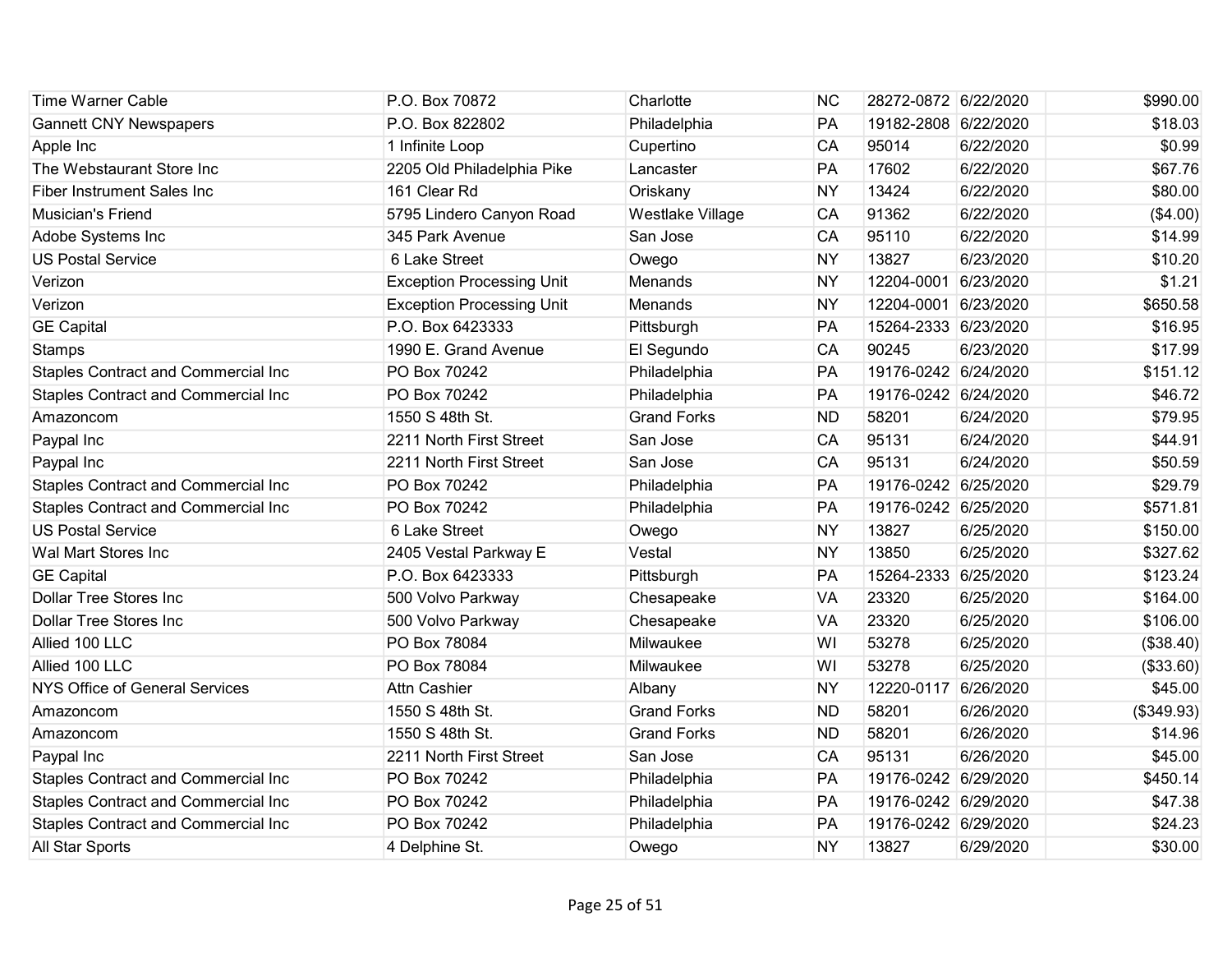| Wal Mart Stores Inc                        | 2405 Vestal Parkway E   | Vestal             | <b>NY</b> | 13850                | 6/29/2020 | \$100.00     |
|--------------------------------------------|-------------------------|--------------------|-----------|----------------------|-----------|--------------|
| Amazoncom                                  | 1550 S 48th St.         | <b>Grand Forks</b> | <b>ND</b> | 58201                | 6/29/2020 | \$31.20      |
| <b>GE Capital</b>                          | P.O. Box 6423333        | Pittsburgh         | PA        | 15264-2333 6/29/2020 |           | \$12.59      |
| <b>GE Capital</b>                          | P.O. Box 6423333        | Pittsburgh         | PA        | 15264-2333 6/29/2020 |           | \$59.77      |
| <b>GE Capital</b>                          | P.O. Box 6423333        | Pittsburgh         | PA        | 15264-2333 6/30/2020 |           | \$144.95     |
| Amazon Inc                                 | <b>Billing Dept.</b>    | Seattle            | <b>WA</b> | 98108                | 6/30/2020 | \$112.66     |
| Amazoncom                                  | 1550 S 48th St.         | <b>Grand Forks</b> | <b>ND</b> | 58201                | 7/1/2020  | \$317.99     |
| Price Chopper Operating Co Inc             | 501 Duanesburg Road     | Schenectady        | <b>NY</b> | 12306                | 7/1/2020  | \$61.13      |
| Price Chopper Operating Co Inc             | 501 Duanesburg Road     | Schenectady        | <b>NY</b> | 12306                | 7/1/2020  | \$66.94      |
| <b>Staples Contract and Commercial Inc</b> | PO Box 70242            | Philadelphia       | PA        | 19176-0242 7/2/2020  |           | \$216.32     |
| NY Public Welfare Association Inc          | 130 Washington Avenue   | Albany             | <b>NY</b> | 12210                | 7/2/2020  | \$500.00     |
| <b>Staples Contract and Commercial Inc</b> | PO Box 70242            | Philadelphia       | PA        | 19176-0242 7/3/2020  |           | (\$1,871.92) |
| Staples Contract and Commercial Inc        | PO Box 70242            | Philadelphia       | PA        | 19176-0242 7/3/2020  |           | \$35.25      |
| Scott Smith and Son                        | 8 Delphine Street       | Owego              | <b>NY</b> | 13827                | 7/3/2020  | \$98.06      |
| Paypal Inc                                 | 2211 North First Street | San Jose           | CA        | 95131                | 7/3/2020  | \$30.00      |
| <b>Fiber Instrument Sales Inc.</b>         | 161 Clear Rd            | Oriskany           | <b>NY</b> | 13424                | 7/3/2020  | \$6.52       |
| <b>Fiber Instrument Sales Inc</b>          | 161 Clear Rd            | Oriskany           | <b>NY</b> | 13424                | 7/3/2020  | \$64.68      |
| Matthew Bender and Company Inc             | 9443 Springboro Pike    | Miamisburg         | OH        | 45342-4425           | 7/8/2020  | \$1,092.80   |
| Taylor Garbage Service Inc                 | P.O. Box 362            | Vestal             | <b>NY</b> | 13851                | 7/8/2020  | \$20.00      |
| <b>Staples Contract and Commercial Inc</b> | PO Box 70242            | Philadelphia       | PA        | 19176-0242 7/9/2020  |           | \$7.96       |
| Staples Contract and Commercial Inc        | PO Box 70242            | Philadelphia       | PA        | 19176-0242 7/9/2020  |           | (\$298.41)   |
| Lourdes Memorial Hospital                  | 169 Riverside Drive     | Binghamton         | <b>NY</b> | 13905                | 7/9/2020  | \$50.00      |
| NYS Office of General Services             | <b>Attn Cashier</b>     | Albany             | <b>NY</b> | 12220-0117 7/9/2020  |           | \$25.00      |
| <b>GE Capital</b>                          | P.O. Box 6423333        | Pittsburgh         | PA        | 15264-2333 7/9/2020  |           | \$38.60      |
| Price Chopper Operating Co Inc             | 501 Duanesburg Road     | Schenectady        | <b>NY</b> | 12306                | 7/9/2020  | \$95.02      |
| Amazoncom                                  | 1550 S 48th St.         | <b>Grand Forks</b> | <b>ND</b> | 58201                | 7/10/2020 | \$99.96      |
| Price Chopper Operating Co Inc             | 501 Duanesburg Road     | Schenectady        | <b>NY</b> | 12306                | 7/10/2020 | \$29.99      |
| Dolgencorp LLC                             | 100 Mission Ridge       | Goodlettsville     | <b>TN</b> | 37072                | 7/10/2020 | \$47.00      |
| Dolgencorp LLC                             | 100 Mission Ridge       | Goodlettsville     | <b>TN</b> | 37072                | 7/10/2020 | \$60.50      |
| Paypal Inc                                 | 2211 North First Street | San Jose           | CA        | 95131                | 7/10/2020 | \$89.40      |
| <b>Staples Contract and Commercial Inc</b> | PO Box 70242            | Philadelphia       | PA        | 19176-0242 7/13/2020 |           | \$132.03     |
| <b>Staples Contract and Commercial Inc</b> | PO Box 70242            | Philadelphia       | PA        | 19176-0242 7/13/2020 |           | \$364.13     |
| <b>GE Capital</b>                          | P.O. Box 6423333        | Pittsburgh         | PA        | 15264-2333 7/13/2020 |           | \$52.86      |
| Amazon Inc                                 | <b>Billing Dept.</b>    | Seattle            | <b>WA</b> | 98108                | 7/14/2020 | \$52.98      |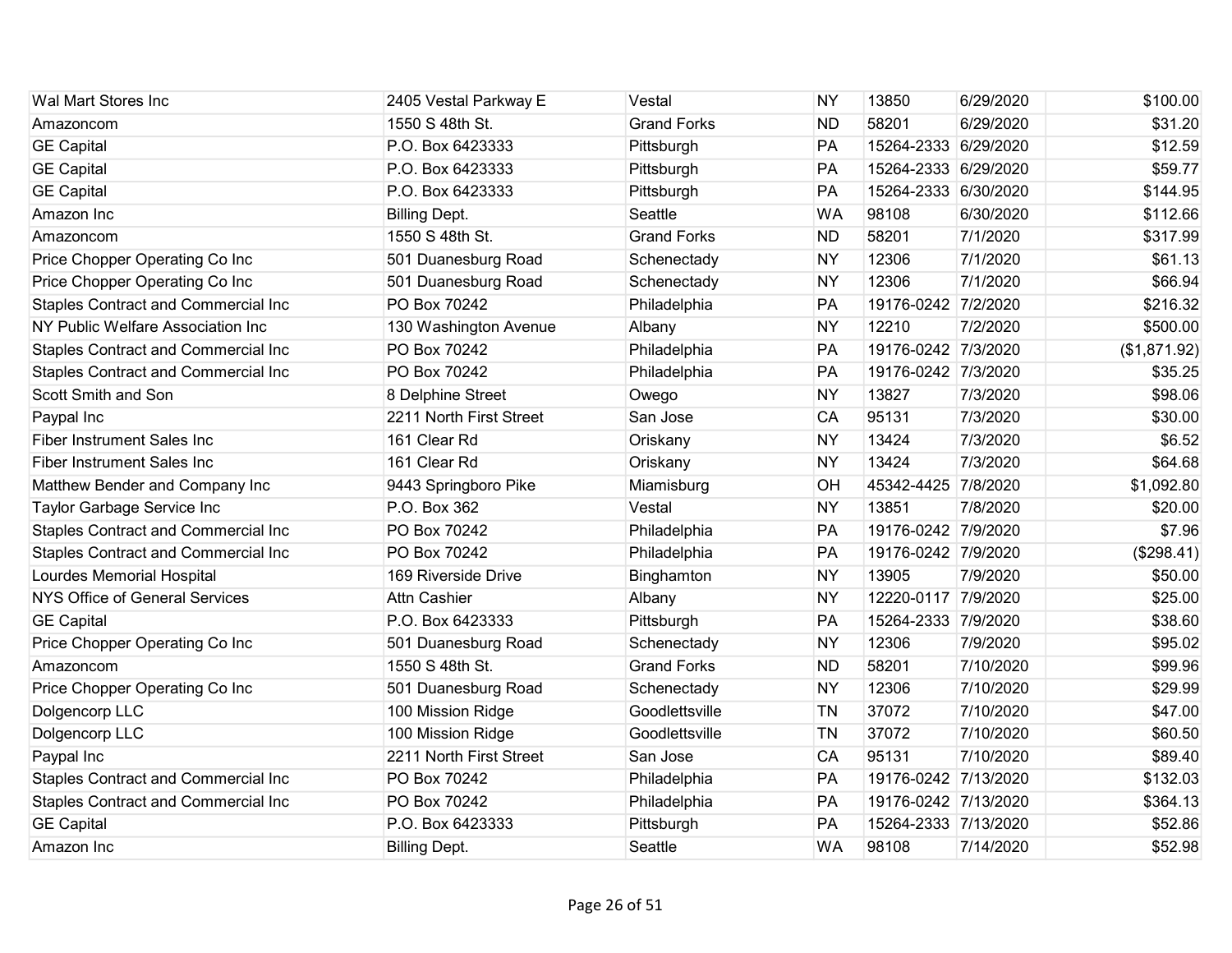| Price Chopper Operating Co Inc             | 501 Duanesburg Road         | Schenectady        | <b>NY</b> | 12306                | 7/14/2020 | \$19.26    |
|--------------------------------------------|-----------------------------|--------------------|-----------|----------------------|-----------|------------|
| Price Chopper Operating Co Inc             | 501 Duanesburg Road         | Schenectady        | <b>NY</b> | 12306                | 7/14/2020 | \$78.76    |
| Zoom Video Communications, Inc.            | 55 Almaden Blvd.            | San Jose           | CA        | 95113                | 7/14/2020 | \$107.19   |
| Sandra J. Rivers                           | 411 Kenyon Road             | Mexico             | <b>NY</b> | 13114                | 7/15/2020 | \$215.44   |
| Staples Contract and Commercial Inc        | PO Box 70242                | Philadelphia       | PA        | 19176-0242 7/16/2020 |           | \$170.89   |
| Staples Contract and Commercial Inc        | PO Box 70242                | Philadelphia       | PA        | 19176-0242 7/16/2020 |           | \$7.96     |
| <b>Staples Contract and Commercial Inc</b> | PO Box 70242                | Philadelphia       | PA        | 19176-0242 7/16/2020 |           | \$134.46   |
| American Probation and Parole Association  | 1776 Avenue of the States   | Lexington          | KY        | 40511                | 7/16/2020 | \$170.00   |
| Price Chopper Operating Co Inc             | 501 Duanesburg Road         | Schenectady        | <b>NY</b> | 12306                | 7/16/2020 | \$51.11    |
| 4imprint Inc                               | 25303 Network Place         | Chicago            | IL        | 60673-1253 7/16/2020 |           | \$964.06   |
| Eventbrite Inc                             | 651 Brannan Street          | San Francisco      | CA        | 94107                | 7/16/2020 | \$81.20    |
| <b>Staples Contract and Commercial Inc</b> | PO Box 70242                | Philadelphia       | PA        | 19176-0242 7/17/2020 |           | \$173.70   |
| Staples Contract and Commercial Inc        | PO Box 70242                | Philadelphia       | PA        | 19176-0242 7/17/2020 |           | \$51.40    |
| Fantasy Donuts Number 1 and 2 Inc          | 135 Park Street             | Owego              | <b>NY</b> | 13827                | 7/17/2020 | \$58.88    |
| Wal Mart Stores Inc                        | 2405 Vestal Parkway E       | Vestal             | <b>NY</b> | 13850                | 7/17/2020 | \$203.48   |
| <b>Target Corporation</b>                  | 1000 Nicollet Mall-TPN 9471 | Minneapolis        | <b>MN</b> | 55403                | 7/17/2020 | \$292.90   |
| Staples Contract and Commercial Inc        | PO Box 70242                | Philadelphia       | PA        | 19176-0242 7/20/2020 |           | \$29.69    |
| Staples Contract and Commercial Inc        | PO Box 70242                | Philadelphia       | PA        | 19176-0242 7/20/2020 |           | \$20.81    |
| <b>US Postal Service</b>                   | 6 Lake Street               | Owego              | <b>NY</b> | 13827                | 7/20/2020 | \$22.35    |
| Wal Mart Stores Inc                        | 2405 Vestal Parkway E       | Vestal             | <b>NY</b> | 13850                | 7/20/2020 | \$299.99   |
| Amazoncom                                  | 1550 S 48th St.             | <b>Grand Forks</b> | <b>ND</b> | 58201                | 7/20/2020 | \$15.99    |
| Apple Inc                                  | 1 Infinite Loop             | Cupertino          | CA        | 95014                | 7/21/2020 | \$0.99     |
| Adobe Systems Inc                          | 345 Park Avenue             | San Jose           | CA        | 95110                | 7/21/2020 | \$14.99    |
| All Star Sports                            | 4 Delphine St.              | Owego              | <b>NY</b> | 13827                | 7/22/2020 | \$16.00    |
| Amazoncom                                  | 1550 S 48th St.             | <b>Grand Forks</b> | <b>ND</b> | 58201                | 7/22/2020 | \$19.19    |
| <b>Gannett CNY Newspapers</b>              | P.O. Box 822802             | Philadelphia       | PA        | 19182-2808 7/22/2020 |           | \$25.00    |
| Price Chopper Operating Co Inc             | 501 Duanesburg Road         | Schenectady        | <b>NY</b> | 12306                | 7/22/2020 | \$138.67   |
| Staples Contract and Commercial Inc        | PO Box 70242                | Philadelphia       | PA        | 19176-0242 7/23/2020 |           | \$379.01   |
| Staples Contract and Commercial Inc        | PO Box 70242                | Philadelphia       | PA        | 19176-0242 7/23/2020 |           | \$375.30   |
| <b>US Postal Service</b>                   | 6 Lake Street               | Owego              | <b>NY</b> | 13827                | 7/23/2020 | \$333.00   |
| Amazon Inc                                 | <b>Billing Dept.</b>        | Seattle            | <b>WA</b> | 98108                | 7/23/2020 | \$149.97   |
| <b>Stamps</b>                              | 1990 E. Grand Avenue        | El Segundo         | CA        | 90245                | 7/23/2020 | \$17.99    |
| Boehringer Ingelheim Animal Health USA Inc | 3239 Satellite Blvd         | Duluth             | GA        | 30096                | 7/23/2020 | \$1,625.00 |
| <b>Staples Contract and Commercial Inc</b> | PO Box 70242                | Philadelphia       | PA        | 19176-0242 7/24/2020 |           | \$13.30    |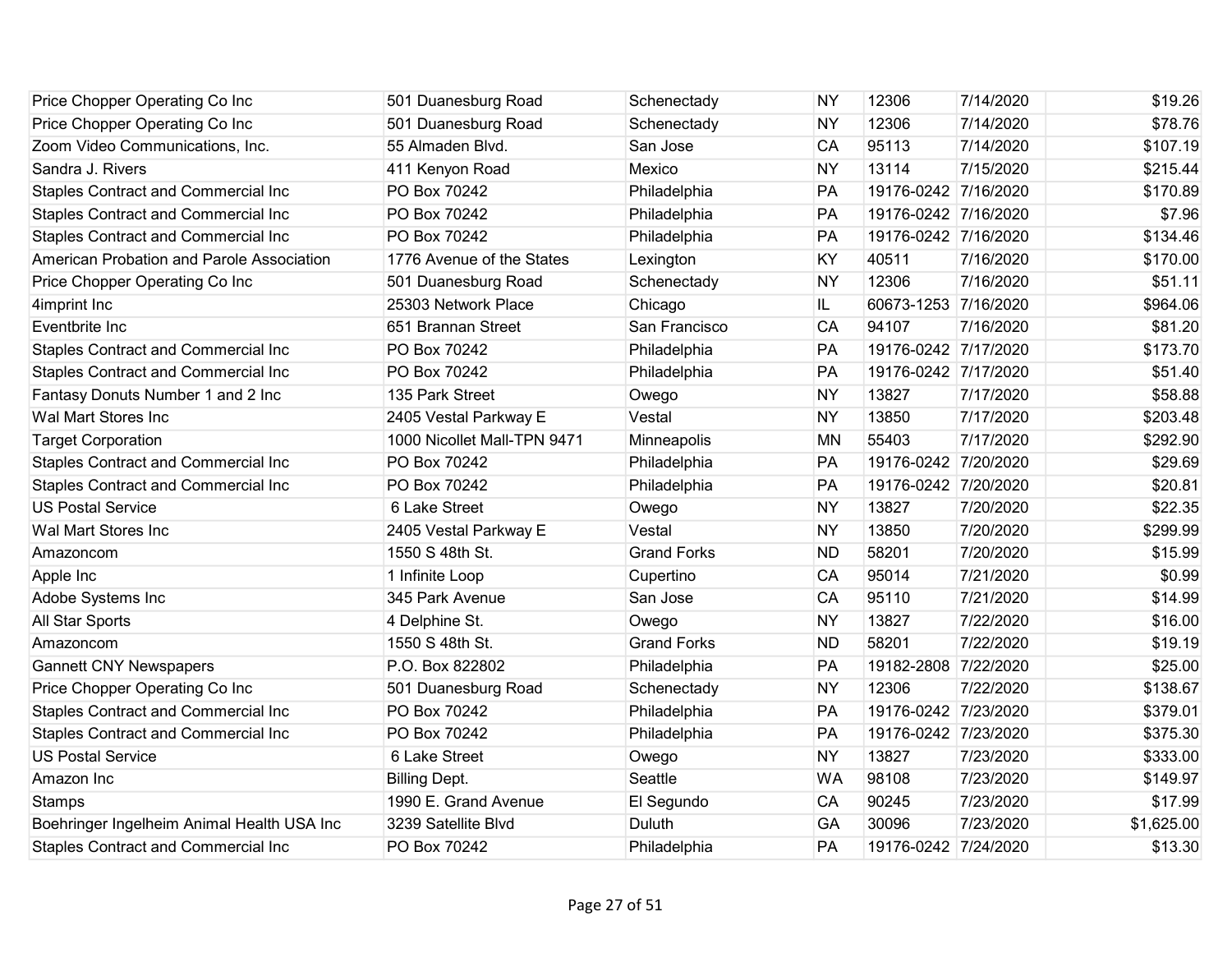| <b>Staples Contract and Commercial Inc</b> | PO Box 70242                     | Philadelphia       | PA        | 19176-0242 7/24/2020 |           | \$134.11   |
|--------------------------------------------|----------------------------------|--------------------|-----------|----------------------|-----------|------------|
| Paypal Inc                                 | 2211 North First Street          | San Jose           | CA        | 95131                | 7/24/2020 | \$67.64    |
| Paypal Inc                                 | 2211 North First Street          | San Jose           | CA        | 95131                | 7/24/2020 | \$881.98   |
| <b>Community Shop</b>                      | 106 North Ave                    | Owego              | <b>NY</b> | 13827                | 7/24/2020 | \$37.14    |
| Staples Contract and Commercial Inc        | PO Box 70242                     | Philadelphia       | PA        | 19176-0242 7/27/2020 |           | \$14.39    |
| Staples Contract and Commercial Inc        | PO Box 70242                     | Philadelphia       | PA        | 19176-0242 7/27/2020 |           | \$77.71    |
| Canon USA Inc                              | C/O Canon Financial Services     | Chicago            | IL.       | 60693-0149 7/27/2020 |           | \$3,297.82 |
| <b>Verizon Wireless</b>                    | P.O. Box 408                     | <b>Newark</b>      | <b>NJ</b> | 07101-0408 7/27/2020 |           | \$3,851.64 |
| <b>CVS Pharmacy</b>                        | 39 Park Street                   | Owego              | <b>NY</b> | 13827                | 7/27/2020 | \$38.24    |
| <b>GE Capital</b>                          | P.O. Box 6423333                 | Pittsburgh         | PA        | 15264-2333 7/27/2020 |           | \$225.19   |
| Amazon Inc                                 | <b>Billing Dept.</b>             | Seattle            | <b>WA</b> | 98108                | 7/27/2020 | \$1,269.63 |
| <b>Time Warner Cable</b>                   | P.O. Box 70872                   | Charlotte          | <b>NC</b> | 28272-0872 7/27/2020 |           | \$198.00   |
| Dolgencorp LLC                             | 100 Mission Ridge                | Goodlettsville     | <b>TN</b> | 37072                | 7/27/2020 | \$6.90     |
| The Change Companies                       | 5221 Sigstrom Drive              | Carson City        | <b>NV</b> | 89706                | 7/27/2020 | \$75.00    |
| Verizon                                    | <b>Exception Processing Unit</b> | Menands            | <b>NY</b> | 12204-0001 7/28/2020 |           | \$2.48     |
| Verizon                                    | <b>Exception Processing Unit</b> | Menands            | <b>NY</b> | 12204-0001 7/28/2020 |           | \$664.93   |
| Amazoncom                                  | 1550 S 48th St.                  | <b>Grand Forks</b> | <b>ND</b> | 58201                | 7/28/2020 | \$54.10    |
| Tops Inc                                   | 1145 Route 17-C                  | Owego              | <b>NY</b> | 13827                | 7/28/2020 | \$51.59    |
| <b>Staples Contract and Commercial Inc</b> | PO Box 70242                     | Philadelphia       | PA        | 19176-0242 7/29/2020 |           | \$33.67    |
| Wal Mart Stores Inc                        | 2405 Vestal Parkway E            | Vestal             | <b>NY</b> | 13850                | 7/29/2020 | \$100.00   |
| Amazon Inc                                 | <b>Billing Dept.</b>             | Seattle            | <b>WA</b> | 98108                | 7/29/2020 | \$93.38    |
| <b>GE Capital</b>                          | P.O. Box 6423333                 | Pittsburgh         | PA        | 15264-2333 7/30/2020 |           | \$82.66    |
| <b>GE Capital</b>                          | P.O. Box 6423333                 | Pittsburgh         | PA        | 15264-2333 7/30/2020 |           | \$159.98   |
| Paypal Inc                                 | 2211 North First Street          | San Jose           | CA        | 95131                | 7/30/2020 | (\$67.64)  |
| Staples Contract and Commercial Inc        | PO Box 70242                     | Philadelphia       | PA        | 19176-0242 7/31/2020 |           | \$144.71   |
| Staples Contract and Commercial Inc        | PO Box 70242                     | Philadelphia       | PA        | 19176-0242 7/31/2020 |           | \$425.90   |
| Staples Contract and Commercial Inc        | PO Box 70242                     | Philadelphia       | PA        | 19176-0242 7/31/2020 |           | \$6.99     |
| Amazoncom                                  | 1550 S 48th St.                  | <b>Grand Forks</b> | <b>ND</b> | 58201                | 8/3/2020  | \$117.72   |
| Amazoncom                                  | 1550 S 48th St.                  | <b>Grand Forks</b> | <b>ND</b> | 58201                | 8/3/2020  | \$220.90   |
| Amazoncom                                  | 1550 S 48th St.                  | <b>Grand Forks</b> | <b>ND</b> | 58201                | 8/3/2020  | \$744.97   |
| Amazoncom                                  | 1550 S 48th St.                  | <b>Grand Forks</b> | <b>ND</b> | 58201                | 8/3/2020  | \$69.70    |
| Amazoncom                                  | 1550 S 48th St.                  | <b>Grand Forks</b> | <b>ND</b> | 58201                | 8/3/2020  | \$15.74    |
| Amazoncom                                  | 1550 S 48th St.                  | <b>Grand Forks</b> | <b>ND</b> | 58201                | 8/3/2020  | \$100.00   |
| Amazoncom                                  | 1550 S 48th St.                  | <b>Grand Forks</b> | <b>ND</b> | 58201                | 8/3/2020  | \$414.54   |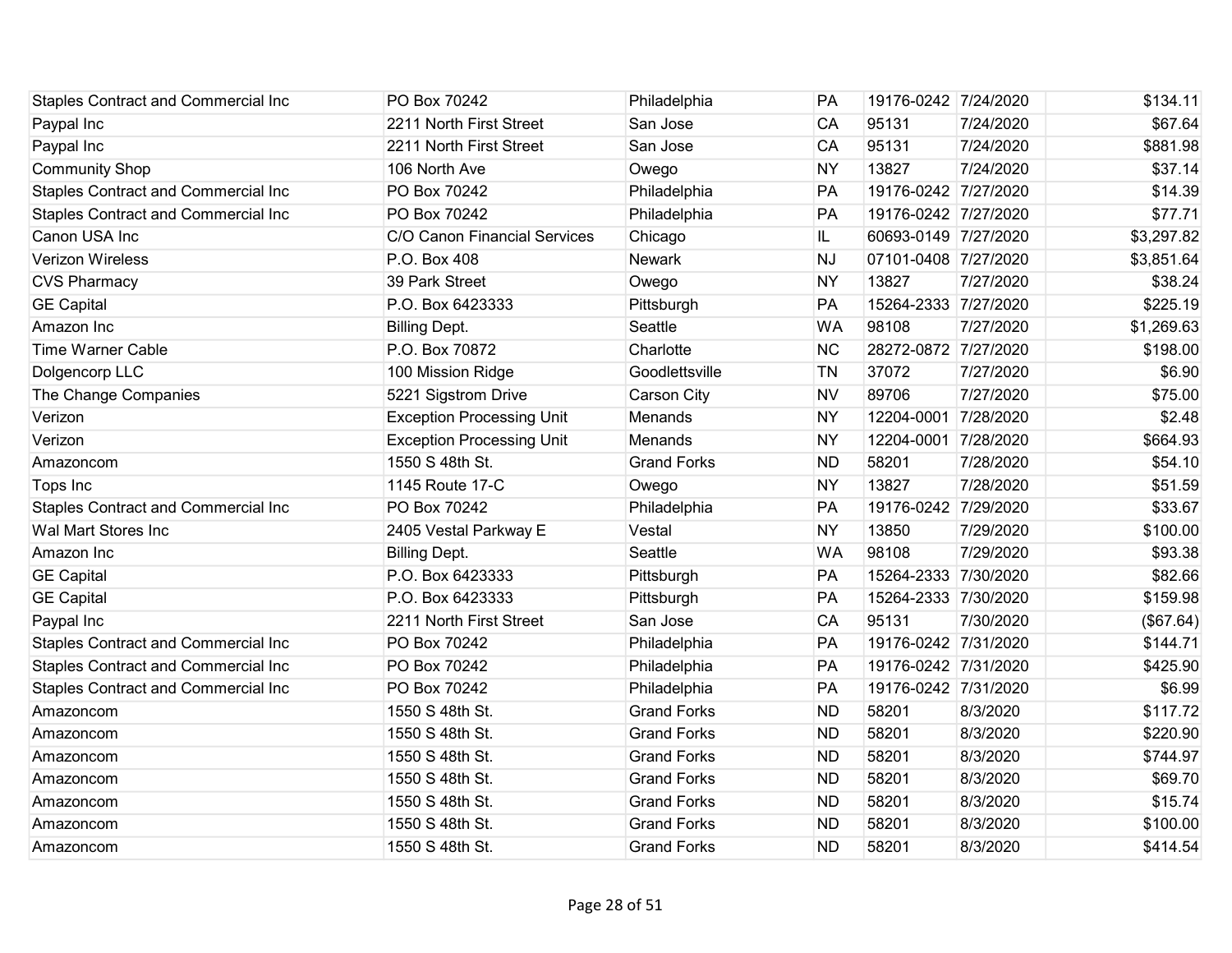| Amazoncom                                  | 1550 S 48th St.         | <b>Grand Forks</b> | <b>ND</b> | 58201               | 8/3/2020 | \$284.11   |
|--------------------------------------------|-------------------------|--------------------|-----------|---------------------|----------|------------|
| <b>CVS Pharmacy</b>                        | 39 Park Street          | Owego              | <b>NY</b> | 13827               | 8/3/2020 | \$2.00     |
| Price Chopper Operating Co Inc             | 501 Duanesburg Road     | Schenectady        | <b>NY</b> | 12306               | 8/3/2020 | \$23.85    |
| Amazoncom                                  | 1550 S 48th St.         | <b>Grand Forks</b> | <b>ND</b> | 58201               | 8/4/2020 | \$23.95    |
| Price Chopper Operating Co Inc             | 501 Duanesburg Road     | Schenectady        | <b>NY</b> | 12306               | 8/4/2020 | \$29.31    |
| Paypal Inc                                 | 2211 North First Street | San Jose           | CA        | 95131               | 8/4/2020 | (\$55.00)  |
| Paypal Inc                                 | 2211 North First Street | San Jose           | CA        | 95131               | 8/4/2020 | \$30.00    |
| Staples Contract and Commercial Inc        | PO Box 70242            | Philadelphia       | PA        | 19176-0242 8/5/2020 |          | \$19.35    |
| Scott Smith and Son                        | 8 Delphine Street       | Owego              | <b>NY</b> | 13827               | 8/5/2020 | \$93.20    |
| Fantasy Donuts Number 1 and 2 Inc          | 135 Park Street         | Owego              | <b>NY</b> | 13827               | 8/5/2020 | \$50.00    |
| Fantasy Donuts Number 1 and 2 Inc          | 135 Park Street         | Owego              | <b>NY</b> | 13827               | 8/5/2020 | \$100.00   |
| Fantasy Donuts Number 1 and 2 Inc          | 135 Park Street         | Owego              | <b>NY</b> | 13827               | 8/5/2020 | \$100.00   |
| Fantasy Donuts Number 1 and 2 Inc          | 135 Park Street         | Owego              | <b>NY</b> | 13827               | 8/5/2020 | \$100.00   |
| Amazoncom                                  | 1550 S 48th St.         | <b>Grand Forks</b> | <b>ND</b> | 58201               | 8/5/2020 | \$30.49    |
| Tops PT LLC                                | 1145 Route 17C          | Owego              | <b>NY</b> | 13827               | 8/5/2020 | \$549.50   |
| Tops PT LLC                                | 1145 Route 17C          | Owego              | <b>NY</b> | 13827               | 8/5/2020 | \$1,365.85 |
| DotGov Registrar, GSA                      |                         | Washington         | DC        | 20006               | 8/5/2020 | \$400.00   |
| Amazoncom                                  | 1550 S 48th St.         | <b>Grand Forks</b> | <b>ND</b> | 58201               | 8/6/2020 | \$296.91   |
| <b>GE Capital</b>                          | P.O. Box 6423333        | Pittsburgh         | PA        | 15264-2333 8/6/2020 |          | \$77.76    |
| Dolgencorp LLC                             | 100 Mission Ridge       | Goodlettsville     | <b>TN</b> | 37072               | 8/6/2020 | \$566.75   |
| Dolgencorp LLC                             | 100 Mission Ridge       | Goodlettsville     | <b>TN</b> | 37072               | 8/6/2020 | \$138.73   |
| J. Chad Professional Training, LLC         | PO Box 296              | Prosper            | <b>TX</b> | 75078               | 8/6/2020 | \$39.00    |
| J. Chad Professional Training, LLC         | PO Box 296              | Prosper            | <b>TX</b> | 75078               | 8/6/2020 | \$39.00    |
| J. Chad Professional Training, LLC         | PO Box 296              | Prosper            | <b>TX</b> | 75078               | 8/6/2020 | \$39.00    |
| J. Chad Professional Training, LLC         | PO Box 296              | Prosper            | <b>TX</b> | 75078               | 8/6/2020 | \$39.00    |
| Staples Contract and Commercial Inc        | PO Box 70242            | Philadelphia       | PA        | 19176-0242 8/7/2020 |          | \$233.99   |
| <b>Staples Contract and Commercial Inc</b> | PO Box 70242            | Philadelphia       | PA        | 19176-0242 8/7/2020 |          | \$20.19    |
| Staples Contract and Commercial Inc        | PO Box 70242            | Philadelphia       | PA        | 19176-0242 8/7/2020 |          | \$21.24    |
| <b>Staples Contract and Commercial Inc</b> | PO Box 70242            | Philadelphia       | PA        | 19176-0242 8/7/2020 |          | \$55.64    |
| Staples Contract and Commercial Inc        | PO Box 70242            | Philadelphia       | PA        | 19176-0242 8/7/2020 |          | \$72.07    |
| Staples Contract and Commercial Inc        | PO Box 70242            | Philadelphia       | PA        | 19176-0242 8/7/2020 |          | \$53.90    |
| Staples Contract and Commercial Inc        | PO Box 70242            | Philadelphia       | PA        | 19176-0242 8/7/2020 |          | \$316.81   |
| Staples Contract and Commercial Inc        | PO Box 70242            | Philadelphia       | PA        | 19176-0242 8/7/2020 |          | \$105.80   |
| <b>Staples Contract and Commercial Inc</b> | PO Box 70242            | Philadelphia       | PA        | 19176-0242 8/7/2020 |          | \$128.28   |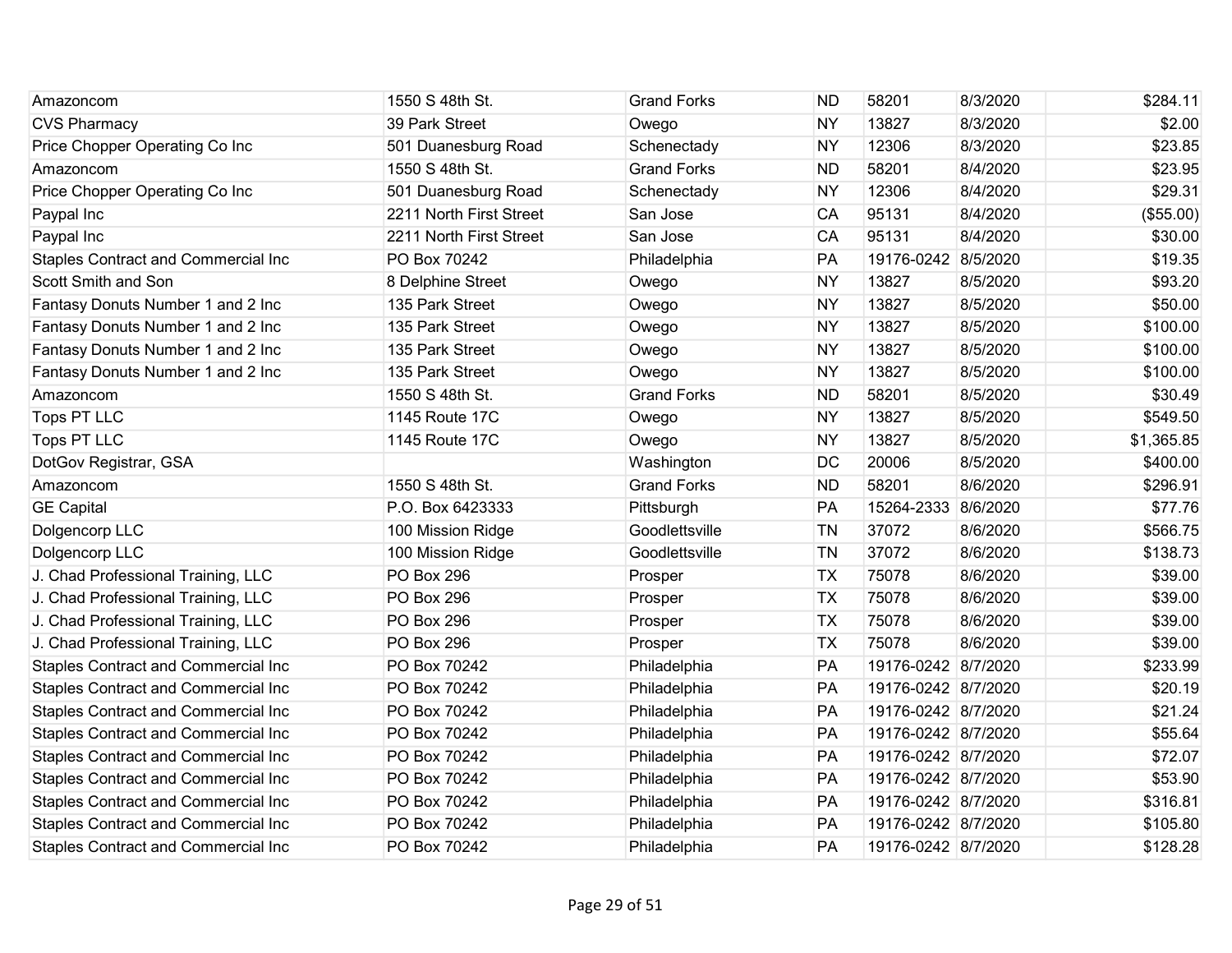| <b>GE Capital</b>                              | P.O. Box 6423333        | Pittsburgh         | <b>PA</b> | 15264-2333 8/7/2020  |           | \$927.41   |
|------------------------------------------------|-------------------------|--------------------|-----------|----------------------|-----------|------------|
| Amazon Inc                                     | <b>Billing Dept.</b>    | Seattle            | <b>WA</b> | 98108                | 8/7/2020  | \$44.54    |
| Price Chopper Operating Co Inc                 | 501 Duanesburg Road     | Schenectady        | <b>NY</b> | 12306                | 8/7/2020  | \$16.62    |
| Price Chopper Operating Co Inc                 | 501 Duanesburg Road     | Schenectady        | <b>NY</b> | 12306                | 8/7/2020  | \$54.95    |
| Dolgencorp LLC                                 | 100 Mission Ridge       | Goodlettsville     | <b>TN</b> | 37072                | 8/7/2020  | (\$549.50) |
| Staples Contract and Commercial Inc            | PO Box 70242            | Philadelphia       | PA        | 19176-0242 8/10/2020 |           | \$208.60   |
| Staples Contract and Commercial Inc            | PO Box 70242            | Philadelphia       | PA        | 19176-0242 8/10/2020 |           | \$136.83   |
| Staples Contract and Commercial Inc            | PO Box 70242            | Philadelphia       | PA        | 19176-0242 8/10/2020 |           | \$25.70    |
| <b>US Postal Service</b>                       | 6 Lake Street           | Owego              | <b>NY</b> | 13827                | 8/10/2020 | \$165.00   |
| Tops Inc                                       | 1145 Route 17-C         | Owego              | <b>NY</b> | 13827                | 8/10/2020 | (\$2.65)   |
| Tops Inc                                       | 1145 Route 17-C         | Owego              | <b>NY</b> | 13827                | 8/10/2020 | \$47.95    |
| James Ross                                     | 1551 Upper North Ave.   | Owego              | <b>NY</b> | 13827                | 8/10/2020 | \$131.00   |
| Paypal Inc                                     | 2211 North First Street | San Jose           | CA        | 95131                | 8/10/2020 | \$60.00    |
| <b>Home Central</b>                            | 151 Central Avenue      | Owego              | <b>NY</b> | 13827                | 8/11/2020 | \$21.99    |
| <b>Home Central</b>                            | 151 Central Avenue      | Owego              | <b>NY</b> | 13827                | 8/11/2020 | \$115.94   |
| Amazoncom                                      | 1550 S 48th St.         | <b>Grand Forks</b> | <b>ND</b> | 58201                | 8/11/2020 | \$55.98    |
| Amazon Inc                                     | <b>Billing Dept.</b>    | Seattle            | <b>WA</b> | 98108                | 8/11/2020 | \$598.47   |
| Matthew Bender and Company Inc                 | 9443 Springboro Pike    | Miamisburg         | OH        | 45342-4425 8/12/2020 |           | \$1,092.80 |
| Staples Contract and Commercial Inc            | PO Box 70242            | Philadelphia       | PA        | 19176-0242 8/12/2020 |           | \$12.14    |
| <b>Staples Contract and Commercial Inc</b>     | PO Box 70242            | Philadelphia       | PA        | 19176-0242 8/12/2020 |           | \$71.42    |
| Amazoncom                                      | 1550 S 48th St.         | <b>Grand Forks</b> | <b>ND</b> | 58201                | 8/12/2020 | \$42.94    |
| Revival Animal Health & Great Companions, Inc. | 1700 Albany Place SE    | Orange City        | IA        | 51041                | 8/12/2020 | \$104.92   |
| Multi-Health Systems, Inc.                     | 3770 Victoria Park Ave. | Toronto            | ON        | M2H 3M6              | 8/12/2020 | \$402.99   |
| Staples Contract and Commercial Inc            | PO Box 70242            | Philadelphia       | PA        | 19176-0242 8/13/2020 |           | \$170.48   |
| <b>Staples Contract and Commercial Inc</b>     | PO Box 70242            | Philadelphia       | PA        | 19176-0242 8/13/2020 |           | \$130.81   |
| <b>Staples Contract and Commercial Inc</b>     | PO Box 70242            | Philadelphia       | PA        | 19176-0242 8/13/2020 |           | \$12.14    |
| One CXircle Foundation                         | 734 A Street, Suite 4   | San Rafael         | CA        | 94901                | 8/13/2020 | \$420.00   |
| One CXircle Foundation                         | 734 A Street, Suite 4   | San Rafael         | CA        | 94901                | 8/13/2020 | \$420.00   |
| Staples Contract and Commercial Inc            | PO Box 70242            | Philadelphia       | PA        | 19176-0242 8/14/2020 |           | \$24.27    |
| Staples Contract and Commercial Inc            | PO Box 70242            | Philadelphia       | PA        | 19176-0242 8/14/2020 |           | \$35.04    |
| <b>Staples Contract and Commercial Inc</b>     | PO Box 70242            | Philadelphia       | PA        | 19176-0242 8/17/2020 |           | \$62.77    |
| Staples Contract and Commercial Inc            | PO Box 70242            | Philadelphia       | PA        | 19176-0242 8/17/2020 |           | \$26.27    |
| Staples Contract and Commercial Inc            | PO Box 70242            | Philadelphia       | PA        | 19176-0242 8/17/2020 |           | \$44.39    |
| <b>Staples Contract and Commercial Inc</b>     | PO Box 70242            | Philadelphia       | PA        | 19176-0242 8/17/2020 |           | \$33.68    |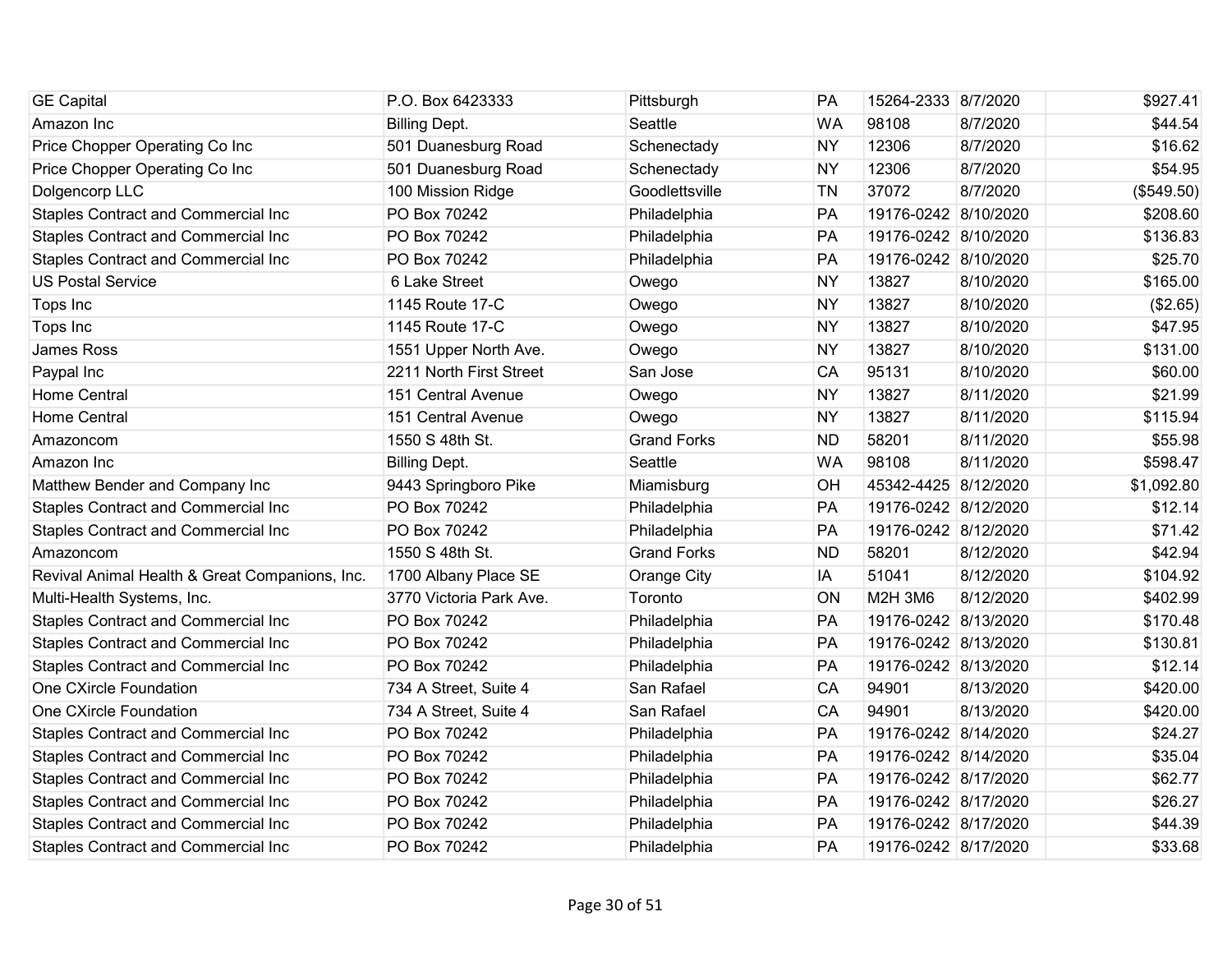| Amazoncom                                  | 1550 S 48th St.         | <b>Grand Forks</b> | <b>ND</b> | 58201                | 8/17/2020 | \$179.00   |
|--------------------------------------------|-------------------------|--------------------|-----------|----------------------|-----------|------------|
| Amazoncom                                  | 1550 S 48th St.         | <b>Grand Forks</b> | <b>ND</b> | 58201                | 8/18/2020 | \$35.00    |
| <b>GE Capital</b>                          | P.O. Box 6423333        | Pittsburgh         | PA        | 15264-2333 8/18/2020 |           | \$135.74   |
| Amazon Inc                                 | <b>Billing Dept.</b>    | Seattle            | <b>WA</b> | 98108                | 8/18/2020 | \$76.44    |
| Amazon Inc                                 | <b>Billing Dept.</b>    | Seattle            | <b>WA</b> | 98108                | 8/18/2020 | \$362.96   |
| Staples Contract and Commercial Inc        | PO Box 70242            | Philadelphia       | PA        | 19176-0242 8/19/2020 |           | \$18.21    |
| Amazon Inc                                 | <b>Billing Dept.</b>    | Seattle            | <b>WA</b> | 98108                | 8/19/2020 | \$168.70   |
| <b>Gannett CNY Newspapers</b>              | P.O. Box 822802         | Philadelphia       | PA        | 19182-2808 8/19/2020 |           | \$25.00    |
| Staples Contract and Commercial Inc        | PO Box 70242            | Philadelphia       | PA        | 19176-0242 8/20/2020 |           | (\$23.76)  |
| <b>Staples Contract and Commercial Inc</b> | PO Box 70242            | Philadelphia       | PA        | 19176-0242 8/20/2020 |           | \$56.92    |
| Staples Contract and Commercial Inc        | PO Box 70242            | Philadelphia       | PA        | 19176-0242 8/20/2020 |           | \$24.28    |
| Staples Contract and Commercial Inc        | PO Box 70242            | Philadelphia       | <b>PA</b> | 19176-0242 8/20/2020 |           | \$64.16    |
| Staples Contract and Commercial Inc        | PO Box 70242            | Philadelphia       | PA        | 19176-0242 8/20/2020 |           | \$20.98    |
| Staples Contract and Commercial Inc        | PO Box 70242            | Philadelphia       | PA        | 19176-0242 8/20/2020 |           | \$259.37   |
| <b>Staples Contract and Commercial Inc</b> | PO Box 70242            | Philadelphia       | PA        | 19176-0242 8/20/2020 |           | \$24.28    |
| All Star Sports                            | 4 Delphine St.          | Owego              | <b>NY</b> | 13827                | 8/20/2020 | \$50.00    |
| Paypal Inc                                 | 2211 North First Street | San Jose           | CA        | 95131                | 8/20/2020 | \$124.95   |
| Staples Contract and Commercial Inc        | PO Box 70242            | Philadelphia       | PA        | 19176-0242 8/21/2020 |           | (\$6.64)   |
| <b>Staples Contract and Commercial Inc</b> | PO Box 70242            | Philadelphia       | PA        | 19176-0242 8/21/2020 |           | \$7.81     |
| Staples Contract and Commercial Inc        | PO Box 70242            | Philadelphia       | PA        | 19176-0242 8/21/2020 |           | \$7.81     |
| Staples Contract and Commercial Inc        | PO Box 70242            | Philadelphia       | PA        | 19176-0242 8/21/2020 |           | (\$54.72)  |
| Apple Inc                                  | 1 Infinite Loop         | Cupertino          | CA        | 95014                | 8/21/2020 | \$0.99     |
| Paypal Inc                                 | 2211 North First Street | San Jose           | CA        | 95131                | 8/21/2020 | \$276.00   |
| Adobe Systems Inc                          | 345 Park Avenue         | San Jose           | CA        | 95110                | 8/21/2020 | \$14.99    |
| <b>Staples Contract and Commercial Inc</b> | PO Box 70242            | Philadelphia       | PA        | 19176-0242 8/24/2020 |           | \$89.78    |
| <b>GE Capital</b>                          | P.O. Box 6423333        | Pittsburgh         | PA        | 15264-2333 8/24/2020 |           | \$104.80   |
| <b>GE Capital</b>                          | P.O. Box 6423333        | Pittsburgh         | PA        | 15264-2333 8/24/2020 |           | \$649.60   |
| Amazon Inc                                 | <b>Billing Dept.</b>    | Seattle            | <b>WA</b> | 98108                | 8/24/2020 | \$578.80   |
| Price Chopper Operating Co Inc             | 501 Duanesburg Road     | Schenectady        | <b>NY</b> | 12306                | 8/24/2020 | \$50.56    |
| <b>Stamps</b>                              | 1990 E. Grand Avenue    | El Segundo         | CA        | 90245                | 8/24/2020 | \$17.99    |
| Reading Hospitality, LLC                   | 701 Penn Street         | Reading            | PA        | 19601                | 8/24/2020 | \$615.85   |
| Amazoncom                                  | 1550 S 48th St.         | <b>Grand Forks</b> | <b>ND</b> | 58201                | 8/25/2020 | (\$200.32) |
| <b>GE Capital</b>                          | P.O. Box 6423333        | Pittsburgh         | PA        | 15264-2333 8/25/2020 |           | \$99.00    |
| Price Chopper Operating Co Inc             | 501 Duanesburg Road     | Schenectady        | <b>NY</b> | 12306                | 8/25/2020 | \$71.78    |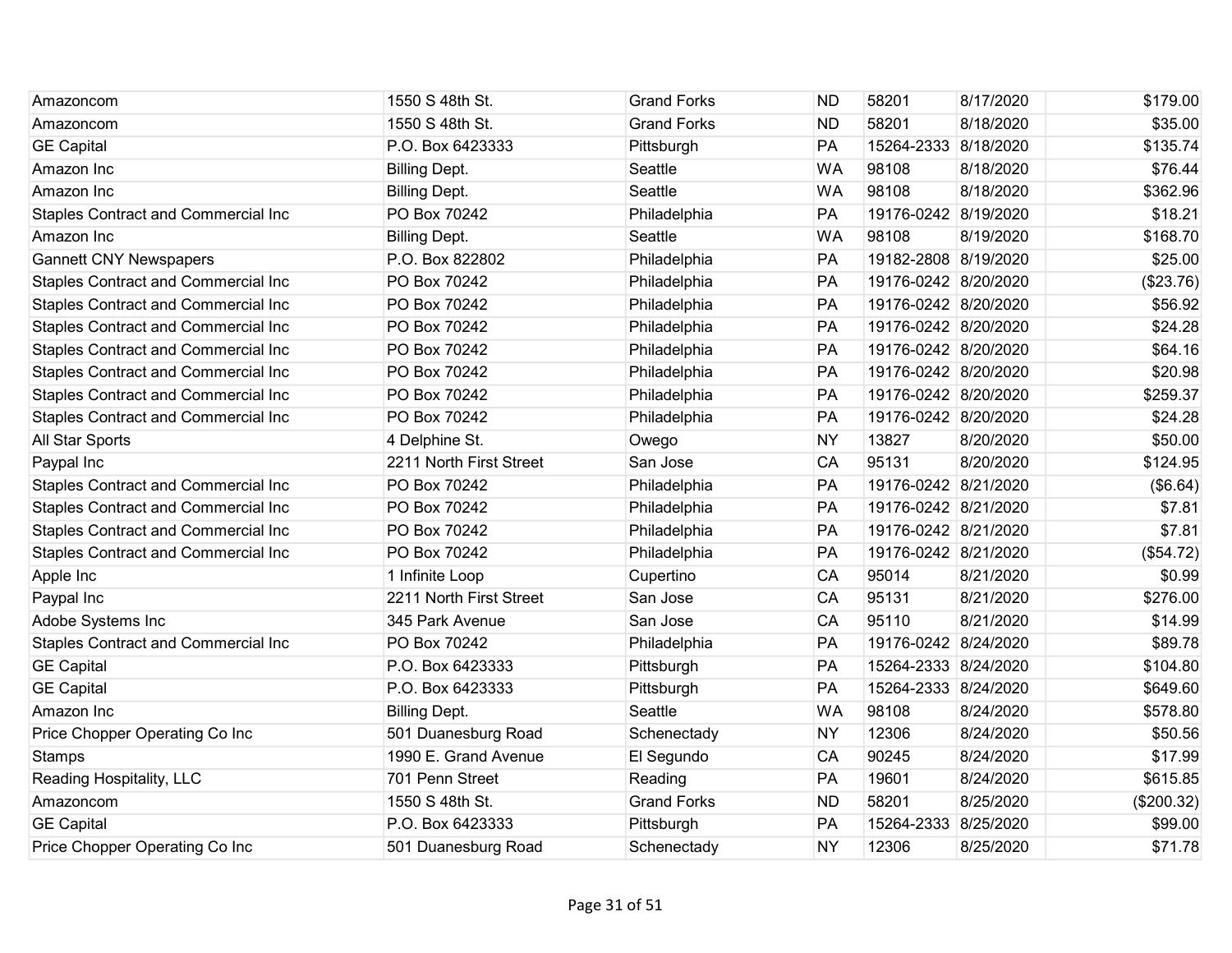| <b>Staples Contract and Commercial Inc</b>   | PO Box 70242                     | Philadelphia       | PA        | 19176-0242 8/26/2020 |           | \$213.28   |
|----------------------------------------------|----------------------------------|--------------------|-----------|----------------------|-----------|------------|
| <b>Staples Contract and Commercial Inc</b>   | PO Box 70242                     | Philadelphia       | PA        | 19176-0242 8/26/2020 |           | \$71.77    |
| NYS Office of General Services               | <b>Attn Cashier</b>              | Albany             | <b>NY</b> | 12220-0117 8/26/2020 |           | \$375.00   |
| Price Chopper Operating Co Inc               | 501 Duanesburg Road              | Schenectady        | <b>NY</b> | 12306                | 8/26/2020 | \$18.03    |
| OHD, LLLP                                    | 2687 John Hawkins Parkway        | Hoover             | <b>AL</b> | 35244                | 8/26/2020 | \$1,010.00 |
| Staples Contract and Commercial Inc          | PO Box 70242                     | Philadelphia       | PA        | 19176-0242 8/27/2020 |           | \$96.77    |
| Staples Contract and Commercial Inc          | PO Box 70242                     | Philadelphia       | PA        | 19176-0242 8/27/2020 |           | \$371.60   |
| Wal Mart Stores Inc                          | 2405 Vestal Parkway E            | Vestal             | <b>NY</b> | 13850                | 8/27/2020 | \$100.00   |
| <b>CVS Pharmacy</b>                          | 39 Park Street                   | Owego              | <b>NY</b> | 13827                | 8/27/2020 | \$26.98    |
| <b>Vistaprint NV</b>                         | Hudsonweg 8, 5928 LW             | Venlo              |           |                      | 8/27/2020 | \$179.99   |
| Girls Educational & Mentoring Services, Inc. | 201 West 148th Street            | New York           | <b>NY</b> | 10039                | 8/27/2020 | \$895.80   |
| PCIT & TCIT Training                         | 2716 Green Canyon Drive          | Edmond             | <b>OK</b> | 73013                | 8/27/2020 | \$3,000.00 |
| <b>Andrew Seubert</b>                        | 3835 North Falls Road            | <b>Burdett</b>     | <b>NY</b> | 14818                | 8/27/2020 | \$1,641.55 |
| Price Chopper Operating Co Inc               | 501 Duanesburg Road              | Schenectady        | <b>NY</b> | 12306                | 8/28/2020 | \$121.40   |
| <b>Vistaprint NV</b>                         | Hudsonweg 8, 5928 LW             | Venlo              |           |                      | 8/28/2020 | \$74.59    |
| ePromos Promotional Products, LLC            | 113 5th Ave. S.                  | St. Cloud          | <b>MN</b> | 56301                | 8/28/2020 | \$5,075.28 |
| <b>Staples Contract and Commercial Inc</b>   | PO Box 70242                     | Philadelphia       | PA        | 19176-0242 8/31/2020 |           | \$54.04    |
| <b>GE Capital</b>                            | P.O. Box 6423333                 | Pittsburgh         | PA        | 15264-2333 8/31/2020 |           | \$20.49    |
| <b>GE Capital</b>                            | P.O. Box 6423333                 | Pittsburgh         | PA        | 15264-2333 8/31/2020 |           | \$22.06    |
| Amazon Inc                                   | <b>Billing Dept.</b>             | Seattle            | <b>WA</b> | 98108                | 8/31/2020 | \$21.95    |
| Price Chopper Operating Co Inc               | 501 Duanesburg Road              | Schenectady        | <b>NY</b> | 12306                | 8/31/2020 | \$61.03    |
| R. Cassidy Seminars                          | PO Box 14473                     | Santa Rosa         | CA        | 95402                | 8/31/2020 | \$25.00    |
| NYS Office of General Services               | <b>Attn Cashier</b>              | Albany             | <b>NY</b> | 12220-0117 9/1/2020  |           | \$25.00    |
| The Gap Inc                                  | c/o Tax Department               | San Francisco      | CA        | 94105                | 9/1/2020  | \$81.00    |
| The Gap Inc                                  | c/o Tax Department               | San Francisco      | CA        | 94105                | 9/1/2020  | \$485.00   |
| Amazoncom                                    | 1550 S 48th St.                  | <b>Grand Forks</b> | <b>ND</b> | 58201                | 9/1/2020  | \$16.50    |
| Canon USA Inc                                | C/O Canon Financial Services     | Chicago            | IL.       | 60693-0149 9/1/2020  |           | \$2,886.86 |
| Verizon                                      | <b>Exception Processing Unit</b> | Menands            | <b>NY</b> | 12204-0001 9/2/2020  |           | \$1.96     |
| Verizon                                      | <b>Exception Processing Unit</b> | Menands            | <b>NY</b> | 12204-0001 9/2/2020  |           | \$667.41   |
| The Gap Inc                                  | c/o Tax Department               | San Francisco      | CA        | 94105                | 9/2/2020  | \$187.50   |
| The Gap Inc                                  | c/o Tax Department               | San Francisco      | CA        | 94105                | 9/2/2020  | \$462.50   |
| <b>Verizon Wireless</b>                      | P.O. Box 408                     | <b>Newark</b>      | <b>NJ</b> | 07101-0408 9/2/2020  |           | \$4,245.45 |
| Amazon Inc                                   | <b>Billing Dept.</b>             | Seattle            | <b>WA</b> | 98108                | 9/2/2020  | \$1,298.02 |
| <b>Staples Contract and Commercial Inc</b>   | PO Box 70242                     | Philadelphia       | PA        | 19176-0242 9/3/2020  |           | \$195.96   |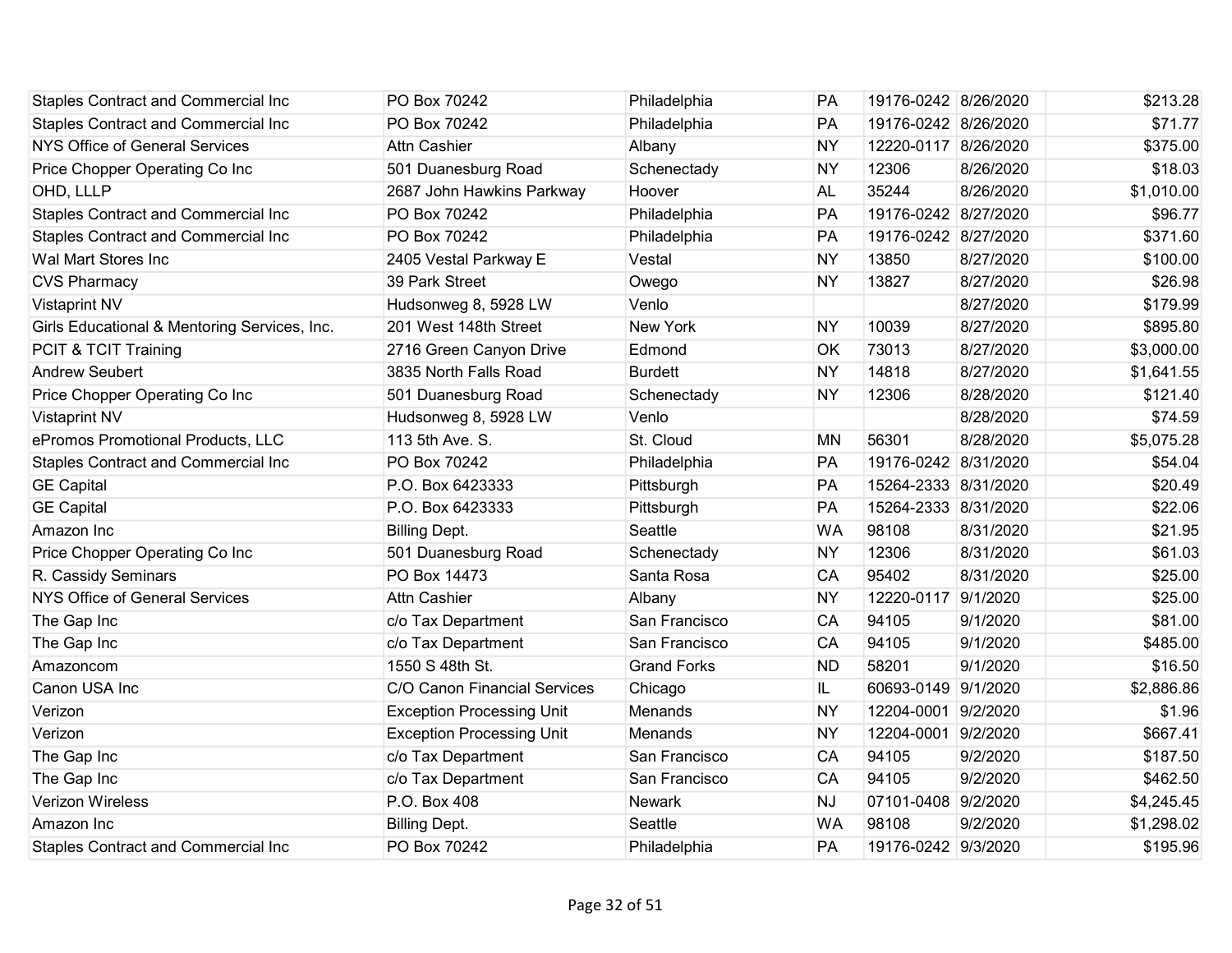| Scott Smith and Son                        | 8 Delphine Street       | Owego              | <b>NY</b> | 13827                | 9/3/2020  | \$49.71    |
|--------------------------------------------|-------------------------|--------------------|-----------|----------------------|-----------|------------|
| AT and T Mobility II LLC                   | P.O. Box 6463           | Carol Stream       | IL.       | 60197-6463 9/3/2020  |           | \$56.00    |
| Amazon Inc                                 | <b>Billing Dept.</b>    | Seattle            | <b>WA</b> | 98108                | 9/3/2020  | \$509.70   |
| Amazon Inc                                 | <b>Billing Dept.</b>    | Seattle            | <b>WA</b> | 98108                | 9/3/2020  | \$1,679.83 |
| Paypal Inc                                 | 2211 North First Street | San Jose           | CA        | 95131                | 9/3/2020  | \$30.00    |
| Staples Contract and Commercial Inc        | PO Box 70242            | Philadelphia       | PA        | 19176-0242 9/4/2020  |           | \$32.30    |
| Amazoncom                                  | 1550 S 48th St.         | <b>Grand Forks</b> | <b>ND</b> | 58201                | 9/4/2020  | \$20.20    |
| <b>Vistaprint NV</b>                       | Hudsonweg 8, 5928 LW    | Venlo              |           |                      | 9/4/2020  | \$137.04   |
| <b>Staples Contract and Commercial Inc</b> | PO Box 70242            | Philadelphia       | PA        | 19176-0242 9/7/2020  |           | \$913.36   |
| <b>Guthrie Clinic Ltd</b>                  | <b>Guthrie Square</b>   | Sayre              | PA        | 18840                | 9/7/2020  | \$4,041.44 |
| Wal Mart Stores Inc                        | 2405 Vestal Parkway E   | Vestal             | <b>NY</b> | 13850                | 9/7/2020  | \$174.00   |
| The Gap Inc                                | c/o Tax Department      | San Francisco      | CA        | 94105                | 9/7/2020  | (\$16.00)  |
| Amazon Inc                                 | <b>Billing Dept.</b>    | Seattle            | <b>WA</b> | 98108                | 9/7/2020  | \$21.98    |
| <b>Vistaprint NV</b>                       | Hudsonweg 8, 5928 LW    | Venlo              |           |                      | 9/7/2020  | (\$10.16)  |
| Price Chopper Operating Co Inc             | 501 Duanesburg Road     | Schenectady        | <b>NY</b> | 12306                | 9/9/2020  | \$5.59     |
| Verisma Systems Inc                        | P.O. Box 35             | Pueblo             | <b>CO</b> | 81002                | 9/9/2020  | \$17.39    |
| Staples Contract and Commercial Inc        | PO Box 70242            | Philadelphia       | PA        | 19176-0242 9/10/2020 |           | \$5.83     |
| <b>GE Capital</b>                          | P.O. Box 6423333        | Pittsburgh         | PA        | 15264-2333 9/10/2020 |           | \$300.00   |
| <b>GE Capital</b>                          | P.O. Box 6423333        | Pittsburgh         | PA        | 15264-2333 9/10/2020 |           | \$1,000.00 |
| Paypal Inc                                 | 2211 North First Street | San Jose           | CA        | 95131                | 9/10/2020 | \$30.00    |
| Paypal Inc                                 | 2211 North First Street | San Jose           | CA        | 95131                | 9/10/2020 | \$30.00    |
| Paypal Inc                                 | 2211 North First Street | San Jose           | CA        | 95131                | 9/10/2020 | \$30.00    |
| Paypal Inc                                 | 2211 North First Street | San Jose           | CA        | 95131                | 9/10/2020 | \$30.00    |
| Paypal Inc                                 | 2211 North First Street | San Jose           | CA        | 95131                | 9/10/2020 | \$297.00   |
| New York State Children's Alliance, Inc    | <b>PMB #227</b>         | Manlus             | <b>NY</b> | 13104                | 9/10/2020 | \$81.20    |
| Staples Contract and Commercial Inc        | PO Box 70242            | Philadelphia       | PA        | 19176-0242 9/11/2020 |           | \$225.18   |
| <b>Staples Contract and Commercial Inc</b> | PO Box 70242            | Philadelphia       | PA        | 19176-0242 9/11/2020 |           | \$37.55    |
| Staples Contract and Commercial Inc        | PO Box 70242            | Philadelphia       | PA        | 19176-0242 9/11/2020 |           | \$14.95    |
| <b>Staples Contract and Commercial Inc</b> | PO Box 70242            | Philadelphia       | PA        | 19176-0242 9/11/2020 |           | \$8.97     |
| Staples Contract and Commercial Inc        | PO Box 70242            | Philadelphia       | PA        | 19176-0242 9/11/2020 |           | \$203.43   |
| Staples Contract and Commercial Inc        | PO Box 70242            | Philadelphia       | PA        | 19176-0242 9/11/2020 |           | \$416.01   |
| Staples Contract and Commercial Inc        | PO Box 70242            | Philadelphia       | PA        | 19176-0242 9/11/2020 |           | \$0.87     |
| Staples Contract and Commercial Inc        | PO Box 70242            | Philadelphia       | PA        | 19176-0242 9/11/2020 |           | \$5.54     |
| <b>Staples Contract and Commercial Inc</b> | PO Box 70242            | Philadelphia       | PA        | 19176-0242 9/11/2020 |           | \$443.43   |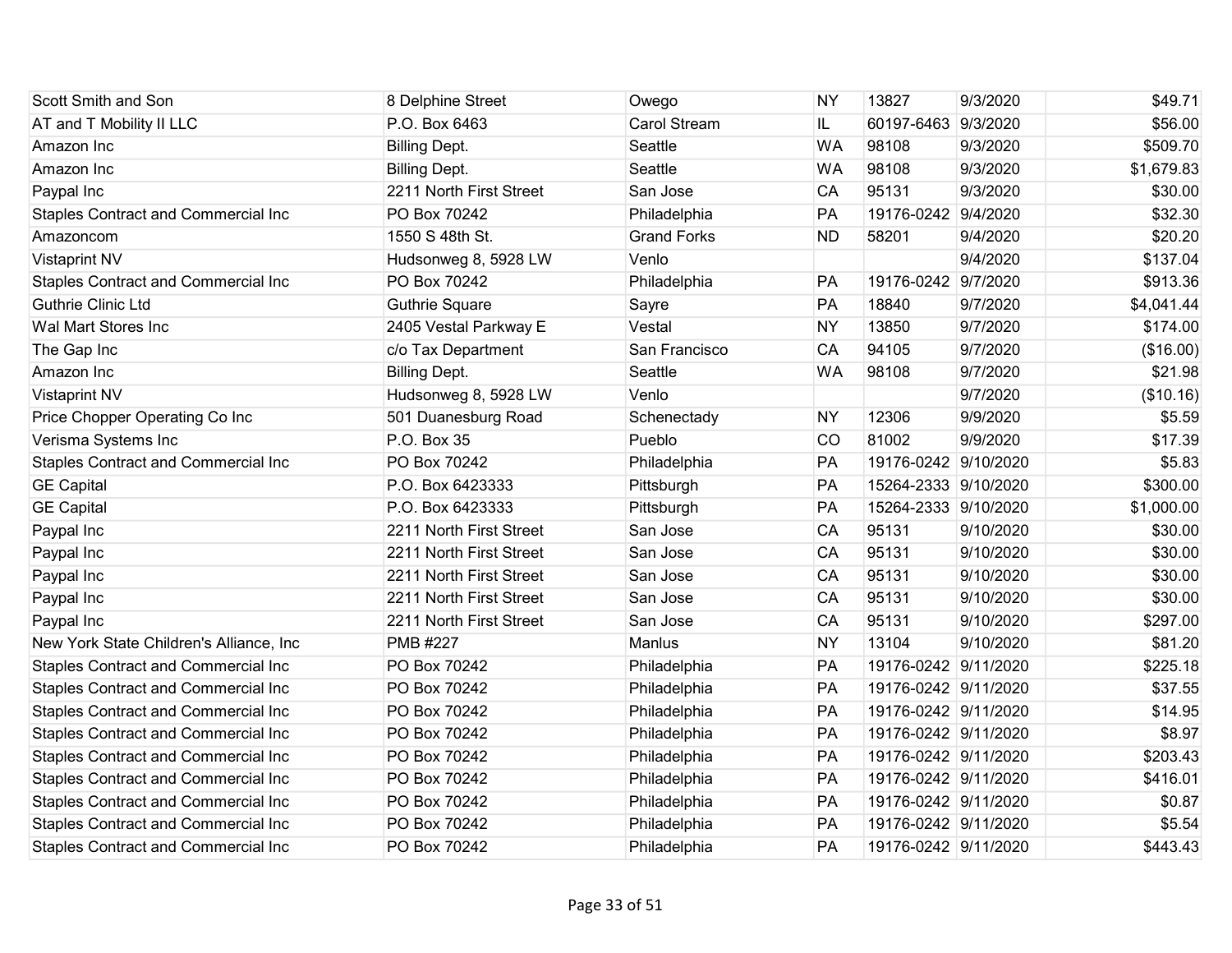| Pitney Bowes Inc                           | P.O. Box 371896      | Pittsburgh         | PA        | 15250-7896 9/11/2020 |           | \$63.45    |
|--------------------------------------------|----------------------|--------------------|-----------|----------------------|-----------|------------|
| Amazoncom                                  | 1550 S 48th St.      | <b>Grand Forks</b> | <b>ND</b> | 58201                | 9/11/2020 | \$10.80    |
| <b>GE Capital</b>                          | P.O. Box 6423333     | Pittsburgh         | PA        | 15264-2333 9/11/2020 |           | \$154.98   |
| Amazon Inc                                 | <b>Billing Dept.</b> | Seattle            | <b>WA</b> | 98108                | 9/11/2020 | \$32.46    |
| Price Chopper Operating Co Inc             | 501 Duanesburg Road  | Schenectady        | <b>NY</b> | 12306                | 9/11/2020 | \$49.91    |
| Price Chopper Operating Co Inc             | 501 Duanesburg Road  | Schenectady        | <b>NY</b> | 12306                | 9/11/2020 | \$80.09    |
| Staples Contract and Commercial Inc        | PO Box 70242         | Philadelphia       | PA        | 19176-0242 9/14/2020 |           | \$104.55   |
| <b>Staples Contract and Commercial Inc</b> | PO Box 70242         | Philadelphia       | PA        | 19176-0242 9/14/2020 |           | \$137.64   |
| Staples Contract and Commercial Inc        | PO Box 70242         | Philadelphia       | PA        | 19176-0242 9/14/2020 |           | \$278.80   |
| <b>Staples Contract and Commercial Inc</b> | PO Box 70242         | Philadelphia       | PA        | 19176-0242 9/14/2020 |           | \$76.20    |
| Staples Contract and Commercial Inc        | PO Box 70242         | Philadelphia       | PA        | 19176-0242 9/14/2020 |           | \$9.30     |
| Amazoncom                                  | 1550 S 48th St.      | <b>Grand Forks</b> | <b>ND</b> | 58201                | 9/14/2020 | \$44.99    |
| Amazoncom                                  | 1550 S 48th St.      | <b>Grand Forks</b> | <b>ND</b> | 58201                | 9/14/2020 | \$58.85    |
| Price Chopper Operating Co Inc             | 501 Duanesburg Road  | Schenectady        | <b>NY</b> | 12306                | 9/14/2020 | \$41.77    |
| <b>Staples Contract and Commercial Inc</b> | PO Box 70242         | Philadelphia       | PA        | 19176-0242 9/16/2020 |           | \$140.76   |
| Amazoncom                                  | 1550 S 48th St.      | <b>Grand Forks</b> | <b>ND</b> | 58201                | 9/16/2020 | \$3.99     |
| Price Chopper Operating Co Inc             | 501 Duanesburg Road  | Schenectady        | <b>NY</b> | 12306                | 9/16/2020 | \$12.81    |
| Price Chopper Operating Co Inc             | 501 Duanesburg Road  | Schenectady        | <b>NY</b> | 12306                | 9/17/2020 | \$35.46    |
| Staples Contract and Commercial Inc        | PO Box 70242         | Philadelphia       | PA        | 19176-0242 9/18/2020 |           | \$43.39    |
| <b>Staples Contract and Commercial Inc</b> | PO Box 70242         | Philadelphia       | PA        | 19176-0242 9/18/2020 |           | \$41.36    |
| <b>Home Central</b>                        | 151 Central Avenue   | Owego              | <b>NY</b> | 13827                | 9/18/2020 | \$139.96   |
| Fantasy Donuts Number 1 and 2 Inc          | 135 Park Street      | Owego              | <b>NY</b> | 13827                | 9/18/2020 | \$58.88    |
| Fantasy Donuts Number 1 and 2 Inc          | 135 Park Street      | Owego              | <b>NY</b> | 13827                | 9/18/2020 | \$79.73    |
| <b>CVS Pharmacy</b>                        | 39 Park Street       | Owego              | <b>NY</b> | 13827                | 9/18/2020 | \$10.79    |
| <b>GE Capital</b>                          | P.O. Box 6423333     | Pittsburgh         | PA        | 15264-2333 9/18/2020 |           | \$99.43    |
| Amazon Inc                                 | <b>Billing Dept.</b> | Seattle            | <b>WA</b> | 98108                | 9/18/2020 | \$26.89    |
| Price Chopper Operating Co Inc             | 501 Duanesburg Road  | Schenectady        | <b>NY</b> | 12306                | 9/18/2020 | \$10.37    |
| Dolgencorp LLC                             | 100 Mission Ridge    | Goodlettsville     | <b>TN</b> | 37072                | 9/18/2020 | \$162.00   |
| S&B Computer and Office Products, Inc.     | 17 Wood Road         | Round Lake         | <b>NY</b> |                      | 9/18/2020 | \$3,289.08 |
| Ithaca Recreational Sports, Inc.           | 1906 Elmira Road     | Newfield           | <b>NY</b> | 14867                | 9/18/2020 | \$419.44   |
| Staples Contract and Commercial Inc        | PO Box 70242         | Philadelphia       | PA        | 19176-0242 9/21/2020 |           | \$43.39    |
| Staples Contract and Commercial Inc        | PO Box 70242         | Philadelphia       | PA        | 19176-0242 9/21/2020 |           | \$145.93   |
| <b>Staples Contract and Commercial Inc</b> | PO Box 70242         | Philadelphia       | PA        | 19176-0242 9/21/2020 |           | \$106.51   |
| <b>Staples Contract and Commercial Inc</b> | PO Box 70242         | Philadelphia       | PA        | 19176-0242 9/21/2020 |           | \$98.14    |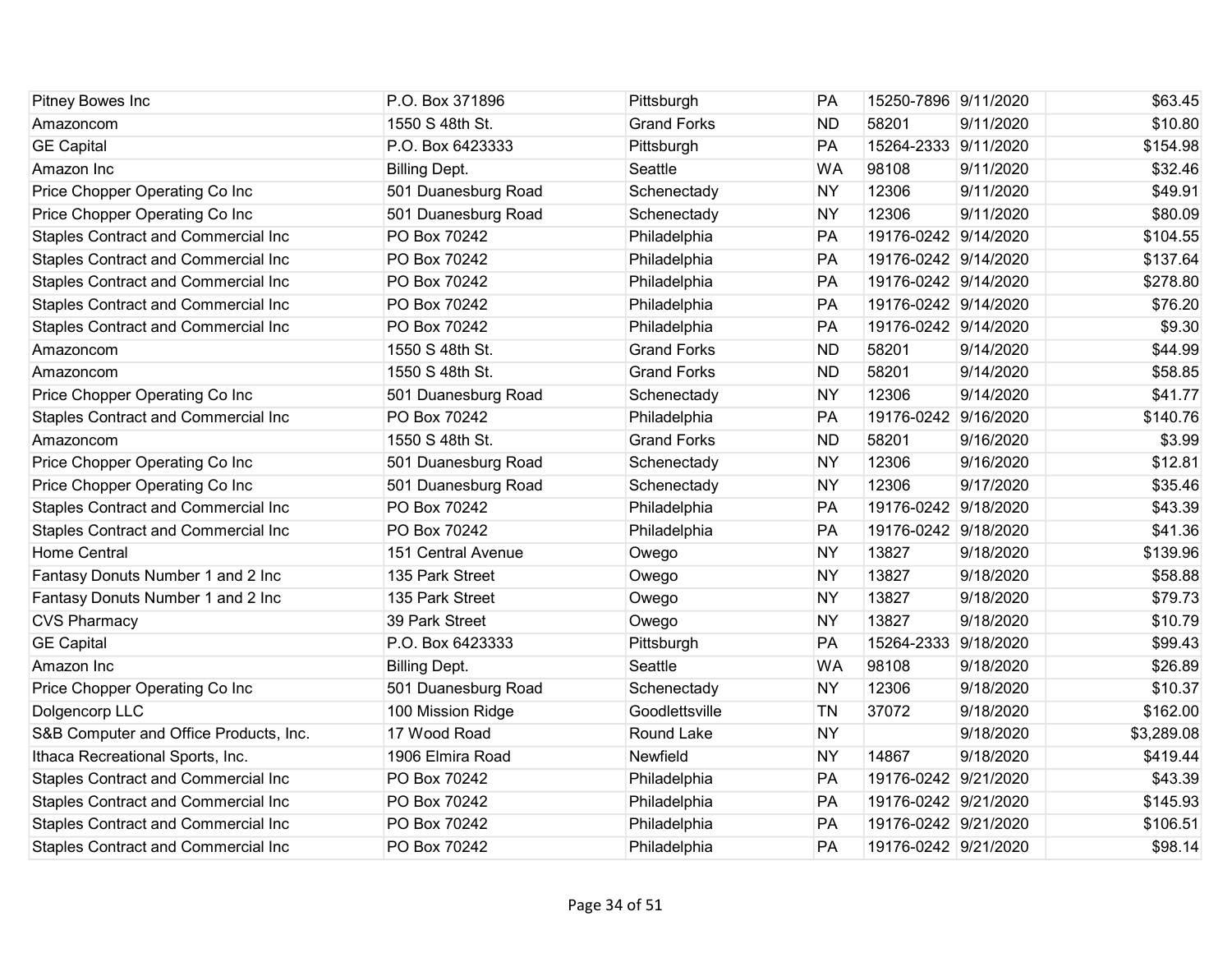| Staples Contract and Commercial Inc        | PO Box 70242                 | Philadelphia       | PA        | 19176-0242 9/21/2020 |           | \$77.94      |
|--------------------------------------------|------------------------------|--------------------|-----------|----------------------|-----------|--------------|
| Lowes                                      | P.O. Box 530954              | Atlanta            | GA        | 30353-0954 9/21/2020 |           | \$1,039.90   |
| Sanofi Pasteur Inc                         | 12458 Collections Center Dr. | Chicago            | IL.       | 60693                | 9/21/2020 | \$670.59     |
| Sanofi Pasteur Inc                         | 12458 Collections Center Dr. | Chicago            | IL        | 60693                | 9/21/2020 | \$771.80     |
| Amazoncom                                  | 1550 S 48th St.              | <b>Grand Forks</b> | <b>ND</b> | 58201                | 9/21/2020 | \$53.50      |
| <b>Gannett CNY Newspapers</b>              | P.O. Box 822802              | Philadelphia       | PA        | 19182-2808 9/21/2020 |           | \$25.00      |
| <b>Patterson Dental Supply</b>             | 7675 Omnitch Pl. #5          | Victor             | <b>NY</b> | 14564-9658 9/21/2020 |           | \$9.60       |
| Patterson Dental Supply                    | 7675 Omnitch Pl. #5          | Victor             | <b>NY</b> | 14564-9658 9/21/2020 |           | \$152.14     |
| <b>Patterson Dental Supply</b>             | 7675 Omnitch Pl. #5          | Victor             | <b>NY</b> | 14564-9658 9/21/2020 |           | \$253.95     |
| Adobe Systems Inc                          | 345 Park Avenue              | San Jose           | CA        | 95110                | 9/21/2020 | \$14.99      |
| S&B Computer and Office Products, Inc.     | 17 Wood Road                 | Round Lake         | <b>NY</b> |                      | 9/21/2020 | \$2,768.00   |
| All Star Sports                            | 4 Delphine St.               | Owego              | <b>NY</b> | 13827                | 9/22/2020 | \$400.00     |
| S&B Computer and Office Products, Inc.     | 17 Wood Road                 | Round Lake         | <b>NY</b> |                      | 9/22/2020 | \$1,276.41   |
| Apple Inc                                  | 1 Infinite Loop              | Cupertino          | CA        | 95014                | 9/23/2020 | \$0.99       |
| Stamps                                     | 1990 E. Grand Avenue         | El Segundo         | CA        | 90245                | 9/23/2020 | \$17.99      |
| Rogers Service Group Inc                   | 245 Clinton Street           | Binghamton         | <b>NY</b> | 13905                | 9/24/2020 | \$16.87      |
| Greyhound Lines Inc                        | 350 North St. Paul Street    | Dallas             | <b>TX</b> | 75201                | 9/24/2020 | \$232.99     |
| Staples Contract and Commercial Inc        | PO Box 70242                 | Philadelphia       | PA        | 19176-0242 9/25/2020 |           | \$66.75      |
| Staples Contract and Commercial Inc        | PO Box 70242                 | Philadelphia       | PA        | 19176-0242 9/25/2020 |           | \$383.38     |
| Patterson Dental Supply                    | 7675 Omnitch Pl. #5          | Victor             | <b>NY</b> | 14564-9658 9/25/2020 |           | \$186.62     |
| Reneotech Inc                              | 8400 River Road              | North Bergen       | <b>NJ</b> | 07047                | 9/25/2020 | \$1,950.99   |
| Staples Contract and Commercial Inc        | PO Box 70242                 | Philadelphia       | PA        | 19176-0242 9/28/2020 |           | \$56.16      |
| Staples Contract and Commercial Inc        | PO Box 70242                 | Philadelphia       | PA        | 19176-0242 9/28/2020 |           | \$14.99      |
| Lowes                                      | P.O. Box 530954              | Atlanta            | GA        | 30353-0954 9/28/2020 |           | (\$1,039.90) |
| Lowes                                      | P.O. Box 530954              | Atlanta            | GA        | 30353-0954 9/28/2020 |           | \$679.90     |
| Price Chopper Operating Co Inc             | 501 Duanesburg Road          | Schenectady        | <b>NY</b> | 12306                | 9/28/2020 | \$57.50      |
| <b>United Parcel Service</b>               | P.O. Box 7247-0244           | Philadelphia       | PA        | 19170-0001 9/29/2020 |           | \$6.03       |
| Amazoncom                                  | 1550 S 48th St.              | <b>Grand Forks</b> | <b>ND</b> | 58201                | 9/29/2020 | \$79.98      |
| Zoom Video Communications, Inc.            | 55 Almaden Blvd.             | San Jose           | CA        | 95113                | 9/29/2020 | \$299.80     |
| <b>Staples Contract and Commercial Inc</b> | PO Box 70242                 | Philadelphia       | PA        | 19176-0242 9/30/2020 |           | \$77.44      |
| Wal Mart Stores Inc                        | 2405 Vestal Parkway E        | Vestal             | <b>NY</b> | 13850                | 9/30/2020 | \$100.00     |
| Taylor Garbage Service Inc                 | P.O. Box 362                 | Vestal             | <b>NY</b> | 13851                | 9/30/2020 | \$22.50      |
| Canon USA Inc                              | C/O Canon Financial Services | Chicago            | IL.       | 60693-0149 9/30/2020 |           | \$1,902.19   |
| <b>GE Capital</b>                          | P.O. Box 6423333             | Pittsburgh         | PA        | 15264-2333 9/30/2020 |           | \$999.00     |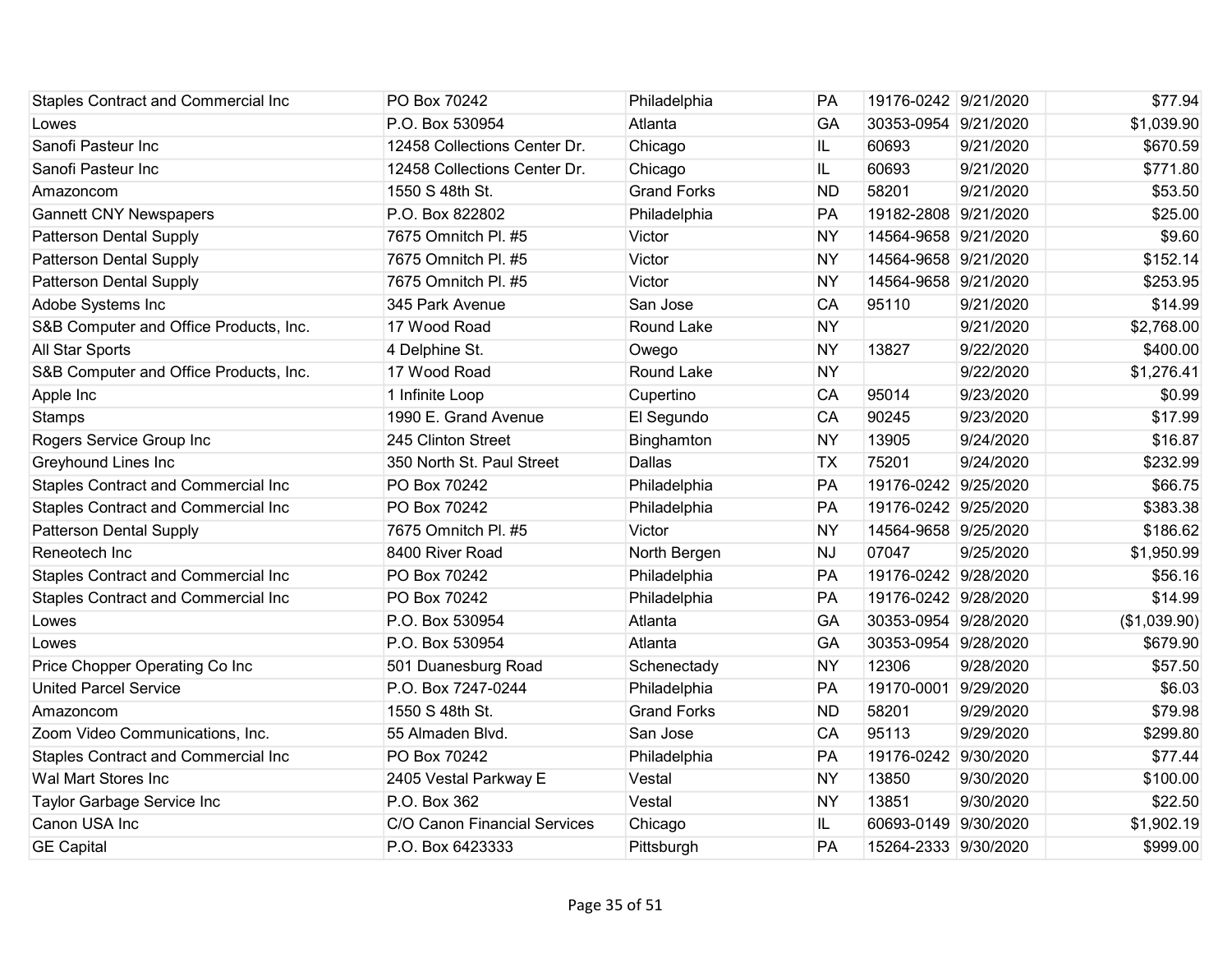| <b>GE Capital</b>                          | P.O. Box 6423333                 | Pittsburgh         | <b>PA</b> | 15264-2333 9/30/2020 |           | \$155.73   |
|--------------------------------------------|----------------------------------|--------------------|-----------|----------------------|-----------|------------|
| Price Chopper Operating Co Inc             | 501 Duanesburg Road              | Schenectady        | <b>NY</b> | 12306                | 9/30/2020 | \$36.33    |
| Paypal Inc                                 | 2211 North First Street          | San Jose           | CA        | 95131                | 9/30/2020 | \$62.99    |
| AT and T                                   | 11760 US Highway 1               | North Palm Beach   | FL.       | 33408                | 9/30/2020 | \$98.74    |
| MJ's Bar & Restaurant, LLC                 | 596 5th Ave.                     | Owego              | <b>NY</b> | 13827                | 9/30/2020 | \$213.50   |
| Matthew Bender and Company Inc             | 9443 Springboro Pike             | Miamisburg         | OH        | 45342-4425           | 10/1/2020 | \$1,092.80 |
| Fantasy Donuts Number 1 and 2 Inc          | 135 Park Street                  | Owego              | <b>NY</b> | 13827                | 10/1/2020 | \$75.98    |
| Verizon                                    | <b>Exception Processing Unit</b> | Menands            | <b>NY</b> | 12204-0001           | 10/1/2020 | \$3.34     |
| Verizon                                    | <b>Exception Processing Unit</b> | Menands            | <b>NY</b> | 12204-0001 10/1/2020 |           | \$663.17   |
| Verizon Wireless                           | P.O. Box 408                     | Newark             | <b>NJ</b> | 07101-0408 10/1/2020 |           | \$3,779.52 |
| W S Darley and Co                          | 325 Spring Lake Drive            | Itasca             | IL.       | 60143                | 10/1/2020 | \$65.85    |
| Language Line Services                     | P.O. Box 202564                  | Dallas             | <b>TX</b> | 75320-2564           | 10/1/2020 | \$130.35   |
| Impressions International Inc              | 1255 University Ave              | Rochester          | <b>NY</b> | 14607                | 10/1/2020 | \$130.00   |
| S&B Computer and Office Products, Inc.     | 17 Wood Road                     | Round Lake         | <b>NY</b> |                      | 10/1/2020 | \$483.84   |
| Staples Contract and Commercial Inc        | PO Box 70242                     | Philadelphia       | PA        | 19176-0242 10/2/2020 |           | \$549.20   |
| Staples Contract and Commercial Inc        | PO Box 70242                     | Philadelphia       | PA        | 19176-0242 10/2/2020 |           | \$367.40   |
| Marios Pizza                               | 51 Fox Street                    | Owego              | <b>NY</b> | 13827                | 10/2/2020 | \$43.84    |
| Amazon Inc                                 | <b>Billing Dept.</b>             | Seattle            | <b>WA</b> | 98108                | 10/2/2020 | \$56.37    |
| Greater Binghamton Chamber of Commerce     | 49 Court Street                  | Binghamton         | <b>NY</b> | 13902-0995 10/2/2020 |           | \$20.00    |
| <b>Staples Contract and Commercial Inc</b> | PO Box 70242                     | Philadelphia       | PA        | 19176-0242 10/5/2020 |           | \$67.37    |
| Staples Contract and Commercial Inc        | PO Box 70242                     | Philadelphia       | PA        | 19176-0242 10/5/2020 |           | \$70.20    |
| Scott Smith and Son                        | 8 Delphine Street                | Owego              | <b>NY</b> | 13827                | 10/5/2020 | \$80.15    |
| <b>Marios Pizza</b>                        | 51 Fox Street                    | Owego              | <b>NY</b> | 13827                | 10/5/2020 | \$36.15    |
| Fantasy Donuts Number 1 and 2 Inc          | 135 Park Street                  | Owego              | <b>NY</b> | 13827                | 10/5/2020 | \$41.59    |
| Original Italian Pizza Rest                | 25 Lake Street                   | Owego              | <b>NY</b> | 13827                | 10/5/2020 | \$135.00   |
| Amazoncom                                  | 1550 S 48th St.                  | <b>Grand Forks</b> | <b>ND</b> | 58201                | 10/5/2020 | \$73.08    |
| Amazoncom                                  | 1550 S 48th St.                  | <b>Grand Forks</b> | <b>ND</b> | 58201                | 10/5/2020 | \$20.69    |
| <b>GE Capital</b>                          | P.O. Box 6423333                 | Pittsburgh         | PA        | 15264-2333 10/5/2020 |           | \$689.11   |
| <b>GE Capital</b>                          | P.O. Box 6423333                 | Pittsburgh         | PA        | 15264-2333 10/5/2020 |           | \$826.21   |
| <b>GE Capital</b>                          | P.O. Box 6423333                 | Pittsburgh         | PA        | 15264-2333 10/5/2020 |           | \$144.00   |
| Paypal Inc                                 | 2211 North First Street          | San Jose           | CA        | 95131                | 10/5/2020 | \$30.00    |
| 189 Nails LLC                              | 13 Lake Street                   | Owego              | <b>NY</b> | 13827                | 10/5/2020 | \$92.42    |
| <b>GE Capital</b>                          | P.O. Box 6423333                 | Pittsburgh         | PA        | 15264-2333           | 10/6/2020 | \$58.88    |
| Amazon Inc                                 | <b>Billing Dept.</b>             | Seattle            | <b>WA</b> | 98108                | 10/6/2020 | \$21.98    |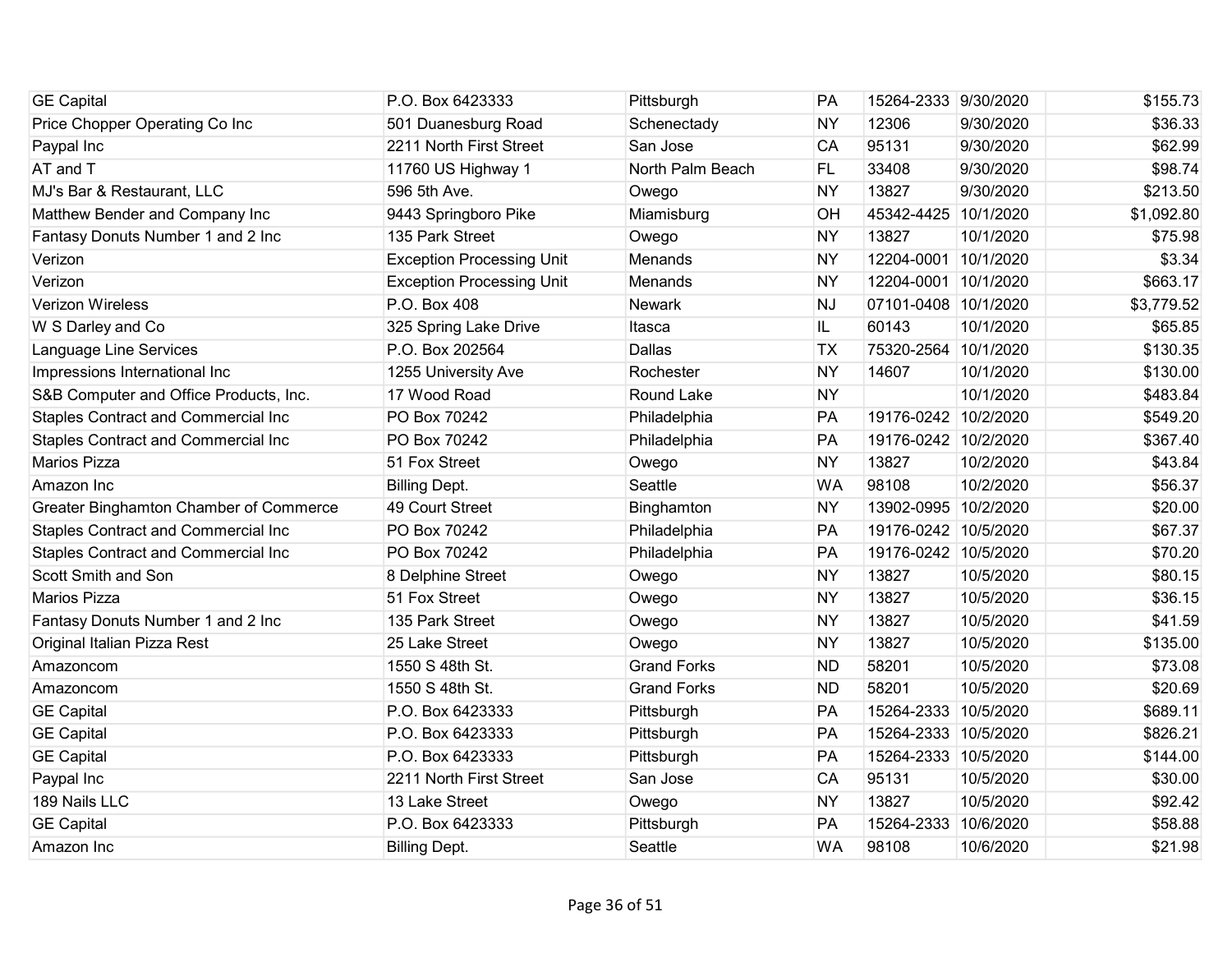| Price Chopper Operating Co Inc             | 501 Duanesburg Road      | Schenectady        | <b>NY</b> | 12306                 | 10/6/2020  | \$38.76    |
|--------------------------------------------|--------------------------|--------------------|-----------|-----------------------|------------|------------|
| Staples Contract and Commercial Inc        | PO Box 70242             | Philadelphia       | PA        | 19176-0242 10/7/2020  |            | \$18.21    |
| <b>Staples Contract and Commercial Inc</b> | PO Box 70242             | Philadelphia       | PA        | 19176-0242 10/7/2020  |            | \$24.28    |
| <b>Cornell University</b>                  | Div of Financial Affairs | Ithaca             | <b>NY</b> | 14851-0022 10/7/2020  |            | \$30.00    |
| Original Italian Pizza Rest                | 25 Lake Street           | Owego              | <b>NY</b> | 13827                 | 10/7/2020  | \$74.63    |
| Staples Contract and Commercial Inc        | PO Box 70242             | Philadelphia       | PA        | 19176-0242 10/8/2020  |            | \$110.64   |
| Staples Contract and Commercial Inc        | PO Box 70242             | Philadelphia       | PA        | 19176-0242 10/8/2020  |            | \$352.24   |
| <b>Staples Contract and Commercial Inc</b> | PO Box 70242             | Philadelphia       | PA        | 19176-0242 10/8/2020  |            | \$219.58   |
| Staples Contract and Commercial Inc        | PO Box 70242             | Philadelphia       | PA        | 19176-0242 10/8/2020  |            | \$192.93   |
| Fedex                                      | P.O. Box 371461          | Pittsburgh         | PA        | 15250-7461 10/8/2020  |            | \$161.25   |
| Amazoncom                                  | 1550 S 48th St.          | <b>Grand Forks</b> | <b>ND</b> | 58201                 | 10/8/2020  | \$17.98    |
| Owego Pharmacy Inc                         | 1135 State Route 17C     | Owego              | <b>NY</b> | 13827                 | 10/8/2020  | \$124.49   |
| <b>Staples Contract and Commercial Inc</b> | PO Box 70242             | Philadelphia       | PA        | 19176-0242 10/9/2020  |            | (\$7.32)   |
| Fedex                                      | P.O. Box 371461          | Pittsburgh         | PA        | 15250-7461 10/9/2020  |            | \$32.15    |
| 189 Nails LLC                              | 13 Lake Street           | Owego              | <b>NY</b> | 13827                 | 10/9/2020  | \$172.10   |
| Staples Contract and Commercial Inc        | PO Box 70242             | Philadelphia       | PA        | 19176-0242 10/12/2020 |            | \$151.52   |
| Staples Contract and Commercial Inc        | PO Box 70242             | Philadelphia       | PA        | 19176-0242 10/12/2020 |            | \$8.92     |
| Fantasy Donuts Number 1 and 2 Inc          | 135 Park Street          | Owego              | <b>NY</b> | 13827                 | 10/12/2020 | \$1.90     |
| Fantasy Donuts Number 1 and 2 Inc          | 135 Park Street          | Owego              | <b>NY</b> | 13827                 | 10/12/2020 | \$26.30    |
| Fantasy Donuts Number 1 and 2 Inc          | 135 Park Street          | Owego              | <b>NY</b> | 13827                 | 10/12/2020 | \$12.49    |
| Tops Inc                                   | 1145 Route 17-C          | Owego              | <b>NY</b> | 13827                 | 10/12/2020 | \$5.58     |
| Tops Inc                                   | 1145 Route 17-C          | Owego              | <b>NY</b> | 13827                 | 10/12/2020 | \$15.55    |
| <b>CVS Pharmacy</b>                        | 39 Park Street           | Owego              | <b>NY</b> | 13827                 | 10/12/2020 | \$7.72     |
| Amazon Inc                                 | <b>Billing Dept.</b>     | Seattle            | <b>WA</b> | 98108                 | 10/12/2020 | \$29.98    |
| Price Chopper Operating Co Inc             | 501 Duanesburg Road      | Schenectady        | <b>NY</b> | 12306                 | 10/12/2020 | \$19.76    |
| <b>James Ross</b>                          | 1551 Upper North Ave.    | Owego              | <b>NY</b> | 13827                 | 10/12/2020 | \$172.00   |
| Print EZ USA Inc                           | 4 N Main Street          | Monroe             | <b>NY</b> | 10950                 | 10/12/2020 | \$328.79   |
| Las Chicas Taqueria                        | 208 Front Street         | Owego              | <b>NY</b> | 13827                 | 10/12/2020 | \$145.00   |
| Amazon Inc                                 | <b>Billing Dept.</b>     | Seattle            | <b>WA</b> | 98108                 | 10/13/2020 | \$159.95   |
| Amazon Inc                                 | <b>Billing Dept.</b>     | Seattle            | <b>WA</b> | 98108                 | 10/13/2020 | \$34.95    |
| Matthew Bender and Company Inc             | 9443 Springboro Pike     | Miamisburg         | OH        | 45342-4425 10/14/2020 |            | \$1,092.80 |
| <b>Staples Contract and Commercial Inc</b> | PO Box 70242             | Philadelphia       | PA        | 19176-0242 10/14/2020 |            | \$323.96   |
| Staples Contract and Commercial Inc        | PO Box 70242             | Philadelphia       | PA        | 19176-0242 10/14/2020 |            | \$24.28    |
| Staples Contract and Commercial Inc        | PO Box 70242             | Philadelphia       | PA        | 19176-0242 10/14/2020 |            | \$28.23    |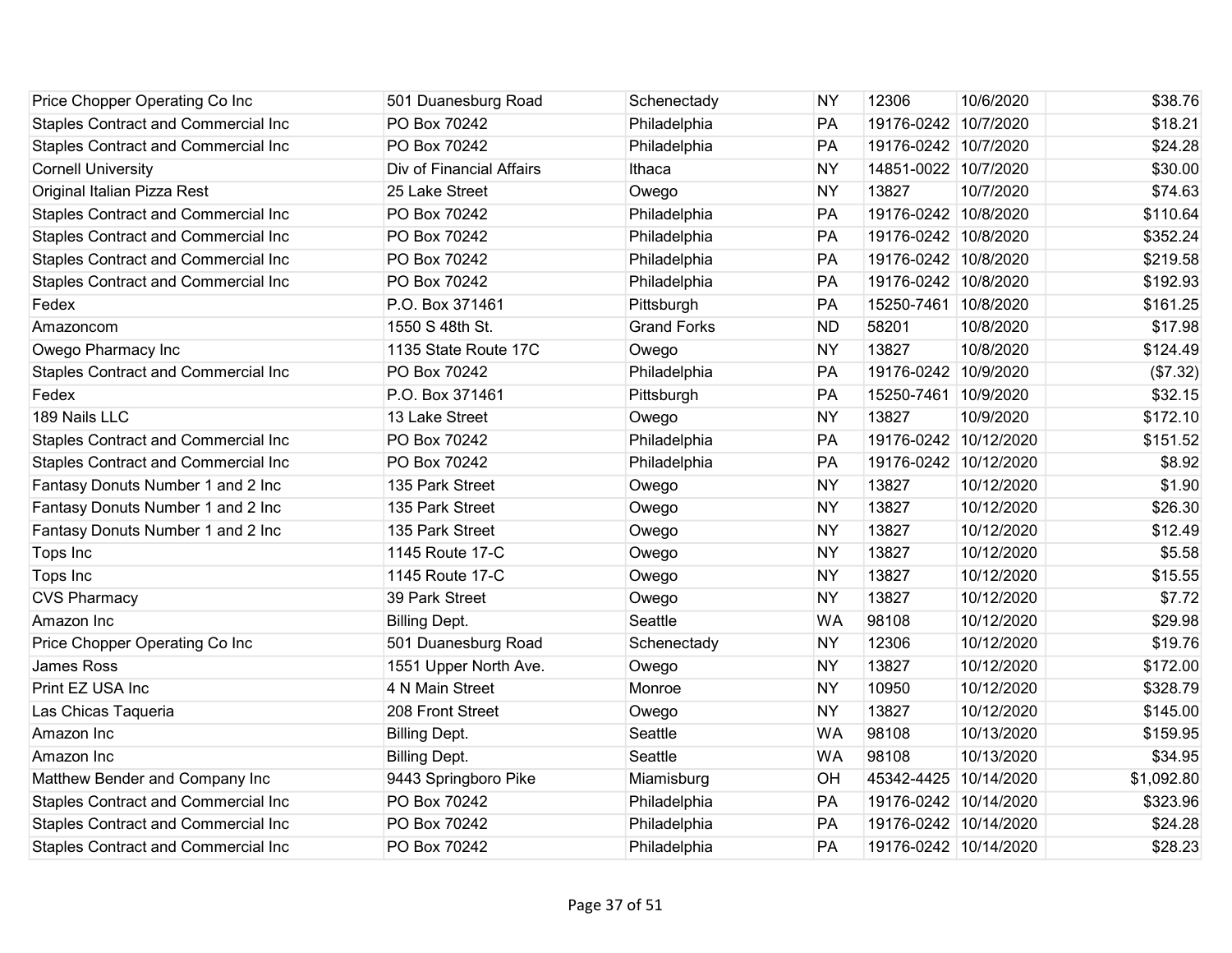| <b>Staples Contract and Commercial Inc</b> | PO Box 70242           | Philadelphia       | PA        | 19176-0242 10/14/2020 |            | \$112.94  |
|--------------------------------------------|------------------------|--------------------|-----------|-----------------------|------------|-----------|
| <b>US Postal Service</b>                   | 6 Lake Street          | Owego              | <b>NY</b> | 13827                 | 10/14/2020 | \$58.95   |
| Price Chopper Operating Co Inc             | 501 Duanesburg Road    | Schenectady        | <b>NY</b> | 12306                 | 10/14/2020 | \$99.38   |
| <b>McDonald's Restaurant</b>               | 29 Hickories Park Road | Owego              | <b>NY</b> | 13827                 | 10/14/2020 | \$10.00   |
| McDonald's Restaurant                      | 29 Hickories Park Road | Owego              | <b>NY</b> | 13827                 | 10/14/2020 | \$10.00   |
| McDonald's Restaurant                      | 29 Hickories Park Road | Owego              | <b>NY</b> | 13827                 | 10/14/2020 | \$10.00   |
| McDonald's Restaurant                      | 29 Hickories Park Road | Owego              | <b>NY</b> | 13827                 | 10/14/2020 | \$10.00   |
| McDonald's Restaurant                      | 29 Hickories Park Road | Owego              | <b>NY</b> | 13827                 | 10/14/2020 | \$10.00   |
| <b>US Postal Service</b>                   | 6 Lake Street          | Owego              | <b>NY</b> | 13827                 | 10/15/2020 | \$15.60   |
| Fantasy Donuts Number 1 and 2 Inc          | 135 Park Street        | Owego              | <b>NY</b> | 13827                 | 10/15/2020 | \$33.79   |
| <b>CVS Pharmacy</b>                        | 39 Park Street         | Owego              | <b>NY</b> | 13827                 | 10/15/2020 | \$14.49   |
| <b>GE Capital</b>                          | P.O. Box 6423333       | Pittsburgh         | PA        | 15264-2333            | 10/15/2020 | \$435.60  |
| NBI Inc                                    | 1218 McCann Drive      | Altoona            | WI        | 54720                 | 10/15/2020 | \$179.00  |
| Dolgencorp LLC                             | 100 Mission Ridge      | Goodlettsville     | <b>TN</b> | 37072                 | 10/15/2020 | \$15.95   |
| Dolgencorp LLC                             | 100 Mission Ridge      | Goodlettsville     | <b>TN</b> | 37072                 | 10/15/2020 | \$19.70   |
| Health Level Seven International, Inc.     | 3300 Washtenaw Ave.    | Ann Arbor          | MI        | 48104                 | 10/15/2020 | \$500.00  |
| Staples Contract and Commercial Inc        | PO Box 70242           | Philadelphia       | PA        | 19176-0242 10/16/2020 |            | \$29.49   |
| Staples Contract and Commercial Inc        | PO Box 70242           | Philadelphia       | PA        | 19176-0242 10/16/2020 |            | \$48.43   |
| Fantasy Donuts Number 1 and 2 Inc          | 135 Park Street        | Owego              | <b>NY</b> | 13827                 | 10/16/2020 | \$36.57   |
| Price Chopper Operating Co Inc             | 501 Duanesburg Road    | Schenectady        | <b>NY</b> | 12306                 | 10/16/2020 | \$18.70   |
| Price Chopper Operating Co Inc             | 501 Duanesburg Road    | Schenectady        | <b>NY</b> | 12306                 | 10/16/2020 | \$80.16   |
| Price Chopper Operating Co Inc             | 501 Duanesburg Road    | Schenectady        | <b>NY</b> | 12306                 | 10/16/2020 | \$75.51   |
| MJ's Bar & Restaurant, LLC                 | 596 5th Ave.           | Owego              | <b>NY</b> | 13827                 | 10/16/2020 | \$166.50  |
| Vastec, Inc.                               | 101 E. Kennedy Blvd.   | Tampa              | <b>FL</b> | 33602                 | 10/16/2020 | \$52.40   |
| <b>IDEAL Industries, Inc.</b>              | 1375 Park Avenue       | Sycamore           | IL        | 60178                 | 10/16/2020 | \$484.90  |
| Staples Contract and Commercial Inc        | PO Box 70242           | Philadelphia       | PA        | 19176-0242 10/19/2020 |            | \$66.76   |
| Staples Contract and Commercial Inc        | PO Box 70242           | Philadelphia       | PA        | 19176-0242 10/19/2020 |            | (\$28.23) |
| Staples Contract and Commercial Inc        | PO Box 70242           | Philadelphia       | PA        | 19176-0242 10/19/2020 |            | \$81.06   |
| Staples Contract and Commercial Inc        | PO Box 70242           | Philadelphia       | PA        | 19176-0242 10/19/2020 |            | \$103.97  |
| Amazoncom                                  | 1550 S 48th St.        | <b>Grand Forks</b> | <b>ND</b> | 58201                 | 10/19/2020 | \$25.48   |
| Tops Inc                                   | 1145 Route 17-C        | Owego              | <b>NY</b> | 13827                 | 10/19/2020 | \$102.25  |
| Layman Enterprises Inc                     | 196 Front Street       | Owego              | <b>NY</b> | 13827                 | 10/19/2020 | \$104.02  |
| Craftmaster Hardware Co Inc                | 190 Veterans Drive     | Northvale          | <b>NJ</b> | 07647                 | 10/19/2020 | \$119.35  |
| Price Chopper Operating Co Inc             | 501 Duanesburg Road    | Schenectady        | <b>NY</b> | 12306                 | 10/19/2020 | \$153.57  |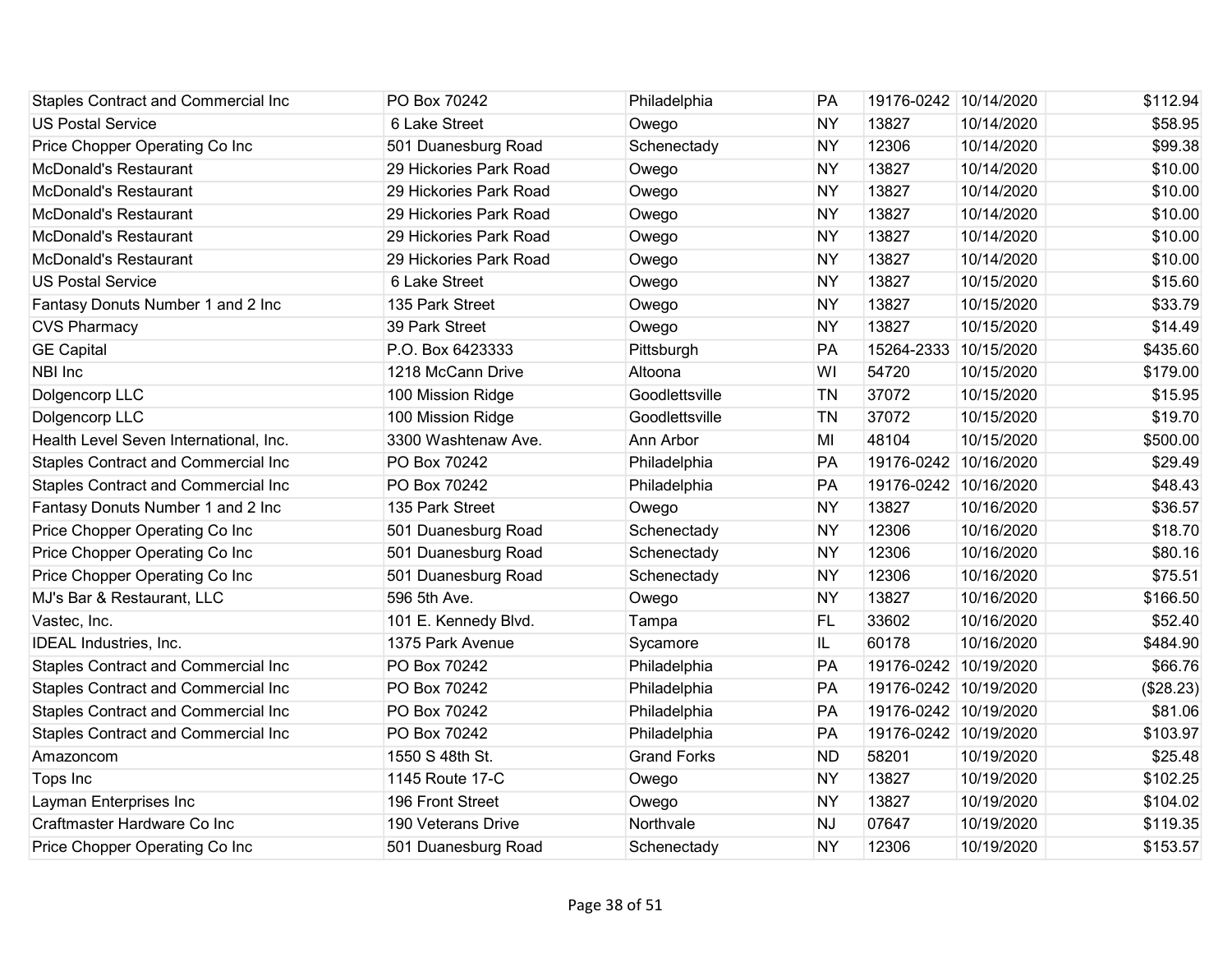| Dolgencorp LLC                             | 100 Mission Ridge                | Goodlettsville     | <b>TN</b> | 37072                 | 10/19/2020 | \$10.00    |
|--------------------------------------------|----------------------------------|--------------------|-----------|-----------------------|------------|------------|
| Print EZ USA Inc                           | 4 N Main Street                  | Monroe             | <b>NY</b> | 10950                 | 10/19/2020 | (\$328.79) |
| Owego Parkview                             | 145 Front Street                 | Owego              | <b>NY</b> | 13827                 | 10/19/2020 | \$45.25    |
| Owego Parkview                             | 145 Front Street                 | Owego              | <b>NY</b> | 13827                 | 10/20/2020 | \$113.05   |
| <b>McDonald's Restaurant</b>               | 29 Hickories Park Road           | Owego              | <b>NY</b> | 13827                 | 10/20/2020 | \$50.00    |
| S&B Computer and Office Products, Inc.     | 17 Wood Road                     | Round Lake         | <b>NY</b> |                       | 10/20/2020 | \$1,172.64 |
| Staples Contract and Commercial Inc        | PO Box 70242                     | Philadelphia       | PA        | 19176-0242 10/21/2020 |            | \$174.38   |
| <b>Staples Contract and Commercial Inc</b> | PO Box 70242                     | Philadelphia       | PA        | 19176-0242 10/21/2020 |            | \$55.94    |
| <b>Tioga County Treasurer</b>              | 56 Main Street                   | Owego              | <b>NY</b> | 13827                 | 10/21/2020 | \$1.50     |
| <b>Tioga County Treasurer</b>              | 56 Main Street                   | Owego              | <b>NY</b> | 13827                 | 10/21/2020 | \$2.50     |
| <b>NYATEP</b>                              | 540 Broadway, 5th Floor          | Albany             | <b>NY</b> | 12207                 | 10/21/2020 | \$325.00   |
| <b>NYS Bar Association</b>                 | One Elk Street                   | Albany             | <b>NY</b> | 12207                 | 10/21/2020 | \$275.00   |
| Amazon Inc                                 | <b>Billing Dept.</b>             | Seattle            | <b>WA</b> | 98108                 | 10/21/2020 | (\$34.95)  |
| Apple Inc                                  | 1 Infinite Loop                  | Cupertino          | CA        | 95014                 | 10/21/2020 | \$0.99     |
| 189 Nails LLC                              | 13 Lake Street                   | Owego              | <b>NY</b> | 13827                 | 10/21/2020 | \$107.14   |
| Adobe Systems Inc                          | 345 Park Avenue                  | San Jose           | CA        | 95110                 | 10/21/2020 | \$14.99    |
| <b>Industrial Safety Products</b>          | 2023 NW 84th Ave.                | Miami              | FL        | 33122                 | 10/21/2020 | \$340.94   |
| <b>Staples Contract and Commercial Inc</b> | PO Box 70242                     | Philadelphia       | PA        | 19176-0242 10/22/2020 |            | \$28.23    |
| Staples Contract and Commercial Inc        | PO Box 70242                     | Philadelphia       | PA        | 19176-0242 10/22/2020 |            | \$383.98   |
| <b>Staples Contract and Commercial Inc</b> | PO Box 70242                     | Philadelphia       | PA        | 19176-0242 10/22/2020 |            | \$55.94    |
| Canon USA Inc                              | C/O Canon Financial Services     | Chicago            | IL.       | 60693-0149 10/22/2020 |            | \$1,455.19 |
| Price Chopper Operating Co Inc             | 501 Duanesburg Road              | Schenectady        | <b>NY</b> | 12306                 | 10/22/2020 | \$134.14   |
| Ted Clarks Busy Market Inc                 | 118 Broad Street                 | Waverly            | <b>NY</b> | 14892                 | 10/22/2020 | \$37.57    |
| Language Line Services                     | P.O. Box 202564                  | <b>Dallas</b>      | <b>TX</b> | 75320-2564 10/22/2020 |            | \$7.90     |
| Language Line Services                     | P.O. Box 202564                  | <b>Dallas</b>      | <b>TX</b> | 75320-2564 10/22/2020 |            | \$47.40    |
| <b>Staples Contract and Commercial Inc</b> | PO Box 70242                     | Philadelphia       | PA        | 19176-0242 10/23/2020 |            | \$73.52    |
| Staples Contract and Commercial Inc        | PO Box 70242                     | Philadelphia       | PA        | 19176-0242 10/23/2020 |            | (\$55.94)  |
| Staples Contract and Commercial Inc        | PO Box 70242                     | Philadelphia       | PA        | 19176-0242 10/23/2020 |            | \$54.17    |
| Marios Pizza                               | 51 Fox Street                    | Owego              | <b>NY</b> | 13827                 | 10/23/2020 | \$280.22   |
| Verizon                                    | <b>Exception Processing Unit</b> | <b>Menands</b>     | <b>NY</b> | 12204-0001 10/23/2020 |            | \$3.16     |
| Verizon                                    | <b>Exception Processing Unit</b> | Menands            | <b>NY</b> | 12204-0001 10/23/2020 |            | \$673.36   |
| Original Italian Pizza Rest                | 25 Lake Street                   | Owego              | <b>NY</b> | 13827                 | 10/23/2020 | \$140.35   |
| Amazoncom                                  | 1550 S 48th St.                  | <b>Grand Forks</b> | <b>ND</b> | 58201                 | 10/23/2020 | \$155.95   |
| Verizon Wireless                           | P.O. Box 408                     | <b>Newark</b>      | <b>NJ</b> | 07101-0408 10/23/2020 |            | \$3,791.75 |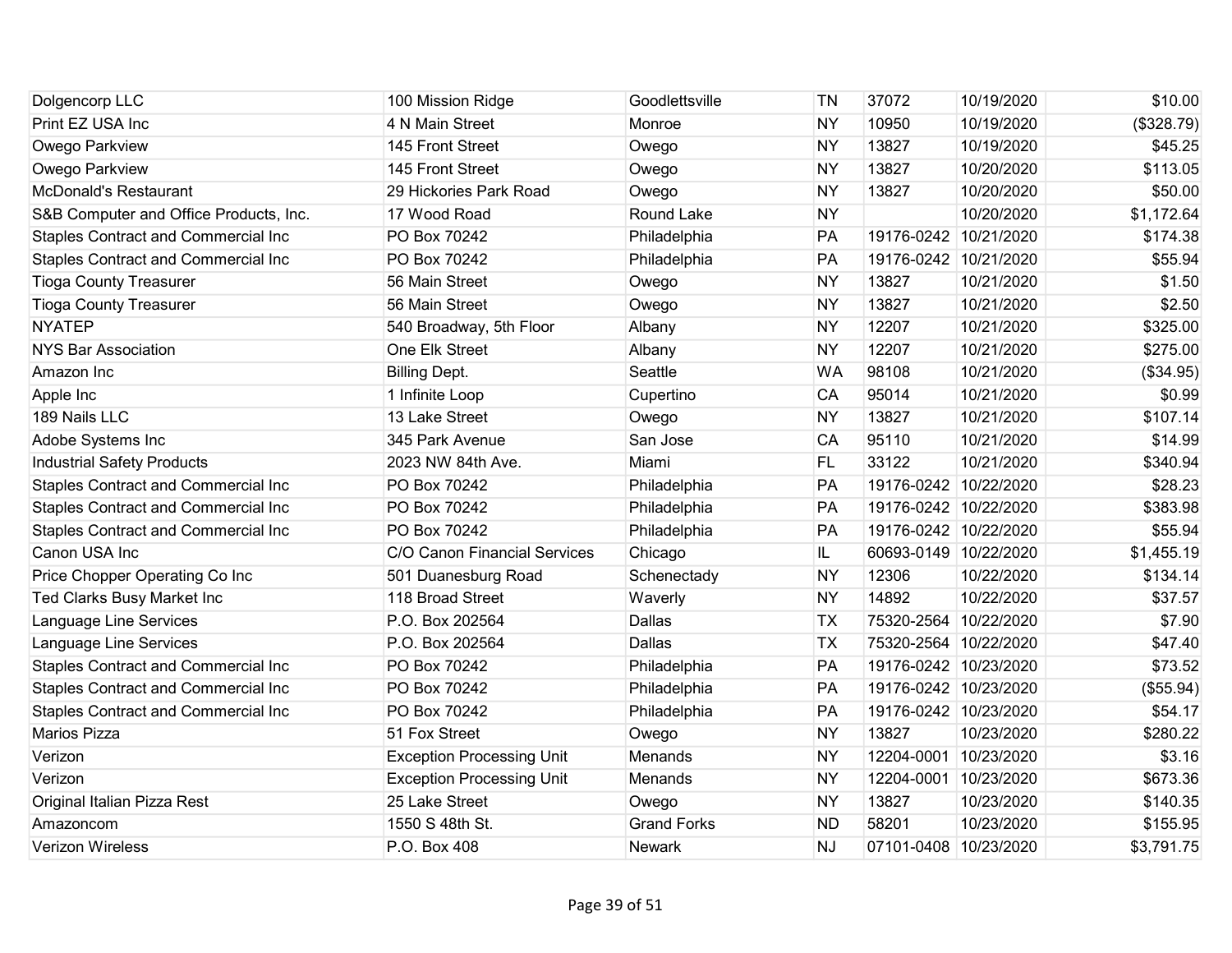| Price Chopper Operating Co Inc             | 501 Duanesburg Road       | Schenectady        | <b>NY</b> | 12306                 | 10/23/2020 | \$64.99    |
|--------------------------------------------|---------------------------|--------------------|-----------|-----------------------|------------|------------|
| W S Darley and Co                          | 325 Spring Lake Drive     | Itasca             | IL.       | 60143                 | 10/23/2020 | \$41.85    |
| Stamps                                     | 1990 E. Grand Avenue      | El Segundo         | CA        | 90245                 | 10/23/2020 | \$17.99    |
| One CXircle Foundation                     | 734 A Street, Suite 4     | San Rafael         | CA        | 94901                 | 10/23/2020 | \$420.00   |
| EZ Stak Holding Company USA, Inc.          | 20400 Old Rome State Road | Watertown          | <b>NY</b> | 13601                 | 10/23/2020 | \$5,320.00 |
| <b>Industrial Safety Products</b>          | 2023 NW 84th Ave.         | Miami              | FL        | 33122                 | 10/23/2020 | \$63.00    |
| <b>Industrial Safety Products</b>          | 2023 NW 84th Ave.         | Miami              | FL        | 33122                 | 10/23/2020 | (\$340.94) |
| <b>Staples Contract and Commercial Inc</b> | PO Box 70242              | Philadelphia       | PA        | 19176-0242 10/26/2020 |            | (\$3.88)   |
| <b>Staples Contract and Commercial Inc</b> | PO Box 70242              | Philadelphia       | PA        | 19176-0242 10/26/2020 |            | \$3.88     |
| <b>Staples Contract and Commercial Inc</b> | PO Box 70242              | Philadelphia       | PA        | 19176-0242 10/26/2020 |            | \$68.70    |
| Staples Contract and Commercial Inc        | PO Box 70242              | Philadelphia       | PA        | 19176-0242 10/26/2020 |            | \$44.88    |
| Fantasy Donuts Number 1 and 2 Inc          | 135 Park Street           | Owego              | <b>NY</b> | 13827                 | 10/26/2020 | \$23.71    |
| James E Balshuweit                         | 28 Lake Street            | Owego              | <b>NY</b> | 13827                 | 10/26/2020 | \$50.00    |
| <b>Gannett CNY Newspapers</b>              | P.O. Box 822802           | Philadelphia       | PA        | 19182-2808 10/26/2020 |            | \$25.00    |
| Price Chopper Operating Co Inc             | 501 Duanesburg Road       | Schenectady        | <b>NY</b> | 12306                 | 10/26/2020 | \$152.31   |
| Price Chopper Operating Co Inc             | 501 Duanesburg Road       | Schenectady        | <b>NY</b> | 12306                 | 10/26/2020 | \$118.67   |
| Price Chopper Operating Co Inc             | 501 Duanesburg Road       | Schenectady        | <b>NY</b> | 12306                 | 10/26/2020 | \$153.83   |
| Dolgencorp LLC                             | 100 Mission Ridge         | Goodlettsville     | <b>TN</b> | 37072                 | 10/26/2020 | \$7.00     |
| <b>Community Shop</b>                      | 106 North Ave             | Owego              | <b>NY</b> | 13827                 | 10/26/2020 | \$4.14     |
| DocuSign, Inc.                             | 221 Main Street           | San Francisco      | CA        | 94105                 | 10/26/2020 | \$43.20    |
| Buff, Inc.                                 | 133 Aviation Blvd.        | Santa Rosa         | CA        | 95403                 | 10/26/2020 | \$1,080.00 |
| Las Chicas Taqueria                        | 208 Front Street          | Owego              | <b>NY</b> | 13827                 | 10/26/2020 | \$92.00    |
| Amazoncom                                  | 1550 S 48th St.           | <b>Grand Forks</b> | <b>ND</b> | 58201                 | 10/27/2020 | \$446.45   |
| Amazon Inc                                 | <b>Billing Dept.</b>      | Seattle            | <b>WA</b> | 98108                 | 10/27/2020 | \$1,667.80 |
| MJ's Bar & Restaurant, LLC                 | 596 5th Ave.              | Owego              | <b>NY</b> | 13827                 | 10/27/2020 | \$161.00   |
| <b>Staples Contract and Commercial Inc</b> | PO Box 70242              | Philadelphia       | PA        | 19176-0242            | 10/28/2020 | \$40.14    |
| Lourdes Memorial Hospital                  | 169 Riverside Drive       | Binghamton         | <b>NY</b> | 13905                 | 10/28/2020 | \$3.00     |
| <b>NYS Bar Association</b>                 | One Elk Street            | Albany             | <b>NY</b> | 12207                 | 10/28/2020 | \$100.00   |
| Amazon Inc                                 | <b>Billing Dept.</b>      | Seattle            | <b>WA</b> | 98108                 | 10/28/2020 | \$25.30    |
| International Economic Development Council | 734 15th St. NW           | Washington         | DC        | 20005                 | 10/28/2020 | \$650.00   |
| Price Chopper Operating Co Inc             | 501 Duanesburg Road       | Schenectady        | <b>NY</b> | 12306                 | 10/28/2020 | \$84.81    |
| Price Chopper Operating Co Inc             | 501 Duanesburg Road       | Schenectady        | <b>NY</b> | 12306                 | 10/28/2020 | \$311.08   |
| James Ross                                 | 1551 Upper North Ave.     | Owego              | <b>NY</b> | 13827                 | 10/28/2020 | \$12.57    |
| Northeast ARC Users Group                  | 1 Mill Street             | Burlington         | VT        | 05401                 | 10/28/2020 | \$175.00   |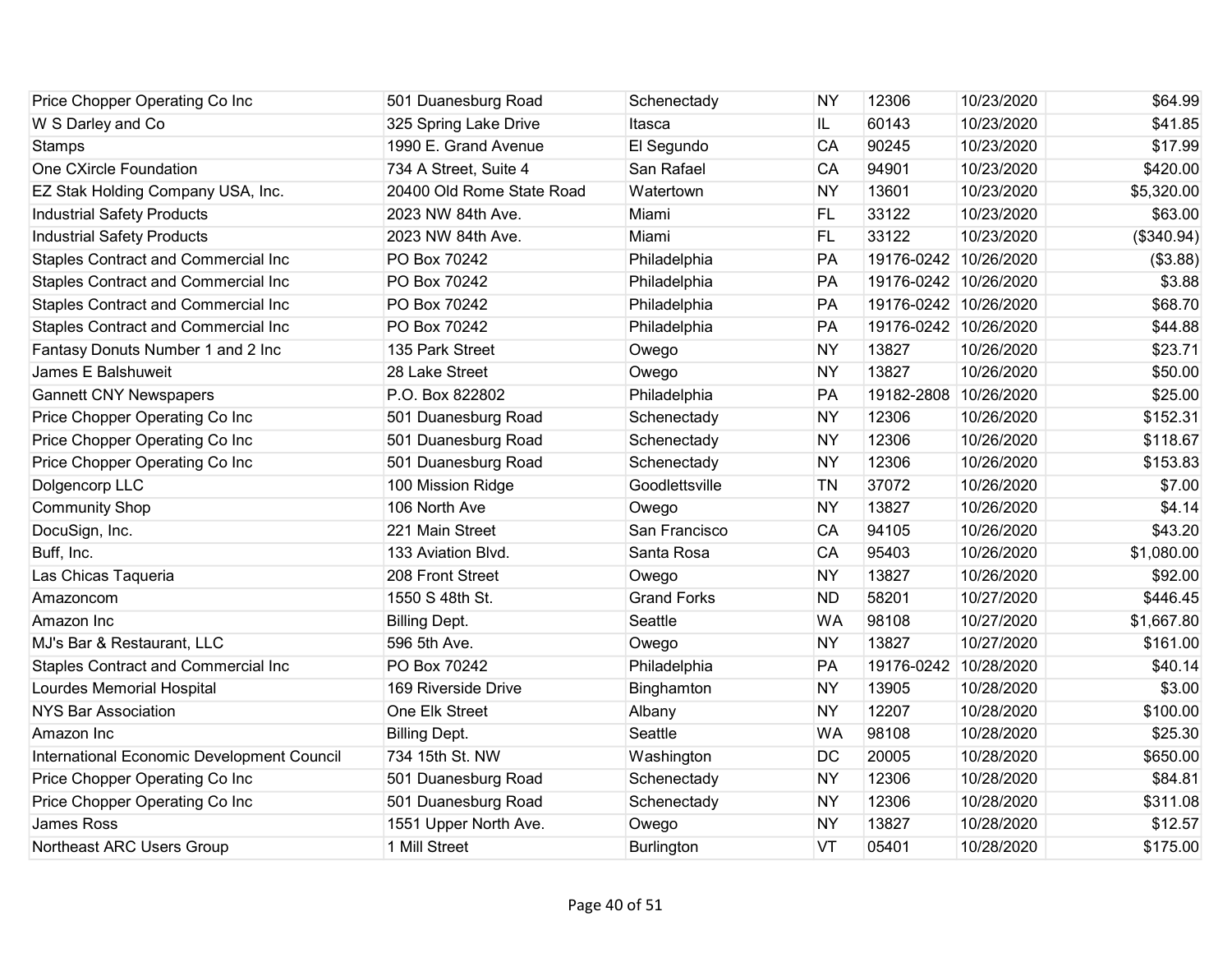| New York Farm Bureau, Inc.                 | 159 Wolf Road              | Albany             | <b>NY</b> | 12205                 | 10/28/2020 | \$99.00    |
|--------------------------------------------|----------------------------|--------------------|-----------|-----------------------|------------|------------|
| <b>Staples Contract and Commercial Inc</b> | PO Box 70242               | Philadelphia       | PA        | 19176-0242 10/29/2020 |            | \$118.10   |
| Staples Contract and Commercial Inc        | PO Box 70242               | Philadelphia       | PA        | 19176-0242 10/29/2020 |            | \$185.44   |
| Original Italian Pizza Rest                | 25 Lake Street             | Owego              | <b>NY</b> | 13827                 | 10/29/2020 | \$83.58    |
| Amazoncom                                  | 1550 S 48th St.            | <b>Grand Forks</b> | <b>ND</b> | 58201                 | 10/29/2020 | \$21.98    |
| Price Chopper Operating Co Inc             | 501 Duanesburg Road        | Schenectady        | <b>NY</b> | 12306                 | 10/29/2020 | \$7.98     |
| Price Chopper Operating Co Inc             | 501 Duanesburg Road        | Schenectady        | <b>NY</b> | 12306                 | 10/29/2020 | \$297.23   |
| Staples Contract and Commercial Inc        | PO Box 70242               | Philadelphia       | PA        | 19176-0242 10/30/2020 |            | \$53.88    |
| Staples Contract and Commercial Inc        | PO Box 70242               | Philadelphia       | PA        | 19176-0242 10/30/2020 |            | \$159.98   |
| <b>Staples Contract and Commercial Inc</b> | PO Box 70242               | Philadelphia       | PA        | 19176-0242 10/30/2020 |            | \$42.84    |
| Staples Contract and Commercial Inc        | PO Box 70242               | Philadelphia       | PA        | 19176-0242 10/30/2020 |            | \$33.66    |
| Staples Contract and Commercial Inc        | PO Box 70242               | Philadelphia       | PA        | 19176-0242 10/30/2020 |            | \$102.58   |
| Price Chopper Operating Co Inc             | 501 Duanesburg Road        | Schenectady        | <b>NY</b> | 12306                 | 10/30/2020 | \$108.63   |
| Price Chopper Operating Co Inc             | 501 Duanesburg Road        | Schenectady        | <b>NY</b> | 12306                 | 10/30/2020 | \$112.26   |
| Ted Clarks Busy Market Inc                 | 118 Broad Street           | Waverly            | <b>NY</b> | 14892                 | 10/30/2020 | \$81.90    |
| Owego Parkview                             | 145 Front Street           | Owego              | <b>NY</b> | 13827                 | 10/30/2020 | \$150.32   |
| Staples Contract and Commercial Inc        | PO Box 70242               | Philadelphia       | PA        | 19176-0242 11/2/2020  |            | \$319.83   |
| Staples Contract and Commercial Inc        | PO Box 70242               | Philadelphia       | PA        | 19176-0242 11/2/2020  |            | \$8.49     |
| Staples Contract and Commercial Inc        | PO Box 70242               | Philadelphia       | PA        | 19176-0242 11/2/2020  |            | \$10.65    |
| Staples Contract and Commercial Inc        | PO Box 70242               | Philadelphia       | PA        | 19176-0242 11/2/2020  |            | \$42.20    |
| <b>Home Central</b>                        | 151 Central Avenue         | Owego              | <b>NY</b> | 13827                 | 11/2/2020  | \$26.98    |
| <b>Tioga County Treasurer</b>              | 56 Main Street             | Owego              | <b>NY</b> | 13827                 | 11/2/2020  | (\$2.50)   |
| <b>Tioga County Treasurer</b>              | 56 Main Street             | Owego              | <b>NY</b> | 13827                 | 11/2/2020  | (\$1.50)   |
| Amazoncom                                  | 1550 S 48th St.            | <b>Grand Forks</b> | <b>ND</b> | 58201                 | 11/2/2020  | \$151.69   |
| Price Chopper Operating Co Inc             | 501 Duanesburg Road        | Schenectady        | <b>NY</b> | 12306                 | 11/2/2020  | \$160.43   |
| Rensch Group, LLC                          | 295 Main Street            | <b>Buffalo</b>     | <b>NY</b> | 14203                 | 11/2/2020  | \$530.00   |
| Matthew Bender and Company Inc             | 9443 Springboro Pike       | Miamisburg         | OH        | 45342-4425            | 11/3/2020  | \$1,092.80 |
| <b>NPELRA</b>                              | 1012 South Coast Highway   | Oceanside          | CA        | 92054                 | 11/3/2020  | \$230.00   |
| Albany Law School                          | Institute of Legal Studies | Albany             | <b>NY</b> | 12208                 | 11/3/2020  | \$100.00   |
| Wal Mart Stores Inc                        | 2405 Vestal Parkway E      | Vestal             | <b>NY</b> | 13850                 | 11/3/2020  | \$100.00   |
| Price Chopper Operating Co Inc             | 501 Duanesburg Road        | Schenectady        | <b>NY</b> | 12306                 | 11/3/2020  | \$51.38    |
| Price Chopper Operating Co Inc             | 501 Duanesburg Road        | Schenectady        | <b>NY</b> | 12306                 | 11/3/2020  | \$72.84    |
| Price Chopper Operating Co Inc             | 501 Duanesburg Road        | Schenectady        | <b>NY</b> | 12306                 | 11/3/2020  | \$119.49   |
| Paypal Inc                                 | 2211 North First Street    | San Jose           | CA        | 95131                 | 11/3/2020  | \$30.00    |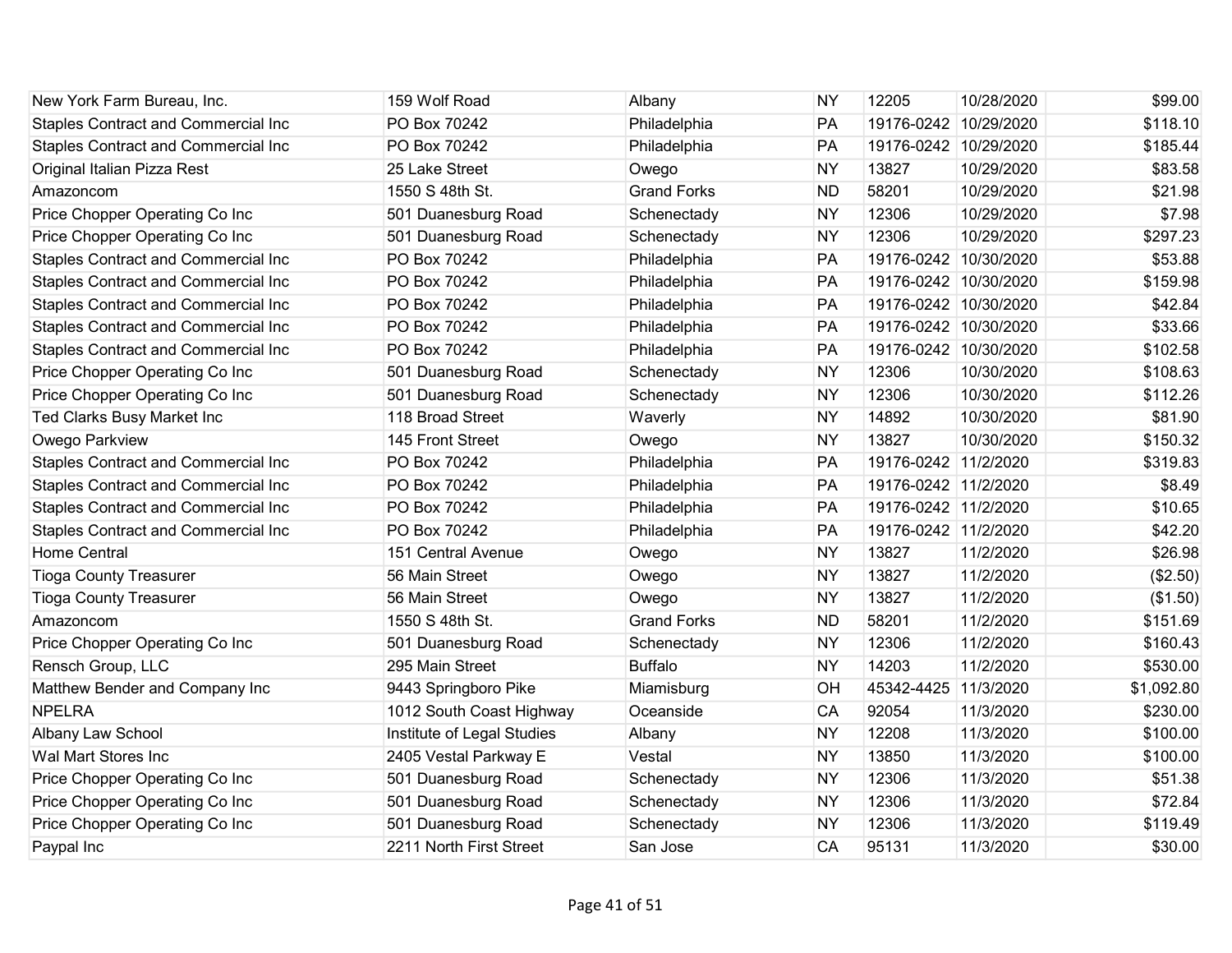| <b>Staples Contract and Commercial Inc</b> | PO Box 70242         | Philadelphia         | PA        | 19176-0242 11/4/2020 |           | \$65.12    |
|--------------------------------------------|----------------------|----------------------|-----------|----------------------|-----------|------------|
| Staples Contract and Commercial Inc        | PO Box 70242         | Philadelphia         | PA        | 19176-0242 11/4/2020 |           | \$135.34   |
| Staples Contract and Commercial Inc        | PO Box 70242         | Philadelphia         | PA        | 19176-0242 11/4/2020 |           | \$225.18   |
| Scott Smith and Son                        | 8 Delphine Street    | Owego                | <b>NY</b> | 13827                | 11/4/2020 | \$72.43    |
| Taylor Garbage Service Inc                 | P.O. Box 362         | Vestal               | <b>NY</b> | 13851                | 11/4/2020 | \$44.00    |
| Amazoncom                                  | 1550 S 48th St.      | <b>Grand Forks</b>   | <b>ND</b> | 58201                | 11/4/2020 | \$59.43    |
| Amazoncom                                  | 1550 S 48th St.      | <b>Grand Forks</b>   | <b>ND</b> | 58201                | 11/4/2020 | \$26.39    |
| Price Chopper Operating Co Inc             | 501 Duanesburg Road  | Schenectady          | <b>NY</b> | 12306                | 11/4/2020 | \$110.24   |
| Ted Clarks Busy Market Inc                 | 118 Broad Street     | Waverly              | <b>NY</b> | 14892                | 11/4/2020 | \$15.78    |
| Las Chicas Taqueria                        | 208 Front Street     | Owego                | <b>NY</b> | 13827                | 11/4/2020 | \$95.00    |
| Staples Contract and Commercial Inc        | PO Box 70242         | Philadelphia         | PA        | 19176-0242 11/5/2020 |           | (\$29.49)  |
| Staples Contract and Commercial Inc        | PO Box 70242         | Philadelphia         | PA        | 19176-0242 11/5/2020 |           | \$28.88    |
| Staples Contract and Commercial Inc        | PO Box 70242         | Philadelphia         | PA        | 19176-0242 11/5/2020 |           | \$388.62   |
| <b>Staples Contract and Commercial Inc</b> | PO Box 70242         | Philadelphia         | PA        | 19176-0242 11/5/2020 |           | \$243.33   |
| <b>Tompkins Community Hospital Inc</b>     | 101 Dates Drive      | Ithaca               | <b>NY</b> | 14850-1383 11/5/2020 |           | \$106.29   |
| <b>Tompkins Community Hospital Inc</b>     | 101 Dates Drive      | Ithaca               | <b>NY</b> | 14850-1383 11/5/2020 |           | \$212.58   |
| <b>Tompkins Community Hospital Inc</b>     | 101 Dates Drive      | Ithaca               | <b>NY</b> | 14850-1383 11/5/2020 |           | \$1,549.58 |
| <b>Tompkins Community Hospital Inc</b>     | 101 Dates Drive      | Ithaca               | <b>NY</b> | 14850-1383 11/5/2020 |           | \$1,658.24 |
| Ciox Health, LLC                           | P.O. Box 409822      | Atlanta              | GA        | 30384-9822 11/5/2020 |           | \$36.75    |
| <b>NYS Defenders Association</b>           | 194 Washington Ave.  | Albany               | <b>NY</b> | 12210-2314 11/5/2020 |           | \$110.00   |
| <b>Crystal City Apothecary LLC</b>         | 443 Cayuta Avenue    | Waverly              | <b>NY</b> | 14892                | 11/5/2020 | \$2.60     |
| Dolgencorp LLC                             | 100 Mission Ridge    | Goodlettsville       | <b>TN</b> | 37072                | 11/5/2020 | \$21.22    |
| Dolgencorp LLC                             | 100 Mission Ridge    | Goodlettsville       | <b>TN</b> | 37072                | 11/5/2020 | \$23.22    |
| <b>TentCraft Inc</b>                       | 2662 Cass Road       | <b>Traverse City</b> | MI        | 49684                | 11/5/2020 | \$1,505.23 |
| Staples Contract and Commercial Inc        | PO Box 70242         | Philadelphia         | PA        | 19176-0242 11/6/2020 |           | \$537.61   |
| Amazon Inc                                 | <b>Billing Dept.</b> | Seattle              | <b>WA</b> | 98108                | 11/6/2020 | \$39.64    |
| International Economic Development Council | 734 15th St. NW      | Washington           | DC        | 20005                | 11/6/2020 | \$455.00   |
| Patterson Dental Supply                    | 7675 Omnitch Pl. #5  | Victor               | <b>NY</b> | 14564-9658 11/6/2020 |           | \$41.55    |
| <b>Patterson Dental Supply</b>             | 7675 Omnitch Pl. #5  | Victor               | <b>NY</b> | 14564-9658 11/6/2020 |           | \$538.25   |
| <b>Patterson Dental Supply</b>             | 7675 Omnitch Pl. #5  | Victor               | <b>NY</b> | 14564-9658 11/6/2020 |           | \$5.75     |
| Staples Contract and Commercial Inc        | PO Box 70242         | Philadelphia         | PA        | 19176-0242 11/9/2020 |           | \$113.87   |
| Rogers Service Group Inc                   | 245 Clinton Street   | Binghamton           | <b>NY</b> | 13905                | 11/9/2020 | \$16.87    |
| Amazoncom                                  | 1550 S 48th St.      | <b>Grand Forks</b>   | <b>ND</b> | 58201                | 11/9/2020 | \$25.46    |
| <b>CVS Pharmacy</b>                        | 39 Park Street       | Owego                | <b>NY</b> | 13827                | 11/9/2020 | \$1.30     |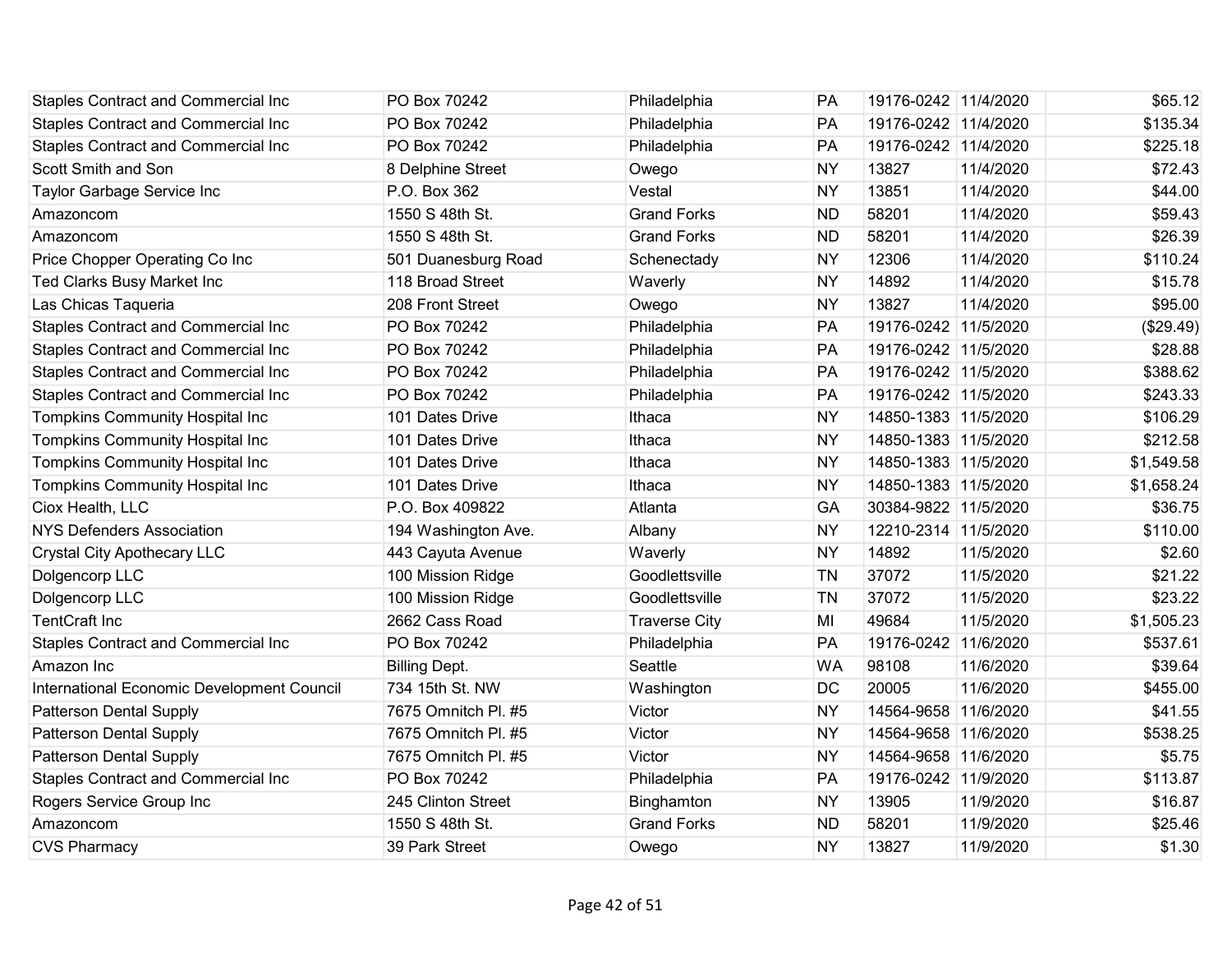| Price Chopper Operating Co Inc      | 501 Duanesburg Road   | Schenectady         | <b>NY</b> | 12306                 | 11/9/2020  | \$188.67   |
|-------------------------------------|-----------------------|---------------------|-----------|-----------------------|------------|------------|
| Ted Clarks Busy Market Inc          | 118 Broad Street      | Waverly             | <b>NY</b> | 14892                 | 11/9/2020  | \$26.92    |
| MJ's Bar & Restaurant, LLC          | 596 5th Ave.          | Owego               | <b>NY</b> | 13827                 | 11/9/2020  | \$76.50    |
| All State International Inc         | One Commerce Dr.      | Cranford            | <b>NJ</b> | 07016-3571 11/10/2020 |            | \$72.30    |
| Price Chopper Operating Co Inc      | 501 Duanesburg Road   | Schenectady         | <b>NY</b> | 12306                 | 11/10/2020 | \$154.35   |
| Staples Contract and Commercial Inc | PO Box 70242          | Philadelphia        | PA        | 19176-0242 11/11/2020 |            | \$12.14    |
| Staples Contract and Commercial Inc | PO Box 70242          | Philadelphia        | PA        | 19176-0242 11/11/2020 |            | \$97.64    |
| Staples Contract and Commercial Inc | PO Box 70242          | Philadelphia        | PA        | 19176-0242 11/11/2020 |            | \$76.66    |
| Staples Contract and Commercial Inc | PO Box 70242          | Philadelphia        | PA        | 19176-0242 11/11/2020 |            | \$101.68   |
| Amazoncom                           | 1550 S 48th St.       | <b>Grand Forks</b>  | <b>ND</b> | 58201                 | 11/11/2020 | \$187.60   |
| Price Chopper Operating Co Inc      | 501 Duanesburg Road   | Schenectady         | <b>NY</b> | 12306                 | 11/11/2020 | \$196.83   |
| W S Darley and Co                   | 325 Spring Lake Drive | Itasca              | IL.       | 60143                 | 11/11/2020 | \$141.90   |
| AT and T Mobility II LLC            | P.O. Box 6463         | <b>Carol Stream</b> | IL        | 60197-6463 11/12/2020 |            | \$231.13   |
| Rensch Group, LLC                   | 295 Main Street       | <b>Buffalo</b>      | <b>NY</b> | 14203                 | 11/12/2020 | (\$530.00) |
| Staples Contract and Commercial Inc | PO Box 70242          | Philadelphia        | PA        | 19176-0242 11/13/2020 |            | \$28.19    |
| Staples Contract and Commercial Inc | PO Box 70242          | Philadelphia        | PA        | 19176-0242 11/13/2020 |            | \$11.73    |
| <b>US Postal Service</b>            | 6 Lake Street         | Owego               | <b>NY</b> | 13827                 | 11/13/2020 | \$16.00    |
| Tops Inc                            | 1145 Route 17-C       | Owego               | <b>NY</b> | 13827                 | 11/13/2020 | \$62.94    |
| Walgreens                           | 153 Main Street       | Owego               | <b>NY</b> | 13827                 | 11/13/2020 | \$2.46     |
| Staples Contract and Commercial Inc | PO Box 70242          | Philadelphia        | PA        | 19176-0242 11/16/2020 |            | \$41.49    |
| Staples Contract and Commercial Inc | PO Box 70242          | Philadelphia        | PA        | 19176-0242 11/16/2020 |            | (\$31.08)  |
| Staples Contract and Commercial Inc | PO Box 70242          | Philadelphia        | PA        | 19176-0242 11/16/2020 |            | \$31.08    |
| Staples Contract and Commercial Inc | PO Box 70242          | Philadelphia        | PA        | 19176-0242 11/16/2020 |            | \$73.63    |
| Staples Contract and Commercial Inc | PO Box 70242          | Philadelphia        | PA        | 19176-0242 11/16/2020 |            | \$266.55   |
| Marios Pizza                        | 51 Fox Street         | Owego               | <b>NY</b> | 13827                 | 11/16/2020 | \$200.00   |
| Price Chopper Operating Co Inc      | 501 Duanesburg Road   | Schenectady         | <b>NY</b> | 12306                 | 11/16/2020 | \$36.46    |
| Amazoncom                           | 1550 S 48th St.       | <b>Grand Forks</b>  | <b>ND</b> | 58201                 | 11/17/2020 | \$1,680.20 |
| Price Chopper Operating Co Inc      | 501 Duanesburg Road   | Schenectady         | <b>NY</b> | 12306                 | 11/17/2020 | \$23.30    |
| Verisma Systems Inc                 | P.O. Box 35           | Pueblo              | CO        | 81002                 | 11/17/2020 | \$17.35    |
| Owego Pharmacy Inc                  | 1135 State Route 17C  | Owego               | <b>NY</b> | 13827                 | 11/17/2020 | \$117.90   |
| Staples Contract and Commercial Inc | PO Box 70242          | Philadelphia        | PA        | 19176-0242 11/18/2020 |            | \$10.88    |
| Staples Contract and Commercial Inc | PO Box 70242          | Philadelphia        | PA        | 19176-0242 11/18/2020 |            | \$477.49   |
| Lowes                               | P.O. Box 530954       | Atlanta             | GA        | 30353-0954 11/18/2020 |            | \$2,908.85 |
| <b>Gannett CNY Newspapers</b>       | P.O. Box 822802       | Philadelphia        | PA        | 19182-2808 11/18/2020 |            | \$30.00    |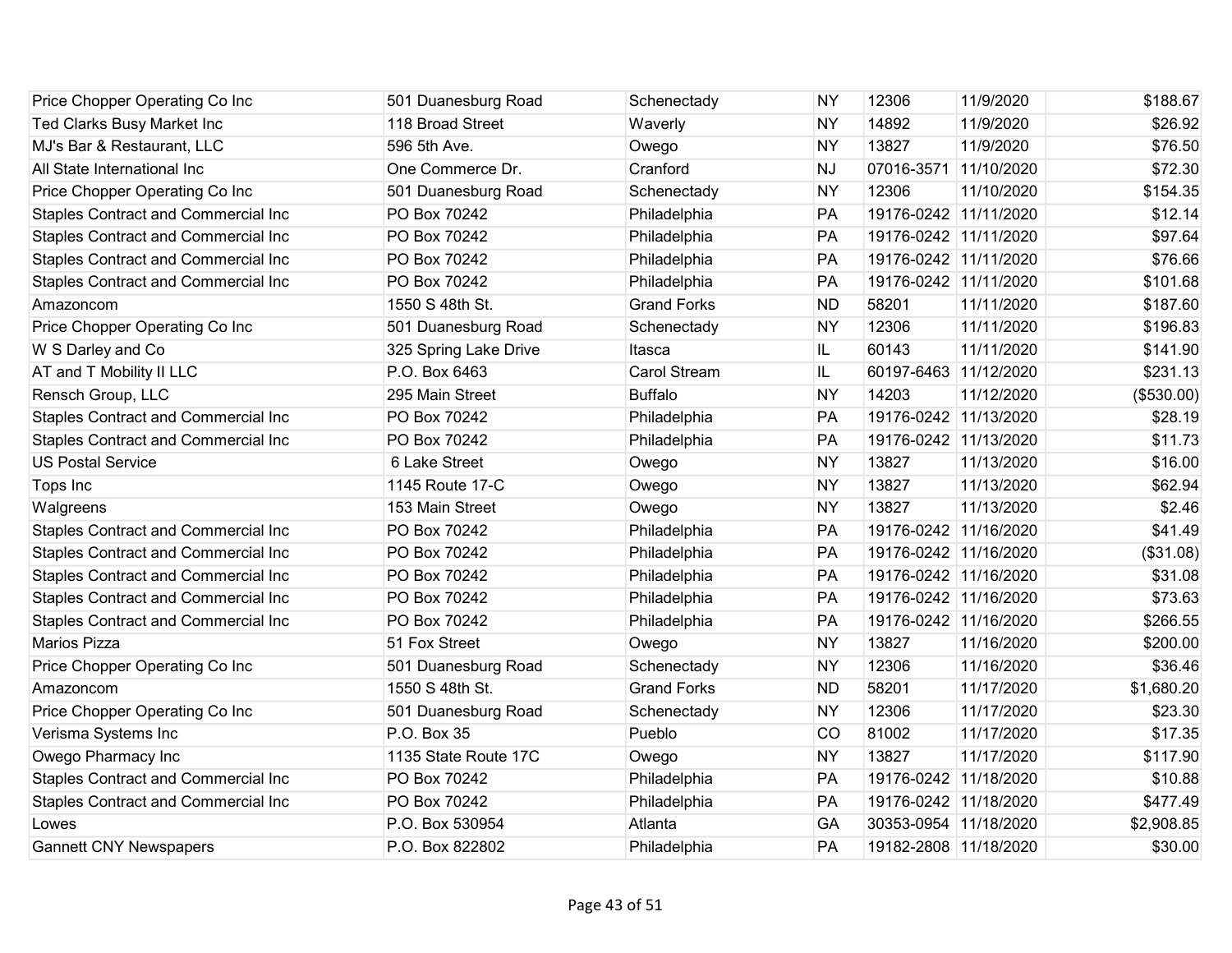| <b>NYS DMV</b>                             | 6 Empire State Plaza  | Albany              | <b>NY</b> | 12228                 | 11/18/2020 | \$39.11    |
|--------------------------------------------|-----------------------|---------------------|-----------|-----------------------|------------|------------|
| <b>Fairview Hotel LLC</b>                  | 590 Fairview Street   | Johnson City        | <b>NY</b> | 13790                 | 11/18/2020 | \$119.98   |
| Staples Contract and Commercial Inc        | PO Box 70242          | Philadelphia        | PA        | 19176-0242 11/19/2020 |            | \$363.30   |
| Amazoncom                                  | 1550 S 48th St.       | <b>Grand Forks</b>  | <b>ND</b> | 58201                 | 11/19/2020 | \$129.90   |
| Bissell Homecare, Inc                      | 2345 Walker Avenue    | <b>Grand Rapids</b> | MI        | 49544                 | 11/19/2020 | \$329.99   |
| Staples Contract and Commercial Inc        | PO Box 70242          | Philadelphia        | PA        | 19176-0242 11/20/2020 |            | \$129.56   |
| Staples Contract and Commercial Inc        | PO Box 70242          | Philadelphia        | PA        | 19176-0242 11/20/2020 |            | \$14.83    |
| Staples Contract and Commercial Inc        | PO Box 70242          | Philadelphia        | PA        | 19176-0242 11/20/2020 |            | (\$14.83)  |
| Staples Contract and Commercial Inc        | PO Box 70242          | Philadelphia        | PA        | 19176-0242 11/20/2020 |            | \$130.00   |
| <b>Staples Contract and Commercial Inc</b> | PO Box 70242          | Philadelphia        | PA        | 19176-0242 11/20/2020 |            | \$122.91   |
| Staples Contract and Commercial Inc        | PO Box 70242          | Philadelphia        | PA        | 19176-0242 11/20/2020 |            | \$21.08    |
| Staples Contract and Commercial Inc        | PO Box 70242          | Philadelphia        | PA        | 19176-0242 11/20/2020 |            | \$99.99    |
| Fantasy Donuts Number 1 and 2 Inc          | 135 Park Street       | Owego               | <b>NY</b> | 13827                 | 11/20/2020 | \$21.40    |
| Amazoncom                                  | 1550 S 48th St.       | <b>Grand Forks</b>  | <b>ND</b> | 58201                 | 11/20/2020 | \$119.97   |
| Amazoncom                                  | 1550 S 48th St.       | <b>Grand Forks</b>  | <b>ND</b> | 58201                 | 11/20/2020 | \$1,169.10 |
| <b>CVS Pharmacy</b>                        | 39 Park Street        | Owego               | <b>NY</b> | 13827                 | 11/20/2020 | \$1.30     |
| Price Chopper Operating Co Inc             | 501 Duanesburg Road   | Schenectady         | <b>NY</b> | 12306                 | 11/20/2020 | \$137.30   |
| <b>Tyler Business Forms</b>                | PO Box 681            | Tarrytown           | <b>NY</b> | 10591                 | 11/20/2020 | \$341.41   |
| Walgreens                                  | 153 Main Street       | Owego               | <b>NY</b> | 13827                 | 11/20/2020 | \$10.00    |
| Floyd W. Lindsey                           | 9 Glenwood Ave.       | Binghamton          | <b>NY</b> | 13905                 | 11/20/2020 | \$59.31    |
| <b>Fairview Hotel LLC</b>                  | 590 Fairview Street   | Johnson City        | <b>NY</b> | 13790                 | 11/20/2020 | \$124.98   |
| Staples Contract and Commercial Inc        | PO Box 70242          | Philadelphia        | PA        | 19176-0242 11/23/2020 |            | \$285.92   |
| Staples Contract and Commercial Inc        | PO Box 70242          | Philadelphia        | PA        | 19176-0242 11/23/2020 |            | \$6.24     |
| <b>Staples Contract and Commercial Inc</b> | PO Box 70242          | Philadelphia        | PA        | 19176-0242 11/23/2020 |            | \$21.08    |
| Marios Pizza                               | 51 Fox Street         | Owego               | <b>NY</b> | 13827                 | 11/23/2020 | \$71.46    |
| Wal Mart Stores Inc                        | 2405 Vestal Parkway E | Vestal              | <b>NY</b> | 13850                 | 11/23/2020 | \$1.00     |
| <b>Broome Co Bar Association</b>           | 53 Chenango Street    | Binghamton          | <b>NY</b> | 13901                 | 11/23/2020 | \$85.00    |
| Price Chopper Operating Co Inc             | 501 Duanesburg Road   | Schenectady         | <b>NY</b> | 12306                 | 11/23/2020 | \$38.25    |
| Price Chopper Operating Co Inc             | 501 Duanesburg Road   | Schenectady         | <b>NY</b> | 12306                 | 11/23/2020 | \$128.17   |
| Price Chopper Operating Co Inc             | 501 Duanesburg Road   | Schenectady         | <b>NY</b> | 12306                 | 11/23/2020 | \$59.20    |
| Verisma Systems Inc                        | P.O. Box 35           | Pueblo              | CO        | 81002                 | 11/23/2020 | \$25.65    |
| US Post Office - Apalachin                 | 6100 State Route 434  | Apalachin           | <b>NY</b> | 13732                 | 11/23/2020 | \$22.80    |
| Apple Inc                                  | 1 Infinite Loop       | Cupertino           | CA        | 95014                 | 11/23/2020 | \$0.99     |
| Paul H Brooks Publishing Co Inc            | P.O. Box 10624        | <b>Baltimore</b>    | <b>MD</b> | 21285-0624 11/23/2020 |            | \$501.40   |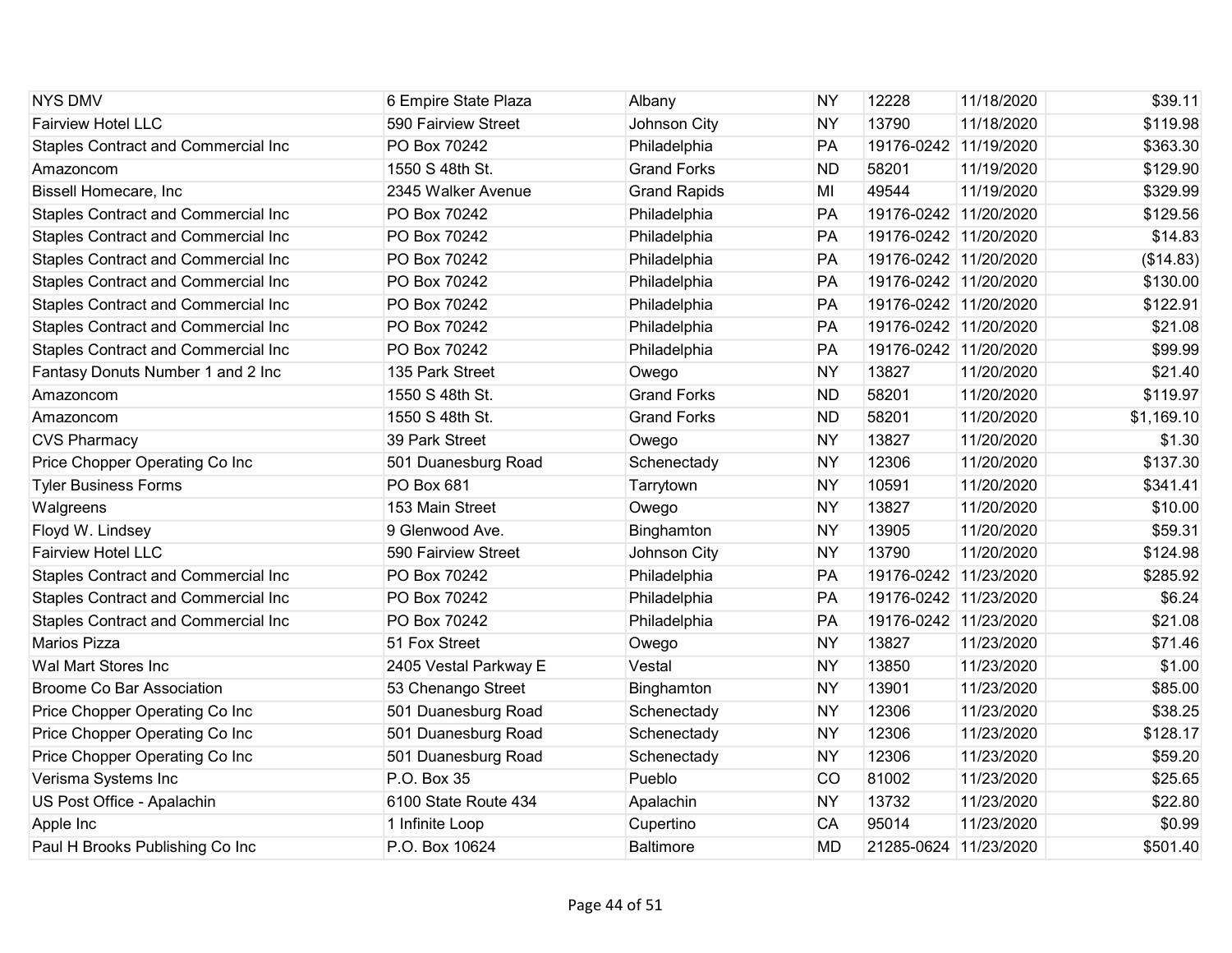| Stamps                                         | 1990 E. Grand Avenue             | El Segundo           | CA        | 90245                 | 11/23/2020 | \$17.99    |
|------------------------------------------------|----------------------------------|----------------------|-----------|-----------------------|------------|------------|
| Adobe Systems Inc                              | 345 Park Avenue                  | San Jose             | CA        | 95110                 | 11/23/2020 | \$14.99    |
| Looseleaf Law Publications Inc                 | Box 650042                       | <b>Fresh Meadows</b> | <b>NY</b> | 11365                 | 11/24/2020 | \$43.85    |
| <b>Staples Contract and Commercial Inc</b>     | PO Box 70242                     | Philadelphia         | PA        | 19176-0242 11/25/2020 |            | \$26.45    |
| Tompkins Community Hospital Inc                | 101 Dates Drive                  | Ithaca               | <b>NY</b> | 14850-1383 11/25/2020 |            | \$5,693.94 |
| Rite Aid 561                                   | 1004 North Elmira St.            | Sayre                | PA        | 18840                 | 11/25/2020 | \$15.02    |
| All Star Sports                                | 4 Delphine St.                   | Owego                | <b>NY</b> | 13827                 | 11/25/2020 | \$60.00    |
| Looseleaf Law Publications Inc                 | Box 650042                       | <b>Fresh Meadows</b> | <b>NY</b> | 11365                 | 11/25/2020 | \$302.50   |
| Smilemakers                                    | 425 Sha Lane                     | Spartanburg          | SC        | 29034                 | 11/25/2020 | \$401.17   |
| <b>CVS Pharmacy</b>                            | 39 Park Street                   | Owego                | <b>NY</b> | 13827                 | 11/25/2020 | \$19.75    |
| Price Chopper Operating Co Inc                 | 501 Duanesburg Road              | Schenectady          | <b>NY</b> | 12306                 | 11/25/2020 | \$55.60    |
| Price Chopper Operating Co Inc                 | 501 Duanesburg Road              | Schenectady          | <b>NY</b> | 12306                 | 11/25/2020 | \$6.38     |
| US Post Office - Apalachin                     | 6100 State Route 434             | Apalachin            | <b>NY</b> | 13732                 | 11/25/2020 | \$7.60     |
| Staples Contract and Commercial Inc            | PO Box 70242                     | Philadelphia         | PA        | 19176-0242 11/27/2020 |            | \$73.23    |
| Staples Contract and Commercial Inc            | PO Box 70242                     | Philadelphia         | PA        | 19176-0242 11/27/2020 |            | \$56.95    |
| Verizon                                        | <b>Exception Processing Unit</b> | Menands              | <b>NY</b> | 12204-0001 11/27/2020 |            | \$33.34    |
| Verizon                                        | <b>Exception Processing Unit</b> | Menands              | <b>NY</b> | 12204-0001 11/27/2020 |            | \$736.92   |
| <b>Verizon Wireless</b>                        | P.O. Box 408                     | <b>Newark</b>        | <b>NJ</b> | 07101-0408 11/27/2020 |            | \$3,814.15 |
| Price Chopper Operating Co Inc                 | 501 Duanesburg Road              | Schenectady          | <b>NY</b> | 12306                 | 11/27/2020 | \$14.46    |
| Price Chopper Operating Co Inc                 | 501 Duanesburg Road              | Schenectady          | <b>NY</b> | 12306                 | 11/27/2020 | \$52.63    |
| Price Chopper Operating Co Inc                 | 501 Duanesburg Road              | Schenectady          | <b>NY</b> | 12306                 | 11/27/2020 | \$105.79   |
| Price Chopper Operating Co Inc                 | 501 Duanesburg Road              | Schenectady          | <b>NY</b> | 12306                 | 11/27/2020 | \$36.58    |
| MJ's Bar & Restaurant, LLC                     | 596 5th Ave.                     | Owego                | <b>NY</b> | 13827                 | 11/27/2020 | \$117.08   |
| Staples Contract and Commercial Inc            | PO Box 70242                     | Philadelphia         | PA        | 19176-0242 11/30/2020 |            | \$180.00   |
| Fantasy Donuts Number 1 and 2 Inc              | 135 Park Street                  | Owego                | <b>NY</b> | 13827                 | 11/30/2020 | \$20.33    |
| Fantasy Donuts Number 1 and 2 Inc              | 135 Park Street                  | Owego                | <b>NY</b> | 13827                 | 12/1/2020  | \$360.00   |
| Wal Mart Stores Inc                            | 2405 Vestal Parkway E            | Vestal               | <b>NY</b> | 13850                 | 12/1/2020  | \$100.00   |
| Association of the Bar of the City of New York | 42 West 44th Street              | New York             | <b>NY</b> | 10036                 | 12/1/2020  | \$15.00    |
| <b>Patterson Dental Supply</b>                 | 7675 Omnitch Pl. #5              | Victor               | <b>NY</b> | 14564-9658 12/2/2020  |            | \$260.90   |
| <b>Patterson Dental Supply</b>                 | 7675 Omnitch Pl. #5              | Victor               | <b>NY</b> | 14564-9658 12/2/2020  |            | \$366.38   |
| <b>Constant Contact Inc</b>                    | 1601 Trapelo Road                | Waltham              | MA        | 02451                 | 12/2/2020  | \$185.50   |
| Association of the Bar of the City of New York | 42 West 44th Street              | New York             | <b>NY</b> | 10036                 | 12/2/2020  | \$15.00    |
| <b>Staples Contract and Commercial Inc</b>     | PO Box 70242                     | Philadelphia         | PA        | 19176-0242 12/3/2020  |            | \$4.99     |
| Scott Smith and Son                            | 8 Delphine Street                | Owego                | <b>NY</b> | 13827                 | 12/3/2020  | \$50.39    |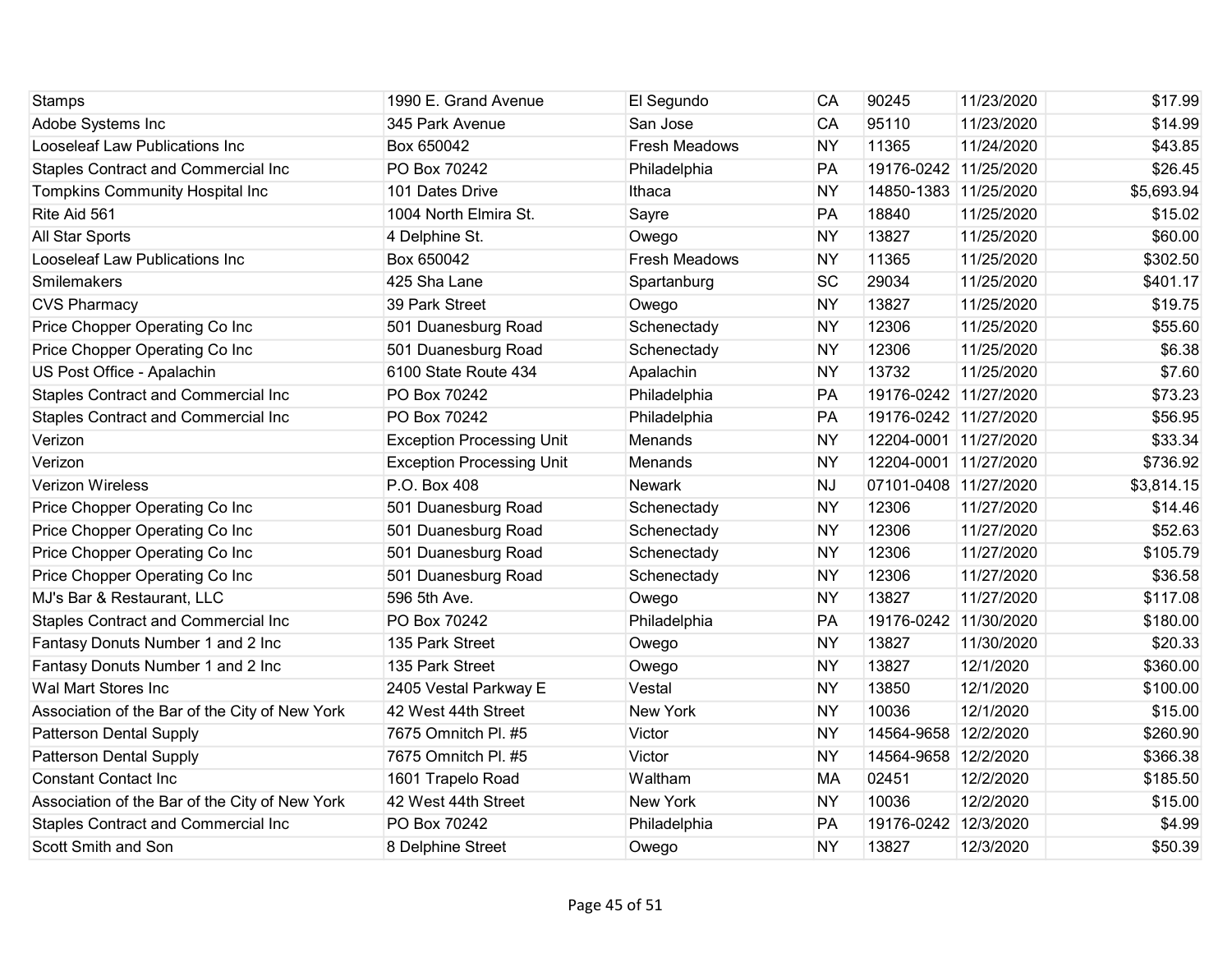| Lowes                                      | P.O. Box 530954         | Atlanta            | GA        | 30353-0954 12/3/2020 |           | (\$1.70)   |
|--------------------------------------------|-------------------------|--------------------|-----------|----------------------|-----------|------------|
| Amazoncom                                  | 1550 S 48th St.         | <b>Grand Forks</b> | <b>ND</b> | 58201                | 12/3/2020 | \$5.80     |
| Paypal Inc                                 | 2211 North First Street | San Jose           | CA        | 95131                | 12/3/2020 | \$30.00    |
| One CXircle Foundation                     | 734 A Street, Suite 4   | San Rafael         | CA        | 94901                | 12/3/2020 | \$420.00   |
| Matthew Bender and Company Inc             | 9443 Springboro Pike    | Miamisburg         | OH        | 45342-4425 12/4/2020 |           | \$1,092.80 |
| <b>Staples Contract and Commercial Inc</b> | PO Box 70242            | Philadelphia       | PA        | 19176-0242 12/4/2020 |           | \$326.55   |
| Staples Contract and Commercial Inc        | PO Box 70242            | Philadelphia       | PA        | 19176-0242 12/4/2020 |           | \$32.98    |
| Staples Contract and Commercial Inc        | PO Box 70242            | Philadelphia       | PA        | 19176-0242 12/4/2020 |           | \$33.03    |
| <b>US Postal Service</b>                   | 6 Lake Street           | Owego              | <b>NY</b> | 13827                | 12/4/2020 | \$76.00    |
| Amazoncom                                  | 1550 S 48th St.         | <b>Grand Forks</b> | <b>ND</b> | 58201                | 12/4/2020 | \$50.00    |
| Amazoncom                                  | 1550 S 48th St.         | <b>Grand Forks</b> | <b>ND</b> | 58201                | 12/4/2020 | \$21.43    |
| Staples Contract and Commercial Inc        | PO Box 70242            | Philadelphia       | PA        | 19176-0242 12/7/2020 |           | \$158.57   |
| <b>Staples Contract and Commercial Inc</b> | PO Box 70242            | Philadelphia       | PA        | 19176-0242 12/7/2020 |           | \$5.59     |
| Staples Contract and Commercial Inc        | PO Box 70242            | Philadelphia       | PA        | 19176-0242 12/7/2020 |           | (\$57.60)  |
| Fantasy Donuts Number 1 and 2 Inc          | 135 Park Street         | Owego              | <b>NY</b> | 13827                | 12/7/2020 | \$6.75     |
| Amazoncom                                  | 1550 S 48th St.         | <b>Grand Forks</b> | <b>ND</b> | 58201                | 12/7/2020 | \$249.45   |
| Amazoncom                                  | 1550 S 48th St.         | <b>Grand Forks</b> | <b>ND</b> | 58201                | 12/7/2020 | \$83.88    |
| <b>CVS Pharmacy</b>                        | 39 Park Street          | Owego              | <b>NY</b> | 13827                | 12/7/2020 | \$190.14   |
| <b>GE Capital</b>                          | P.O. Box 6423333        | Pittsburgh         | PA        | 15264-2333 12/7/2020 |           | \$35.69    |
| <b>GE Capital</b>                          | P.O. Box 6423333        | Pittsburgh         | PA        | 15264-2333 12/7/2020 |           | \$105.32   |
| Amazon Inc                                 | <b>Billing Dept.</b>    | Seattle            | <b>WA</b> | 98108                | 12/7/2020 | \$306.56   |
| Amazon Inc                                 | <b>Billing Dept.</b>    | Seattle            | <b>WA</b> | 98108                | 12/7/2020 | \$185.22   |
| Price Chopper Operating Co Inc             | 501 Duanesburg Road     | Schenectady        | <b>NY</b> | 12306                | 12/7/2020 | \$97.69    |
| Rogers Service Group Inc                   | 245 Clinton Street      | Binghamton         | <b>NY</b> | 13905                | 12/8/2020 | \$16.87    |
| Amazoncom                                  | 1550 S 48th St.         | <b>Grand Forks</b> | <b>ND</b> | 58201                | 12/8/2020 | \$29.95    |
| <b>CVS Pharmacy</b>                        | 39 Park Street          | Owego              | <b>NY</b> | 13827                | 12/8/2020 | \$29.85    |
| Amazon Inc                                 | <b>Billing Dept.</b>    | Seattle            | <b>WA</b> | 98108                | 12/8/2020 | \$99.60    |
| Price Chopper Operating Co Inc             | 501 Duanesburg Road     | Schenectady        | <b>NY</b> | 12306                | 12/8/2020 | \$33.96    |
| <b>Staples Contract and Commercial Inc</b> | PO Box 70242            | Philadelphia       | PA        | 19176-0242 12/9/2020 |           | \$149.99   |
| Staples Contract and Commercial Inc        | PO Box 70242            | Philadelphia       | PA        | 19176-0242 12/9/2020 |           | \$99.91    |
| Amazon Inc                                 | <b>Billing Dept.</b>    | Seattle            | <b>WA</b> | 98108                | 12/9/2020 | \$1,627.70 |
| Price Chopper Operating Co Inc             | 501 Duanesburg Road     | Schenectady        | <b>NY</b> | 12306                | 12/9/2020 | \$21.16    |
| Price Chopper Operating Co Inc             | 501 Duanesburg Road     | Schenectady        | <b>NY</b> | 12306                | 12/9/2020 | \$47.25    |
| Paypal Inc                                 | 2211 North First Street | San Jose           | CA        | 95131                | 12/9/2020 | \$790.00   |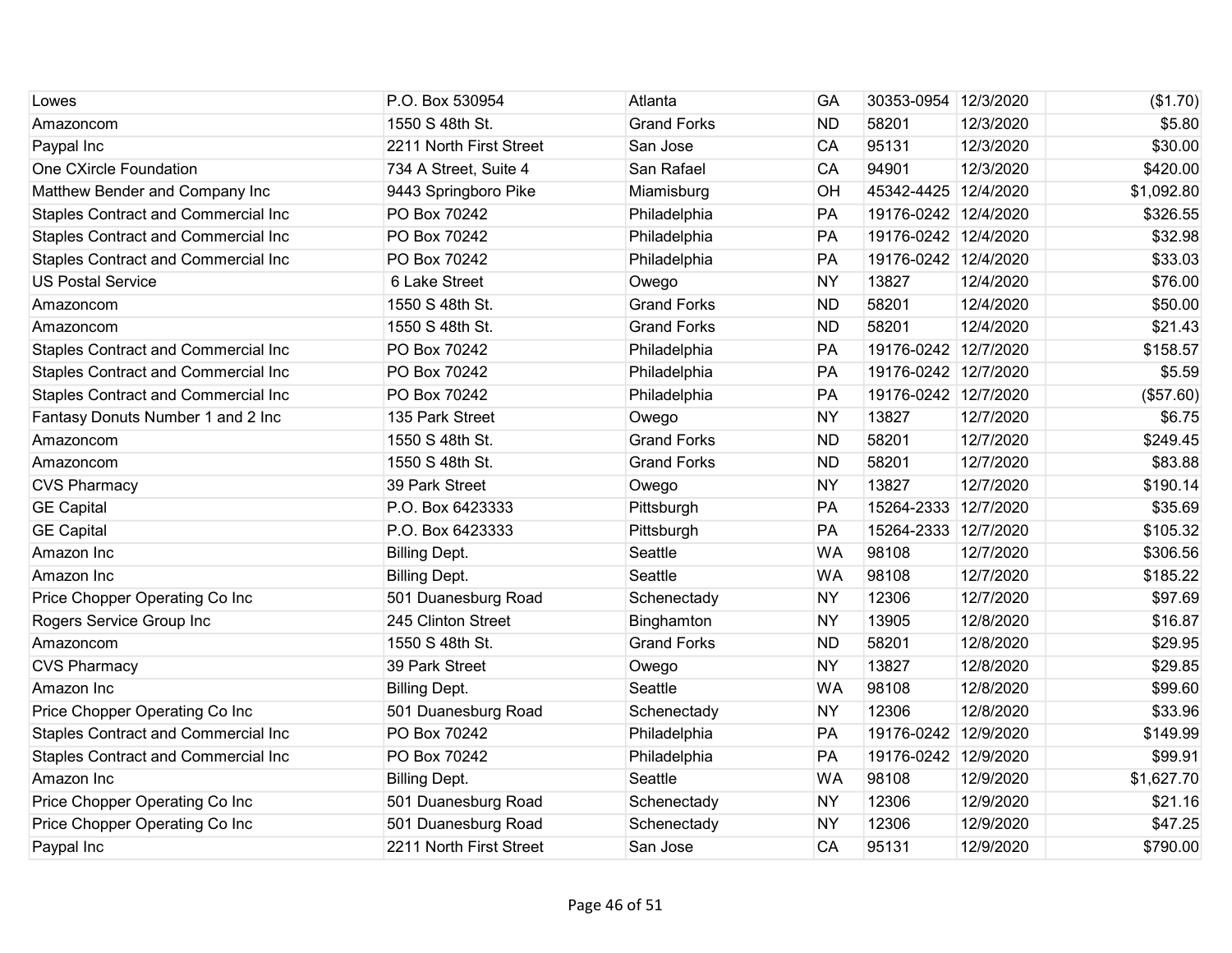| Survey Monkey Inc                          | 285 Hamilton Avenue           | Palo Alto           | CA        | 94301                 | 12/9/2020  | \$20.52    |
|--------------------------------------------|-------------------------------|---------------------|-----------|-----------------------|------------|------------|
| Venngage Inc                               | 1140 Dovercourt Road          | Toronto             | ON        | M6H2X9                | 12/9/2020  | \$472.68   |
| Stop It Now, Inc.                          | 351 Pleasant Street           | Northhampton        | MA        | 01060                 | 12/9/2020  | \$240.00   |
| Stop It Now, Inc.                          | 351 Pleasant Street           | Northhampton        | <b>MA</b> | 01060                 | 12/9/2020  | \$240.00   |
| Stop It Now, Inc.                          | 351 Pleasant Street           | Northhampton        | MA        | 01060                 | 12/9/2020  | \$240.00   |
| Stop It Now, Inc.                          | 351 Pleasant Street           | Northhampton        | MA        | 01060                 | 12/9/2020  | \$440.00   |
| Staples Contract and Commercial Inc        | PO Box 70242                  | Philadelphia        | PA        | 19176-0242 12/10/2020 |            | \$496.45   |
| Staples Contract and Commercial Inc        | PO Box 70242                  | Philadelphia        | PA        | 19176-0242 12/10/2020 |            | \$123.79   |
| Staples Contract and Commercial Inc        | PO Box 70242                  | Philadelphia        | PA        | 19176-0242 12/10/2020 |            | \$362.56   |
| Amazoncom                                  | 1550 S 48th St.               | <b>Grand Forks</b>  | <b>ND</b> | 58201                 | 12/10/2020 | \$259.99   |
| Price Chopper Operating Co Inc             | 501 Duanesburg Road           | Schenectady         | <b>NY</b> | 12306                 | 12/10/2020 | \$126.87   |
| Walgreens                                  | 153 Main Street               | Owego               | <b>NY</b> | 13827                 | 12/10/2020 | \$12.51    |
| Big Room Testing, LLC                      | 1193 W. Newsport Center Drive | Deerfield Beach     | <b>FL</b> | 33442                 | 12/10/2020 | \$180.00   |
| <b>Staples Contract and Commercial Inc</b> | PO Box 70242                  | Philadelphia        | PA        | 19176-0242 12/11/2020 |            | \$191.72   |
| Price Chopper Operating Co Inc             | 501 Duanesburg Road           | Schenectady         | <b>NY</b> | 12306                 | 12/11/2020 | \$50.93    |
| Price Chopper Operating Co Inc             | 501 Duanesburg Road           | Schenectady         | <b>NY</b> | 12306                 | 12/11/2020 | \$81.02    |
| <b>Tyler Business Forms</b>                | PO Box 681                    | Tarrytown           | <b>NY</b> | 10591                 | 12/11/2020 | \$122.51   |
| <b>Bissell Homecare, Inc</b>               | 2345 Walker Avenue            | <b>Grand Rapids</b> | MI        | 49544                 | 12/11/2020 | (\$329.99) |
| Realvnc Limited                            | Betjeman House                | Cambridge           |           | CB <sub>2</sub> 1LQ   | 12/11/2020 | \$565.60   |
| Realvnc Limited                            | Betjeman House                | Cambridge           |           | CB <sub>2</sub> 1LQ   | 12/11/2020 | \$1,717.00 |
| Staples Contract and Commercial Inc        | PO Box 70242                  | Philadelphia        | PA        | 19176-0242 12/14/2020 |            | \$326.00   |
| Staples Contract and Commercial Inc        | PO Box 70242                  | Philadelphia        | PA        | 19176-0242 12/14/2020 |            | \$42.61    |
| <b>Staples Contract and Commercial Inc</b> | PO Box 70242                  | Philadelphia        | <b>PA</b> | 19176-0242 12/14/2020 |            | \$255.99   |
| Amazoncom                                  | 1550 S 48th St.               | <b>Grand Forks</b>  | <b>ND</b> | 58201                 | 12/14/2020 | \$126.99   |
| Amazoncom                                  | 1550 S 48th St.               | <b>Grand Forks</b>  | <b>ND</b> | 58201                 | 12/14/2020 | \$34.99    |
| Amazoncom                                  | 1550 S 48th St.               | <b>Grand Forks</b>  | <b>ND</b> | 58201                 | 12/14/2020 | \$899.99   |
| <b>Broome Co Bar Association</b>           | 53 Chenango Street            | Binghamton          | <b>NY</b> | 13901                 | 12/14/2020 | \$100.00   |
| Amazon Inc                                 | <b>Billing Dept.</b>          | Seattle             | <b>WA</b> | 98108                 | 12/14/2020 | \$545.90   |
| Price Chopper Operating Co Inc             | 501 Duanesburg Road           | Schenectady         | <b>NY</b> | 12306                 | 12/14/2020 | \$69.57    |
| Price Chopper Operating Co Inc             | 501 Duanesburg Road           | Schenectady         | <b>NY</b> | 12306                 | 12/14/2020 | \$250.30   |
| Price Chopper Operating Co Inc             | 501 Duanesburg Road           | Schenectady         | <b>NY</b> | 12306                 | 12/14/2020 | \$24.27    |
| Price Chopper Operating Co Inc             | 501 Duanesburg Road           | Schenectady         | <b>NY</b> | 12306                 | 12/14/2020 | \$70.81    |
| Big Room Testing, LLC                      | 1193 W. Newsport Center Drive | Deerfield Beach     | <b>FL</b> | 33442                 | 12/14/2020 | \$180.00   |
| Rhodium Incident Management                | 4582 Ulster Street            | Denver              | CO        | 80237                 | 12/14/2020 | \$630.00   |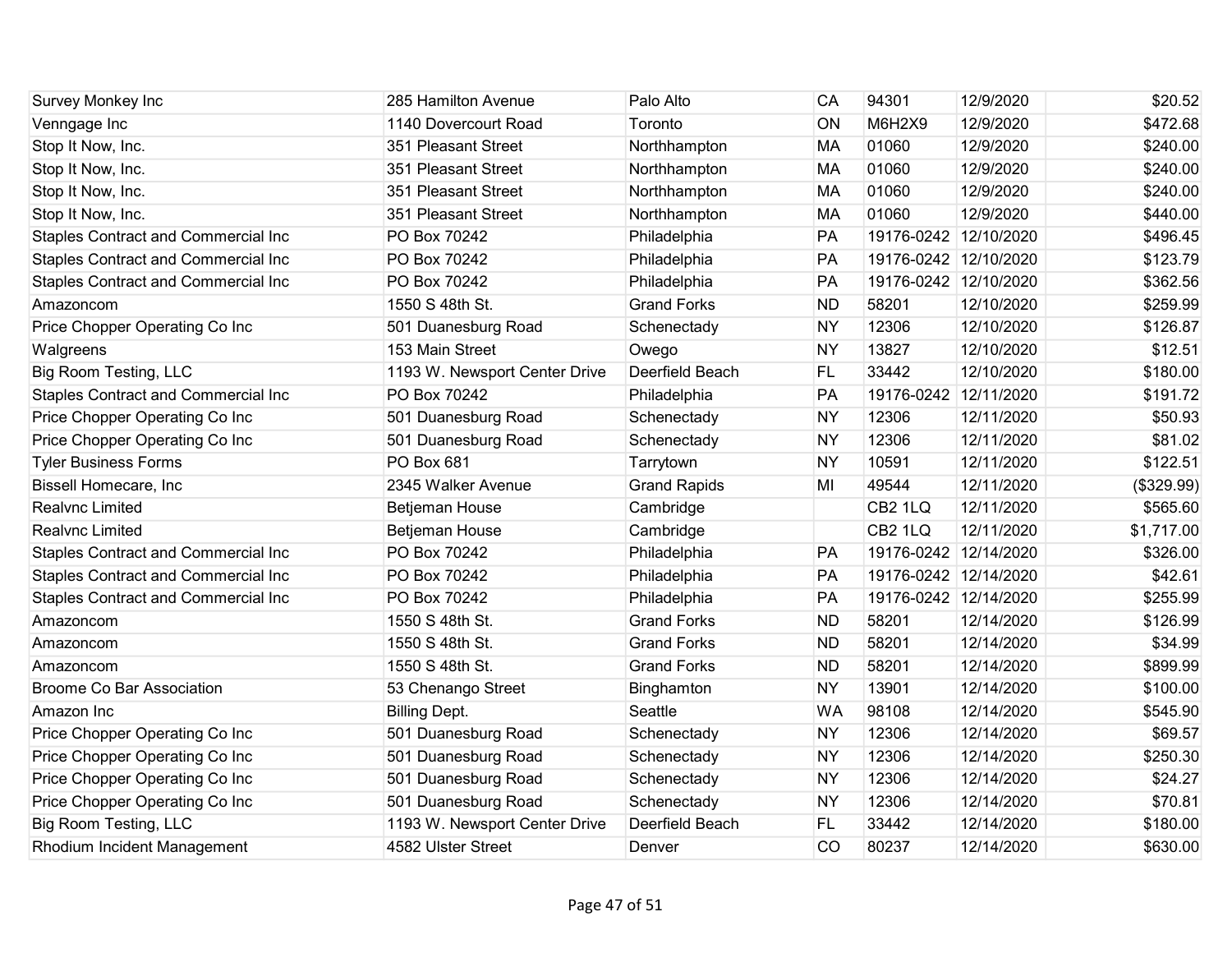| NYS Office of General Services             | <b>Attn Cashier</b>       | Albany              | <b>NY</b> | 12220-0117 12/15/2020 |            | \$375.00   |
|--------------------------------------------|---------------------------|---------------------|-----------|-----------------------|------------|------------|
| Price Chopper Operating Co Inc             | 501 Duanesburg Road       | Schenectady         | <b>NY</b> | 12306                 | 12/15/2020 | \$94.70    |
| Staples Contract and Commercial Inc        | PO Box 70242              | Philadelphia        | PA        | 19176-0242 12/16/2020 |            | \$50.96    |
| <b>Staples Contract and Commercial Inc</b> | PO Box 70242              | Philadelphia        | PA        | 19176-0242 12/16/2020 |            | \$153.58   |
| Staples Contract and Commercial Inc        | PO Box 70242              | Philadelphia        | PA        | 19176-0242 12/16/2020 |            | \$53.94    |
| Staples Contract and Commercial Inc        | PO Box 70242              | Philadelphia        | PA        | 19176-0242 12/16/2020 |            | \$68.34    |
| Staples Contract and Commercial Inc        | PO Box 70242              | Philadelphia        | PA        | 19176-0242 12/16/2020 |            | \$5.54     |
| <b>US Postal Service</b>                   | 6 Lake Street             | Owego               | <b>NY</b> | 13827                 | 12/16/2020 | \$333.00   |
| Fantasy Donuts Number 1 and 2 Inc          | 135 Park Street           | Owego               | <b>NY</b> | 13827                 | 12/16/2020 | \$50.00    |
| Fantasy Donuts Number 1 and 2 Inc          | 135 Park Street           | Owego               | <b>NY</b> | 13827                 | 12/16/2020 | \$50.00    |
| Fantasy Donuts Number 1 and 2 Inc          | 135 Park Street           | Owego               | <b>NY</b> | 13827                 | 12/16/2020 | \$50.00    |
| Fantasy Donuts Number 1 and 2 Inc          | 135 Park Street           | Owego               | <b>NY</b> | 13827                 | 12/16/2020 | \$50.00    |
| Lowes                                      | P.O. Box 530954           | Atlanta             | GA        | 30353-0954            | 12/16/2020 | \$3,372.40 |
| Wal Mart Stores Inc                        | 2405 Vestal Parkway E     | Vestal              | <b>NY</b> | 13850                 | 12/16/2020 | \$207.35   |
| Wal Mart Stores Inc                        | 2405 Vestal Parkway E     | Vestal              | <b>NY</b> | 13850                 | 12/16/2020 | \$709.29   |
| Home Depot                                 | P.O. Box 9055             | Des Moines          | IA        | 50368-9055 12/16/2020 |            | \$299.50   |
| Paypal Inc                                 | 2211 North First Street   | San Jose            | CA        | 95131                 | 12/16/2020 | \$341.10   |
| Walgreens                                  | 153 Main Street           | Owego               | <b>NY</b> | 13827                 | 12/16/2020 | \$6.88     |
| <b>Home Central</b>                        | 151 Central Avenue        | Owego               | <b>NY</b> | 13827                 | 12/17/2020 | \$21.99    |
| AT and T Mobility II LLC                   | P.O. Box 6463             | <b>Carol Stream</b> | IL.       | 60197-6463 12/17/2020 |            | \$335.97   |
| Original Italian Pizza Rest                | 25 Lake Street            | Owego               | <b>NY</b> | 13827                 | 12/17/2020 | \$300.00   |
| <b>CVS Pharmacy</b>                        | 39 Park Street            | Owego               | <b>NY</b> | 13827                 | 12/17/2020 | \$19.59    |
| Home Depot                                 | P.O. Box 9055             | Des Moines          | IA        | 50368-9055 12/17/2020 |            | \$1,147.55 |
| Home Depot                                 | P.O. Box 9055             | Des Moines          | IA        | 50368-9055 12/17/2020 |            | \$129.46   |
| Price Chopper Operating Co Inc             | 501 Duanesburg Road       | Schenectady         | <b>NY</b> | 12306                 | 12/17/2020 | \$19.19    |
| Price Chopper Operating Co Inc             | 501 Duanesburg Road       | Schenectady         | <b>NY</b> | 12306                 | 12/17/2020 | \$23.86    |
| Price Chopper Operating Co Inc             | 501 Duanesburg Road       | Schenectady         | <b>NY</b> | 12306                 | 12/17/2020 | \$43.02    |
| AJ Tek Corporation                         | 2275 Upper Middle Rd East | Oakville            | ON        | L6H 0C3               | 12/17/2020 | \$60.60    |
| GrantStation.com, Inc.                     | PO Box 24152              | Minneapolis         | <b>MN</b> | 55424                 | 12/17/2020 | \$169.00   |
| Staples Contract and Commercial Inc        | PO Box 70242              | Philadelphia        | PA        | 19176-0242 12/18/2020 |            | \$65.33    |
| Staples Contract and Commercial Inc        | PO Box 70242              | Philadelphia        | PA        | 19176-0242 12/18/2020 |            | \$539.96   |
| Staples Contract and Commercial Inc        | PO Box 70242              | Philadelphia        | PA        | 19176-0242 12/18/2020 |            | \$18.25    |
| All Star Sports                            | 4 Delphine St.            | Owego               | <b>NY</b> | 13827                 | 12/18/2020 | \$298.00   |
| Amazon Inc                                 | <b>Billing Dept.</b>      | Seattle             | <b>WA</b> | 98108                 | 12/18/2020 | \$625.15   |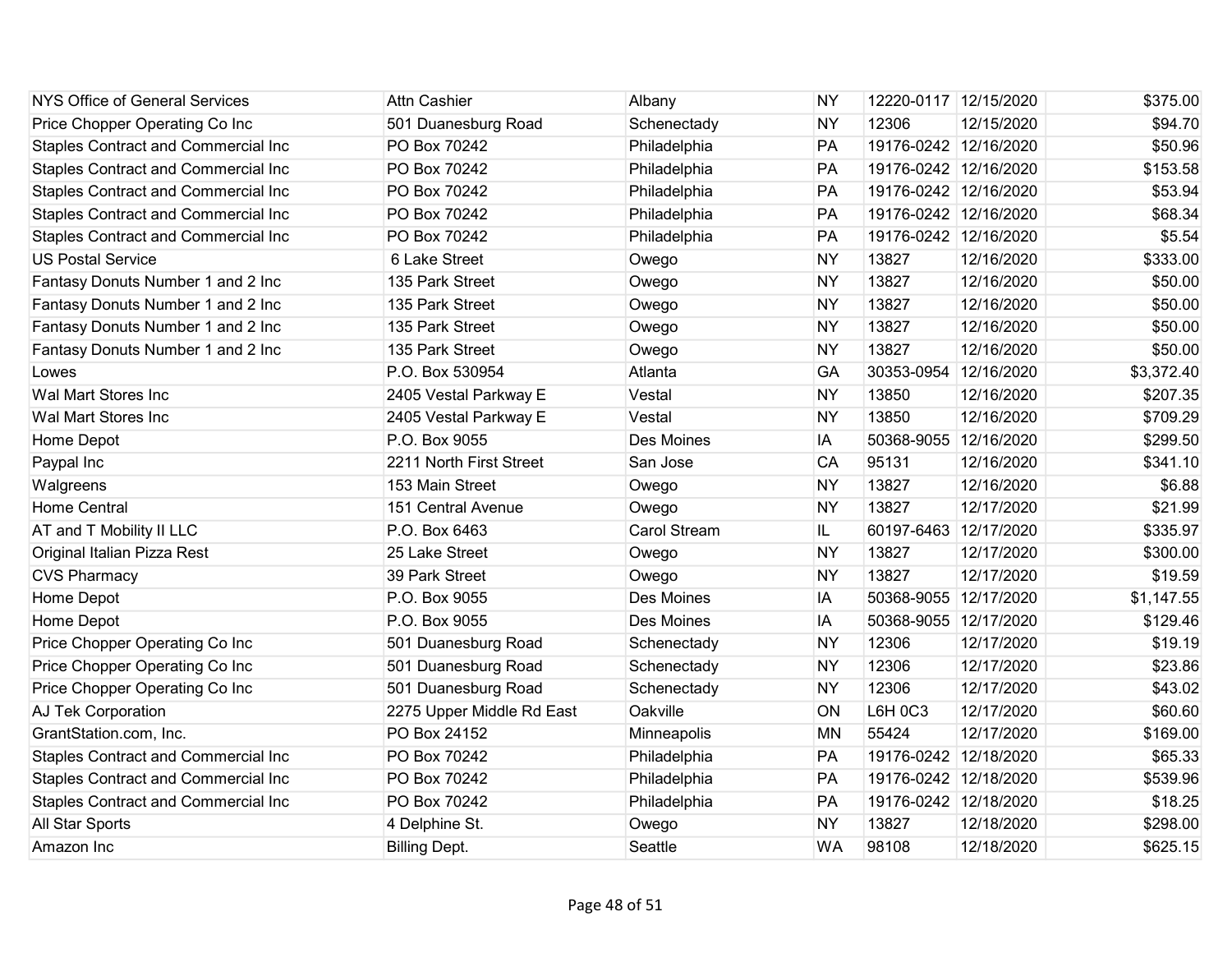| Amazon Inc                                 | <b>Billing Dept.</b> | Seattle            | <b>WA</b> | 98108                 | 12/18/2020 | \$267.96   |
|--------------------------------------------|----------------------|--------------------|-----------|-----------------------|------------|------------|
| Home Depot                                 | P.O. Box 9055        | Des Moines         | IA        | 50368-9055 12/18/2020 |            | \$119.28   |
| Valu Home Centers Inc                      | 45 S. Rossler Ave.   | <b>Buffalo</b>     | <b>NY</b> | 14206-3417 12/21/2020 |            | \$41.94    |
| Amazon Inc                                 | <b>Billing Dept.</b> | Seattle            | <b>WA</b> | 98108                 | 12/21/2020 | \$249.76   |
| Amazon Inc                                 | <b>Billing Dept.</b> | Seattle            | <b>WA</b> | 98108                 | 12/21/2020 | \$755.80   |
| Amazon Inc                                 | <b>Billing Dept.</b> | Seattle            | <b>WA</b> | 98108                 | 12/21/2020 | \$75.92    |
| <b>Gannett CNY Newspapers</b>              | P.O. Box 822802      | Philadelphia       | PA        | 19182-2808            | 12/21/2020 | \$25.00    |
| Apple Inc                                  | 1 Infinite Loop      | Cupertino          | CA        | 95014                 | 12/21/2020 | \$0.99     |
| 4imprint Inc                               | 25303 Network Place  | Chicago            | IL.       | 60673-1253 12/21/2020 |            | \$195.05   |
| Adobe Systems Inc                          | 345 Park Avenue      | San Jose           | CA        | 95110                 | 12/21/2020 | \$14.99    |
| <b>CVS Pharmacy</b>                        | 39 Park Street       | Owego              | <b>NY</b> | 13827                 | 12/22/2020 | \$549.50   |
| Price Chopper Operating Co Inc             | 501 Duanesburg Road  | Schenectady        | <b>NY</b> | 12306                 | 12/22/2020 | \$154.11   |
| Ted Clarks Busy Market Inc                 | 118 Broad Street     | Waverly            | <b>NY</b> | 14892                 | 12/22/2020 | \$62.87    |
| Floyd W. Lindsey                           | 9 Glenwood Ave.      | Binghamton         | <b>NY</b> | 13905                 | 12/22/2020 | \$53.62    |
| Staples Contract and Commercial Inc        | PO Box 70242         | Philadelphia       | <b>PA</b> | 19176-0242 12/23/2020 |            | \$137.99   |
| Staples Contract and Commercial Inc        | PO Box 70242         | Philadelphia       | PA        | 19176-0242 12/23/2020 |            | \$86.15    |
| Amazoncom                                  | 1550 S 48th St.      | <b>Grand Forks</b> | <b>ND</b> | 58201                 | 12/23/2020 | \$246.12   |
| Amazoncom                                  | 1550 S 48th St.      | <b>Grand Forks</b> | <b>ND</b> | 58201                 | 12/23/2020 | \$104.99   |
| Amazoncom                                  | 1550 S 48th St.      | <b>Grand Forks</b> | <b>ND</b> | 58201                 | 12/23/2020 | \$107.99   |
| Amazon Inc                                 | <b>Billing Dept.</b> | Seattle            | <b>WA</b> | 98108                 | 12/23/2020 | \$439.58   |
| Price Chopper Operating Co Inc             | 501 Duanesburg Road  | Schenectady        | <b>NY</b> | 12306                 | 12/23/2020 | \$200.00   |
| Price Chopper Operating Co Inc             | 501 Duanesburg Road  | Schenectady        | <b>NY</b> | 12306                 | 12/23/2020 | \$20.82    |
| 4imprint Inc                               | 25303 Network Place  | Chicago            | IL.       | 60673-1253            | 12/23/2020 | \$1,736.25 |
| <b>Stamps</b>                              | 1990 E. Grand Avenue | El Segundo         | CA        | 90245                 | 12/23/2020 | \$17.99    |
| Adobe Systems Inc                          | 345 Park Avenue      | San Jose           | CA        | 95110                 | 12/23/2020 | \$194.27   |
| <b>KFC/AW</b>                              | 803 State Route 17C  | Owego              | <b>NY</b> | 13827                 | 12/23/2020 | \$70.00    |
| <b>Staples Contract and Commercial Inc</b> | PO Box 70242         | Philadelphia       | PA        | 19176-0242 12/24/2020 |            | \$37.22    |
| Staples Contract and Commercial Inc        | PO Box 70242         | Philadelphia       | PA        | 19176-0242 12/24/2020 |            | \$82.47    |
| <b>Staples Contract and Commercial Inc</b> | PO Box 70242         | Philadelphia       | PA        | 19176-0242 12/24/2020 |            | \$23.59    |
| Staples Contract and Commercial Inc        | PO Box 70242         | Philadelphia       | PA        | 19176-0242 12/24/2020 |            | \$1,201.66 |
| Staples Contract and Commercial Inc        | PO Box 70242         | Philadelphia       | PA        | 19176-0242 12/24/2020 |            | \$90.07    |
| Staples Contract and Commercial Inc        | PO Box 70242         | Philadelphia       | PA        | 19176-0242 12/24/2020 |            | \$346.34   |
| All Star Sports                            | 4 Delphine St.       | Owego              | <b>NY</b> | 13827                 | 12/24/2020 | \$30.00    |
| Amazoncom                                  | 1550 S 48th St.      | <b>Grand Forks</b> | <b>ND</b> | 58201                 | 12/24/2020 | \$217.33   |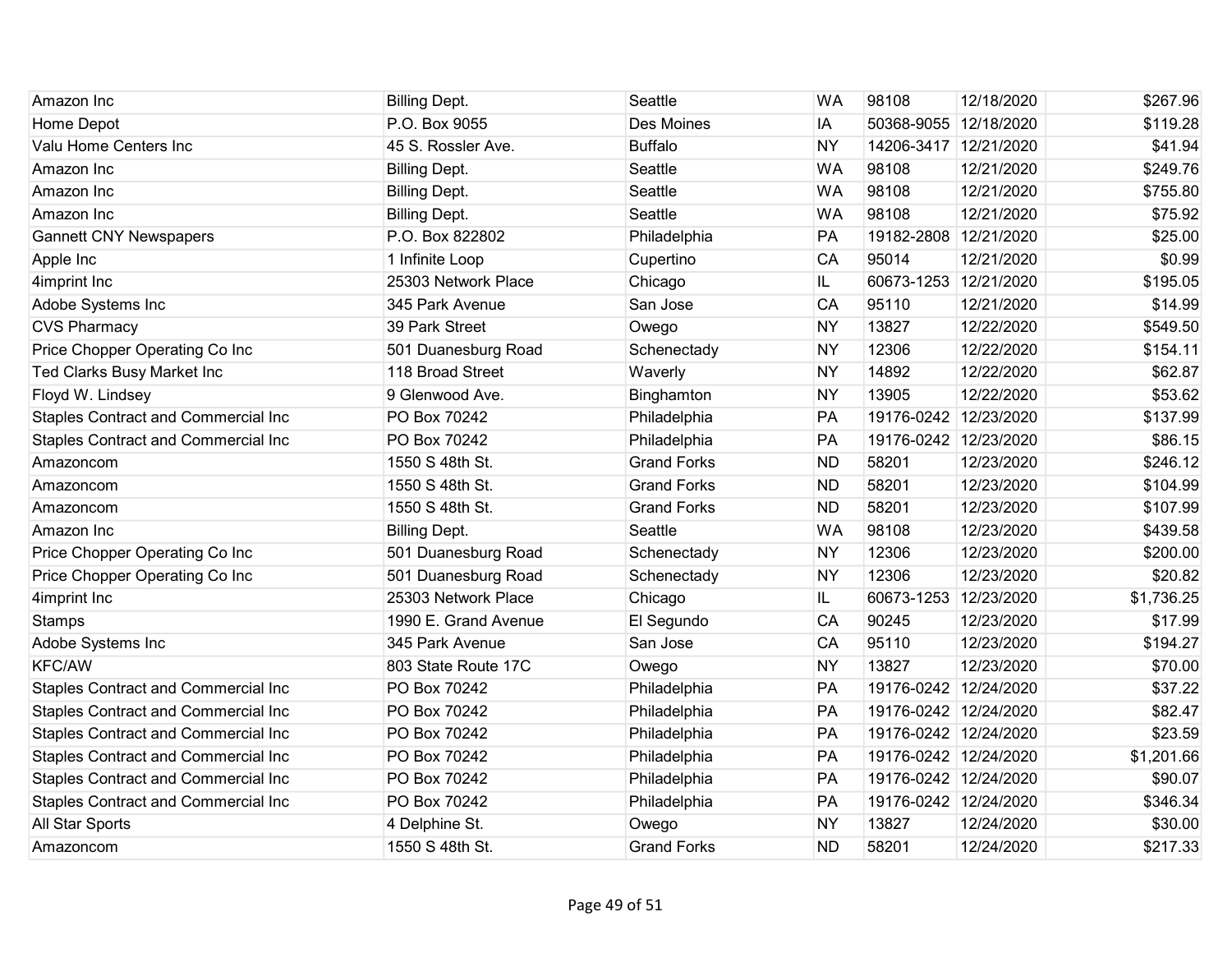| Amazoncom                                  | 1550 S 48th St.                  | <b>Grand Forks</b> | <b>ND</b> | 58201                 | 12/24/2020 | \$139.98   |
|--------------------------------------------|----------------------------------|--------------------|-----------|-----------------------|------------|------------|
| Amazon Inc                                 | <b>Billing Dept.</b>             | Seattle            | <b>WA</b> | 98108                 | 12/24/2020 | \$656.48   |
| Price Chopper Operating Co Inc             | 501 Duanesburg Road              | Schenectady        | <b>NY</b> | 12306                 | 12/24/2020 | \$79.42    |
| Dolgencorp LLC                             | 100 Mission Ridge                | Goodlettsville     | <b>TN</b> | 37072                 | 12/24/2020 | \$295.15   |
| Hollenbeck Food Inc                        | 17 N Main Street                 | Newark Valley      | <b>NY</b> | 13811                 | 12/24/2020 | \$80.80    |
| Adobe Systems Inc                          | 345 Park Avenue                  | San Jose           | CA        | 95110                 | 12/24/2020 | (\$14.39)  |
| Coaches Pizza LLC                          | 227 Broad Street                 | Waverly            | <b>NY</b> | 14892                 | 12/24/2020 | \$200.00   |
| <b>KFC/Taco Bell</b>                       | 462 N. Keystone Avenue           | Sayre              | PA        | 18840                 | 12/24/2020 | \$200.00   |
| <b>Staples Contract and Commercial Inc</b> | PO Box 70242                     | Philadelphia       | PA        | 19176-0242 12/28/2020 |            | \$16.99    |
| <b>Staples Contract and Commercial Inc</b> | PO Box 70242                     | Philadelphia       | PA        | 19176-0242 12/28/2020 |            | \$31.66    |
| <b>Staples Contract and Commercial Inc</b> | PO Box 70242                     | Philadelphia       | PA        | 19176-0242 12/28/2020 |            | \$93.58    |
| Staples Contract and Commercial Inc        | PO Box 70242                     | Philadelphia       | PA        | 19176-0242 12/28/2020 |            | \$22.99    |
| Staples Contract and Commercial Inc        | PO Box 70242                     | Philadelphia       | PA        | 19176-0242 12/28/2020 |            | \$43.98    |
| Amazoncom                                  | 1550 S 48th St.                  | <b>Grand Forks</b> | <b>ND</b> | 58201                 | 12/28/2020 | \$2,964.73 |
| <b>CDW Government Inc</b>                  | 75 Remittance Drive              | Chicago            | IL.       | 60675-1515 12/28/2020 |            | \$115.50   |
| Price Chopper Operating Co Inc             | 501 Duanesburg Road              | Schenectady        | <b>NY</b> | 12306                 | 12/28/2020 | \$44.36    |
| Price Chopper Operating Co Inc             | 501 Duanesburg Road              | Schenectady        | <b>NY</b> | 12306                 | 12/28/2020 | \$122.85   |
| Price Chopper Operating Co Inc             | 501 Duanesburg Road              | Schenectady        | <b>NY</b> | 12306                 | 12/28/2020 | \$67.33    |
| Intuit, Inc.                               | 7525 Torrey Santa Fe Road        | San Diego          | CA        | 92104                 | 12/28/2020 | \$1,079.99 |
| <b>Staples Contract and Commercial Inc</b> | PO Box 70242                     | Philadelphia       | PA        | 19176-0242 12/30/2020 |            | \$753.17   |
| <b>Staples Contract and Commercial Inc</b> | PO Box 70242                     | Philadelphia       | PA        | 19176-0242 12/30/2020 |            | \$399.09   |
| <b>Staples Contract and Commercial Inc</b> | PO Box 70242                     | Philadelphia       | PA        | 19176-0242 12/30/2020 |            | \$42.54    |
| Staples Contract and Commercial Inc        | PO Box 70242                     | Philadelphia       | PA        | 19176-0242 12/30/2020 |            | \$15.89    |
| Canon USA Inc                              | C/O Canon Financial Services     | Chicago            | IL.       | 60693-0149 12/30/2020 |            | \$3,060.64 |
| Price Chopper Operating Co Inc             | 501 Duanesburg Road              | Schenectady        | <b>NY</b> | 12306                 | 12/30/2020 | \$106.16   |
| Paypal Inc                                 | 2211 North First Street          | San Jose           | CA        | 95131                 | 12/30/2020 | \$399.00   |
| Paypal Inc                                 | 2211 North First Street          | San Jose           | <b>CA</b> | 95131                 | 12/30/2020 | \$2,565.00 |
| Paypal Inc                                 | 2211 North First Street          | San Jose           | CA        | 95131                 | 12/30/2020 | \$855.00   |
| Verizon                                    | <b>Exception Processing Unit</b> | Menands            | <b>NY</b> | 12204-0001 12/31/2020 |            | \$7.57     |
| Verizon                                    | <b>Exception Processing Unit</b> | Menands            | <b>NY</b> | 12204-0001 12/31/2020 |            | \$692.19   |
| <b>Verizon Wireless</b>                    | P.O. Box 408                     | <b>Newark</b>      | <b>NJ</b> | 07101-0408 12/31/2020 |            | \$5,088.86 |
| <b>NYS Defenders Association</b>           | 194 Washington Ave.              | Albany             | <b>NY</b> | 12210-2314 12/31/2020 |            | \$75.00    |
| <b>NYS Defenders Association</b>           | 194 Washington Ave.              | Albany             | <b>NY</b> | 12210-2314 12/31/2020 |            | \$75.00    |
| <b>Vistaprint NV</b>                       | Hudsonweg 8, 5928 LW             | Venlo              |           |                       | 12/31/2020 | \$164.99   |